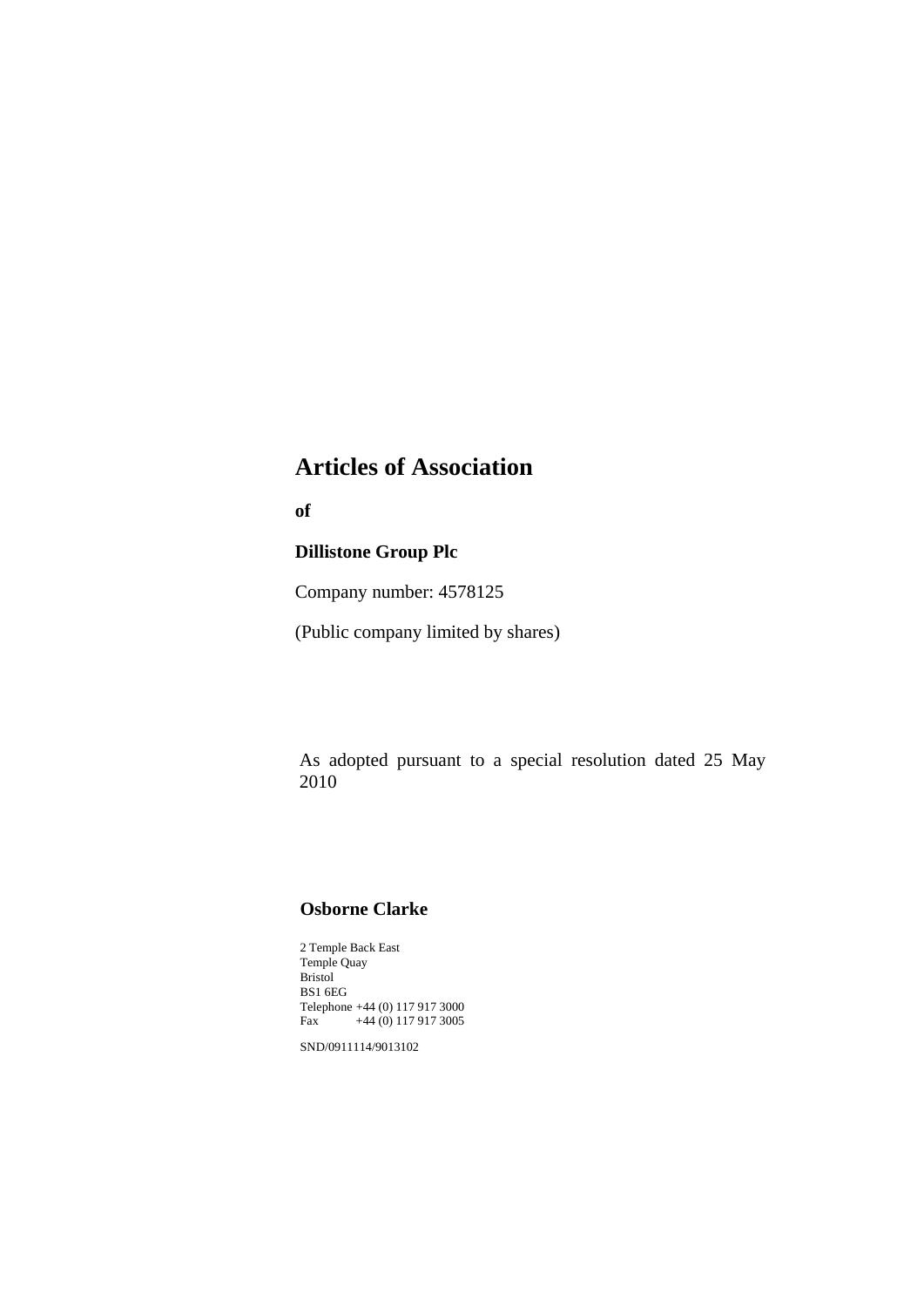| $\frac{\mathbf{A.}}{1.}$  |  |
|---------------------------|--|
|                           |  |
| $\frac{2}{3}$             |  |
| $\frac{4}{5}$             |  |
|                           |  |
| <u>B.</u>                 |  |
| <u>6.</u>                 |  |
| $\overline{1}$ .          |  |
| 8.                        |  |
| 9 <sub>1</sub>            |  |
| <u>10.</u>                |  |
| 11.                       |  |
| 12.                       |  |
| 13.                       |  |
| $\overline{\mathbf{C}}$ . |  |
| <u>14.</u>                |  |
| 15.                       |  |
| 16.                       |  |
| <u>D.</u>                 |  |
| 17.                       |  |
| 18.                       |  |
| <u>19.</u>                |  |
| <u>E.</u>                 |  |
| 20.                       |  |
| 21.                       |  |
| <u>22.</u>                |  |
| ${\bf F}$ .               |  |
| 23.                       |  |
| <u>24.</u>                |  |
| 25.                       |  |
| 26.                       |  |
| <u>27.</u>                |  |
| <u>28.</u>                |  |
| G.                        |  |
| <u>29.</u>                |  |
| <u>30.</u>                |  |
| 31.                       |  |
| $\frac{32}{2}$            |  |
| 33.                       |  |
|                           |  |
| $\frac{34}{35}$           |  |
| <u>36.</u>                |  |
| $\overline{37}$ .         |  |
| <b>H.</b>                 |  |
| 38.                       |  |
|                           |  |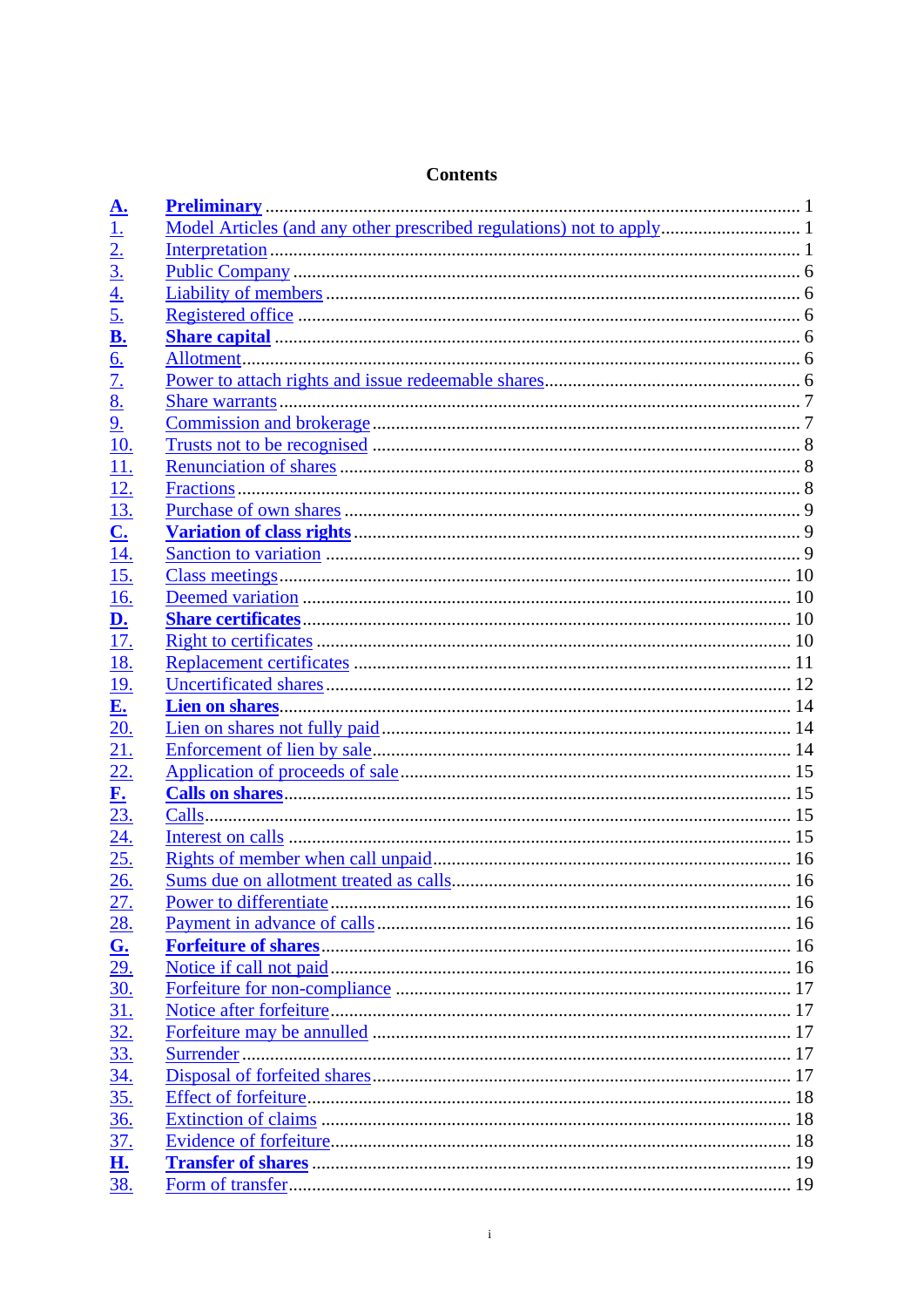| <u>39.</u>              |  |
|-------------------------|--|
| 40.                     |  |
| <u>41.</u>              |  |
| $\overline{\mathbf{r}}$ |  |
| 42.                     |  |
| 43.                     |  |
| <u>44.</u>              |  |
| <u>J.</u>               |  |
| <u>45.</u>              |  |
| <u>46.</u>              |  |
| 47.                     |  |
| <u>48.</u>              |  |
| <u>49.</u>              |  |
| <u>K.</u>               |  |
| <u>50.</u>              |  |
| 51.                     |  |
| <u>52.</u>              |  |
| 53.                     |  |
| 54.                     |  |
| 55.                     |  |
| 56.                     |  |
| 57.                     |  |
| <u>L.</u>               |  |
| 58.                     |  |
| <u>59.</u>              |  |
| 60.                     |  |
| 61.                     |  |
| 62.                     |  |
| 63.                     |  |
| 64.                     |  |
| 65.                     |  |
| 66.                     |  |
| <u>67.</u>              |  |
| 68.                     |  |
| 69.                     |  |
| $\underline{70}$ .      |  |
| 71.                     |  |
| 72.                     |  |
| $\overline{73.}$        |  |
| <u>M.</u>               |  |
| $\overline{74}$ .       |  |
| $\frac{N}{75}$          |  |
|                         |  |
| <u>76.</u>              |  |
| $\frac{O}{77}$          |  |
|                         |  |
| <u>78.</u>              |  |
| <u>79.</u>              |  |
| 80.                     |  |
| 81.                     |  |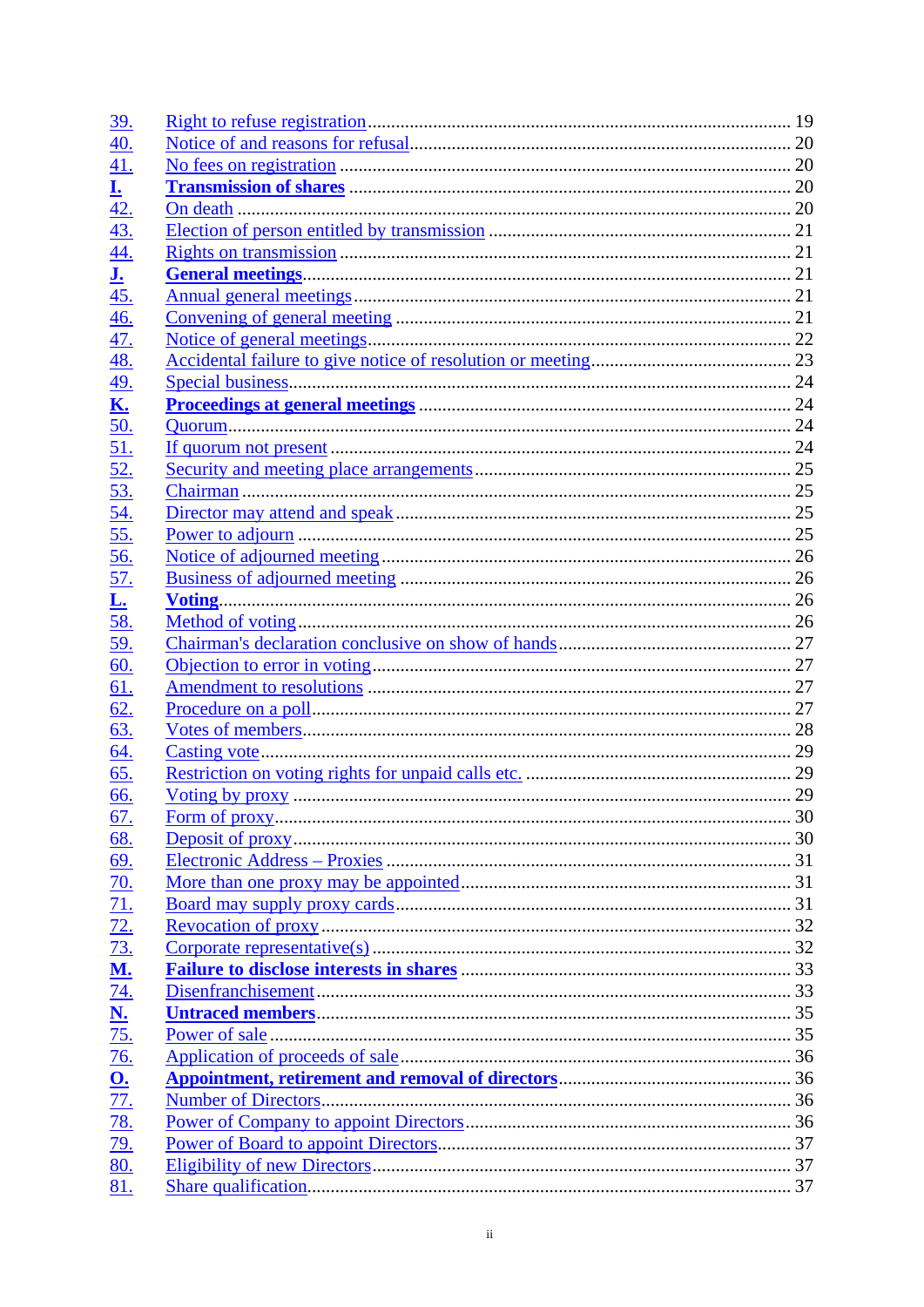| <u>82.</u>                 |  |
|----------------------------|--|
| 83.                        |  |
| 84.                        |  |
| 85.                        |  |
| 86.                        |  |
| 87.                        |  |
| 88.                        |  |
| $\underline{\mathbf{P}}$ . |  |
| 89.                        |  |
| <u>90.</u>                 |  |
| 91.                        |  |
| <u>92.</u>                 |  |
| 93.                        |  |
| <u>Q.</u>                  |  |
| 94.                        |  |
| <u>95.</u>                 |  |
| 96.                        |  |
| <u>97.</u>                 |  |
| <u>98.</u>                 |  |
| <u>R.</u>                  |  |
| <u>99.</u>                 |  |
| 100.                       |  |
| 101.                       |  |
| 102.                       |  |
| 103.                       |  |
| 104.                       |  |
|                            |  |
| 105.                       |  |
| 106.                       |  |
| 107.                       |  |
| 108.                       |  |
| <u>109.</u>                |  |
| <u>110.</u>                |  |
| <u>s.</u>                  |  |
| 111.                       |  |
| 112.                       |  |
| 113.                       |  |
| <u>114.</u>                |  |
| 115.                       |  |
| 116.                       |  |
| 117.                       |  |
| 118.                       |  |
| <u>119.</u>                |  |
| $\underline{\mathbf{T}}$ . |  |
| $\overline{120}$ .         |  |
| 121.                       |  |
| <u>122.</u>                |  |
| 123.                       |  |
| 124.                       |  |
| <u>125.</u>                |  |
| 126.                       |  |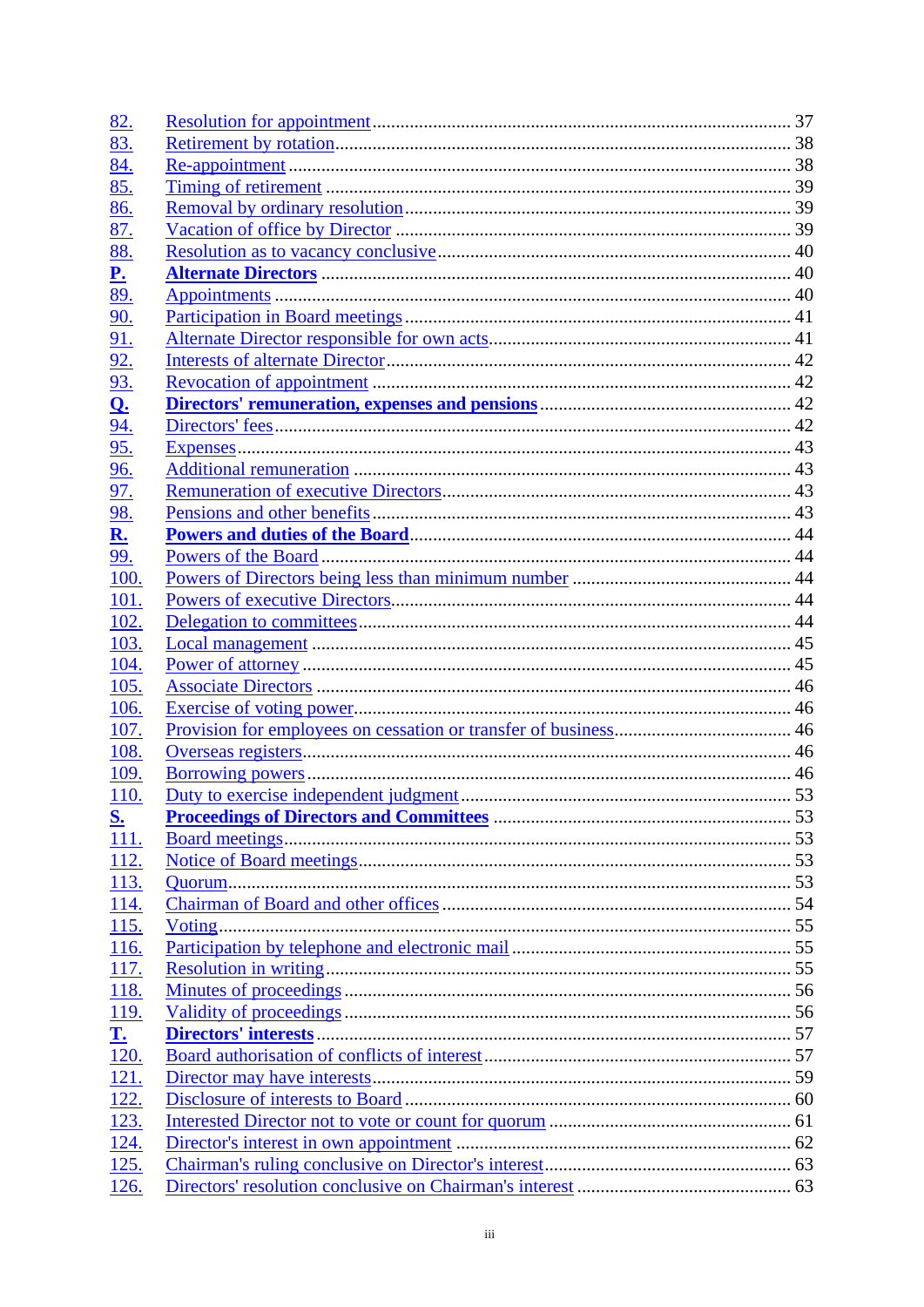| <u>127.</u>        |                                                                                  |  |
|--------------------|----------------------------------------------------------------------------------|--|
| 128.               |                                                                                  |  |
| <u>U.</u>          | The Seal, official seal for use abroad and execution of deeds without sealing 64 |  |
| 129.               |                                                                                  |  |
| 130.               |                                                                                  |  |
| 131.               |                                                                                  |  |
| <u>V.</u>          |                                                                                  |  |
| 132.               |                                                                                  |  |
| <u>W.</u>          |                                                                                  |  |
| 133.               |                                                                                  |  |
| 134.               |                                                                                  |  |
| 135.               |                                                                                  |  |
| 136.               |                                                                                  |  |
| 137.               |                                                                                  |  |
| 138.               |                                                                                  |  |
| 139.               |                                                                                  |  |
| 140.               |                                                                                  |  |
| 141.               |                                                                                  |  |
| 142.               |                                                                                  |  |
| 143.               |                                                                                  |  |
| 144.               |                                                                                  |  |
| 145.               |                                                                                  |  |
| 146.               |                                                                                  |  |
| <u>X.</u>          |                                                                                  |  |
| 147.               |                                                                                  |  |
| 148.               |                                                                                  |  |
| <u>149.</u>        | Sending out copies of accounts and other documents and publishing on website 73  |  |
| 150.               |                                                                                  |  |
| $\underline{Y}$ .  |                                                                                  |  |
| 151.               |                                                                                  |  |
| Z.                 |                                                                                  |  |
| 152.               |                                                                                  |  |
| 153.               |                                                                                  |  |
| AA.                |                                                                                  |  |
| 154.               |                                                                                  |  |
| 155.               |                                                                                  |  |
| 156.               |                                                                                  |  |
| <u>157.</u>        |                                                                                  |  |
| 158.               |                                                                                  |  |
| <u>159.</u>        |                                                                                  |  |
| <u>160.</u>        |                                                                                  |  |
| <u>161.</u>        |                                                                                  |  |
| 162.               |                                                                                  |  |
| <b>BB.</b>         |                                                                                  |  |
| 163.               |                                                                                  |  |
| 164.               |                                                                                  |  |
| <b>CC.</b><br>165. |                                                                                  |  |
|                    |                                                                                  |  |
| 166.               |                                                                                  |  |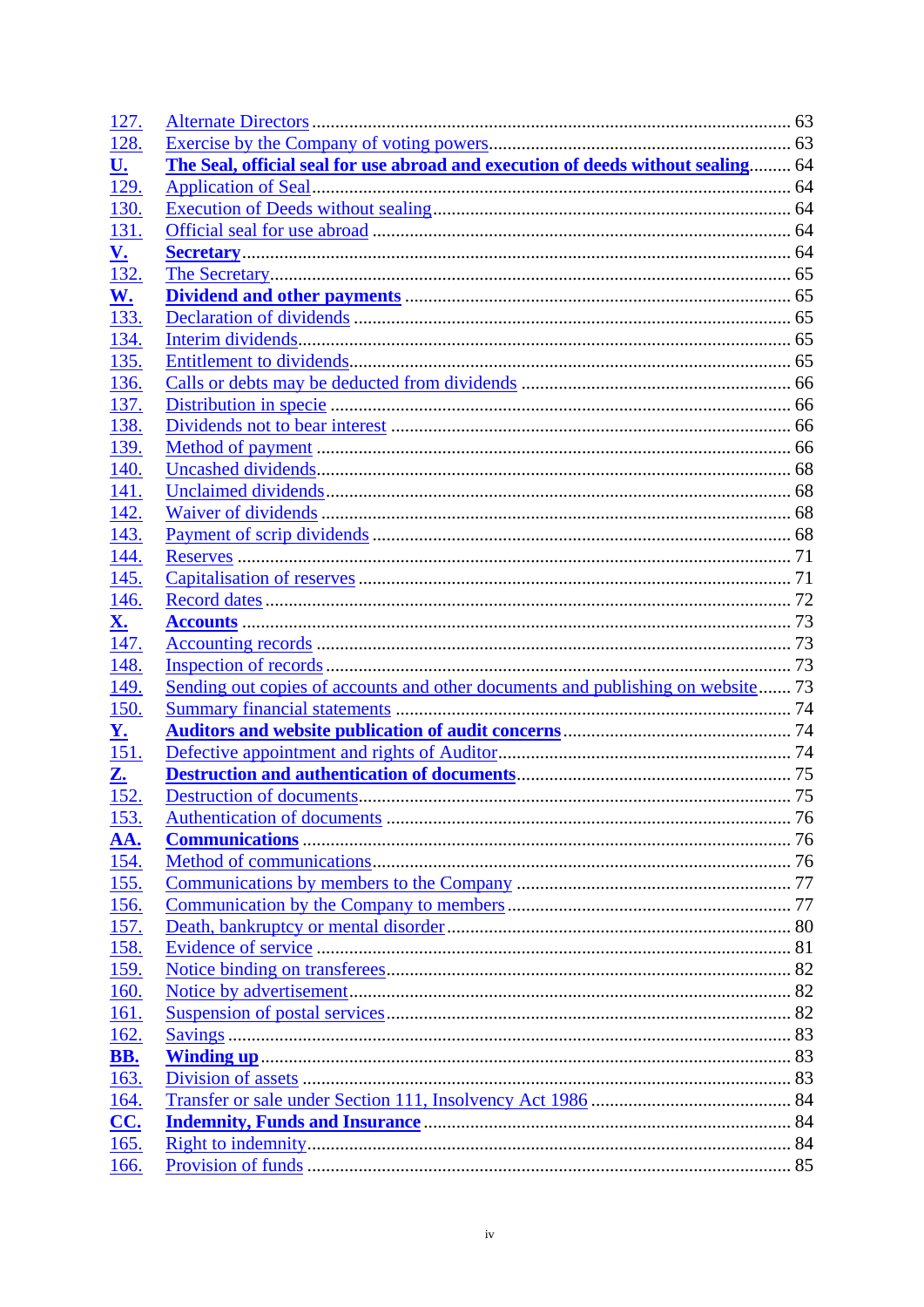$\bar{v}$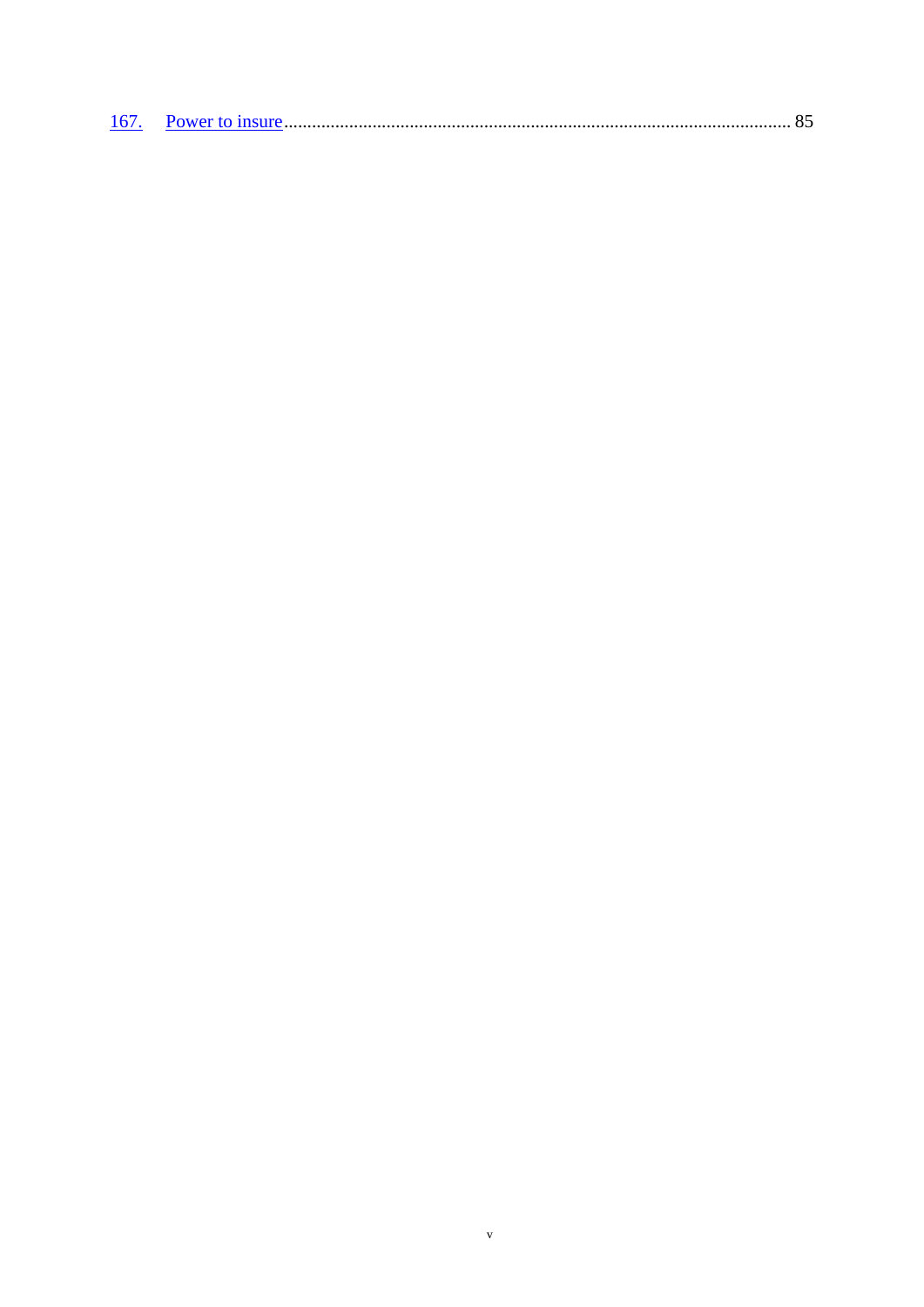# **Company number 4578125**

The Companies Act 2006

Public company limited by shares

## **Articles of Association \_\_\_\_\_\_\_\_\_\_\_\_\_\_\_\_\_\_\_\_\_\_\_\_\_\_\_\_\_\_\_\_**

\_\_\_\_\_\_\_\_\_\_\_\_\_\_\_\_\_\_\_\_\_\_\_\_\_\_\_\_\_\_\_\_

of

## **Dillistone Group Plc**

(as adopted by a special resolution passed on 25 May 2010)

## **A. Preliminary**

## 1. **Model Articles (and any other prescribed regulations) not to apply**

Notwithstanding any other provision of these Articles (as defined below), no regulations for management of a company set out in any statute concerning companies or contained in any regulations, order, instrument or other subordinate legislation made pursuant to a statute (including, but not limited to, the regulations contained in Table A in the Schedule to the Companies (Tables A to F) Regulations 1985 (as amended from time to time) and the regulations contained in the model articles of association prescribed for public companies contained in Schedule 3 to the Companies (Model Articles) Regulations 2008 (SI 2008/3229) as amended from time to time) shall apply to the Company (as defined below). The following shall be the articles of association of the Company.

## 2. **Interpretation**

## 2.1 *Definitions*

In these Articles, unless the context otherwise requires, the following definitions shall apply:

**"Acts"** means the Companies Acts and every other statute, order, regulation, or other subordinate legislation from time to time in force concerning companies and affecting the Company.

**"address"** has the meaning set out in Section 1148(1), CA2006.

**"AIM"** means the AIM market of the London Stock Exchange.

**"approved transfer"** means (in relation to any shares held by a member):

(a) a transfer by way of or pursuant to acceptance of a takeover offer for the Company (as defined for the purposes of Part 28, CA2006);or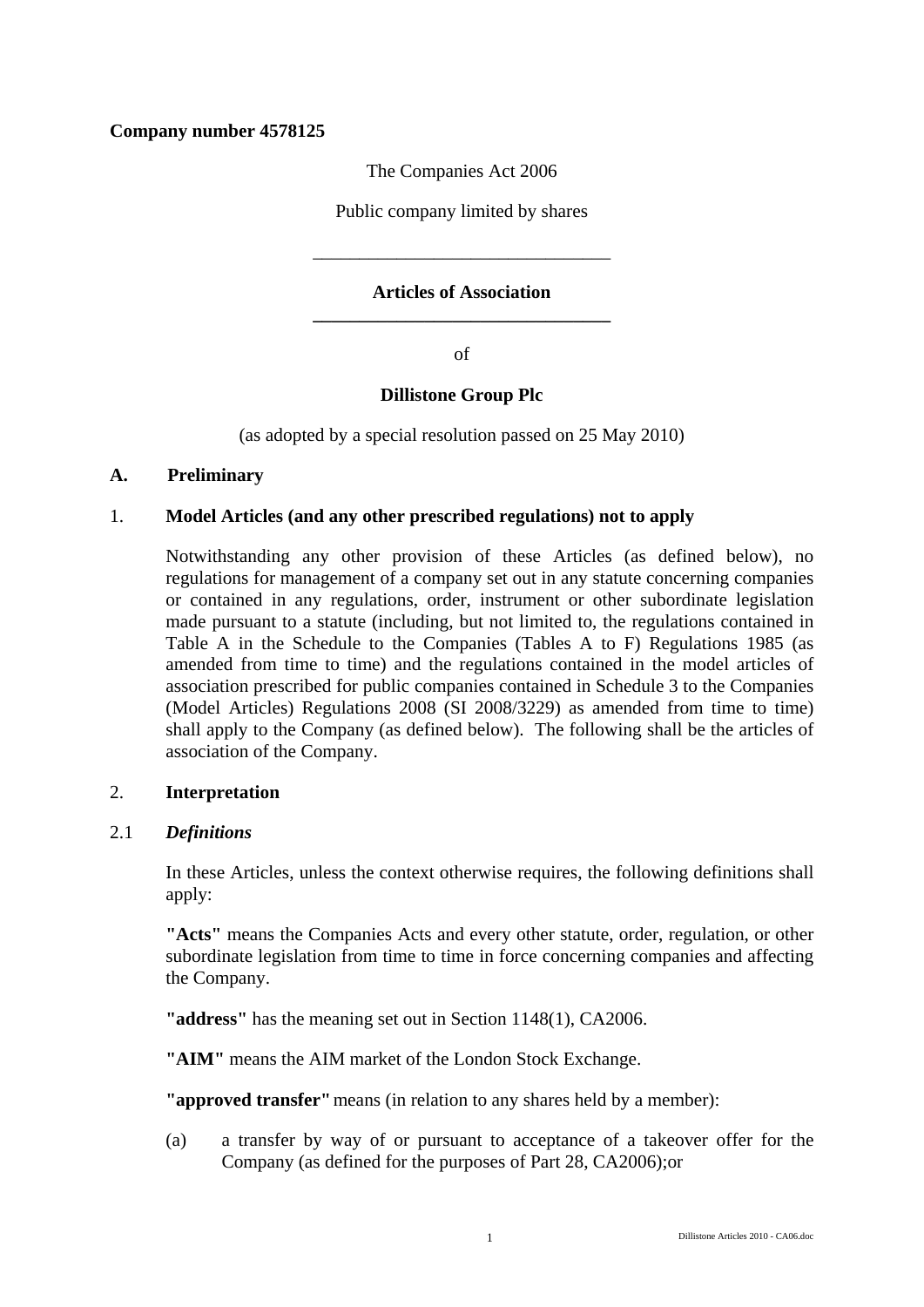(b) a transfer which is shown to the satisfaction of the Board to be made in consequence of a bona fide sale of the whole of the beneficial interest in the shares to a person who is unconnected with any member and with any other person appearing to be interested in the shares (including any such sale made through the London Stock Exchange). For the purpose of this sub-paragraph a connected person shall have the meaning set out in Sections 252 to 255 (inclusive) and Schedule 1, CA2006.

**"Articles"** means these articles of association as altered or varied from time to time (and **"Article"** means any provision of these articles of association as altered or varied from time to time).

**"Audit Committee"** means the committee set up in accordance with Section C.3 of the Combined Code.

**"Auditors"** means the auditors for the time being of the Company or, in the case of joint auditors, any of them.

**"Board"** means the board of Directors for the time being of the Company or the Directors present at a duly convened meeting of Directors at which a quorum is present.

**"CA2006"** means the Companies Act 2006.

**"certificated"** means (in relation to a share) a share which is not an uncertificated share.

**"Chairman"** means the chairman (if any) of the Board or, where the context requires, the chairman of a general meeting of the Company.

**"clear days"** means (in relation to a period of notice of a meeting or the period before a meeting by which a request must be received or sum deposited or tendered) the period of the specified length, excluding the day when the notice is served, the request received or the sum deposited or tendered (or deemed to be served, received, deposited or tendered) and the day of the meeting, and, unless expressly provided to the contrary in these Articles, for the purposes of calculating a period of clear days, account shall be taken of all days regardless of whether or not they are working days.

**"Combined Code"** means the combined code on corporate governance published from time to time by the Financial Reporting Council.

**"Company"** means Dillistone Group Plc (registered in England and Wales with company number 4578125).

**"Companies Acts"** has the meaning set out in Section 2, CA2006.

**"Conflicted Director"** means (in relation to a Relevant Situation) a Director who has made a submission for authorisation in respect of that Relevant Situation.

**"default shares"** has the meaning set out in Article 74.1 (*Disenfranchisement notice*).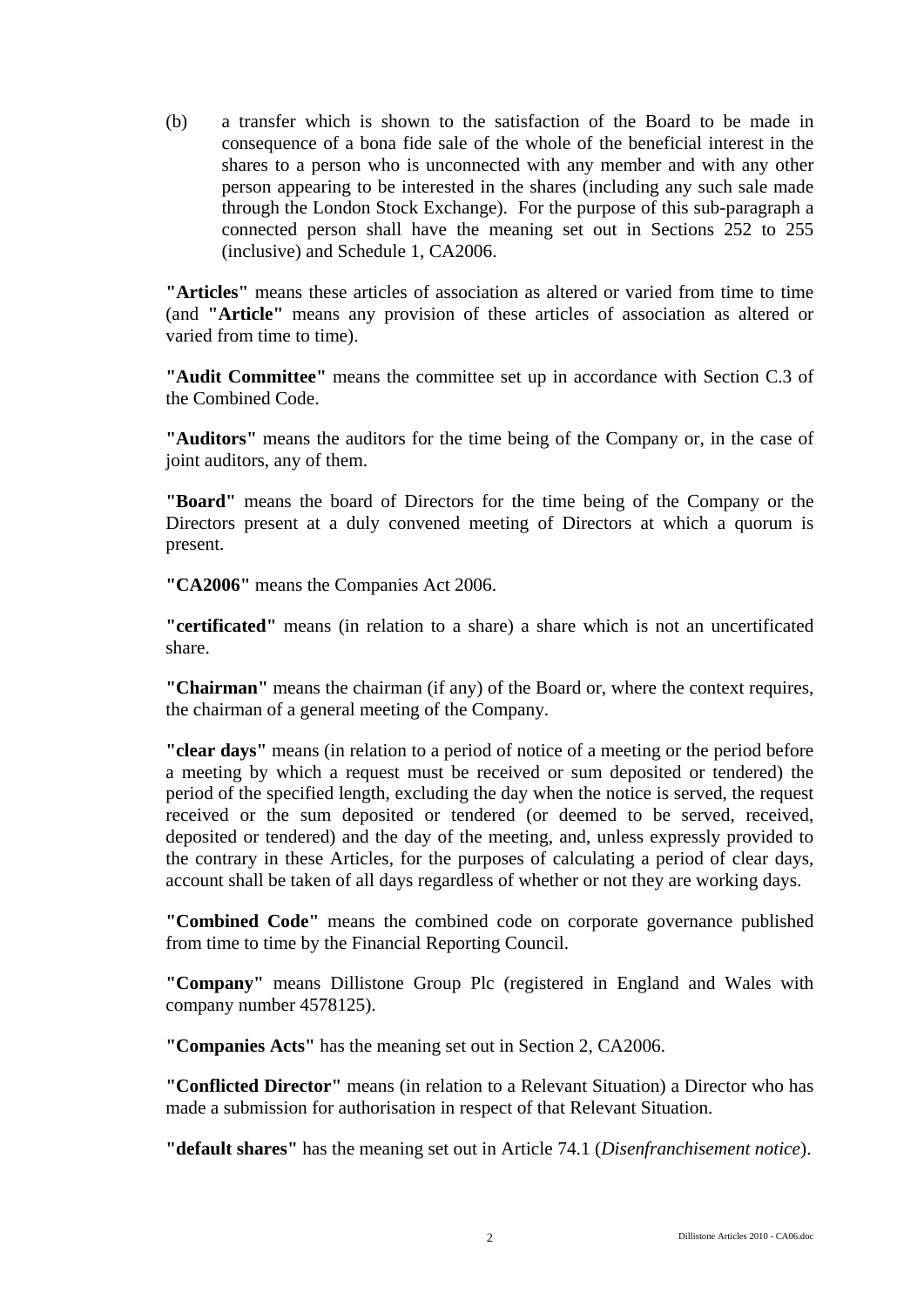**"Deputy Chairman"** means the deputy chairman (if any) of the Board or, where the context requires, the deputy chairman of a general meeting of the Company.

**"Director"** means a director for the time being of the Company.

**"disenfranchisement notice"** has the meaning set out in Article 74.1 (*Disenfranchisement notice*).

**"dividend"** means a distribution or a bonus.

**"document"** means any document, including, but not limited to, any summons, notice, order or other legal process and registers.

**"elected Ordinary Shares"** has the meaning set out in Article 143.1(h) (*Authority to pay scrip dividends*).

**"electronic address"** means any address or number used for the purposes of sending or receiving documents or information by electronic means.

**"electronic form"** has the meaning set out in Section 1168, CA2006.

**"electronic means"**has the meaning set out in Section 1168(4), CA2006.

**"financial institution"** has the meaning set out in Section 778(2), CA2006.

**"Group"** means the Company and its subsidiaries and subsidiary undertakings (as such expressions are defined in Sections 1159 and 1162, CA2006 respectively) from time to time, and **"Group Company"** means any company or undertaking in the Group.

**"hard copy form"** has the meaning set out in Section 1168(2), CA2006.

**"holder"** means (in relation to any share) the member whose name is entered in the Register as the holder or, where the context permits, the members whose names are entered in the Register as the joint holders of that share.

**"Independent Director"** means (in relation to Article 120 (*Board authorisation of conflicts of interest*)) the Directors, other than the Conflicted Director and any other Director(s) interested in the Relevant Situation.

**"London Stock Exchange"** means London Stock Exchange plc.

**"member"** means a member of the Company or, where the context requires, a member of the Board or of any committee of the Board.

**"Office"** means the registered office for the time being of the Company.

**"Operator"** means the operator as defined in the Uncertificated Regulations of the relevant Uncertificated System.

**"Ordinary Shares"** means ordinary shares of 5 pence each in the capital of the Company.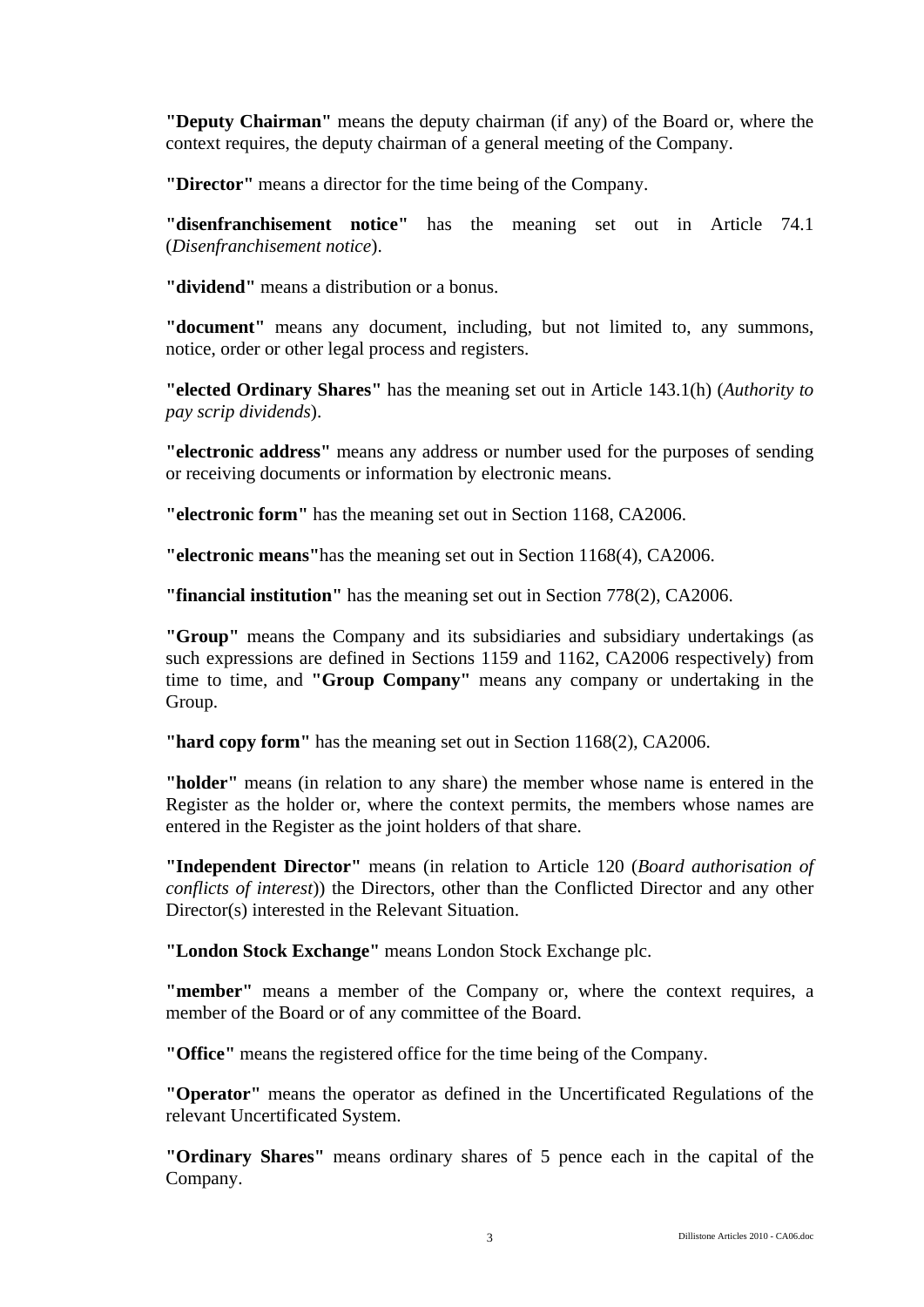**"paid up"** means paid up or credited as paid up.

**"Participating Security"** means a share or class of shares or a renounceable right of allotment of a share, title to which is permitted to be transferred by means of an Uncertificated System in accordance with the Uncertificated Regulations.

**"person entitled by transmission"** means a person whose entitlement to a share in consequence of the death or bankruptcy of a member or of any other event giving rise to its transmission by operation of law has been noted in the Register.

**"prescribed period"** means, in a case where the default shares represent at least 0.25% in nominal value of their class, 14 days and in any other case, 28 days.

**"recognised investment exchange"** has the meaning set out in Section 285, Financial Services and Markets Act 2000.

**"record date"** has the meaning set out in Article 146 (*Record dates*).

**"Register"** means the register of members of the Company to be kept pursuant to Section 113, CA2006 or, as the case may be, any overseas branch register kept pursuant to Article 108 (*Overseas registers*).

**"Relevant Situation"** means a matter or situation in which a Director has, or can have, a direct or indirect interest that conflicts, or possibly may conflict, with the interests of the Company (including, without limitation, in relation to the exploitation of any property, information or opportunity, whether or not the Company could take advantage of it)

**"Remuneration Committee"** means the committee set up in accordance with Section B.1 of the Combined Code.

**"Seal"** means the common seal of the Company or, where the context allows, any official seal kept by the Company pursuant Section 50, CA2006.

**"Section 793 notice"** means a notice issued pursuant to Section 793, CA2006.

**"Secretary"** means the secretary for the time being of the Company or any other person appointed to perform any of the duties of the secretary of the Company including (subject to the provisions of the Acts) a joint, temporary, assistant or deputy secretary.

**"sent"** or **"supplied"** has the meaning set out in Section 1148(2), CA2006.

**"share"** means a share in the capital of the Company.

**"uncertificated"** means (in relation to a share) a share to which title may be transferred by means of an Uncertificated System in accordance with the Uncertificated Regulations.

**"Uncertificated Regulations"** means the Uncertificated Securities Regulations 2001 (SI 2001/3755), as amended and for the time being in force.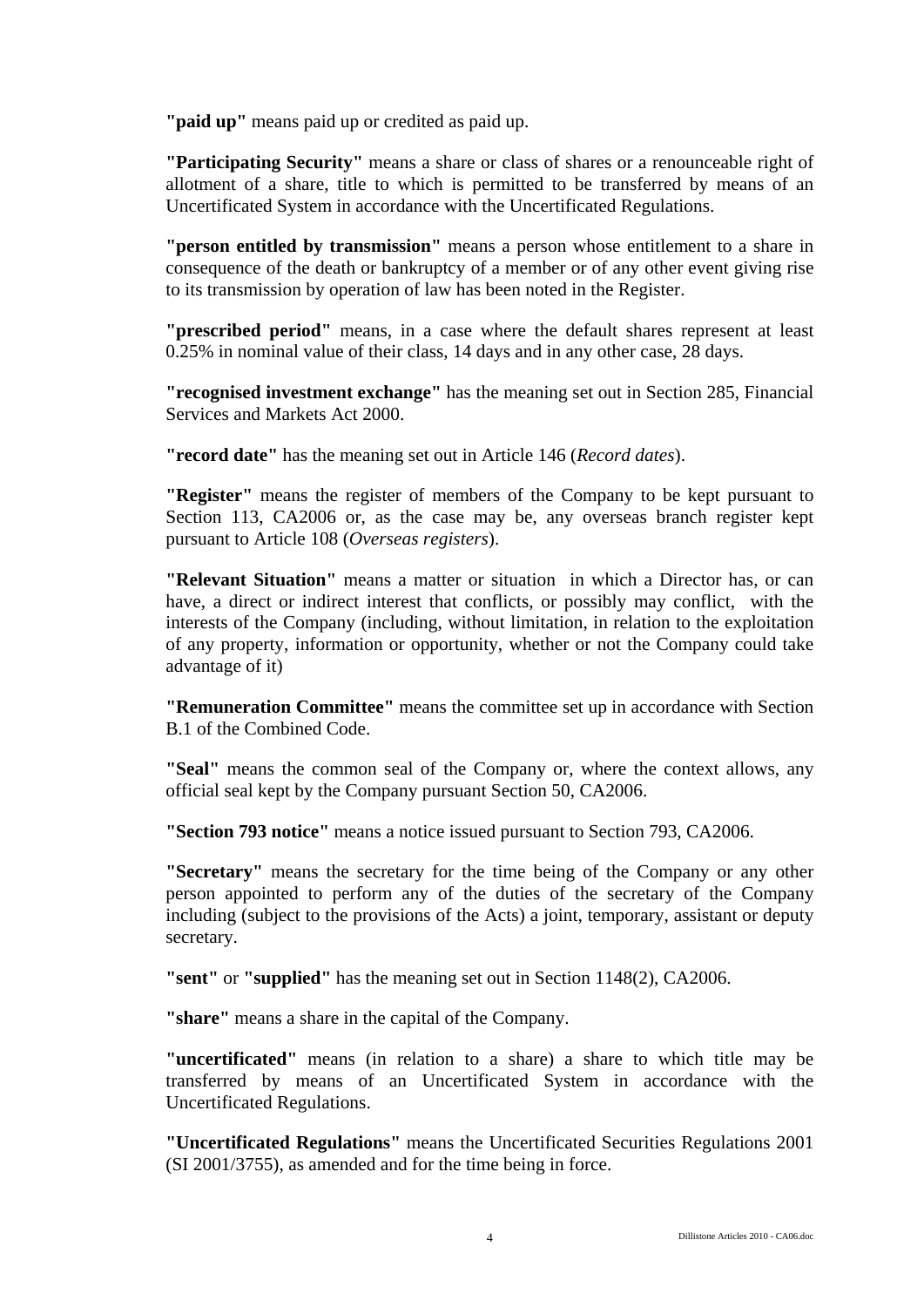**"Uncertificated System"** means a relevant system (as such is defined in the Uncertificated Regulations).

**"United Kingdom"** means Great Britain and Northern Ireland.

**"withdrawal notice"** has the meaning set out in Article 74.2 (*Withdrawal notice*).

**"working day"** means a day that is not a Saturday or Sunday, Christmas Day, Good Friday or any day that is a bank holiday under the Banking and Financial Dealings Act 1971 in the part of the United Kingdom where the Company is registered.

**"writing"** means printing, typewriting, lithography, photography and any other mode or modes of representing or reproducing words, symbols or other information in a legible and non-transitory form (and any combination of such forms) and **"written"** shall be construed accordingly.

## 2.2 *General interpretation*

Unless the context otherwise requires:

- (a) words in the singular include the plural and vice versa;
- (b) words importing the masculine gender include the feminine gender;
- (c) a reference to a person includes a body corporate and an unincorporated body of persons;
- (d) a reference to a "conflict of interest" shall include a conflict of interest and duty and a conflict of duties; and
- (e) a reference to an Uncertificated System is a reference to the Uncertificated System in respect of which the particular share or class of shares or renounceable right of allotment of a share is a Participating Security.

## 2.3 *Statutory definitions*

Save as otherwise provided in sub-paragraph 2.1 of this Article 2, and unless the context otherwise requires, words or expressions contained in these Articles shall bear the same meaning as in the Acts.

## 2.4 *Statutory provisions*

In these Articles, a reference to any statute or provision or schedule of a statute shall include any orders, regulations or other subordinate legislation made under it and shall, unless the context otherwise requires, include any modification, re-enactment or re-statement of it for the time being in force and the same principle of construction shall be applied to any order, regulations or other subordinate legislation.

## 2.5 *Resolutions*

Where for any purpose an ordinary resolution of the Company is required, a special resolution shall also be effective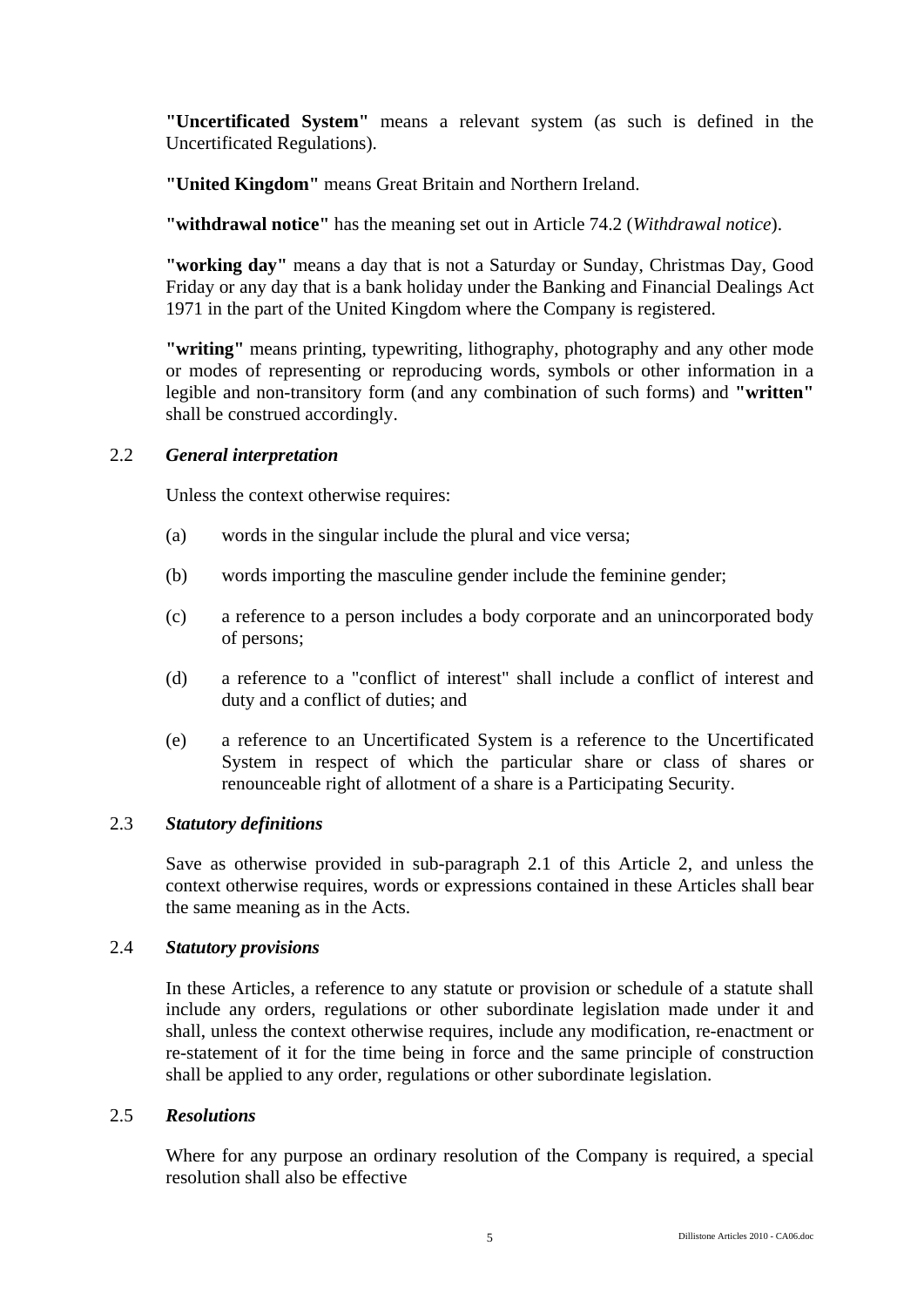## 2.6 *Headings*

The headings are inserted for convenience only and shall not affect the construction of these Articles.

## 2.7 *Documents or information being sent or supplied by or to a company*

References in these Articles to documents or information being sent or supplied by or to a company (including the Company) shall be construed in accordance with the provisions of Section 1148(3), CA2006.

## 3. **Public Company**

The Company is to be a public company.

## 4. **Liability of members**

The liability of the members is limited.

## 5. **Registered office**

The Office will be situated in England and Wales.

## **B. Share capital**

## 6. **Allotment**

Subject to the provisions of the Acts and to any relevant authority of the Company in general meeting, unissued shares at the date of adoption of these Articles and any shares hereafter created shall be at the disposal of the Board which may allot (with or without conferring rights of renunciation), grant options over, offer or otherwise deal with or dispose of them, or grant rights to subscribe for or convert any security into shares, to such persons (including the Directors themselves), at such times and generally on such terms and conditions as the Board may decide, provided that no share shall be issued at a discount.

## 7. **Power to attach rights and issue redeemable shares**

## 7.1 *Rights attaching to shares*

Subject to the provisions of the Acts and to any special rights for the time being attached to any existing shares, the Company may allot or issue any shares or have attached to them such preferred, deferred or other special rights or restrictions whether in regard to dividends, voting, transfer, return of capital or otherwise as the Company may from time to time by ordinary resolution determine or if no such resolution has been passed or so far as the resolution does not make specific provision, as the Board may determine.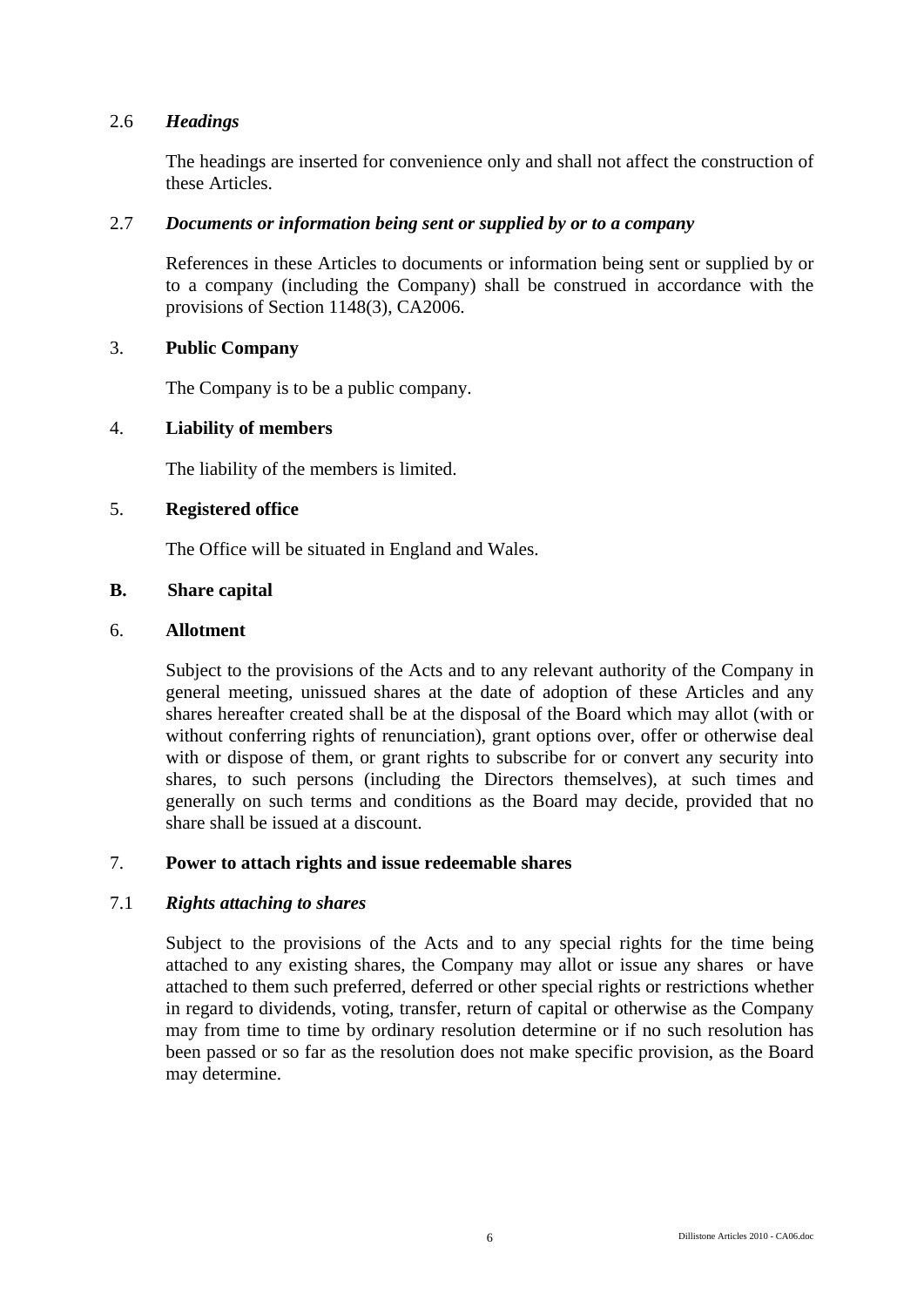## 7.2 *Power to issue redeemable shares*

Subject to the provisions of the Acts and to any special rights for the time being attached to any existing shares, any share may be issued which is, or at the option of the Company or of the holder of such share, liable to be redeemed.

## 7.3 *Terms, conditions and manner of redemption*

Subject to the provisions of the CA2006 and save as otherwise provided in these Articles, the Directors may determine the terms, conditions and manner of redemption of any redeemable shares provided they must do so before the shares are allotted.

## 8. **Share warrants**

## 8.1 *Power to issue share warrants*

The Company may with respect to any fully paid shares, issue a warrant (a **"share warrant"**) stating that the bearer of the warrant is entitled to the shares specified in it and may provide (by coupons or otherwise) for the payment of future dividends on the shares included in a share warrant and a share warrant may be issued in any manner that a share certificate may be issued pursuant to these Articles.

## 8.2 *Conditions attaching to warrants*

The powers referred to in Article 8.1 (*Power to issue share warrants*) may be exercised by the Board, which may determine and vary the conditions on which share warrants shall be issued and in particular on which:

- (a) a new share warrant or coupon will be issued in the place of one damaged, defaced, worn out or lost (provided that no new share warrant shall be issued to replace one that has been lost unless the Board is satisfied beyond reasonable doubt that the original has been destroyed);
- (b) the bearer of a share warrant shall be entitled to receive notice of and to attend, vote and demand a poll at general meetings;
- (c) dividends will be paid; and
- (d) a share warrant may be surrendered and the name of the holder entered in the Register in respect of the shares specified in it.

Subject to such conditions and to these Articles, the bearer of a share warrant shall be deemed to be a member for all purposes. The bearer of a share warrant shall be subject to the conditions for the time being in force and applicable thereto whether made before or after the issue of such share warrant.

## 9. **Commission and brokerage**

The Company may exercise the powers conferred by the Acts to pay commissions or brokerage to any person in consideration of his subscribing or agreeing to subscribe (whether absolutely or conditionally) for any shares in the Company, or procuring or agreeing to procure subscriptions (whether absolute or conditional) for any shares in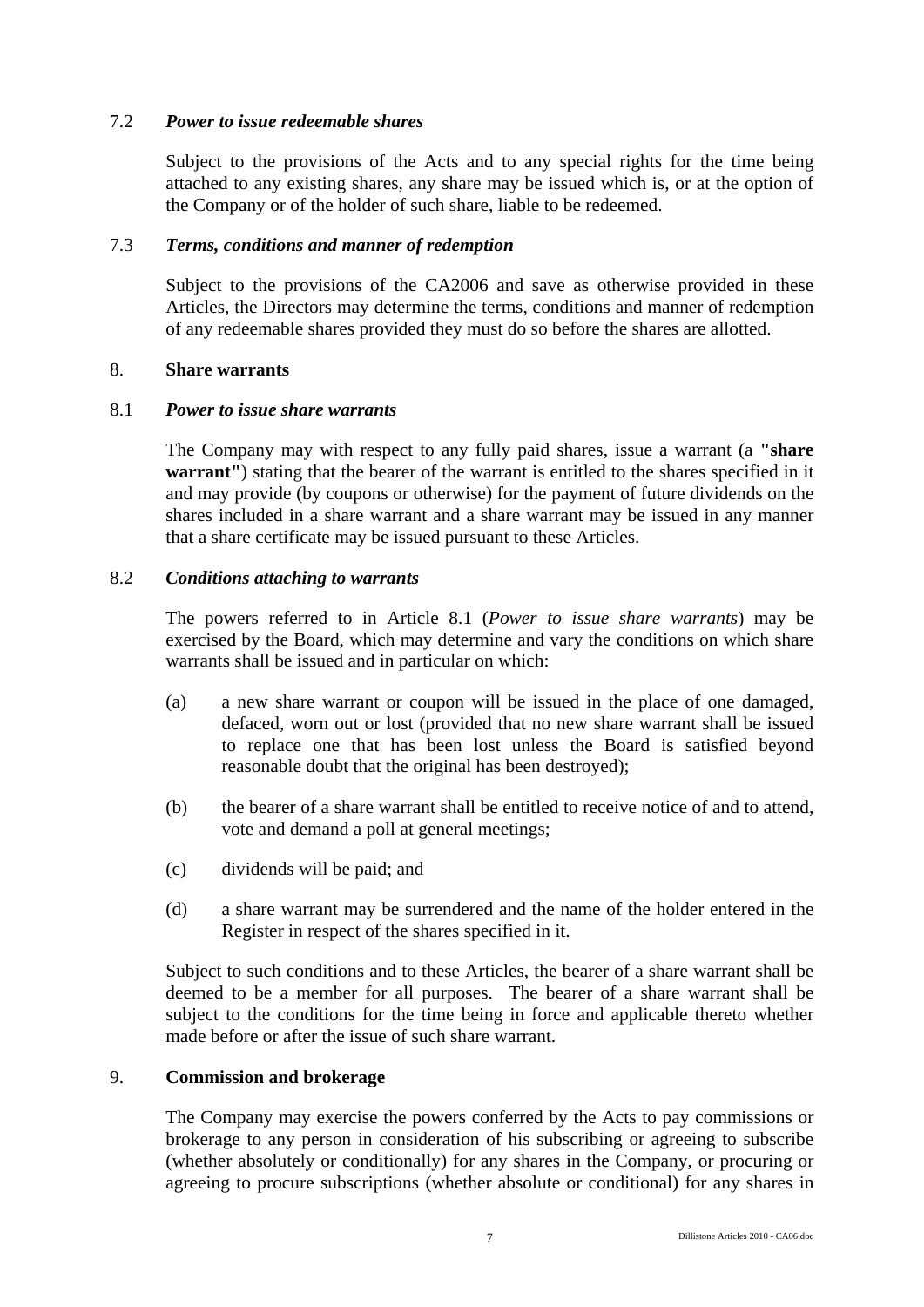the Company to the full extent permitted by the Acts. Subject to the provisions of the Acts, any such commission or brokerage may be satisfied by the payment of cash, the allotment of fully or partly paid shares, the grant of an option to call for an allotment of shares or any combination of such methods.

# 10. **Trusts not to be recognised**

Except as otherwise expressly provided by these Articles, as required by law or as ordered by a court of competent jurisdiction, the Company shall not recognise any person as holding any share on any trust and (except as aforesaid) the Company shall not be bound by or recognise (even if having notice of it) any equitable, contingent, future, partial or other claim to or interest in any share or any interest in any fractional part of a share except an absolute right of the holder or (in the case of a share warrant) of the bearer of the warrant, to the whole of the share.

## 11. **Renunciation of shares**

Subject to the provisions of the Acts and of these Articles, the Directors may at any time after the allotment of any share but before any person has been entered in the Register as the holder recognise a renunciation of it by the allottee in favour of some other person and may accord to any allottee of a share the right to effect such renunciation upon and subject to such terms and conditions as the Directors may think fit to impose.

## 12. **Fractions**

# 12.1 *Power to deal with fractional entitlements*

Whenever as the result of any consolidation, division or sub-division of shares any member would become entitled to fractions of a share, the Board may deal with the fractions as it thinks fit and in particular (but without prejudice to the generality of the foregoing) the Board may determine which of the shares of such holder are to be treated as giving rise to such fractional entitlement and may decide that any of those shares shall be consolidated with any of the shares of any other holder or holders which are similarly determined by it to be treated as giving rise to a fractional entitlement for such other holder or holders into a single consolidated share and the Board may on behalf of all such holders, sell such consolidated share for the best price reasonably obtained to any person (including the Company) and distribute the net proceeds of sale after deduction of the expenses of sale in due proportion among those holders (except that any amount otherwise due to a holder, being less than £3 or such other sum as the Board may from time to time determine may be retained for the benefit of the Company).

# 12.2 *Sale of fractions*

For the purposes of any sale of consolidated shares pursuant to Article 12.1 (*Power to deal with fractional entitlements*), the Board may in the case of certificated shares authorise some person to execute an instrument of transfer of the shares to or in accordance with the directions of the purchaser or in the case of uncertificated shares exercise any power conferred on it by Article 19.5 (*Forfeiture and sale*), and the transferee shall not be bound to see to the application of the purchase money in respect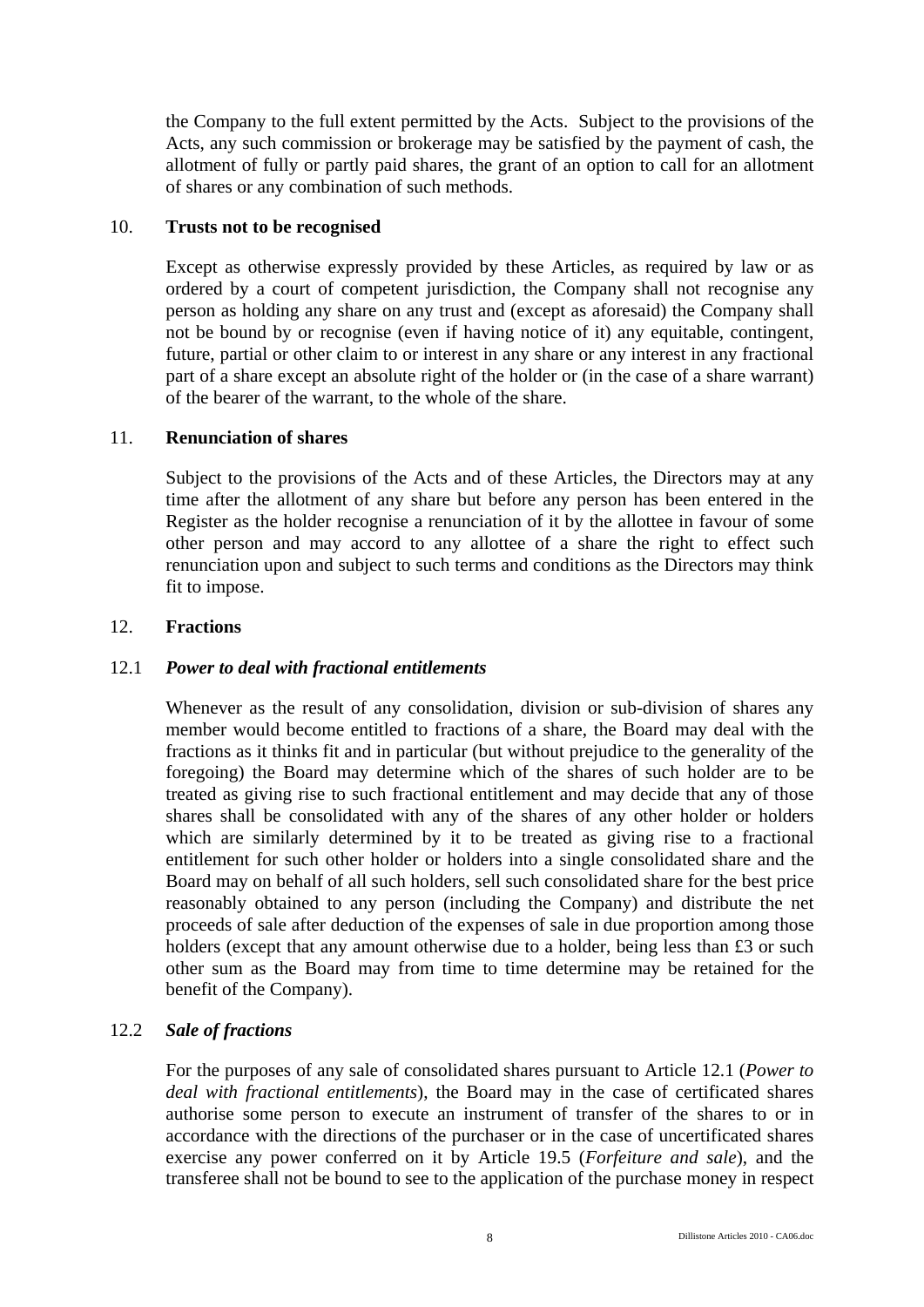of any such sale, nor shall his title to the shares be affected by any irregularity in or invalidity of the proceedings in reference to the sale or transfer and any instrument or exercise shall be effective as if it had been executed or exercised by the holder of the fractional entitlement to which it relates.

## 13. **Purchase of own shares**

# 13.1 *Power to enter into share buy back agreements*

Subject to the provisions of the Acts and to any rights for the time being attached to any shares, the Company may enter into any contract for the purchase of any of its own shares of any class (including any redeemable shares) and any contract under which it may, subject to any conditions, become entitled or obliged to purchase all or any of such shares. Any shares to be so purchased may be selected in any manner whatsoever provided that if at the relevant date proposed for approval of the proposed purchase there shall be in issue any shares of a class entitling the holders to convert into equity share capital of the Company then no such purchase shall take place unless it has been sanctioned by a special resolution passed at a separate general meeting (or meetings if there is more than one class) of the holders of such class of convertible shares.

## 13.2 *Class rights*

Notwithstanding anything to the contrary contained in these Articles (other than the proviso in Article 13.1 (*Power to enter into share buy back agreements*)), the rights attached to any class of shares shall be deemed not to be varied by anything done by the Company or the Directors pursuant to this Article.

## **C. Variation of class rights**

## 14. **Sanction to variation**

Subject to the provisions of the Acts, if at any time the share capital of the Company is divided into shares of different classes, any of the rights for the time being attached to any share or class of shares in the Company (and notwithstanding that the Company may be or be about to be in liquidation) may (unless otherwise provided by the terms of issue of the shares of that class) be varied or abrogated in such manner (if any) as may be provided by such rights or, in the absence of any such provision, either with the consent in writing of the holders of not less than 3 quarters in nominal value of the issued shares of the class (excluding any shares of that class held as treasury shares) or with the sanction of a special resolution passed at a separate general meeting of the holders of shares of the class duly convened and held as provided in these Articles (but not otherwise). The foregoing provisions of this Article shall apply also to the variation or abrogation of the special rights attached to some only of the shares of any class as if each group of shares of the class differently treated formed a separate class the separate rights of which are to be varied. Subject to the terms of issue or the rights attached to any shares, the rights or privileges attached to any class of shares shall be deemed not to be varied or abrogated by the Board resolving that a class of shares is to become or to cease to be a Participating Security.

## 15. **Class meetings**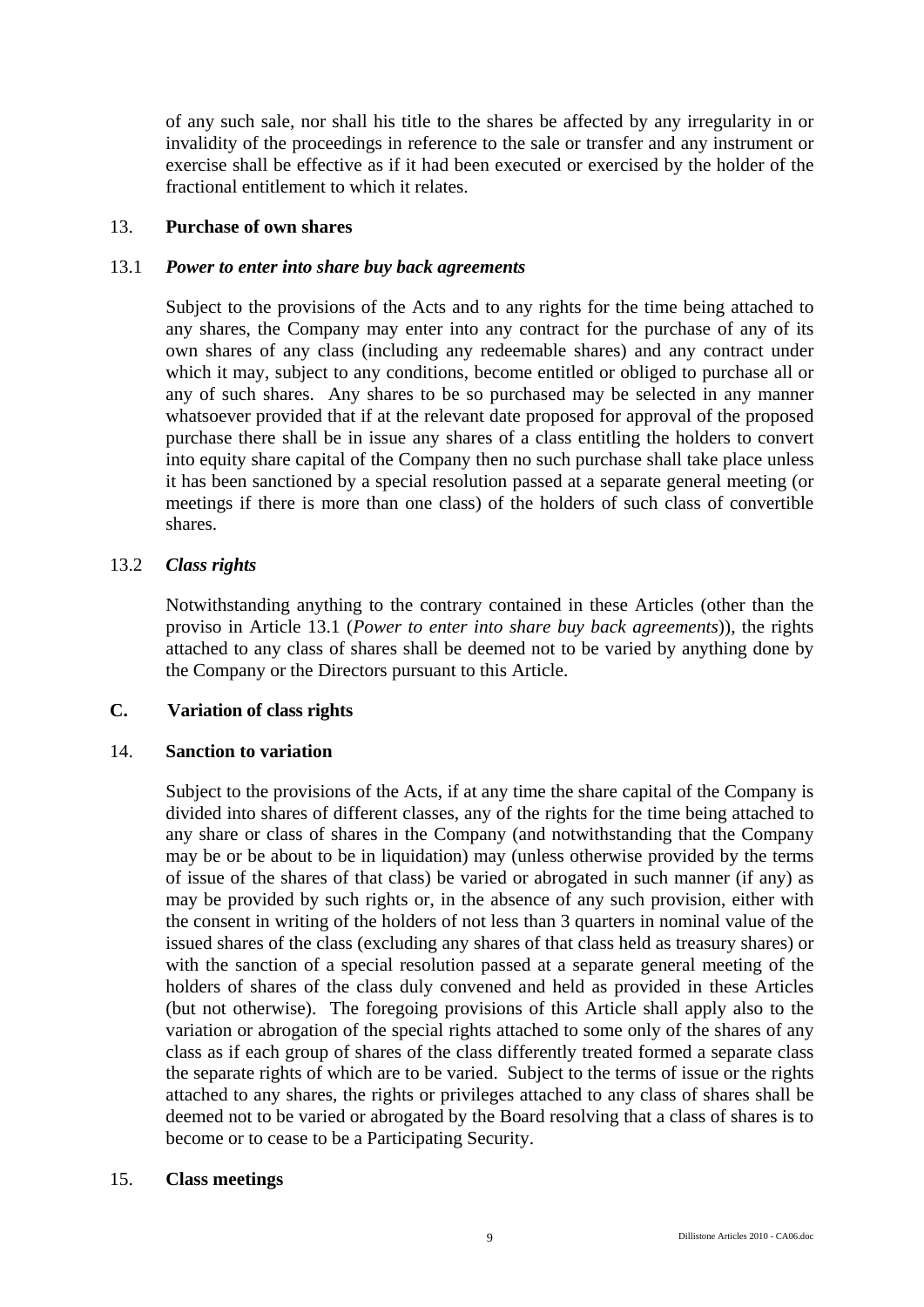Subject to the provisions of the Acts, all the provisions in these Articles as to general meetings shall mutatis mutandis apply to every meeting of the holders of any class of shares, save that in the case of a meeting held in connection with the variation or abrogation of the rights attached to the shares of the class:

- (a) subject to paragraph (d) of this Article 15, the quorum at every such meeting shall be not less than 2 persons present holding or representing by proxy at least one-third in nominal value of the issued shares of the class in question (excluding any shares of that class held as treasury shares);
- (b) every holder of shares of the class in question present in person or by proxy may demand a poll;
- (c) each such holder shall on a poll be entitled to one vote for every share of the class held by him;
- (d) if at any adjourned meeting of such holders, such quorum as aforesaid is not present, not less than one person holding shares of the class who is present in person or by proxy shall be a quorum; and
- (e) where a person is present by proxy or proxies, he is treated as holding only the shares in respect of which those proxies are authorised to exercise voting rights.

## 16. **Deemed variation**

Subject to the terms on which any shares may be issued, the rights or privileges attached to any class of shares shall be deemed to be varied or abrogated by the reduction of the capital paid up on such shares or by the allotment of further shares ranking in priority for the payment of a dividend or in respect of capital or howsoever or which confer on the holders voting rights more favourable than those conferred by such first mentioned shares but shall not be deemed to be varied or abrogated by the creation or issue of any new shares ranking pari passu in all respects (save as to the date from which such new shares shall rank for dividend) with or subsequent to those already issued or by the purchase or redemption by the Company of its own shares in accordance with the provisions of the Acts and these Articles.

## **D. Share certificates**

## 17. **Right to certificates**

## 17.1 *Issue of certificates*

(a) Subject to Article 17.6, (*Certificates on surrender of share warrants)* on becoming the holder of any certificated share every person (except a financial institution in respect of whom the Company is not by law required to complete and have ready for delivery a certificate) shall be entitled without charge to have issued within 2 months after allotment or lodgement of a transfer (unless the terms of issue of the shares provide otherwise) one certificate for all the certificated shares of any one class registered in his name and to a separate certificate for each class of certificated shares so registered.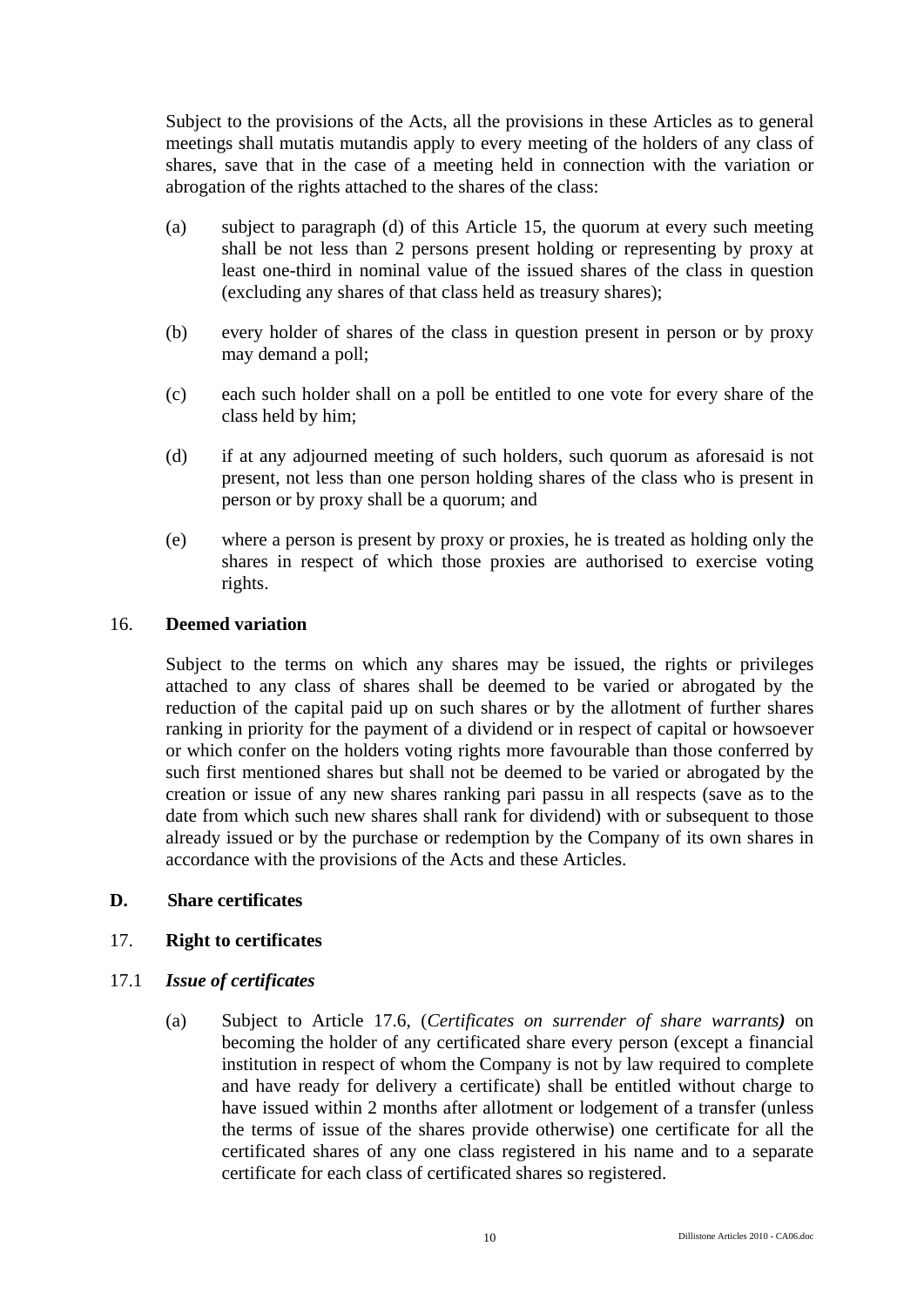- (b) Such certificate shall specify the number, class and distinguishing numbers (if any) of the shares in respect of which it is issued and the amount or respective amounts paid up on them.
- (c) Such certificate shall be issued either under the Seal (which may be affixed to it or printed on it) or in such other manner having the same effect as if issued under the Seal and, having regard to the provisions of the Acts and the rules and regulations applicable to any recognised investment exchange(s) to which the Company's shares are admitted (or any other stock exchange on which the company's shares are normally traded), as the Board may approve.

#### 17.2 *Distinguishing numbers*

If and so long as all the issued shares of the Company or all the issued shares of a particular class are fully paid up and rank pari passu for all purposes then none of those shares shall bear a distinguishing number. In all other cases each share shall bear a distinguishing number.

## 17.3 *Issue of certificates to joint holders*

The Company shall not be bound to issue more than one certificate in respect of certificated shares held jointly by 2 or more persons. Delivery of a certificate to the person first named on the register shall be sufficient delivery to all joint holders.

#### 17.4 *Balancing certificates*

Where a member (other than a financial institution) has transferred part only of the shares comprised in a certificate he shall be entitled without charge to a certificate for the balance of such certificated shares.

## 17.5 *Restrictions on certificates*

No certificate shall be issued representing certificated shares of more than one class.

## 17.6 *Certificates on surrender of share warrants*

Save as provided to the contrary in any relevant share warrant instrument, Section 780(1), CA2006 shall not apply to the Company.

#### 18. **Replacement certificates**

## 18.1 *Consolidation of certificates*

Any two or more certificates representing shares of any one class held by any member may at his request be cancelled and a single new certificate for such shares issued in lieu, subject to the payment of such reasonable fee, if any, as the Board may determine, on surrender of the original certificates for cancellation.

#### 18.2 *Splitting share certificates*

If any member shall surrender for cancellation a share certificate representing certificated shares held by him and request the Company to issue in lieu two or more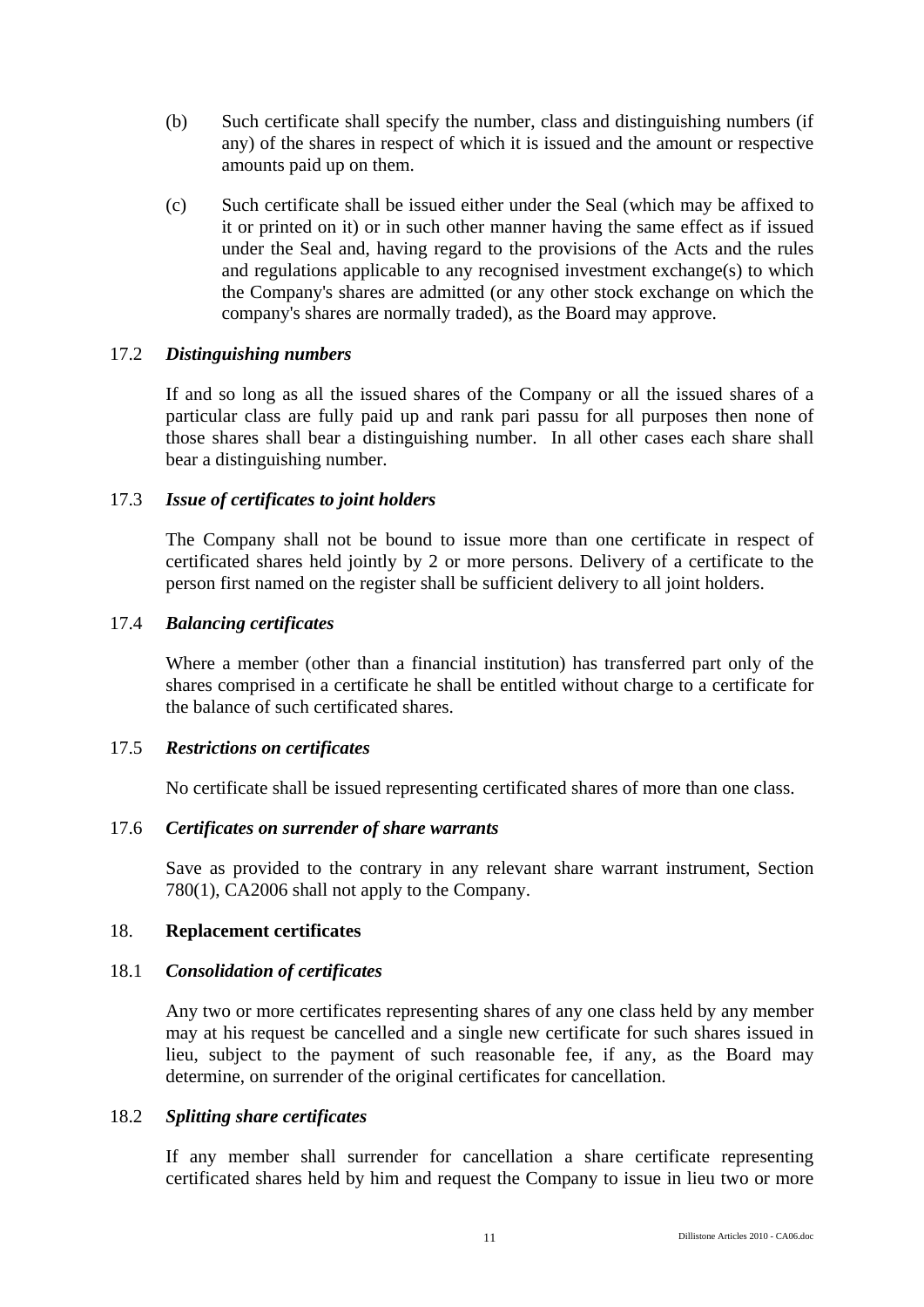share certificates representing such certificated shares in such proportions as he may specify, the Board may, if it thinks fit, comply with such request subject to the payment of such fee (if any) as it may determine.

## 18.3 *Renewal or replacement*

Share certificates may be renewed or replaced on such terms as to provision of evidence and indemnity (with or without security) and to payment of any exceptional out-of-pocket expenses (including those incurred by the Company in investigating such evidence and preparing such indemnity and security) as the Board may decide, and on surrender of the original certificate (where it is defaced or worn out) but without any further charge.

## 18.4 *Request for replacement by joint holders*

In the case of shares held jointly by several persons, any such request as is mentioned in this Article 18 (*Replacement certificates*) may be made by any one of the joint holders.

## 19. **Uncertificated shares**

## 19.1 *Participating security*

The Board may resolve that a class of shares is to become, or is to cease to be, a Participating Security. Shares of a class shall not be treated as forming a separate class from other shares of the same class as a consequence only of such shares being held in uncertificated form. Any share of a class which is a Participating Security may be changed from an uncertificated share to a certificated share and from a certificated share to an uncertificated share in accordance with the Uncertificated Regulations. For any purpose under these Articles, the Company may treat a member's holding of uncertificated shares and of certificated shares of the same class as if they were separate holdings, unless the Board otherwise decides.

# 19.2 *Application of Articles*

These Articles apply to uncertificated shares of a class which is a Participating Security only to the extent that these Articles are consistent with the holding of such shares in uncertificated form, with the transfer of title to such shares by means of the Uncertificated System and with the Uncertificated Regulations.

## 19.3 *Board regulations*

The Board may lay down regulations not included in these Articles which:

- (a) apply to the issue, holding or transfer of uncertificated shares (in addition to or in substitution for any such provisions in these Articles);
- (b) set out (where appropriate) the procedures for conversion and/or redemption of uncertificated shares,

in each case which are necessary to ensure that these Articles are consistent with the Uncertificated Regulations and/or the Operator's rules and practices and such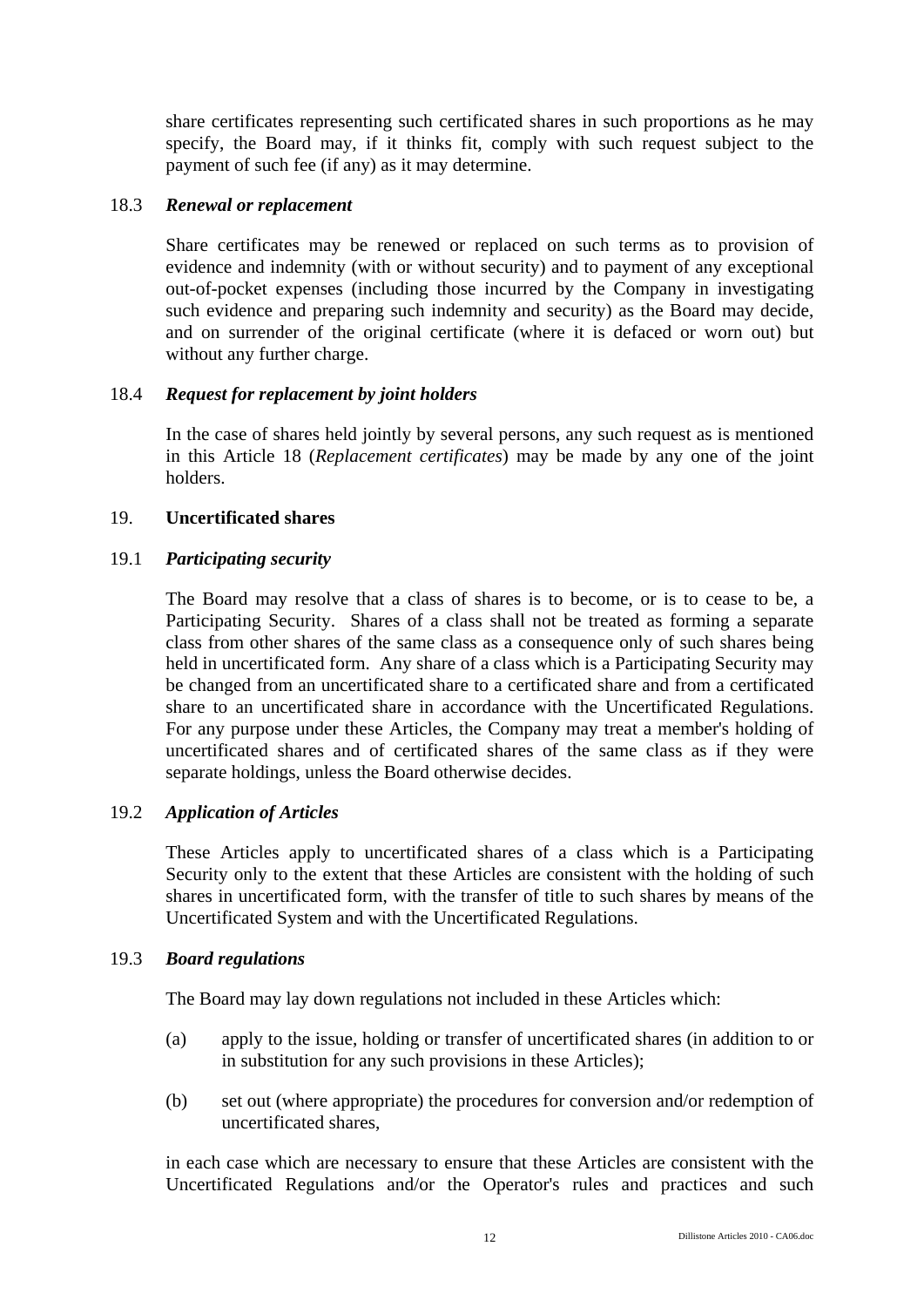regulations will apply instead of any relevant provisions in these Articles which relate to certificates and the transfer, conversion and redemption of shares or which are not consistent with the Uncertificated Regulations, in all cases to the extent (if any) stated in such regulations. If the Board makes any such regulations, Article 19.2 (*Application of Articles*) will (for the avoidance of doubt) continue to apply to these Articles, when read in conjunction with those regulations.

## 19.4 *Instructions via an uncertificated system*

Any instruction given by means of an Uncertificated System as referred to in these Articles shall be a dematerialised instruction given in accordance with the Uncertificated Regulations, the facilities and requirements of the Uncertificated System and the Operator's rules and practices.

## 19.5 *Forfeiture and sale*

Where the Company is entitled (under the Acts, the Operator's rules and practices, these Articles or otherwise) to dispose of, forfeit, enforce a lien over or sell or otherwise procure the sale of any shares of a class which is a Participating Security and which are held in uncertificated form, the Board may take such steps (subject to the Uncertificated Regulations and to such rules and practices) as may be required or appropriate, by instruction by means of an Uncertificated System or otherwise, to effect such disposal, forfeiture, enforcement or sale including by (without limitation):

- (a) requesting or requiring the deletion of any computer-based entries in the Uncertificated System relating to the holding of such shares in uncertificated form;
- (b) altering such computer-based entries so as to divest the holder of such shares of the power to transfer such shares other than to a person selected or approved by the Company for the purpose of such transfer;
- (c) requiring any holder of such shares, by notice in writing to him, to change his holding of such uncertificated shares into certificated form within any specified period;
- (d) requiring any holder of such shares to take such steps as may be necessary to sell or transfer such shares as directed by the Company;
- (e) otherwise rectify or change the Register in respect of any such shares in such manner as the Board considers appropriate (including, without limitation, by entering the name of a transferee into the Register as the next holder of such shares); and/or
- (f) appointing any person to take any steps in the name of any holder of such shares as may be required to change such shares from uncertificated form to certificated form and/or to effect the transfer of such shares (and such steps shall be effective as if they had been taken by such holder).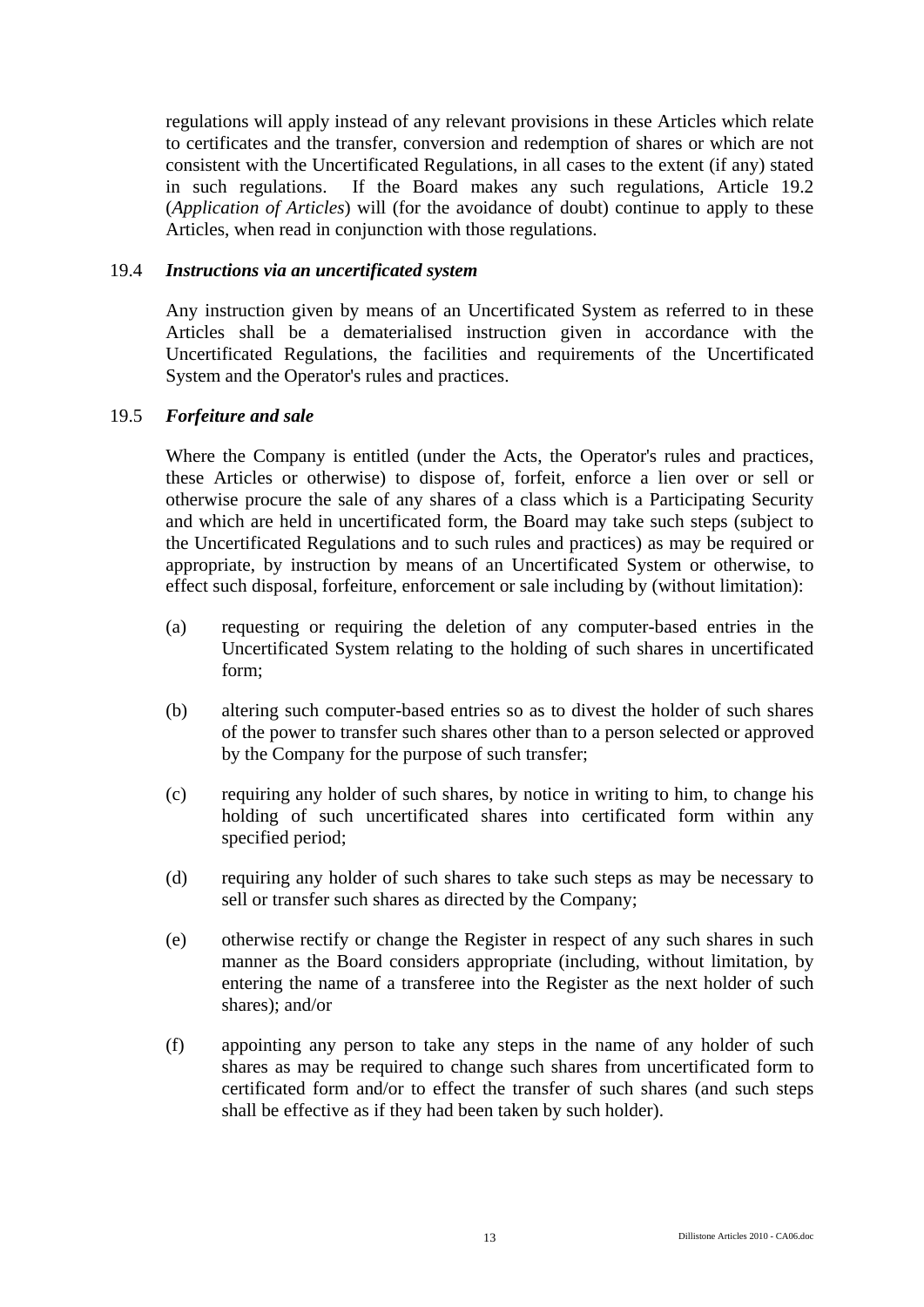## **E. Lien on shares**

## 20. **Lien on shares not fully paid**

The Company shall have a first and paramount lien on any of its shares which are not fully paid, but only to the extent and in the circumstances permitted by Section 670, CA2006. The lien shall also extend to all distributions and other moneys from time to time declared or payable in respect of such share. The Board may waive any lien which has arisen and may resolve that any share shall for some limited period be exempt wholly or partially from the provisions of this Article. Unless otherwise determined by the Board, the registration of a transfer of a share shall operate as a waiver of the Company's lien (if any) on that share.

## 21. **Enforcement of lien by sale**

## 21.1 *Power of sale*

The Company may sell in any manner decided by the Board all or any of the shares subject to any lien at such time or times and in such manner as it may determine, save that no sale shall be made until such time as the moneys in respect of which such lien exists or some part of them are or is presently payable, or the liability or engagement in respect of which such lien exists is liable to be presently fulfilled or discharged, and until a demand and notice in writing stating the amount due, or specifying the liability or engagement and demanding payment or fulfilment or discharge of them, and giving notice of intention to sell in default, shall have been served on the holder or the persons (if any) entitled by transmission to the shares and default in payment, fulfilment or discharge shall have been made by him or them for 14 clear days after service of such notice.

# 21.2 *Title*

A statutory declaration in writing that the declarant is a Director or the Secretary of the Company and that a share has been duly forfeited or surrendered or sold to satisfy a lien of the Company on a date stated in the declaration shall be conclusive evidence of the facts stated in it as against all persons claiming to be entitled to the share.

# 21.3 *Perfection of transfer*

In order to give effect to any such sale, the Board may in the case of certificated shares authorise some person to execute an instrument of transfer of the shares sold in the name and on behalf of the holder or the persons entitled by transmission in favour of the purchaser or as the purchaser may direct and in the case of uncertificated shares exercise any power conferred on it by Article 19.5 (*Forfeiture and sale*) to effect a transfer of the shares. The purchaser shall not be bound to see to the application of the purchase money in respect of any such sale and the title of the transferee to the shares shall not be affected by any irregularity in or invalidity of the proceedings in reference to the sale. Any instrument or exercise shall be effective as if it had been executed or exercised by the holder of, or the person entitled by transmission to, the shares to which it relates.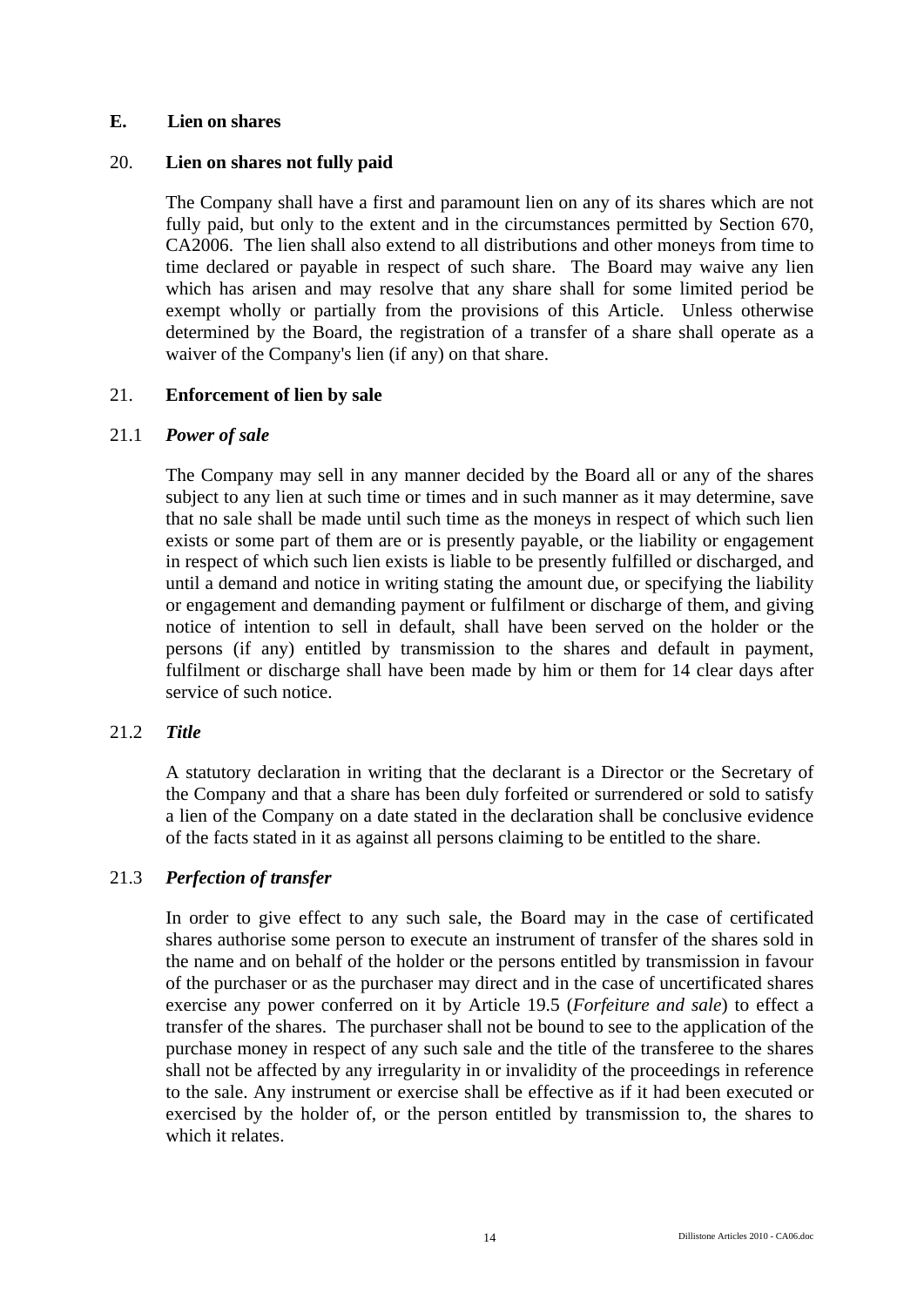## 22. **Application of proceeds of sale**

The net proceeds of any sale of shares subject to any lien after payment of the costs shall be applied in or towards satisfaction of so much of the amount due to the Company or of the liability or engagement (as the case may be) as is presently payable or is liable to be presently fulfilled or discharged. The balance (if any) shall be paid to the former shareholder or to any other person who would otherwise be automatically entitled to the shares by law. In the case of certificated shares such payment shall only be made on surrender to the Company for cancellation of the certificate for the shares sold. In any event, the Company's lien shall also apply to any money left over to cover any money still due to the Company which is not yet payable.

## **F. Calls on shares**

## 23. **Calls**

Subject to the terms of allotment of shares, the Board may from time to time make calls on the members in respect of any moneys unpaid on the shares or any class of shares held by them respectively (whether in respect of nominal value or premium) and not payable on a date fixed by or in accordance with the terms of issue provided that no call on any share shall be payable within one month from the date fixed for the payment of the last preceding call. Each member shall (subject to receiving at least 14 clear days' notice specifying when and where payment is to be made and whether or not by instalments) be liable to pay the amount of every call so made on him as required by the notice. A call shall be deemed to have been made at the time when the resolution of the Board authorising such call was passed or (as the case may require) any person to whom power has been delegated pursuant to these Articles serves notice of exercise of such power. A call may be required to be paid by instalments and may before receipt by the Company of any sum due under it be either revoked or postponed in whole or part as regards all or any such members as the Board may determine. A person on whom a call is made shall remain liable notwithstanding the subsequent transfer of the shares in respect of which the call was made. The joint holders of a share shall be jointly and severally liable for the payment of all calls in respect of them.

## 24. **Interest on calls**

If the whole of the sum payable in respect of any call is not paid on or before the day appointed for payment, the person from whom it is due and payable shall pay all reasonable costs, charges and expenses that the Company may have incurred by reason of such non-payment together with interest on the unpaid amount from the day appointed for payment thereof to the time of actual payment at the rate fixed by the terms of the allotment of the share or, if no rate is so fixed, at such rate, not exceeding 15% per annum, as the Board shall determine and specify in the notice of the call. The Board may waive payment of such costs, charges, expenses or interest in whole or in part.

## 25. **Rights of member when call unpaid**

No member shall be entitled to receive any dividend or to be present and vote at any general meeting either personally or (save as proxy for another member) by proxy, or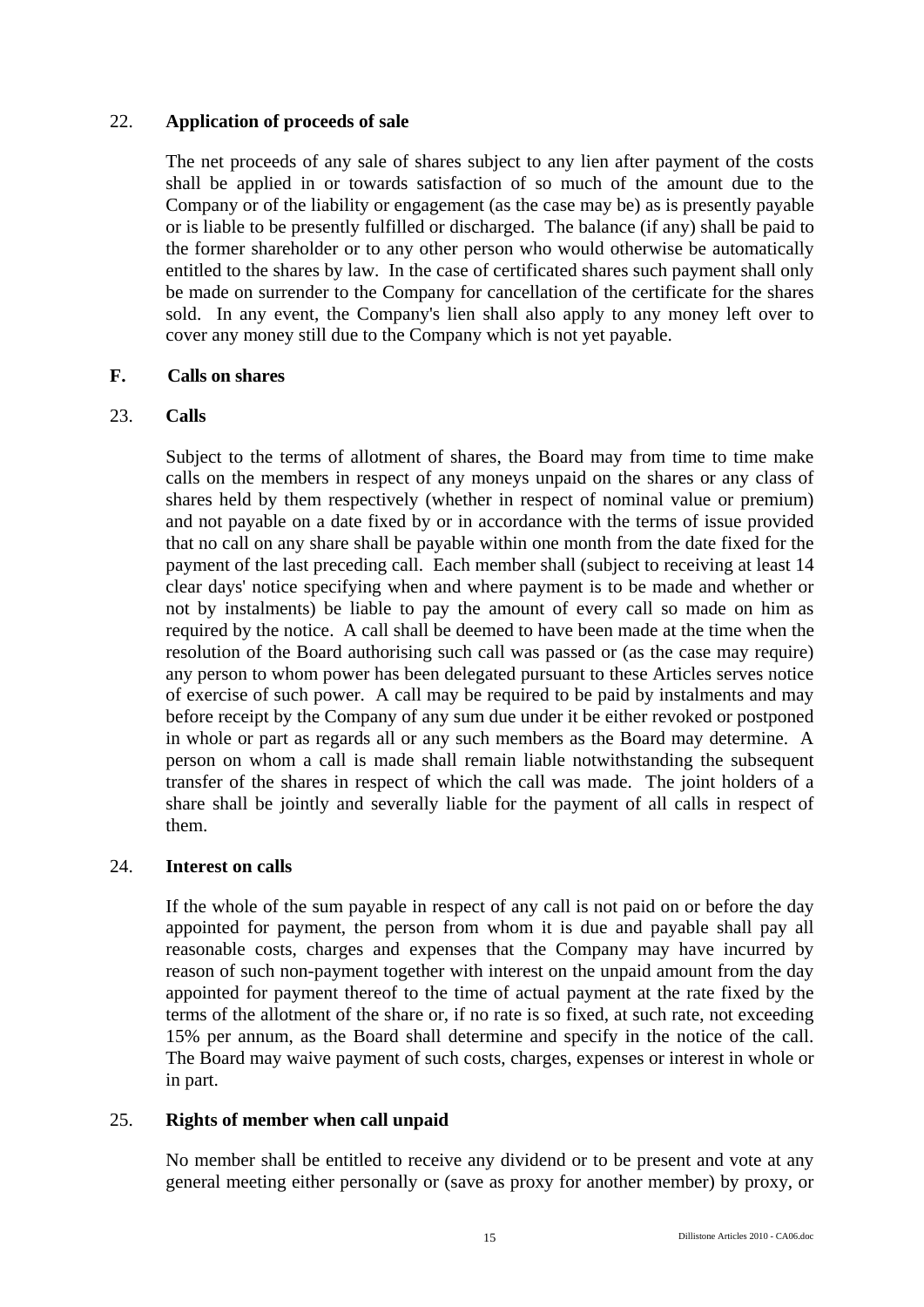be reckoned in a quorum or to exercise any other privilege as a member unless and until he shall have paid all calls for the time being due and payable on every share held by him, whether alone or jointly with any other person, together with interest and expenses (if any).

## 26. **Sums due on allotment treated as calls**

Any sum payable in respect of a share on allotment or at any fixed date whether in respect of the nominal value of the share or by way of premium or as an instalment of a call shall for all purposes of these Articles be deemed to be a call duly made, notified and payable on the date on which, by the terms of allotment or in the notice of call, it becomes payable. If it is not paid, the provisions of these Articles shall apply as if such amount had become due and payable by virtue of a call duly made and notified.

## 27. **Power to differentiate**

The Board may make arrangements on the allotment or issue of shares for a difference as between the allottees or holders of such shares in the amount and time of payment of calls.

## 28. **Payment in advance of calls**

The Board may if it thinks fit receive from any member willing to advance it all or any part of the moneys uncalled and unpaid on the shares held by him. Such payment in advance of calls shall extinguish only to that extent the liability on the shares on which it is made. The Company may pay interest on the money paid in advance or so much of it as exceeds the amount for the time being called up on the shares in respect of which such advance has been made at such rate not exceeding 15% per annum as the Board may decide until and to the extent that it would, but for the advance, become payable. The Board may at any time repay the amount so advanced on giving to such member not less than 14 clear days' notice in writing of its intention in that regard, unless before the expiration of such notice the amount so advanced shall have been called up on the shares in respect of which it was advanced. No sum paid in advance of calls shall entitle the holder of a share in respect of them to any portion of a dividend subsequently declared in respect of any period prior to the date upon which such sum would, but for such payment, become payable.

## **G. Forfeiture of shares**

## 29. **Notice if call not paid**

If any member fails to pay the whole of any call or any instalment of any call on or before the day appointed for payment the Board may at any time serve a notice in writing on such member, or on any person entitled to the shares by transmission, requiring payment, on a date not less than 14 clear days from the date of the notice, of the amount unpaid and any interest which may have accrued on it and any reasonable costs, charges and expenses incurred by the Company by reason of such non-payment. The notice shall name the place where the payment is to be made and state that, if the notice is not complied with, the shares in respect of which such call was made will be liable to be forfeited.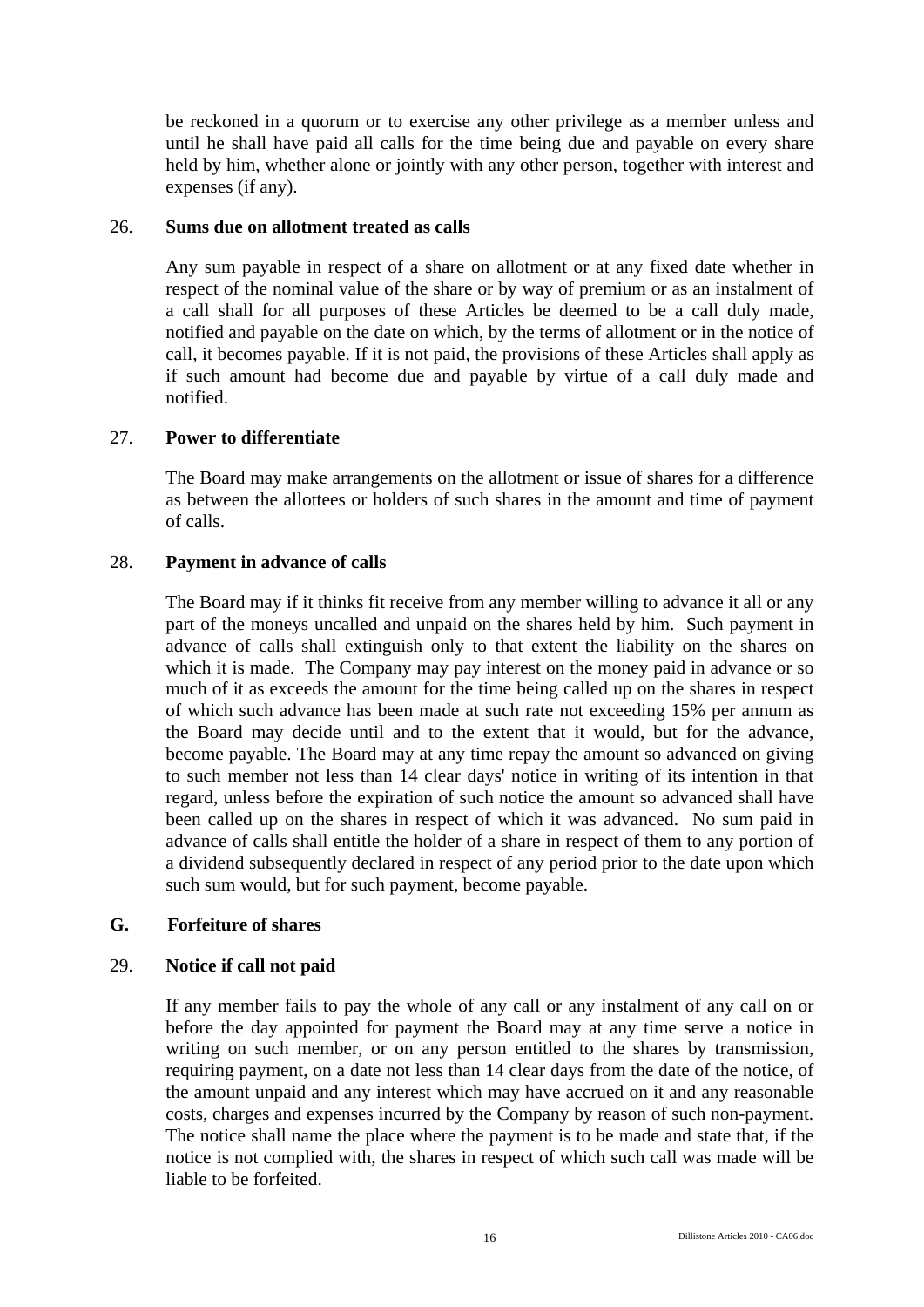## 30. **Forfeiture for non-compliance**

If the notice referred to in Article 29 (*Notice if call not paid*) is not complied with, any share in respect of which it was given may, at any time after the date appointed for payment pursuant to the notice, be forfeited by a resolution of the Board to that effect. Such forfeiture shall include all dividends declared or other moneys payable in respect of the forfeited shares and not paid before the forfeiture, and shall be deemed to occur at the time of the passing of the said resolution of the Board.

## 31. **Notice after forfeiture**

When any share has been forfeited notice of the forfeiture shall be served on the person who was before forfeiture the holder of the share or the person entitled to such share by transmission (as the case may be). An entry of such notice having been given and of the forfeiture with the date of it shall forthwith be made in the Register in respect of such share together with a note that dealings are not permitted in the share. However, no forfeiture shall be invalidated by any omission to give such notice or to make such entry as aforesaid.

## 32. **Forfeiture may be annulled**

The Board may at any time before any share so forfeited has been cancelled or sold, re-allotted or otherwise disposed of annul the forfeiture, on the terms that payment shall be made of all calls and interest due thereon and all expenses incurred in respect of the share and on such further terms (if any) as the Board shall see fit.

## 33. **Surrender**

The Board may accept a surrender of any share liable to be forfeited under these Articles upon such terms and conditions as may be agreed and, subject to any such terms and conditions, a surrendered share shall be treated as if it had been forfeited. In such case, references in these Articles to forfeiture shall include surrender.

## 34. **Disposal of forfeited shares**

Every share which shall be forfeited shall thereupon become the property of the Company. The Company shall not exercise any voting rights in respect of such a share. Subject to the provisions of the Acts, any such share may be sold, re-allotted or otherwise disposed of either to the person who was before forfeiture its holder or entitled to it or to any other person on such terms and in such manner as the Board shall determine and, in the case of re-allotment, whether with or without all or any part of the amount previously paid up on the share being treated as so paid up. The Board may, for the purposes of the disposal in the case of certificated shares, authorise some person to transfer the share in question and may enter the name of the transferee in respect of the transferred share in the Register notwithstanding the absence of any share certificate being lodged in respect of it and may issue a new certificate to the transferee in respect of certificated shares transferred to it. An instrument of transfer executed by that person shall be as effective as if it had been executed by the holder of or the person entitled by the transmission to the share. In the case of uncertificated shares the Board may exercise any power conferred on it by Article 19.5 (*Forfeiture and sale*) to effect a transfer of the shares. The Company may, if the Board considers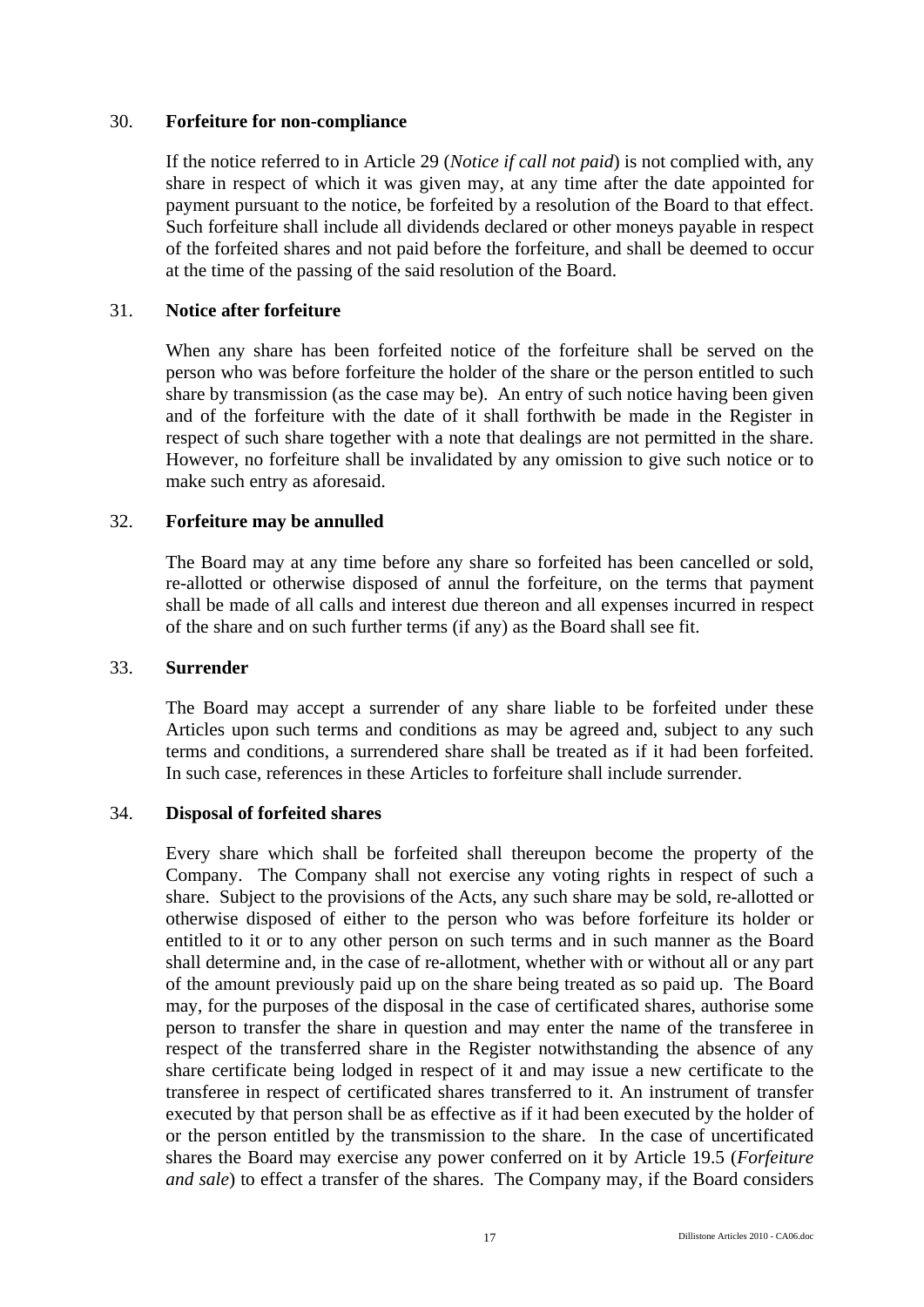it just and equitable to do so, receive the consideration (if any) given for the share on its disposal.

## 35. **Effect of forfeiture**

A member whose shares have been forfeited shall cease to be a member in respect of the shares forfeited and shall in the case of a certificated share surrender to the Company for cancellation the certificate for such shares. He shall nevertheless be liable (unless payment is waived in whole or in part by the Directors) to pay to the Company all calls made and not paid on such shares at the time of forfeiture, and interest on them from the date of the forfeiture to the date of payment at the rate at which interest was payable on those amounts before the forfeiture or, if no interest was so payable, at such rate not exceeding 15% per annum as the Board may determine, in the same manner in all respects as if the shares had not been forfeited, and to satisfy all (if any) claims, demands and liabilities which the Company might have enforced in respect of the shares at the time of forfeiture without any reduction or allowance for the value of the shares at the time of forfeiture or for any consideration received on the disposal.

#### 36. **Extinction of claims**

The forfeiture of a share shall include all dividends and other payments or distributions declared in respect of the forfeited shares and not paid or distributed before forfeiture.

#### 37. **Evidence of forfeiture**

A statutory declaration by a Director or the Secretary that a share has been forfeited in pursuance of these Articles and stating the date on which it was forfeited shall as against all persons claiming to be entitled to the share adversely to its forfeiture, be conclusive evidence of the facts stated in it. The declaration, together with the receipt of the Company for the consideration (if any) given for the share on its sale or disposition and a certificate for the share delivered to the person to whom it is sold or disposed of, shall (subject if necessary to the execution of an instrument of transfer) constitute a good title to the share. Subject to the execution of any necessary transfer in the case of a certificated share, such person shall be registered as the holder of the share and shall be discharged from all calls made prior to such sale or disposition and shall not be bound to see to the application of the purchase money or other consideration (if any) nor shall his title to the share be affected by any act, omission or irregularity relating to or connected with the proceedings in reference to the forfeiture or disposal of the share. Such person shall not (except by express agreement with the Company) become entitled to any dividend which might have accrued on the share before the completion of the sale or disposition thereof.

## **H. Transfer of shares**

#### 38. **Form of transfer**

Each member may transfer all or any of his shares, in the case of certificated shares, by instrument of transfer in writing in any usual form or in any form approved by the Board, or, in the case of uncertificated shares, without a written instrument in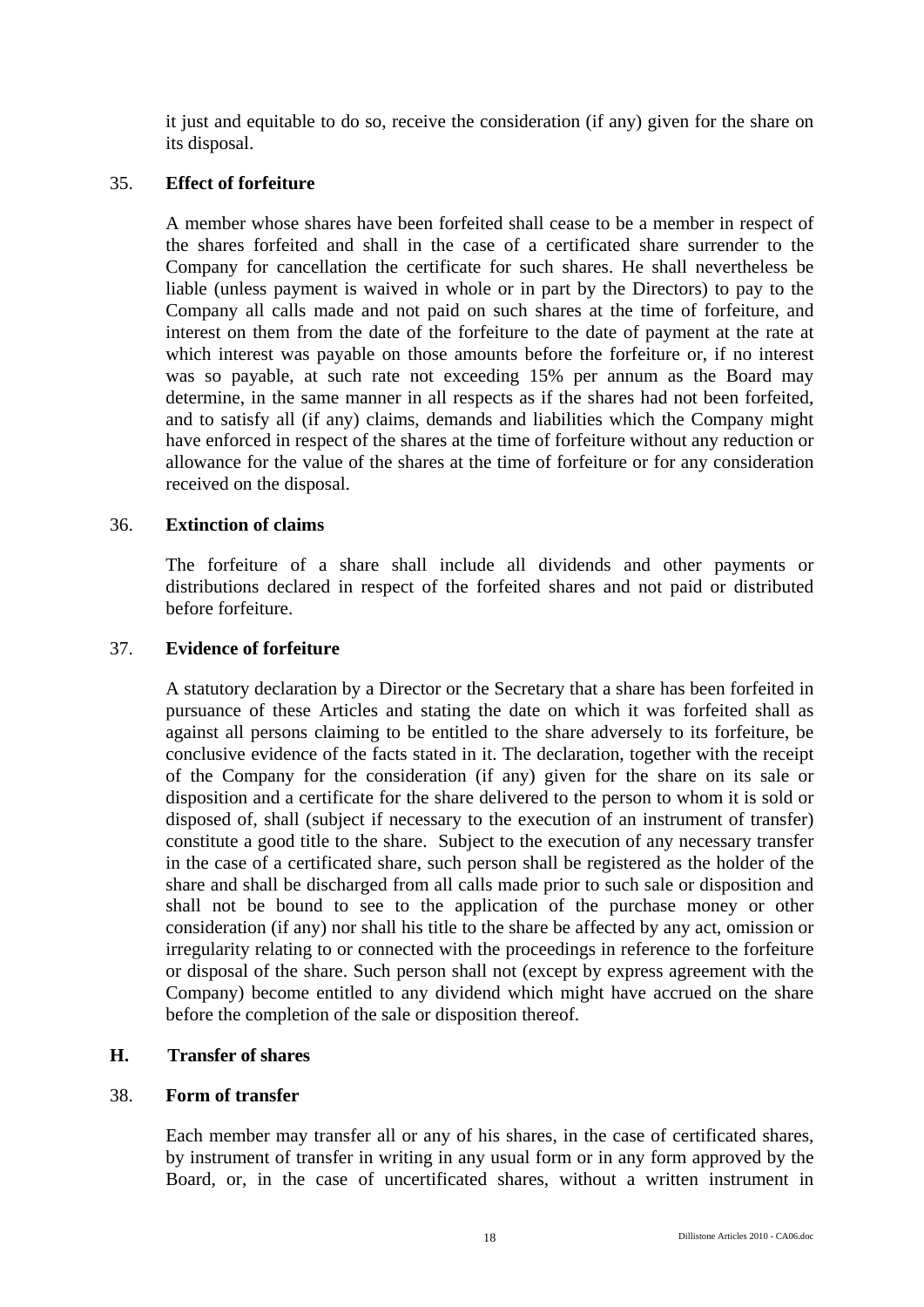accordance with the Uncertificated Regulations. Any written instrument shall be executed by or on behalf of the transferor and (in the case of a transfer of a share which is not fully paid up) by or on behalf of the transferee. The transferor shall be deemed to remain the holder of such share until the name of the transferee is entered in the Register in respect of it.

## 39. **Right to refuse registration**

## 39.1 *Registration of certificated share transfer*

The Board may in its absolute discretion refuse to register any transfer of a certificated share unless it is:

- (a) in respect of a share which is fully paid up;
- (b) in respect of a share on which the Company has no lien;
- (c) in respect of only one class of shares;
- (d) in favour of a single transferee or not more than four joint transferees;
- (e) duly stamped (if so required); and
- (f) delivered for registration to the Office, or such other place as the Board may from time to time determine, accompanied (except in the case of a transfer by a financial institution where a certificate has not been issued) by the certificate for the shares to which it relates and such other evidence as the Board may reasonably require to prove the title of the transferor and the due execution by him of the transfer or if the transfer is executed by some other person on his behalf, the authority of that person to do so,

provided that such discretion may not be exercised in such a way as to prevent dealings in such shares from taking place on an open and proper basis.

## 39.2 *Registration of an uncertificated share transfer*

The Board shall register a transfer of title to any uncertificated share or the renunciation or transfer of any renounceable right of allotment of a share which is a Participating Security held in uncertificated form in accordance with the Uncertificated Regulations, except that the Board may refuse (subject to any relevant requirements applicable to the recognised investment exchange(s) to which the shares of the Company are admitted (or to any other stock exchange on which the Company's shares are normally traded)) to register any such transfer or renunciation which is in favour of more than 4 persons jointly or in any other circumstance permitted by the Uncertificated Regulations.

## 39.3 *Transfers to minors, bankrupts or mentally disordered persons*

No transfer of any share shall be made:

(a) to a minor; or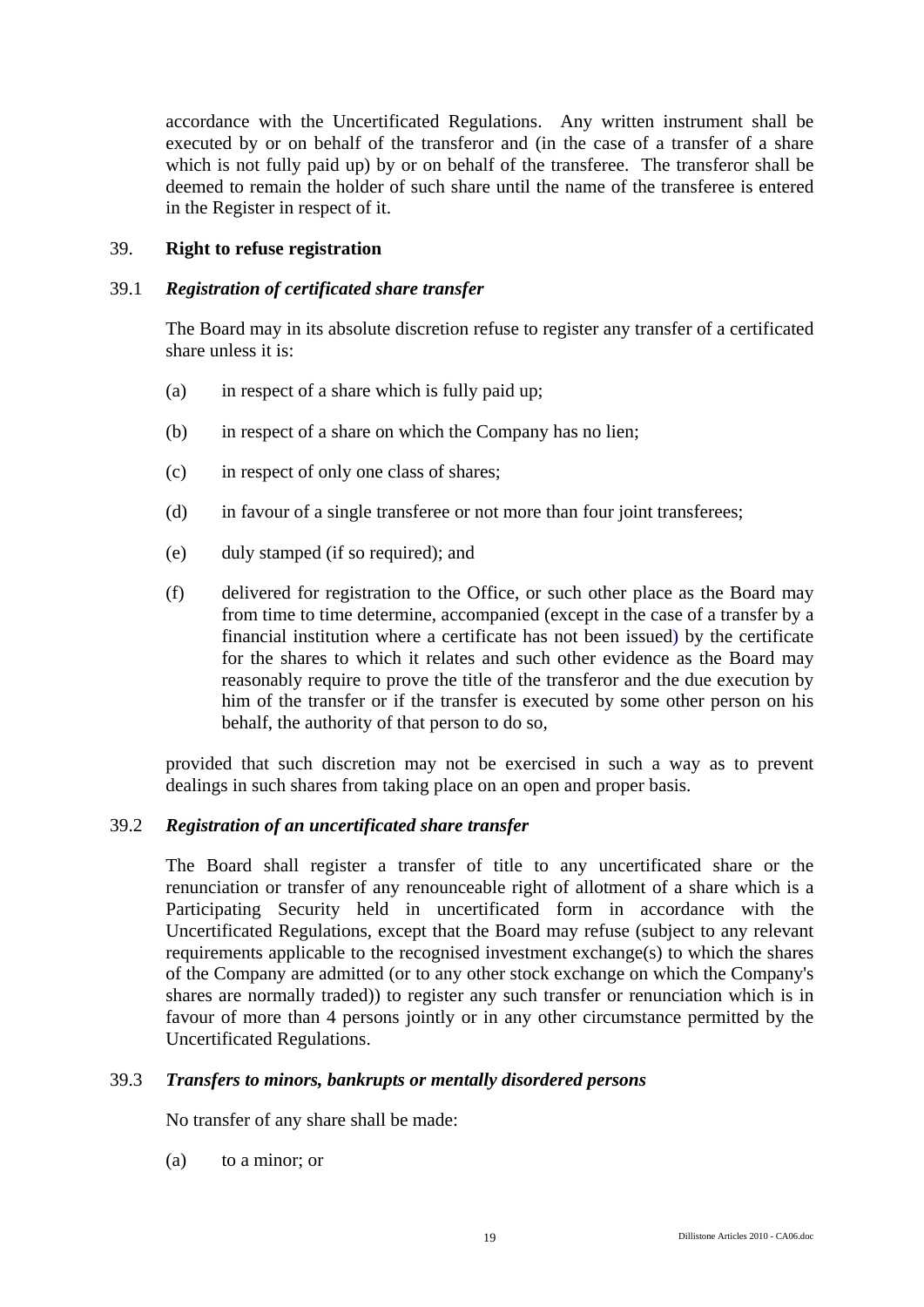- (b) to a bankrupt; or
- (c) to any person who is, or may be, suffering from mental disorder and either:
	- (i) has been admitted to hospital in pursuance of an application for admission for treatment under the Mental Health Act 1983 or any similar statute relating to mental health (whether in the United Kingdom or elsewhere); or
	- (ii) an order has been made by any court having jurisdiction (whether in the United Kingdom or elsewhere) in matters concerning mental disorder for his detention or for the appointment of a receiver, curator bonis or other person to exercise powers with respect to his property or affairs,

and the Directors shall refuse to register the purported transfer of a share to any such person.

## 40. **Notice of and reasons for refusal**

If the Board refuses to register a transfer of a share it shall, within 2 months after the date on which the transfer was lodged with the Company, send notice of the refusal to the transferee together with its reasons for the refusal. Any instrument of transfer which the Board refuses to register shall (except in the case of suspected fraud) be returned to the person depositing it. All instruments of transfer which are registered may be retained by the Company.

## 41. **No fees on registration**

No fee shall be charged for registration of a transfer or on the registration of any probate, letters of administration, certificate of death or marriage, power of attorney, notice or other instrument relating to or affecting the title to any shares or otherwise for making any entry in the Register affecting the title to any shares.

## **I. Transmission of shares**

## 42. **On death**

If a member dies, the survivors or survivor where he was a joint holder and his executors or administrators where he was a sole or the only survivor of joint holders, shall be the only persons recognised by the Company as having any title to his shares. Nothing in these Articles shall release the estate of a deceased member from any liability in respect of any share which has been solely or jointly held by him.

# 43. **Election of person entitled by transmission**

Any person entitled to a share by transmission, may, on such evidence as to his title being produced as the Board may reasonably require, elect either to become registered as a member or to have some person nominated by him registered as a member. If he elects to become registered himself he shall give written notice signed by him to the Company to that effect. If he elects to have some other person registered he shall, in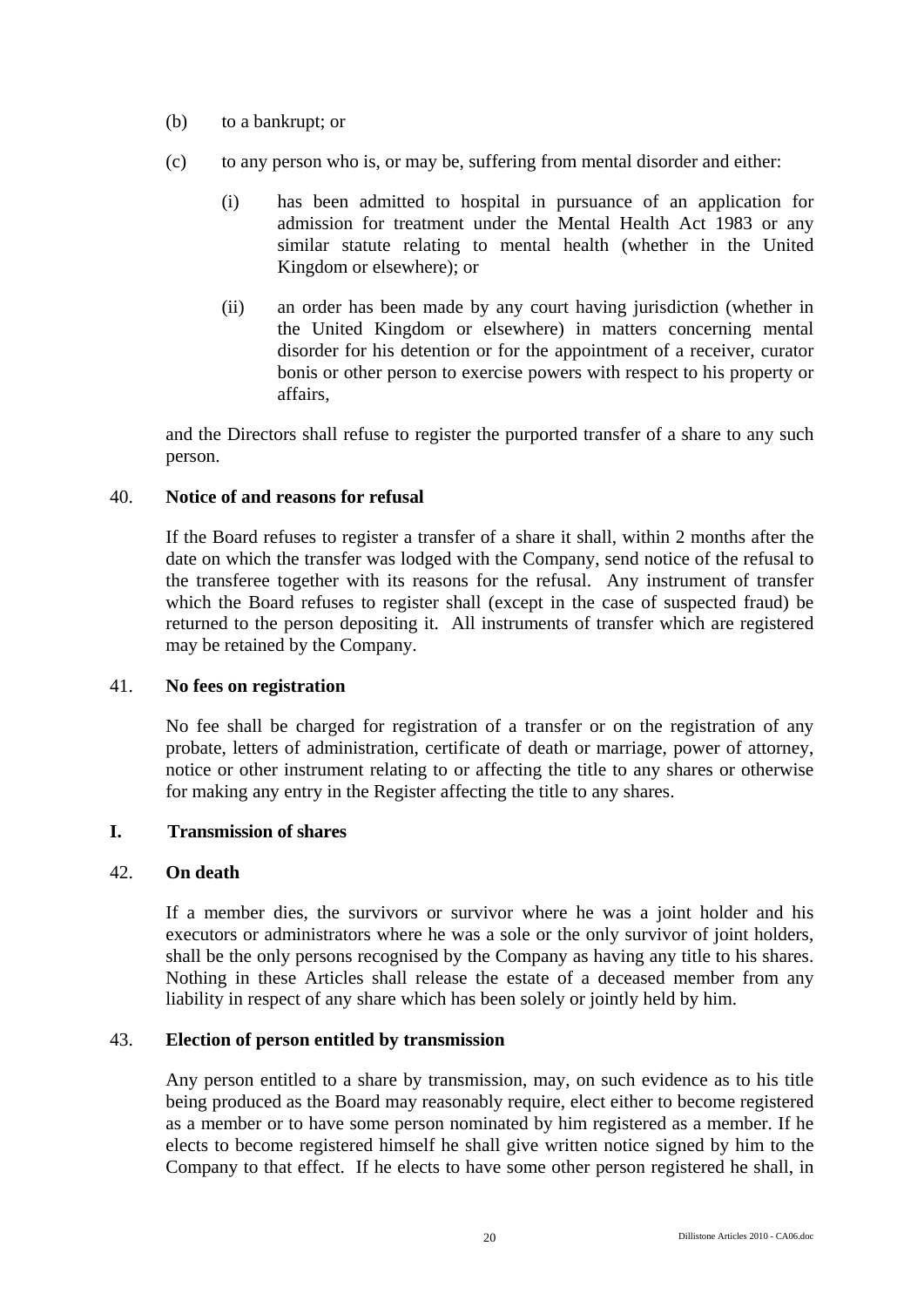the case of a certificated share, execute an instrument of transfer of such shares to that person and, in the case of an uncertificated share, either procure that all appropriate instructions are given by means of the Uncertificated System to effect the transfer of such share to such person or change the uncertificated share to certificated form and then execute an instrument of transfer of such share to such person. All the provisions of these Articles relating to the transfer of shares shall apply to the notice, instrument of transfer or instructions (as the case may be) as if it were an instrument of transfer executed or instructions given by the member and his death, bankruptcy or other event had not occurred and any notice or transfer were executed by such member. Where the entitlement of a person to a share in consequence of the death or bankruptcy of a member or of any other event giving rise to its transmission by operation of law is proved to the satisfaction of the Board, the Board shall, within 2 months after proof, cause the entitlement of that person to be noted in the Register.

## 44. **Rights on transmission**

Where a person is entitled to a share by transmission, the rights of the holder in relation to such share shall cease. However, the person so entitled may give a good discharge for any dividends and other moneys payable in respect of it and shall have the same rights to which he would be entitled if he were the holder of the share except that he shall not before he is registered as the holder of the share be entitled in respect of it to give notice of or to attend or vote at any meeting of the Company or at any separate meeting of the holders of any class of shares of the Company. The Board may at any time give notice requiring any such person to elect either to be registered himself or to transfer the share. If the notice is not complied with within 60 days the Board may thereafter withhold payment of all dividends and other moneys payable in respect of such share until the requirements of the notice have been complied with.

## **J. General meetings**

## 45. **Annual general meetings**

 Subject to the provisions of the Acts, annual general meetings shall be held at such time and place as the Board may determine.

## 46. **Convening of general meeting**

The Board may convene a general meeting whenever it thinks fit. A general meeting shall also be convened by the Board on a member's requisition in accordance with Sections 303 and 304, CA2006 or, in default, may be convened by the members requisitioning such meeting in accordance with Section 305, CA2006. At any general meeting convened no business shall be transacted except that proposed by the Board or by the members (as the case may be).

# 47. **Notice of general meetings**

## 47.1 *Length of notice*

A general meeting of the Company (other than an adjourned meeting) shall be called by notice of: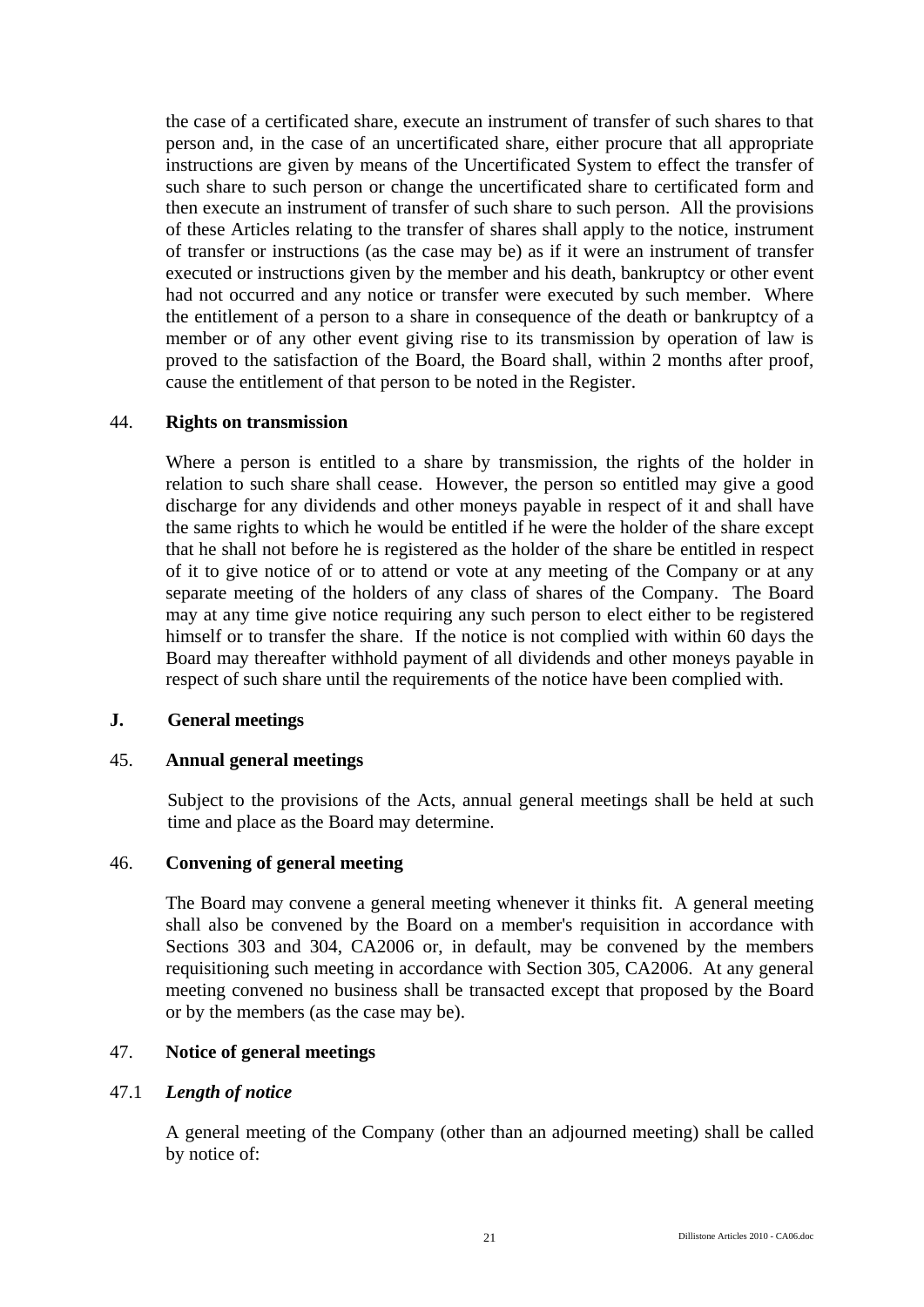- (a) in the case of an annual general meeting, at least 21 clear days; and
- (b) in any other case, at least 14 clear days.

## 47.2 *Short notice*

Subject to the provisions of the Acts, and notwithstanding that it is convened by shorter notice than that specified in Article 47.1 (*Length of notice)*, a general meeting shall be deemed to have been duly convened if it is so agreed:

- (a) in the case of an annual general meeting, by all the members entitled to attend and vote at the meeting; and
- (b) in the case of any other general meeting, by a majority in number of the members having a right to attend and vote at the meeting, being a majority who together hold not less than 95% in nominal value of the shares giving that right (excluding any shares in the Company held as treasury shares).

#### 47.3 *Form and content of notice*

Every notice convening a general meeting shall specify:

- (a) the place, the date and the time of the meeting;
- (b) in the case of special business the general nature of the business to be dealt with at the meeting;
- (c) if the meeting is convened to consider a special resolution, the text of the resolution and intention to propose the resolution as a special resolution;
- (d) with reasonable prominence, that a member is entitled to appoint another person (who does not have to be a member) as his proxy to exercise all or any rights of his to attend, speak and vote at the meeting and that a member may appoint more than one proxy in relation to the meeting (provided that each proxy is appointed to exercise the rights attached to a different share or shares held by him) and shall also specify any more extensive rights (if any) conferred by these Articles to appoint more than one proxy; and
- (e) in the case of notice convening an annual general meeting only, the notice shall specify that the meeting will be an annual general meeting.

#### 47.4 *Manner in which notice to be given*

Subject to the provisions of these Articles, notice of a general meeting of the Company may be given:

- (a) in hard copy form;
- (b) in electronic form; or
- (c) by means of a website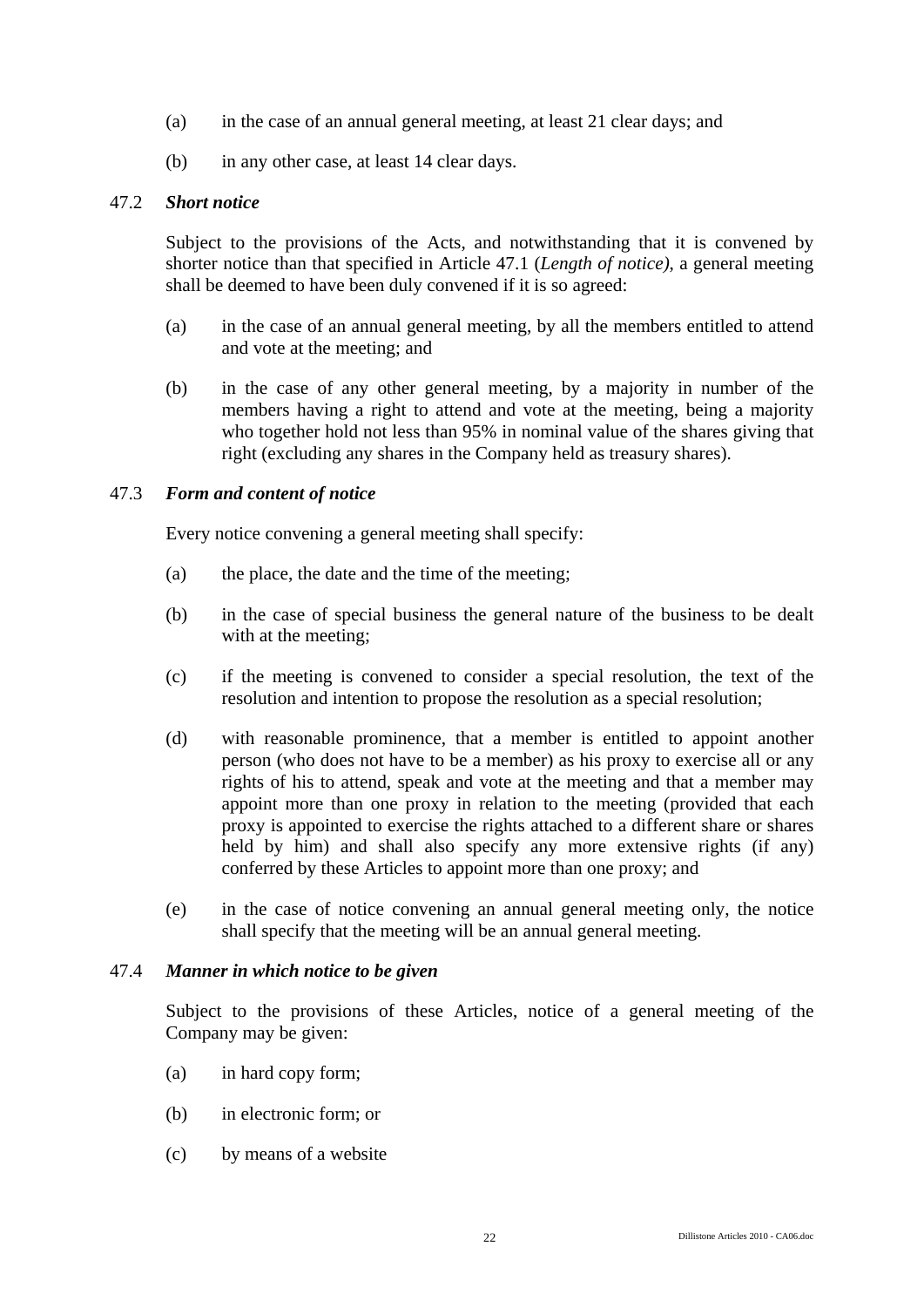or partly by one such means and partly by another and the provisions of Articles 154 to 162 (inclusive) (*Communications*) shall apply accordingly.

## 47.5 *Sending documents relating to meetings in electronic form*

Subject to any conditions or limitations specified in the notice, where the Company has given an electronic address in a notice calling a meeting, any document or information relating to proceedings at the meeting may be sent by electronic means to that address.

## 47.6 *Publication of notice of meeting on website*

If (to the extent permitted by these Articles, the Acts or otherwise) the Company gives notice of a meeting by means of a website, it shall notify each member of the presence of the notice on the website and such notification shall (in addition to any other notification requirements regarding communication by means of a website provided pursuant to Article 156.4 (*Notification of availability on website*), by the Acts or otherwise):

- (a) state that it concerns a notice of a company meeting;
- (b) specify the place, date and time of the meeting; and
- (c) state whether the meeting will be an annual general meeting,

and the notice of the meeting shall be available on the website throughout the period beginning with the date of the notification and ending with the conclusion of the meeting.

## 47.7 *Entitlement to receive notice*

The notice shall be given to the members (other than any who under the provisions of these Articles or of any restrictions imposed on any shares are not entitled to receive notice from the Company), to the Directors and to the Auditors and if more than one for the time being, to each of them.

## 48. **Accidental failure to give notice of resolution or meeting**

The accidental failure to give notice of general meeting or, in cases where it is intended that it be sent out with the notice, an instrument of proxy, or to give notice of a resolution intended to be moved at a general meeting to, or the non-receipt of any of them by, any person or persons entitled to receive the same shall not invalidate the proceedings at that meeting and shall be disregarded for the purpose of determining whether the notice of the meeting, instrument of proxy or resolution were duly given.

## 49. **Special business**

All business that is transacted at a general meeting shall be deemed special, except the following transactions at an annual general meeting:

(a) the declaration of dividends;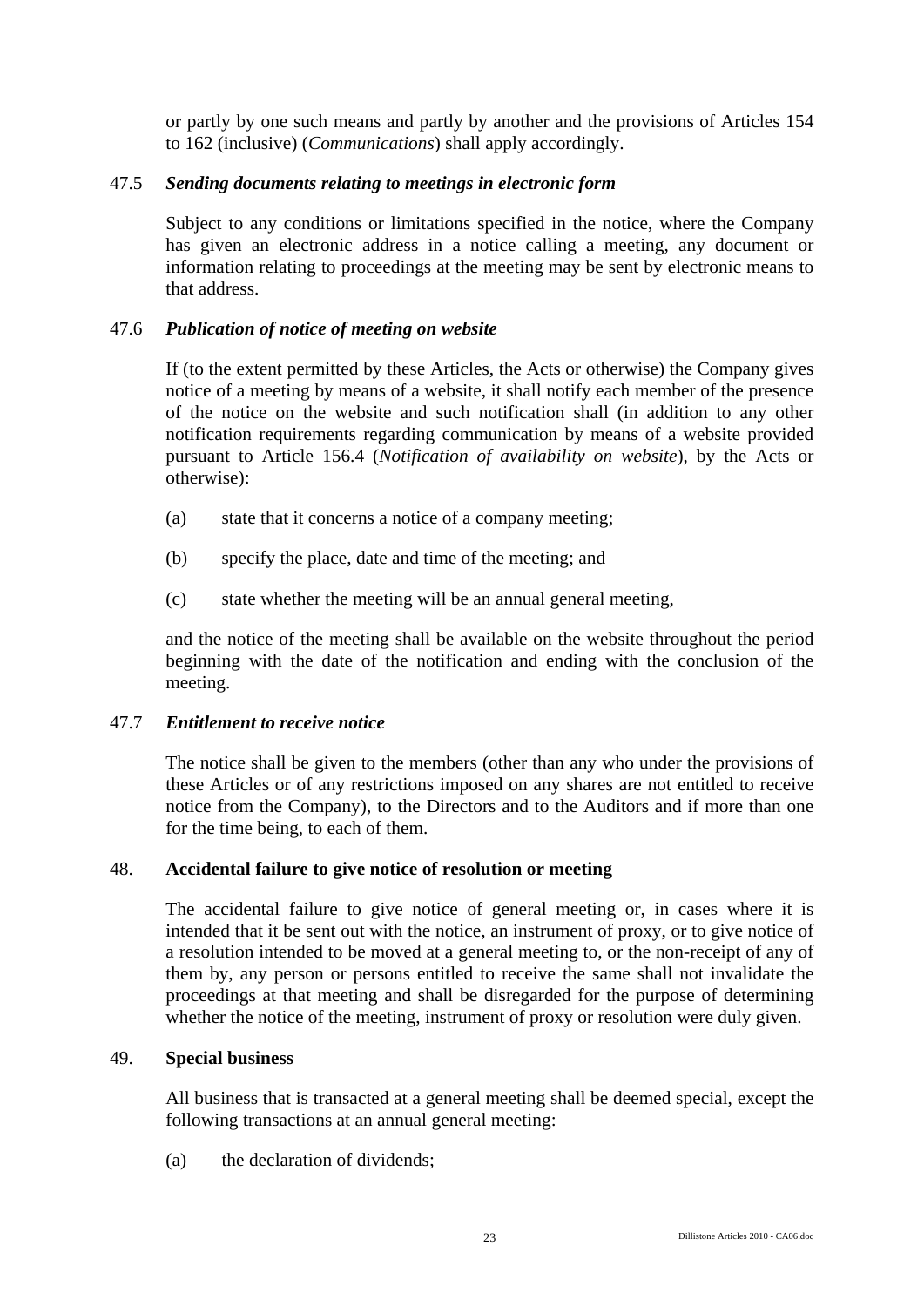- (b) the receipt and consideration of the annual accounts and the reports of the Directors and the Auditors and other documents required to be attached or annexed to the accounts;
- (c) the election or re-election of Directors;
- (d) the fixing of the Directors' fees pursuant to Article 94 (*Directors' fees*); and
- (e) the re-appointment of the Auditors retiring (unless they were last appointed otherwise than by the Company in general meeting) and the fixing of the remuneration of the Auditors or the determination of the manner in which such remuneration is to be fixed.

## **K. Proceedings at general meetings**

#### 50. **Quorum**

No business shall be transacted at any general meeting unless a quorum is present when the meeting proceeds to business but the absence of a quorum shall not preclude the choice or appointment of a Chairman which shall not be treated as part of the business of the meeting. Subject to the provisions of Article 15 (*Class meetings*) and Article 51 (*If quorum not present*), 2 persons entitled to attend and to vote on the business to be transacted, each being a member present in person or a proxy for a member, shall be a quorum.

## 51. **If quorum not present**

If within 15 minutes (or such longer interval not exceeding one hour as the Chairman in his absolute discretion thinks fit) from the time appointed for the holding of a general meeting a quorum is not present, or if during a meeting such a quorum ceases to be present, the meeting, if convened on the requisition of members, shall be dissolved. In any other case, the meeting shall stand adjourned to the same day in the next week at the same time and place, or to such other day and at such time and place as the Chairman (or, in default, the Board) may determine, being not less than 7 nor more than 28 days thereafter. If at such adjourned meeting a quorum is not present within 15 minutes from the time appointed for holding the meeting one member present in person or by proxy shall be a quorum. If no such quorum is present or, if during the adjourned meeting a quorum ceases to be present, the adjourned meeting shall be dissolved.

## 52. **Security and meeting place arrangements**

## 52.1 *Searches*

The Board may direct that members or proxies or duly authorised representatives wishing to attend any general meeting should submit to such searches or other security arrangements or restrictions as the Board shall consider appropriate in the circumstances and shall be entitled in its absolute discretion to refuse entry to such general meeting to any member, proxy or duly authorised representative who fails to submit to such searches or otherwise to comply with such security arrangements or restrictions.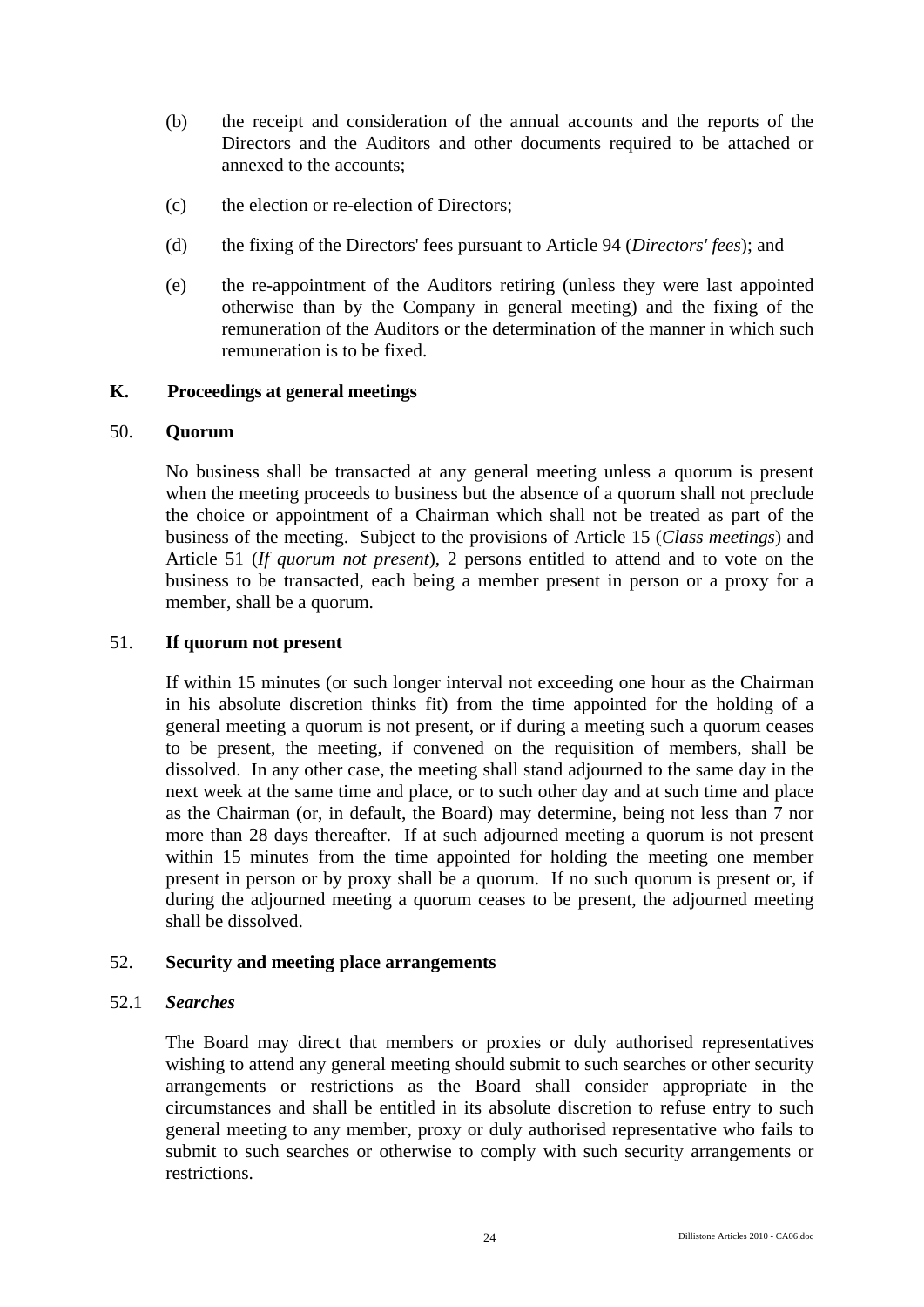## 52.2 *Inadequate meeting place*

If it appears to the Chairman that the meeting place specified in the notice convening the meeting is inadequate to accommodate all members entitled and wishing to attend, the meeting shall nevertheless be duly constituted and its proceedings valid provided that the Chairman is satisfied that adequate facilities are available to ensure that any member who is unable to be accommodated is nonetheless able to participate in the business for which the meeting has been convened and to hear and see all persons present who speak (whether by the use of microphones, loud-speakers, audio-visual communications equipment or otherwise), whether in the meeting place or elsewhere, and to be heard and seen by all other persons so present in the same manner.

## 53. **Chairman**

The Chairman of the Board shall preside as Chairman at every general meeting of the Company. If there be no such Chairman or if at any meeting he shall not be present within 15 minutes after the time appointed for holding the meeting or shall be unwilling to act as Chairman, the Deputy Chairman (if any) shall, if present and willing to act, preside as Chairman at such meeting. If no Chairman or Deputy Chairman shall be so present and willing to act, the Directors present shall choose one of their number to act or, if there be only one Director present, he shall be Chairman if willing to act. If no Director is willing to act as Chairman of the meeting or, if no Director is present within 15 minutes of the time appointed for holding the meeting, a member or a proxy for a member may be elected to be the Chairman of such meeting by ordinary resolution of the Company passed at the meeting.

## 54. **Director may attend and speak**

A Director shall notwithstanding that he is not a member be entitled to attend and speak at any general meeting and at any separate meeting of the holders of any class of shares of the Company. The Chairman may invite any person to attend and speak at any general meeting of the Company whom the Chairman considers to be equipped by knowledge or experience of the Company's business to assist in the deliberations of the meeting.

## 55. **Power to adjourn**

The Chairman of the general meeting may, with the consent of a meeting at which a quorum is present, and shall if so directed by the meeting, adjourn any meeting from time to time (or indefinitely) and from place to place as he shall determine. However, without prejudice to any other power which he may have under these Articles or at common law the Chairman may, without the need for the consent of the meeting, interrupt or adjourn any meeting from time to time and from place to place or for an indefinite period if he is of the opinion that it has become necessary to do so in order to secure the proper and orderly conduct of the meeting or to give all persons entitled to do so a reasonable opportunity of speaking and voting at the meeting or to ensure that the business of the meeting is otherwise properly disposed of.

# 56. **Notice of adjourned meeting**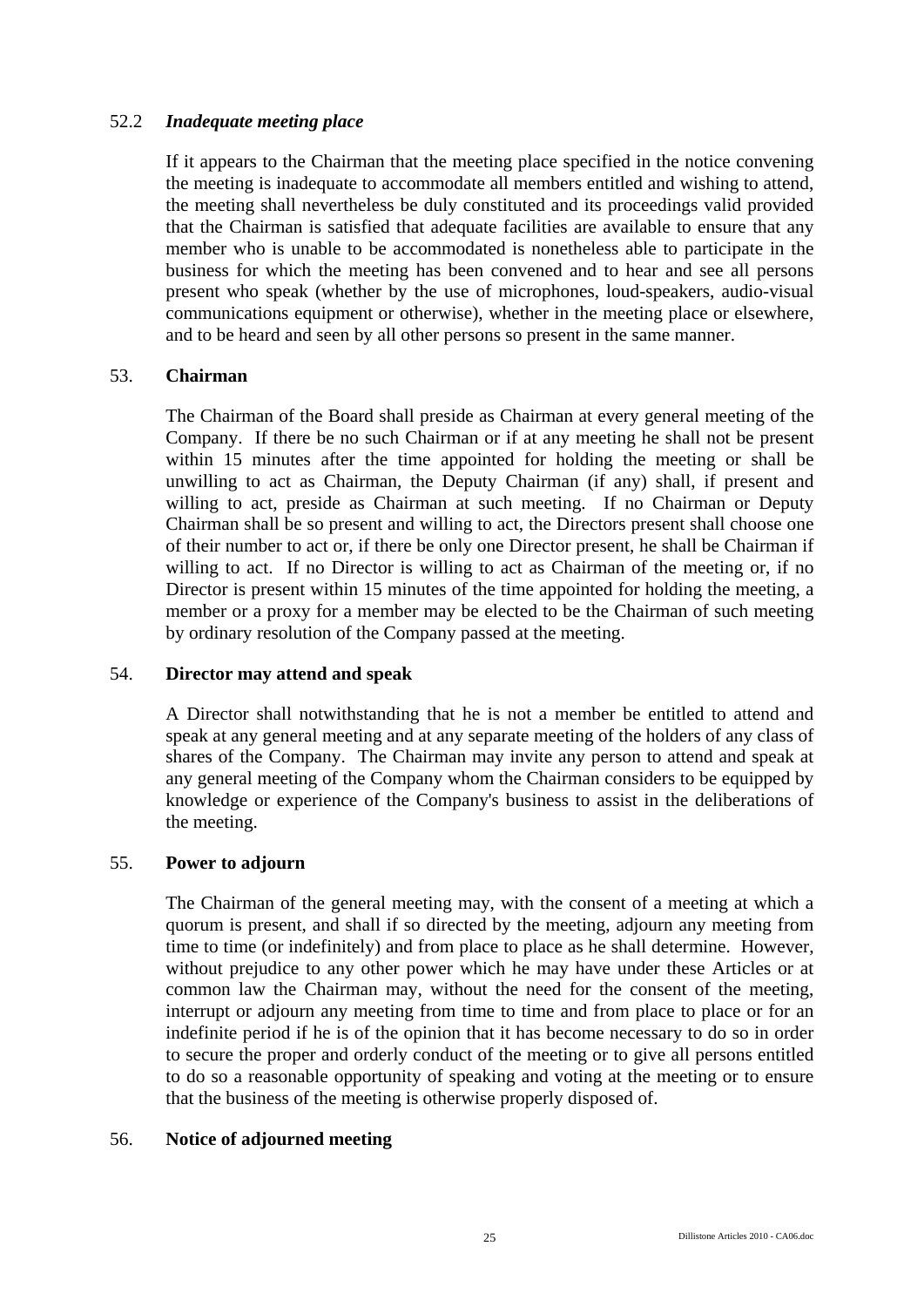Where a meeting is adjourned for 14 days or more the Board shall fix the date, time and place for the adjourned meeting and at least 7 clear days' notice, specifying the place, the date and time of the adjourned meeting and the general nature of the business to be transacted, shall be given in the same manner as in the case of an original meeting. Save as aforesaid, no member shall be entitled to any notice of an adjournment or of the business to be transacted at any adjourned meeting.

# 57. **Business of adjourned meeting**

No business shall be transacted at any adjourned meeting other than the business which might properly have been transacted at the meeting from which the adjournment took place.

## **L. Voting**

## 58. **Method of voting**

At any general meeting a resolution put to a vote of the meeting shall be decided on a show of hands unless (before or immediately after the declaration of the result of the show of hands or on the withdrawal of any other demand for a poll) a poll is duly demanded. Subject to the provisions of the Acts and the provisions of Article 15 (*Class meetings*), a poll may be demanded by:

- (a) the Chairman of the meeting; or
- (b) not less than 5 members present in person or by proxy having the right to vote on the resolution; or
- (c) a member or members present in person or by proxy representing not less than 10% of the total voting rights of all the members having the right to vote on the resolution (excluding any voting rights attached to any shares in the Company held as treasury shares); or
- (d) a member or members present in person or by proxy holding shares in the Company conferring a right to vote on the resolution, being shares on which an aggregate sum has been paid up equal to not less than 10% of the total sum paid up on all the shares conferring that right (excluding shares in the Company conferring a right to vote on the resolution which are held as treasury shares),

and a demand for a poll by a person as proxy for a member counts:

- (a) for the purposes of paragraph (b) above, as a demand by the member;
- (b) for the purposes of paragraph (c) above, as a demand by a member representing the voting rights that the proxy is authorised to exercise; and
- (c) for the purposes of paragraph (d) above, as a demand by a member holding the shares to which those rights are attached.

## 59. **Chairman's declaration conclusive on show of hands**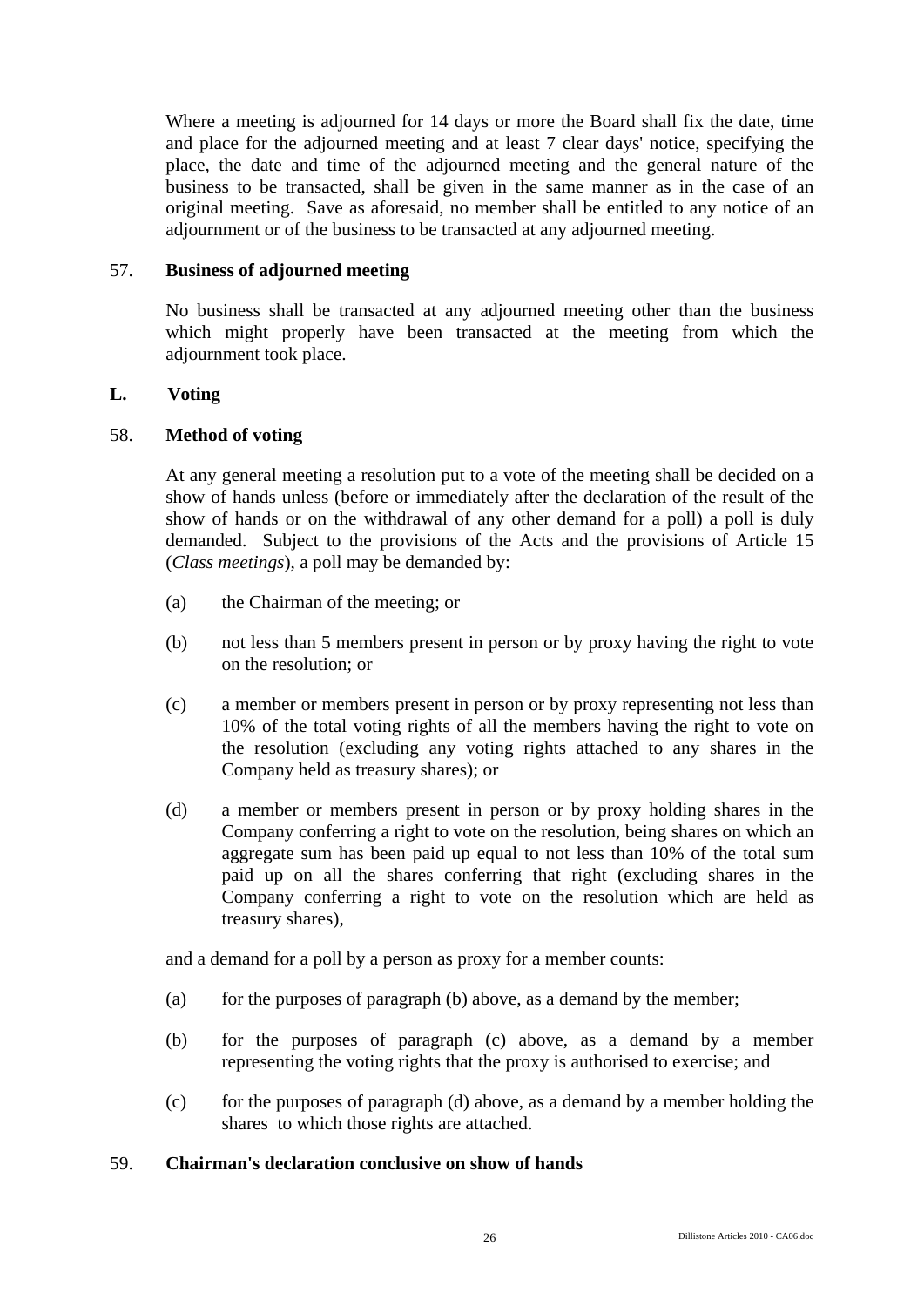Unless a poll is duly demanded and the demand is not subsequently withdrawn, a declaration by the Chairman of the meeting that a resolution, on a show of hands, has or has not been passed or passed with a particular majority and an entry in respect of such a declaration to that effect in the book containing the minutes of proceedings of the Company, shall be conclusive evidence thereof, without proof of the number or proportion of the votes recorded in favour of or against such resolution.

## 60. **Objection to error in voting**

No objection shall be raised to the qualification of any voter or to the counting of or failure to count any vote except at the meeting or adjourned meeting at which the vote objected to is given or tendered or at which the error occurs. Any objection or error shall be referred to the Chairman of the meeting and shall only vitiate the decision of the meeting on any resolution if the Chairman decides that it is of sufficient magnitude to vitiate the resolution or may otherwise have affected the decision of the meeting. The decision of the Chairman on such matters shall be final and conclusive.

## 61. **Amendment to resolutions**

If an amendment shall be proposed to any resolution under consideration but shall in good faith be ruled out of order by the Chairman of the meeting, any error in such ruling shall not invalidate the proceedings on the substantive resolution. In the case of a resolution duly proposed as a special resolution no amendment to it (other than a mere clerical amendment to correct a manifest error) may in any event be considered or voted on. In the case of a resolution duly proposed as an ordinary resolution, no amendment to it (other than a mere clerical amendment to correct a manifest error) may be considered or voted upon unless notice of such proposed amendment is given to the Office at least 48 hours prior to the time appointed for holding the relevant meeting or adjourned meeting or (in the absence of any such notice) the Chairman of the meeting in his absolute discretion rules that the amendment is fit for consideration at the meeting.

# 62. **Procedure on a poll**

## 62.1 *Timing of poll*

Any poll duly demanded on the election of a Chairman of a meeting or on any question of adjournment shall be taken forthwith. A poll duly demanded on any other matter shall be taken in such manner (including the use of ballot or voting papers or tickets) and at such time (either forthwith or not more than 30 days from the date of the meeting or adjourned meeting at which the poll was demanded) and at such place, in each case, as the Chairman shall direct. The Chairman may, and if so directed by the meeting shall, appoint scrutineers who need not be members and may adjourn the meeting to some place and time fixed by him for the purpose of declaring the result of the poll. No notice need be given of a poll not taken immediately if the time and place at which it is to be taken are announced at the meeting at which it is demanded. In any other case at least 7 clear days' notice shall be given specifying the time and place at which the poll is to be taken. The result of the poll shall be deemed to be the resolution of the meeting at which the poll was demanded.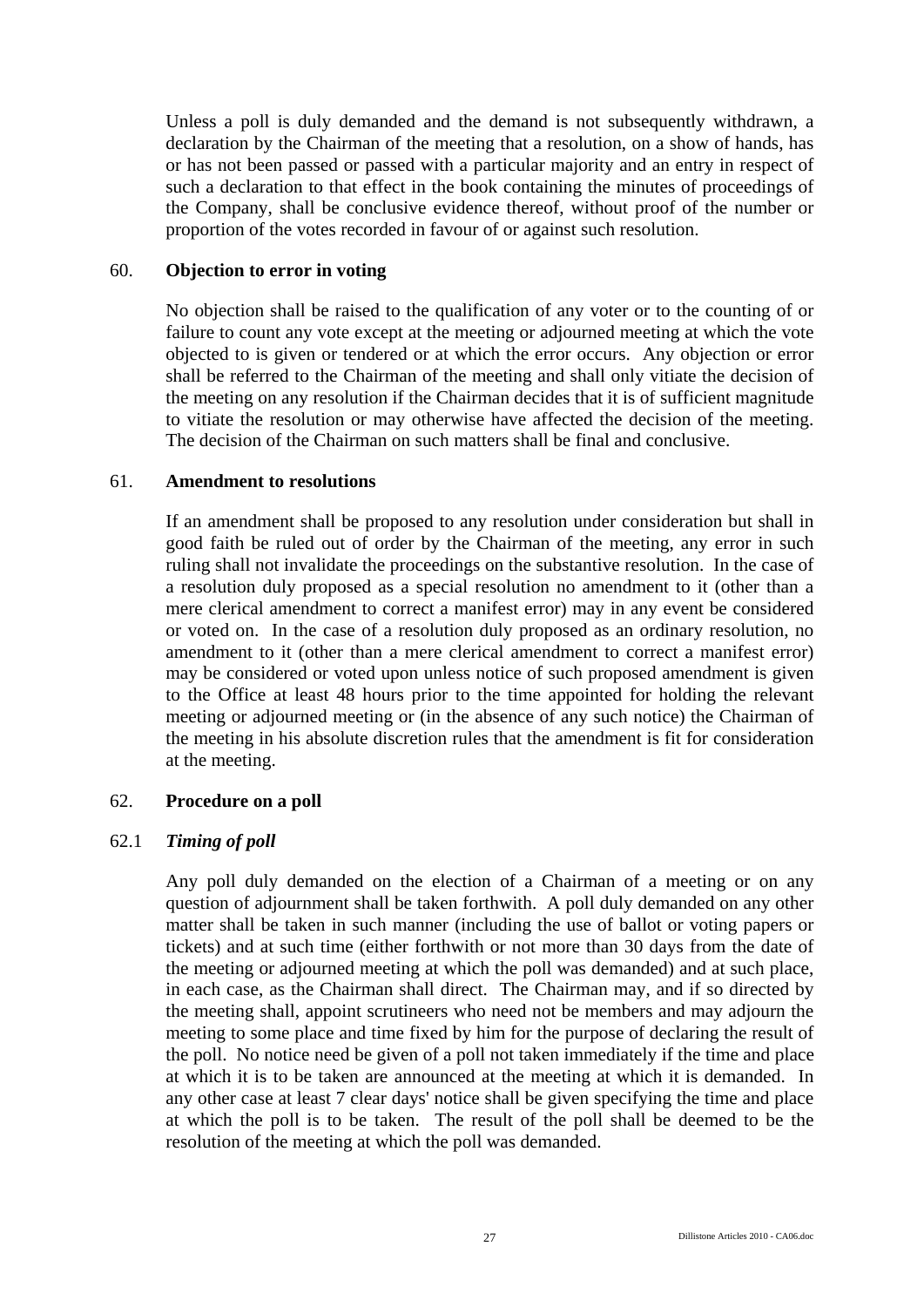## 62.2 *Continuance of the meeting*

The demand for a poll shall not prevent the continuance of the meeting for the transaction of any business other than the question on which a poll has been demanded. If a poll is demanded before the declaration of the result on a show of hands and the demand is duly withdrawn the meeting shall continue as if the demand had not been made.

## 62.3 *Withdrawal of demand for a poll*

The demand for a poll may before the poll is taken, be withdrawn, but only with the consent of the Chairman. A demand so withdrawn shall validate the result of a show of hands declared before the demand was made. If a demand is withdrawn, the persons entitled in accordance with Article 58 (*Method of voting*) may demand a poll.

#### 62.4 *Voting on a poll*

On a poll votes may be given in person or by proxy. A member entitled to more than one vote need not, if he votes, use all his votes or cast all the votes he uses in the same way.

#### 63. **Votes of members**

#### 63.1 *Joint holders*

In the case of joint holders of shares in the Company, only the vote of the senior holder who votes (and any proxies duly authorised by him) may be counted by the Company. For this purpose the senior holder of a share shall be determined by the order in which the names of the joint holders stand in the Register.

#### 63.2 *Receivers and other persons*

Where in England or elsewhere a receiver or other person (by whatever name called) has been appointed by any court claiming jurisdiction in that behalf to exercise powers with respect to the property or affairs of any member on the ground (however formulated) of mental disorder, the Board may in its absolute discretion on or subject to production of such evidence of the appointment as the Board may require, permit such receiver or curator bonis or other person authorised by a court or official, to vote (whether on a show of hands or on a poll) in person or by proxy on behalf of such member at any general meeting. Evidence to the satisfaction of the Board of the authority of the person claiming to exercise the right to vote shall be sent or supplied (in any form and manner permitted for the sending or supplying of appointments of proxy pursuant to these Articles) at the Office or at such other address (including electronic address) as has been appointed for the sending or supplying of appointments of proxy, to be received no later than the time specified for the receipt of an appointment of proxy set out in Article 68 (*Deposit of proxy*) and, in default, the right to vote shall not be exercisable.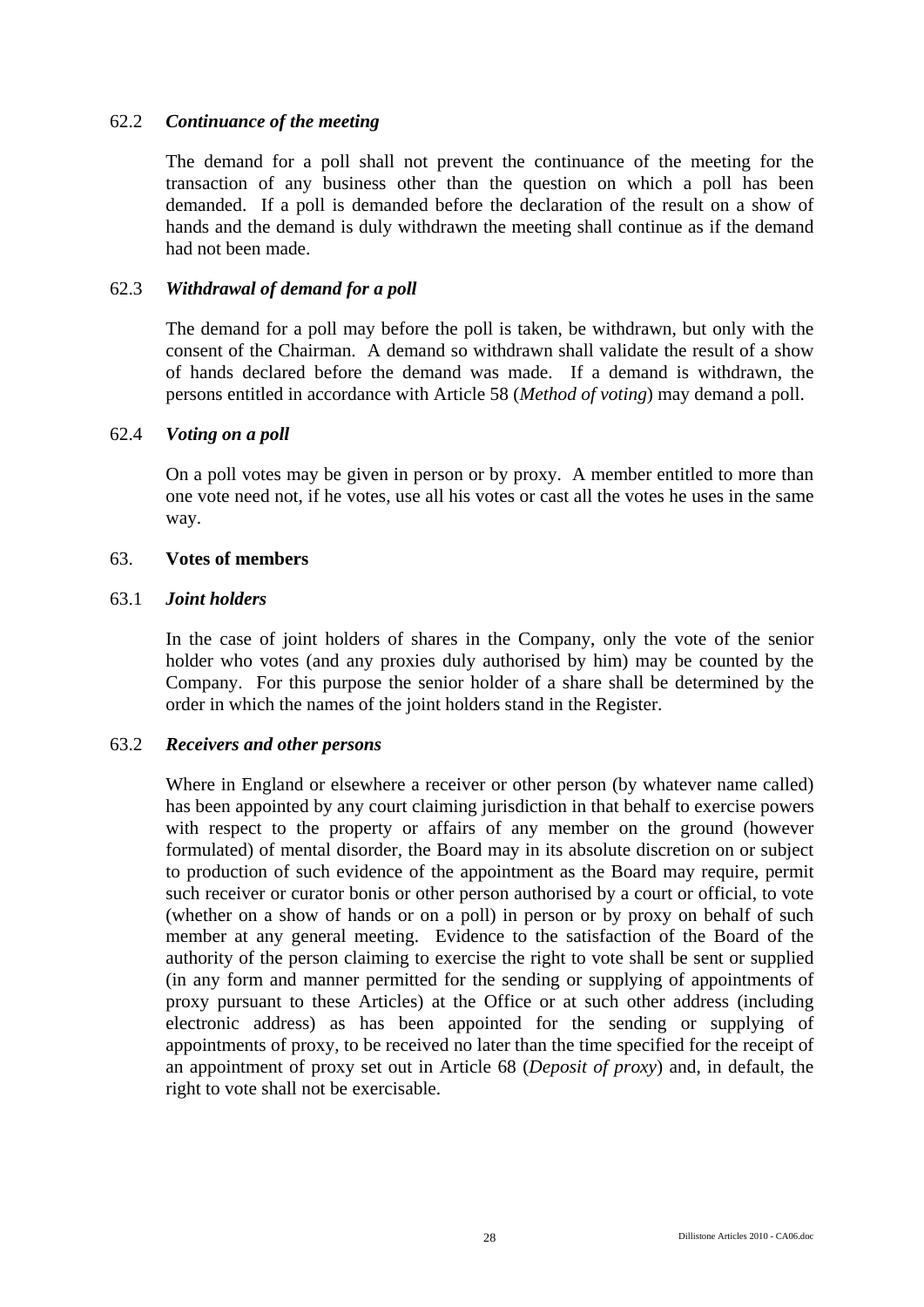## 64. **Casting vote**

In the case of an equality of votes, whether on a show of hands or on a poll, the Chairman of the meeting at which the show of hands takes place or at which the poll was demanded shall not be entitled to a second or casting vote in addition to any other vote that he may have.

## 65. **Restriction on voting rights for unpaid calls etc**.

No member shall, unless the Board otherwise determines, be entitled to vote at a general meeting or at any separate meeting of the holders of any class of shares either in person or by proxy in respect of any share held by him or to exercise any right as a member unless all calls or other sums presently payable by him in respect of that share in the Company have been paid to the Company.

## 66. **Voting by proxy**

## 66.1 *Any person may be appointed as proxy*

Any person (whether a member of the Company or not) may be appointed to act as a proxy. Deposit of an instrument of proxy shall not preclude a member from attending, speaking and voting in person at the meeting in respect of which the proxy is appointed or at any adjournment of it.

## 66.2 *Proxy to vote in accordance with instructions*

In accordance with Section 324A, CA2006 but subject to the provisions of the Acts, a proxy shall vote in accordance with any instructions given by the member by whom the proxy is appointed. The Company shall be under no obligation to ensure or otherwise verify that any vote(s) cast by a proxy are done so in accordance with any such instructions given by the member by whom such proxy is appointed. In the event that a vote cast by such proxy is not done so in accordance with the instructions of the member by whom such proxy is appointed, such vote shall not be deemed to be invalid.

## 66.3 *Discretionary votes where proxy appointed by more than one member*

On a vote on a resolution on a show of hands, where a proxy is appointed by more than one member (provided that, where some only of those members by whom the proxy is appointed instruct the proxy to vote in a particular way, those members all instruct such proxy to vote in the same way on a resolution (either "for" or "against")) such proxy shall be entitled to cast a second vote the other way in relation to any discretionary vote(s) given to him by other members by whom such proxy is appointed.

## 67. **Form of proxy**

The appointment of a proxy shall:

(a) be in writing signed under the hand of the appointor or of his attorney duly authorised in writing (or if the appointor is a corporation under its common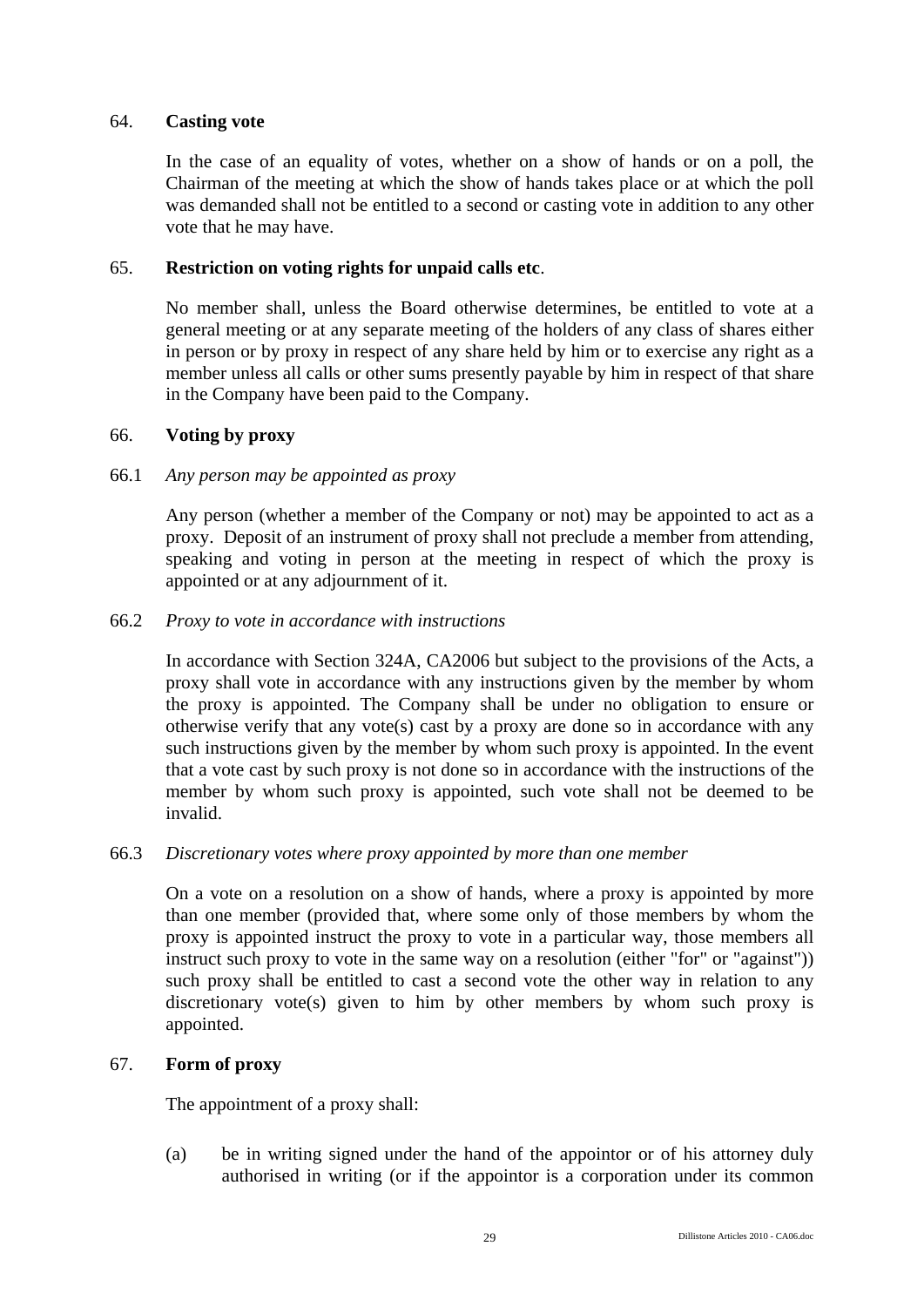seal or under the hand of some officer or attorney duly authorised in that behalf) and shall be in any common form or in such other form as the Board may, subject to the provisions of the Acts, approve;

- (b) be deemed (subject to any contrary direction contained in the same) to confer authority to demand or join in demanding a poll and to vote (whether on a show of hands or a poll) on any resolution or amendment of a resolution put to the meeting for which it is given, as the proxy thinks fit;
- (c) be deemed (subject to any contrary direction contained in the same) to confer the right to speak at the meeting to which it relates (including any adjournment of it);
- (d) unless the contrary is stated in it, be valid as well for any adjournment of the meeting as for the meeting to which it relates; and
- (e) where it is stated to apply to more than one meeting, be valid for all such meetings as well as for any adjournment of any such meetings.

## 68. **Deposit of proxy**

Subject always to Article 69 (*Electronic Address*), the appointment of a proxy and the power of attorney or other authority (if any) under which it is signed, or a copy of such authority certified notarially or in some other way approved by the Board, shall:

- (a) be sent or supplied in hard copy form, or (subject to any conditions and limitations which the Directors may specify) in electronic form, to the Office or such other address (including electronic address) as is specified in:
	- (i) the notice convening the meeting;
	- (ii) any instrument of proxy sent out by the Company in relation to the meeting; or
	- (iii) any invitation to appoint a proxy issued by the Company in relation to the meeting,

to be received at such address not less than 48 hours (excluding, in the calculation of such time period, any part of a day that is not a working day) before the time of the holding of the meeting or adjourned meeting at which the person named in the instrument proposes to vote; or

- (b) in the case of a poll taken more than 48 hours after it is demanded, be sent or supplied as aforesaid, after the poll has been demanded, to be received not less than 24 hours (excluding, in the calculation of such time period, any part of a day that is not a working day) before the time appointed for the taking of the poll; or
- (c) where the poll is not taken forthwith but is taken not more than 48 hours after it was demanded, be sent and supplied as aforesaid, to be received not later than the time at which the poll is demanded,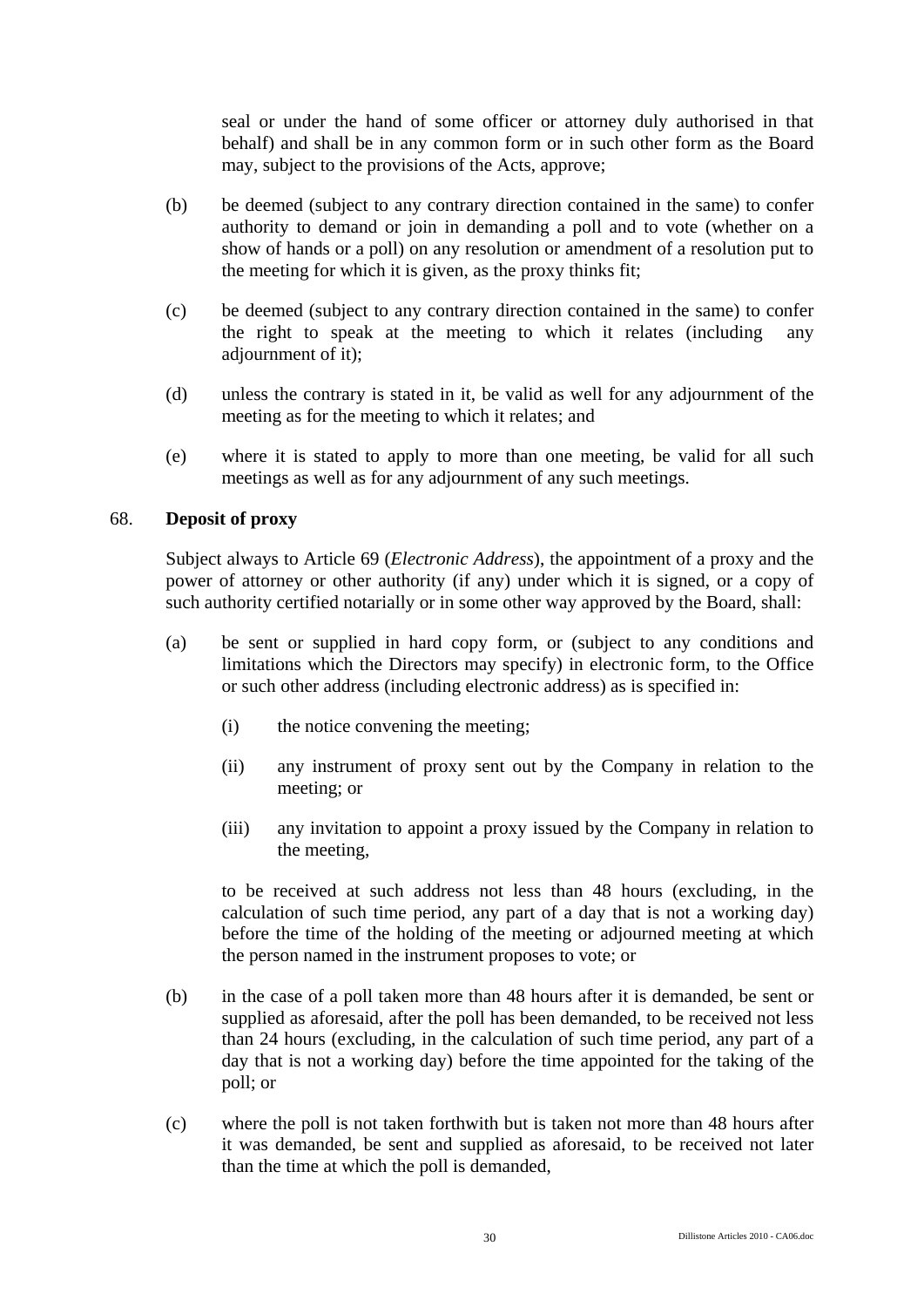and an appointment of a proxy not so sent or supplied or delivered or received shall be invalid. No appointment of a proxy shall be valid after the expiry of 12 months from the date named in it as the date of its execution except at an adjourned meeting or on a poll demanded at a meeting or an adjourned meeting in cases where the meeting was originally held within 12 months from such date.

# 69. **Electronic Address – Proxies**

Where the Company has given an electronic address in an instrument of proxy sent out by the Company in relation to the meeting or in an invitation to appoint a proxy issued by the Company in relation to the meeting, any document or information relating to proxies for that meeting (including, but not limited to the appointment of a proxy in relation to the meeting, any document necessary to show the validity of, of otherwise relating to, the appointment of a proxy or notice of termination of the authority of a proxy) may be sent by electronic means to that address (subject to any conditions or limitations contained in the notice relating to the meeting).

# 70. **More than one proxy may be appointed**

- (a) A member may appoint more than one proxy in relation to a meeting provided that each proxy is appointed to exercise the rights attached to a different share or shares held by the member.
- (b) When 2 or more valid but differing appointments of proxy are delivered in respect of the same share for use at the same meeting and in respect of the same matter, the one which is last validly delivered (regardless of its date or of the date of its execution) shall be treated as replacing and revoking the other or others as regards that share. If the Company is unable to determine which appointment was last validly delivered, none of them shall be treated as valid in respect of that share.

# 71. **Board may supply proxy cards**

The Board shall at the expense of the Company send by post or otherwise forms of appointment of proxy (reply-paid or otherwise) with the notice convening any general meeting to members entitled to vote at the meeting. Such forms of appointment of proxy shall provide for voting both for and against all resolutions to be proposed at the meeting other than the resolutions relating to the procedure of the meeting. The accidental omission to send an appointment of proxy or the non-receipt of it by any member entitled to attend and vote at a meeting shall not invalidate the proceedings at that meeting.

# 72. **Revocation of proxy**

The validity of a vote given or poll demanded in accordance with the terms of an appointment of a proxy or the validity of anything done by a proxy acting as duly appointed Chairman, or any decision determining whether a proxy counts in a quorum at a meeting, shall not be affected notwithstanding the death or mental disorder of the principal or the revocation of the appointment of the proxy, or of the authority under which the appointment of the proxy was executed or the transfer of the share in respect of which the appointment of the proxy is given unless notice in writing of such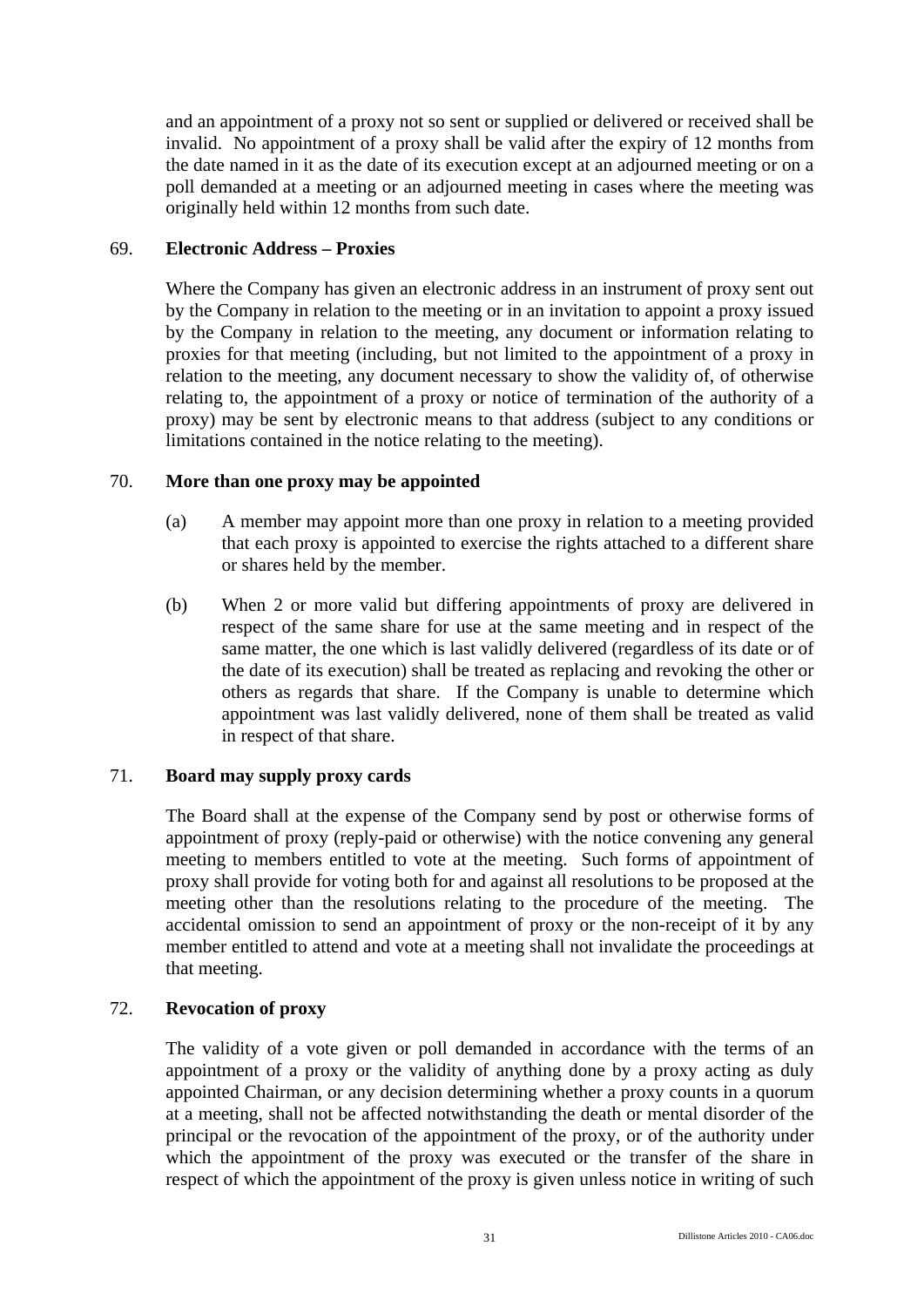death, mental disorder, revocation or transfer shall have been received by the Company or any other person as the Company may require in the notice of the meeting, any instrument of proxy sent out by the Company in relation to the meeting or in any invitation to appoint a proxy issued by the Company in relation to the meeting (in any form and manner permitted for the sending or supplying of appointments of proxy pursuant to these Articles), at the Office or at such other address (including electronic address) as has been appointed for the sending or supplying of appointments of proxy:

- (a) at least 48 hours (excluding, in the calculation of such time period, any part of a day that is not a working day) before the commencement of the meeting or adjourned meeting; or
- (b) in the case of a poll to be taken more than 48 hours after it was demanded, at least 24 hours (excluding, in the calculation of such time period, any part of a day that is not a working day) before the time appointed for the taking of the poll at which the instrument of proxy is used; or
- (c) in the case of a poll to be taken not more than 48 hours after it was demanded, the time at which it was demanded.

# 73. **Corporate representative(s)**

A corporation (whether or not a company within the meaning of the Acts) which is a member may, by resolution of its directors or other governing body, authorise such person or person(s) as it thinks fit to act as its representative (or as the case may be, representatives) at any meeting of the Company or at any separate meeting of the holders of any class of shares. The corporation shall for the purposes of these Articles be deemed to be present in person at any such meeting if a person (or persons) so authorised is (or are) present at it and all references to attendance and voting in person shall be construed accordingly. The Company shall be under no obligation to ensure or otherwise verify that any vote(s) cast by a corporate representative are done so in accordance with any such instructions given by the member by whom such corporate representative is appointed. In the event that a vote cast by such corporate representative is not done so in accordance with the instructions of the member by whom such corporate representative is appointed, such vote shall not be deemed to be invalid.

# **M. Failure to disclose interests in shares**

# 74. **Disenfranchisement**

# 74.1 *Disenfranchisement notice*

If a member, or any other person appearing to be interested in shares held by that member, has been issued with a Section 793 notice and has failed in relation to any shares (the **"default shares"** which expression shall include any further shares which are issued in respect of such shares unless a separate notice is issued in respect of such further shares) to give the Company the information thereby required within the prescribed period from the date of service of the Section 793 notice, or, in purported compliance with such notice, has made a statement which is false or inadequate in a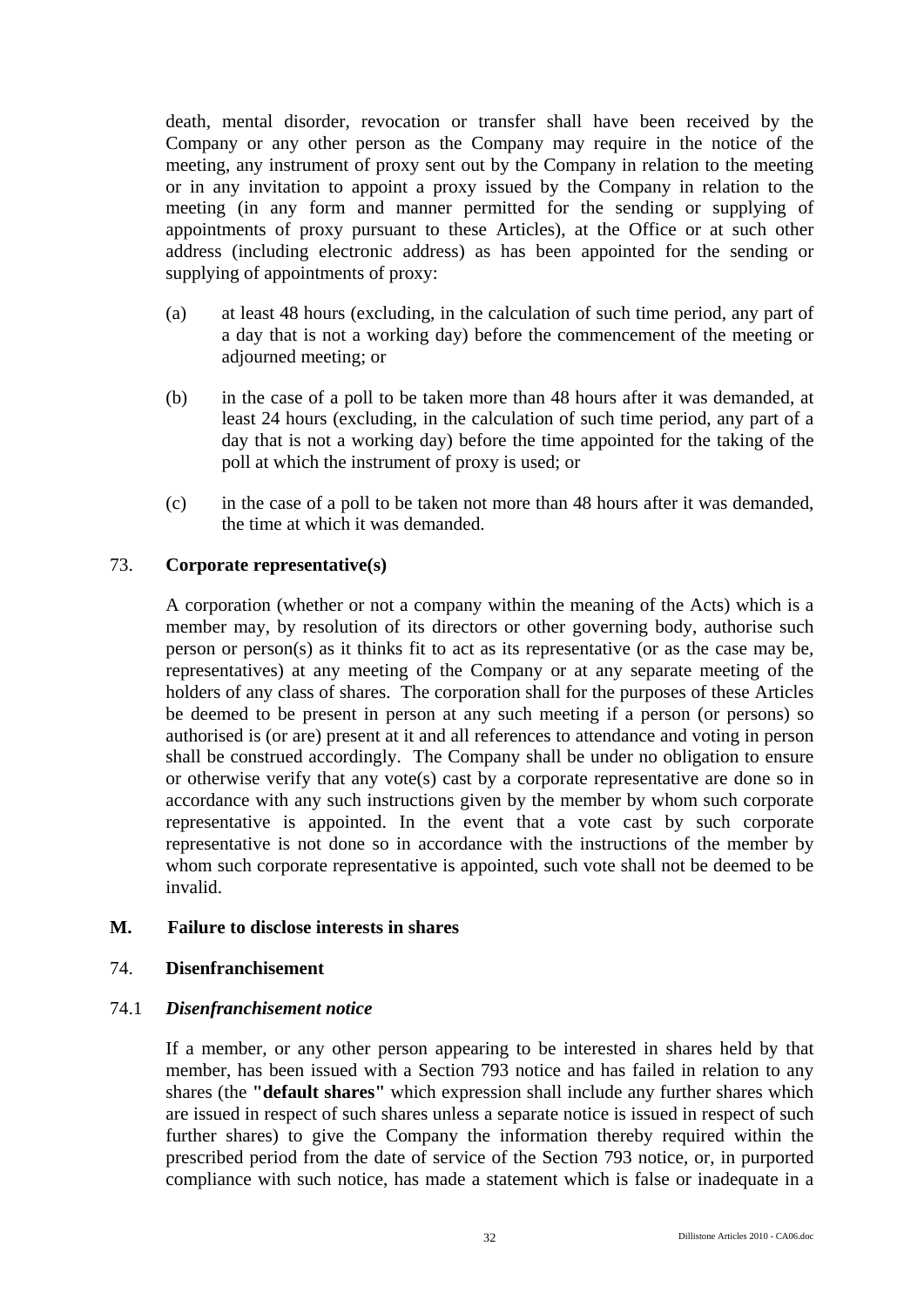material particular, then the Board may, at least 14 days after service of the Section 793 notice, serve on the holder of such default shares a notice (in this Article called a **"disenfranchisement notice"**) whereupon the following sanctions shall apply:

(a) *Voting*

the member shall not with effect from the service of the disenfranchisement notice be entitled in respect of the default shares to be present or to vote (either in person or proxy) at any general meeting of the Company or at any separate meeting of the holders of any class of shares of the Company or on any poll or to exercise any other right conferred by membership in relation to any such meeting or poll; and

(b) *Dividends and transfers*

where the default shares represent at least 0.25% in nominal value of their class:

- (i) any dividend or other money payable in respect of the shares shall be withheld by the Company, which shall not have any obligation to pay interest on it and the member shall not be entitled to elect pursuant to Article 143 (*Payment of scrip dividends*) to receive shares instead of that dividend; and
- (ii) subject, in the case of uncertificated shares, to the Uncertificated Regulations, no transfer other than an approved transfer of any shares held by the member shall be registered unless the member is not himself in default as regards supplying the information required and the member proves to the satisfaction of the Board that no person in default as regards supplying such information is interested in any of the shares which are the subject of the transfer.

# 74.2 *Withdrawal notice*

The Company may at any time withdraw a disenfranchisement notice by serving on the holder of the shares to which the same relates a notice in writing to that effect (a **"withdrawal notice"**).

# 74.3 *Cessation of sanctions*

Where the sanctions under Article 74.1 (*Disenfranchisement notice*) apply in relation to any shares they shall cease to have effect:

- (a) if the shares are transferred by means of an approved transfer;
- (b) at the end of the period of one week (or such shorter period as the Board may determine) following receipt by the Company of the information required by the notice mentioned in Article 74.1 (*Disenfranchisement Notice)* and the Board being fully satisfied that such information is full and complete; or
- (c) on the date on which a withdrawal notice is served by the Company.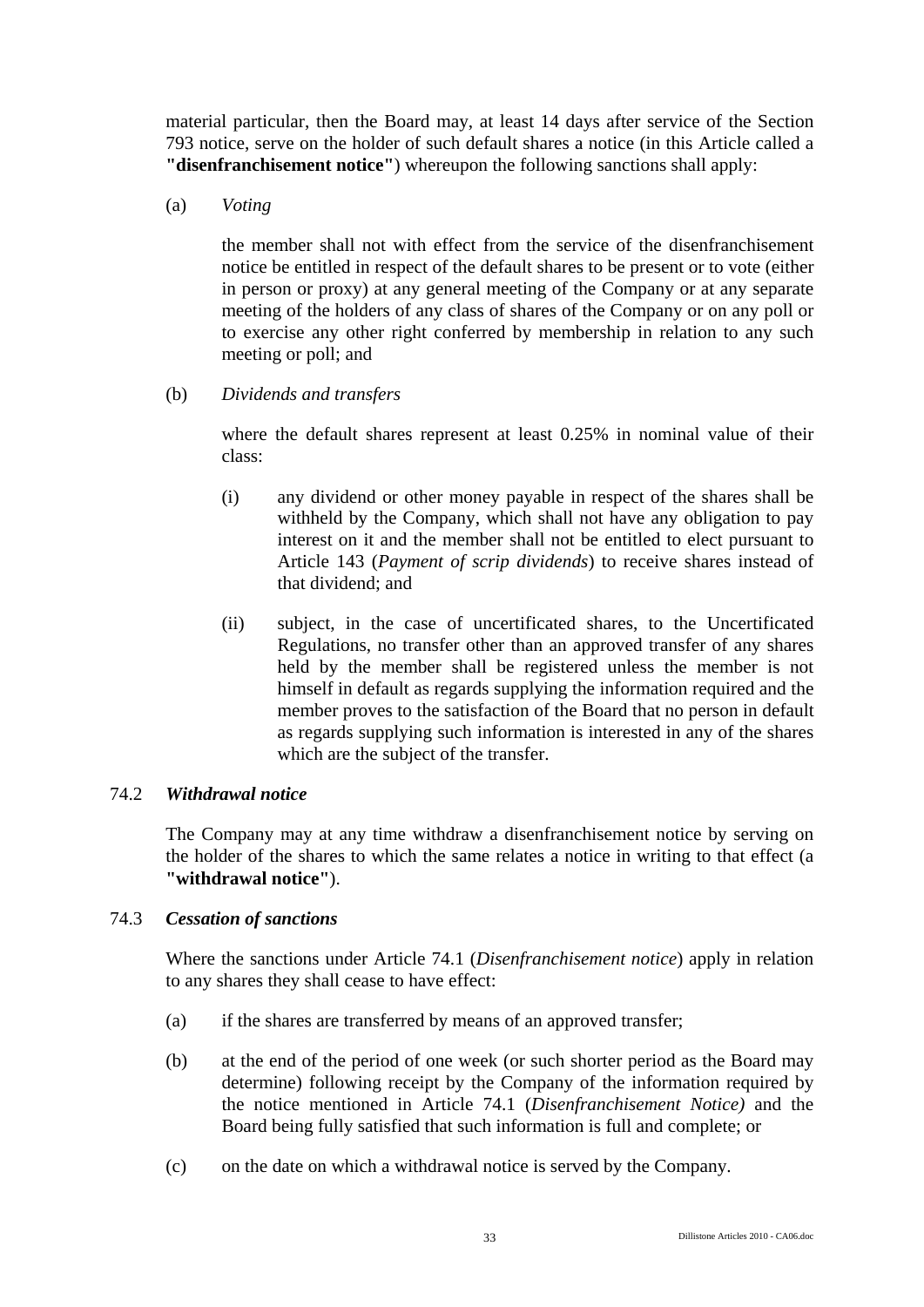# 74.4 *Service of disenfranchisement notice*

Where on the basis of information obtained from a member in respect of any share held by him the Company issues a Section 793 notice to any other person it shall at the same time send a copy of the notice to the member but the accidental omission to do so, or the non-receipt by the member of the copy, shall not invalidate or otherwise affect the application of Article 74.1 (*Disenfranchisement notice*).

# 74.5 *Certificated form*

The Board may:

- (a) give notice in writing to any member holding default shares in uncertificated form requiring the member to change his holding of such shares from uncertificated form into certificated form within a specified period and then to hold such default shares in certificated form for so long as the default subsists; and
- (b) appoint any person to take any steps, by instruction by means of an Uncertificated System or otherwise, in the name of any holder of default shares as may be required to change such shares from uncertificated form into certificated form (and such steps shall be effective as if they had been taken by such holder).

# 74.6 *Definitions*

For the purposes of this Article 74.6:

- (a) a person other than the member holding a share shall be treated as appearing to be interested in that share if the member has informed the Company that the person is or may be so interested or if the Company (after taking account of any information obtained from the member or, pursuant to a Section 793 notice, from anyone else) knows or has reasonable cause to believe that the person is, or may be, so interested;
- (b) **"interested"** shall be construed in accordance with Sections 820 to 825 (inclusive), CA2006; and
- (c) reference to a person having failed to give the Company the information required by a notice or being in default as regards supplying such information includes reference:
	- (i) to his having failed or refused to give all or any part of it; and
	- (ii) to his having given information which he knows to be false in a material particular or having recklessly given information which is false in a material particular.

# 74.7 *Section 794 powers*

Nothing contained in this Article 74 shall be taken to limit the powers of the Company under Section 794, CA2006 .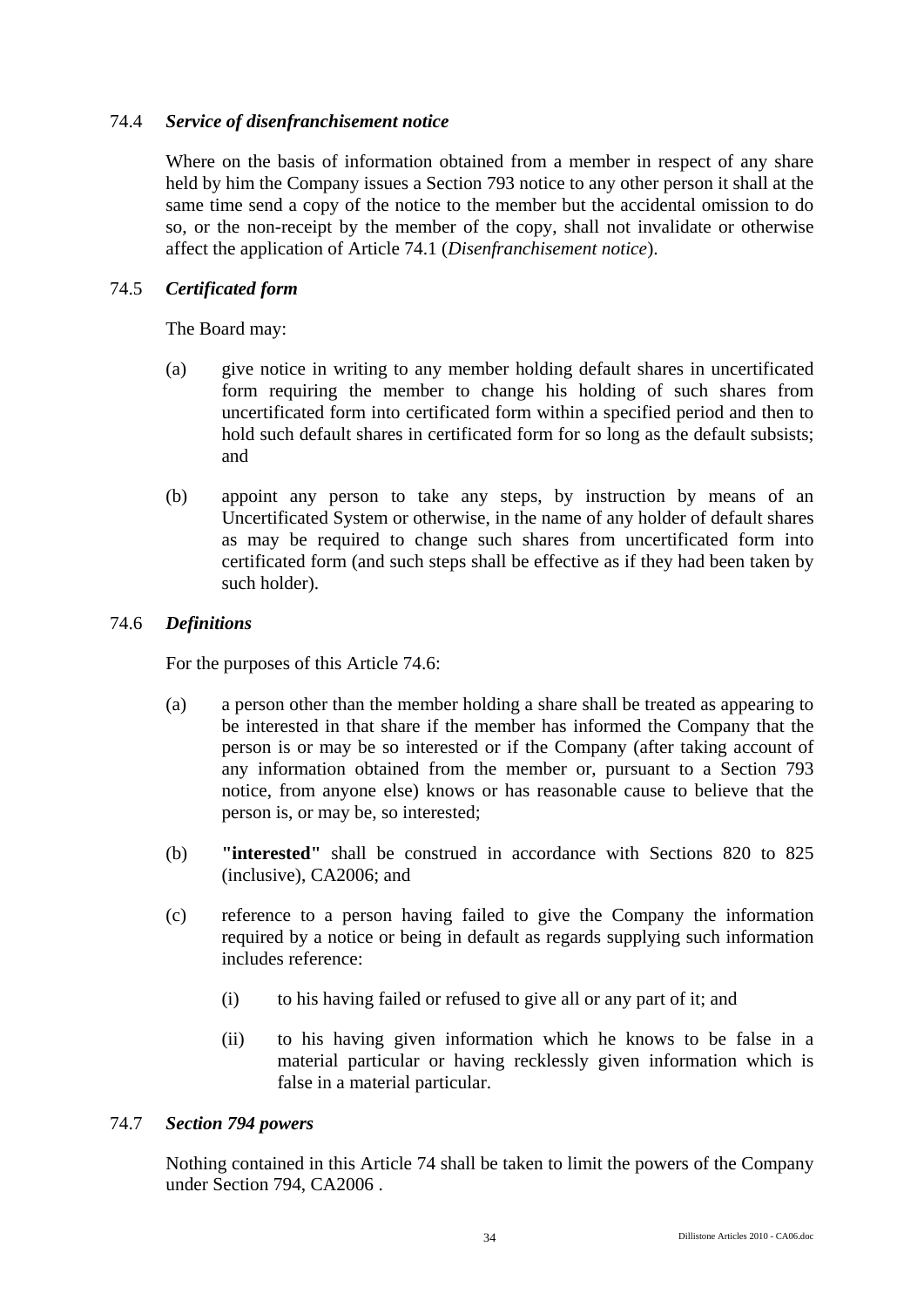# **N. Untraced members**

# 75. **Power of sale**

# 75.1 *Untraceable members*

The Company shall be entitled to sell at the best price reasonably obtainable any share of a member or any share to which a person is entitled by transmission if and provided that:

- (a) during the period of 12 years prior to the date of the publication of the advertisements referred to in paragraph (b) below (or, if published on different dates, the earlier or earliest of them) no cheque, order or warrant in respect of such share sent by the Company through the post in a pre-paid envelope addressed to the member or to the person entitled by transmission to the share at his address on the Register or other last known address given by the member or person to which cheques, orders or warrants in respect of such share are to be sent has been cashed and the Company has received no communications in respect of such share from such member or person, provided that during such period of 12 years at least 3 cash dividends (whether interim or final) in respect of the shares in question have become payable and no such dividend during that period has been claimed by the person entitled to it;
- (b) on or after expiry of the said period of 12 years the Company has given notice of its intention to sell such share by advertisements in both a national daily newspaper published in the United Kingdom and in a newspaper circulating in the area in which the last known address of such member or person appeared;
- (c) the said advertisements, if not published on the same day, shall have been published within 30 days of each other;
- (d) during the further period of 3 months following the date of publication of the said advertisements (or, if published on different dates, the later or latest of them) and prior to the exercise of the power of sale the Company has not received any communication in respect of such share from the member or person entitled by transmission; and
- (e) the Company has given notice in accordance with the regulations of the relevant regulatory authority of its intention to make such sale and shall, if appropriate, have obtained the approval of the relevant regulatory authority to the proposed form of the said advertisement, if shares of the class concerned are admitted to a securities list and/or a recognised investment exchange.

# 75.2 *Perfection of transfer*

To give effect to any sale of shares pursuant to this Article 75 the Board may, in the case of certificated shares, authorise some person to transfer the shares in question and may enter the name of the transferee in respect of the transferred shares in the Register notwithstanding the absence of any share certificate being lodged in respect of it and may issue a new certificate to the transferee and, in the case of uncertificated shares, exercise any power conferred on it by Article 19.5 (*Forfeiture and sale*) to effect a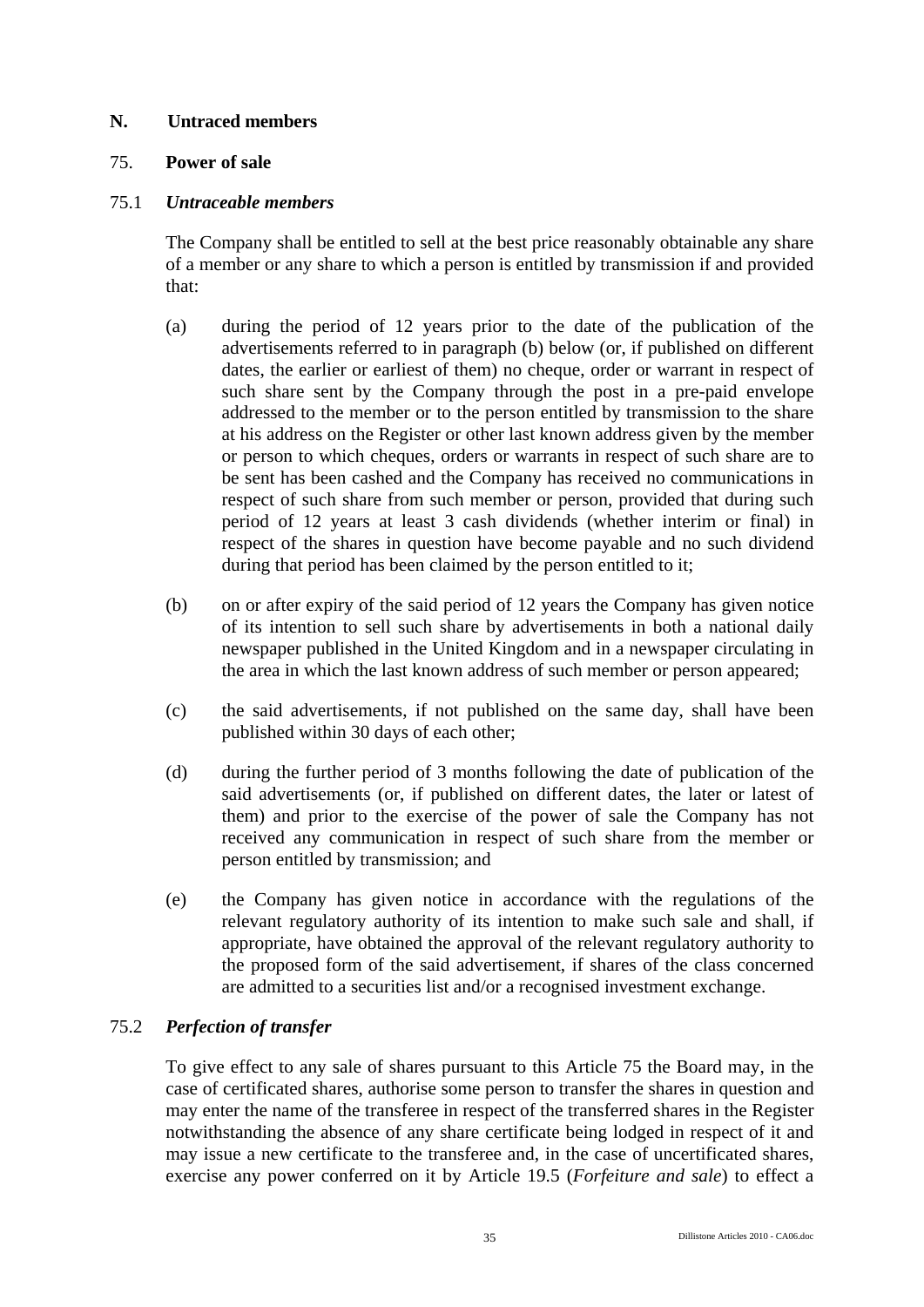transfer of the shares. The purchaser shall not be bound to see to the application of the purchase moneys in respect of any such sale nor shall his title to the shares be affected by any irregularity or invalidity in the proceedings relating to the sale or transfer. Any instrument or exercise shall be effective as if it had been executed or exercised by the holder of or the person entitled by transmission to the shares to which it relates.

# 75.3 *Additional shares*

If during the period of 12 years referred to in Article 75.1 (*Untraceable members*) or during any period ending on the date when all the requirements of paragraphs (a) to (d) (or (a) to (e), as the case may be) of Article 75.1 (*Untraceable members*) have been satisfied, any additional shares have been issued in respect of those held at the beginning of such period or of any previously so issued during such period and all the requirements of paragraphs (b) to (d) (or (b) to (e) as the case may be) of Article 75.1 (*Untraceable members*) have been satisfied in regard to such additional shares the Company shall also be entitled to sell the additional shares.

# 76. **Application of proceeds of sale**

The Company shall account to the member or other person entitled to such share for the net proceeds of such sale by carrying all moneys in respect of it to a separate account. The Company shall be deemed to be a debtor to and not a trustee for such member or other person in respect of such moneys. Moneys carried to such separate account may either be employed in the business of the Company or invested in such investments as the Board may from time to time think fit. No interest shall be payable to such member or other person in respect of such moneys and the Company shall not be required to account for any money earned on them.

# **O. Appointment, retirement and removal of directors**

# 77. **Number of Directors**

Unless and until otherwise determined by the Company by ordinary resolution the number of Directors (other than any alternate Directors) shall be not less than 2 or more than 12.

# 78. **Power of Company to appoint Directors**

Subject to the provisions of these Articles and to the Acts, the Company may by ordinary resolution appoint a person who is willing to act to be a Director, either to fill a vacancy, or as an addition to the existing Board, and may also determine the rotation in which any additional Directors are to retire, but the total number of Directors shall not exceed any maximum number fixed in accordance with these Articles.

# 79. **Power of Board to appoint Directors**

Without prejudice to the power of the Company to appoint any person to be a Director pursuant to these Articles, the Board shall, subject to the provisions of the Acts, have power at any time to appoint any person who is willing to act as a Director, either to fill a vacancy or as an addition to the existing Board, but the total number of Directors shall not exceed any maximum number fixed in accordance with these Articles. Any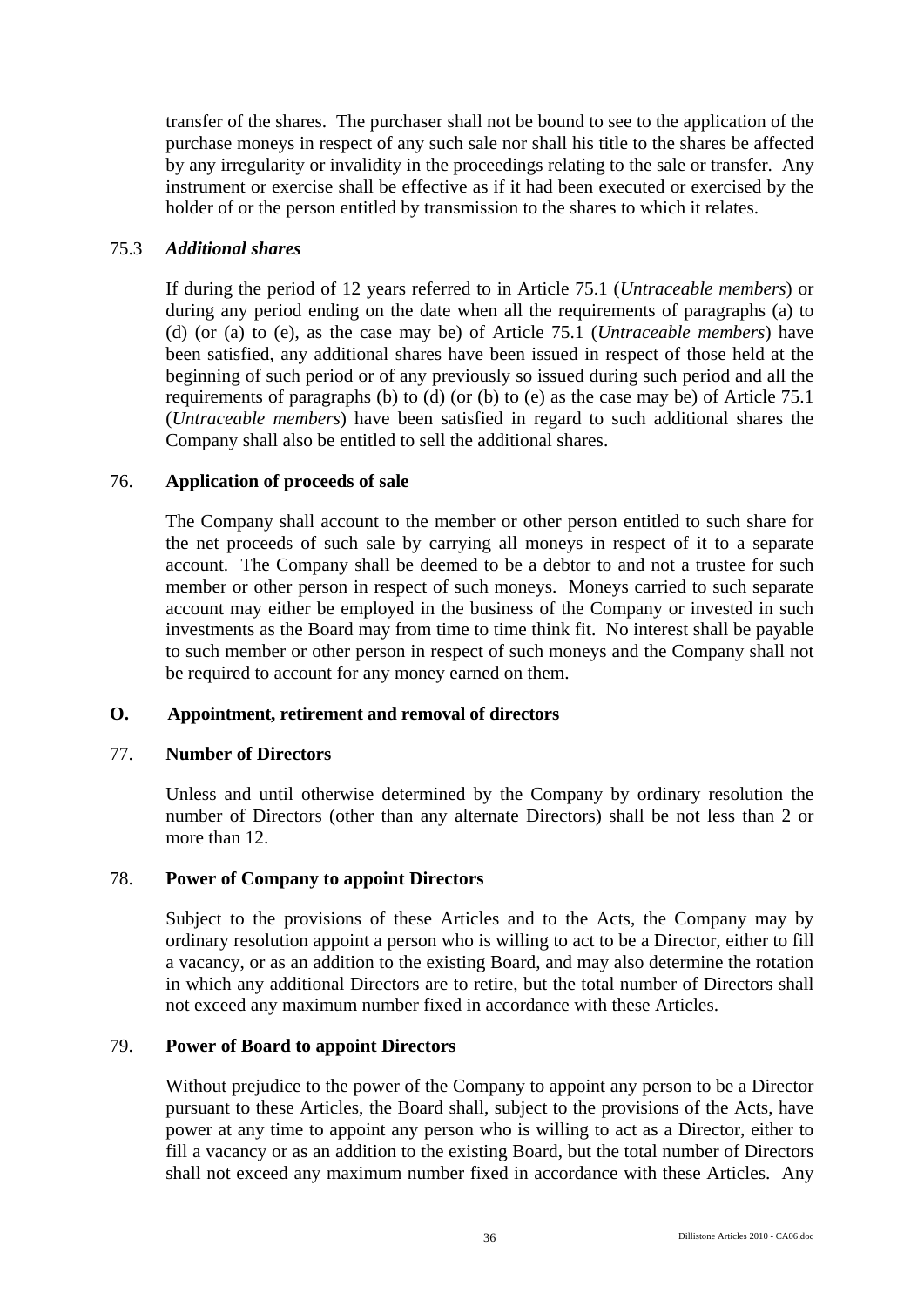Director so appointed shall hold office only until the annual general meeting of the Company next following such appointment and shall then be eligible for re-election but shall not be taken into account in determining the number of Directors who are to retire by rotation at that meeting. If not re-appointed at such annual general meeting, he shall vacate office at that meeting in accordance with provisions on the timing of retirement set out in Article 85 (*Timing of retirement*).

# 80. **Eligibility of new Directors**

No person other than a Director retiring at the meeting (whether by rotation or otherwise) shall be appointed or re-appointed a Director at any general meeting unless:

- (a) he is recommended by the Board; or
- (b) not less than 7 nor more than 35 clear days before the date appointed for the meeting notice duly executed by a member (other than the person to be proposed) qualified to vote at the meeting has been given to the Company of the intention to propose that person for appointment or re-appointment stating the particulars which would if he were so appointed or re-appointed be required to be included in the Company's register of directors together with notice executed by that person of his willingness to be appointed or reappointed is lodged at the Office.

# 81. **Share qualification**

A Director shall not be required to hold any shares of the Company.

# 82. **Resolution for appointment**

A resolution for the appointment of 2 or more persons as Directors by a single resolution shall not be moved unless an ordinary resolution that it shall be so proposed has first been agreed to by the meeting without any vote being given against. Any resolution moved in contravention of this provision shall be void. For the purpose of this Article, a resolution for approving a person's appointment or for nominating a person for appointment as a Director shall be treated as a resolution for his appointment.

# 83. **Retirement by rotation**

# 83.1 *Retirement by rotation*

- (a) Any Director appointed by the Board shall retire at the annual general meeting of the Company next following his appointment.
- (b) Any non-executive Director who has held office for 9 years or more since his first appointment by general meeting shall retire at each subsequent annual general meeting of the Company.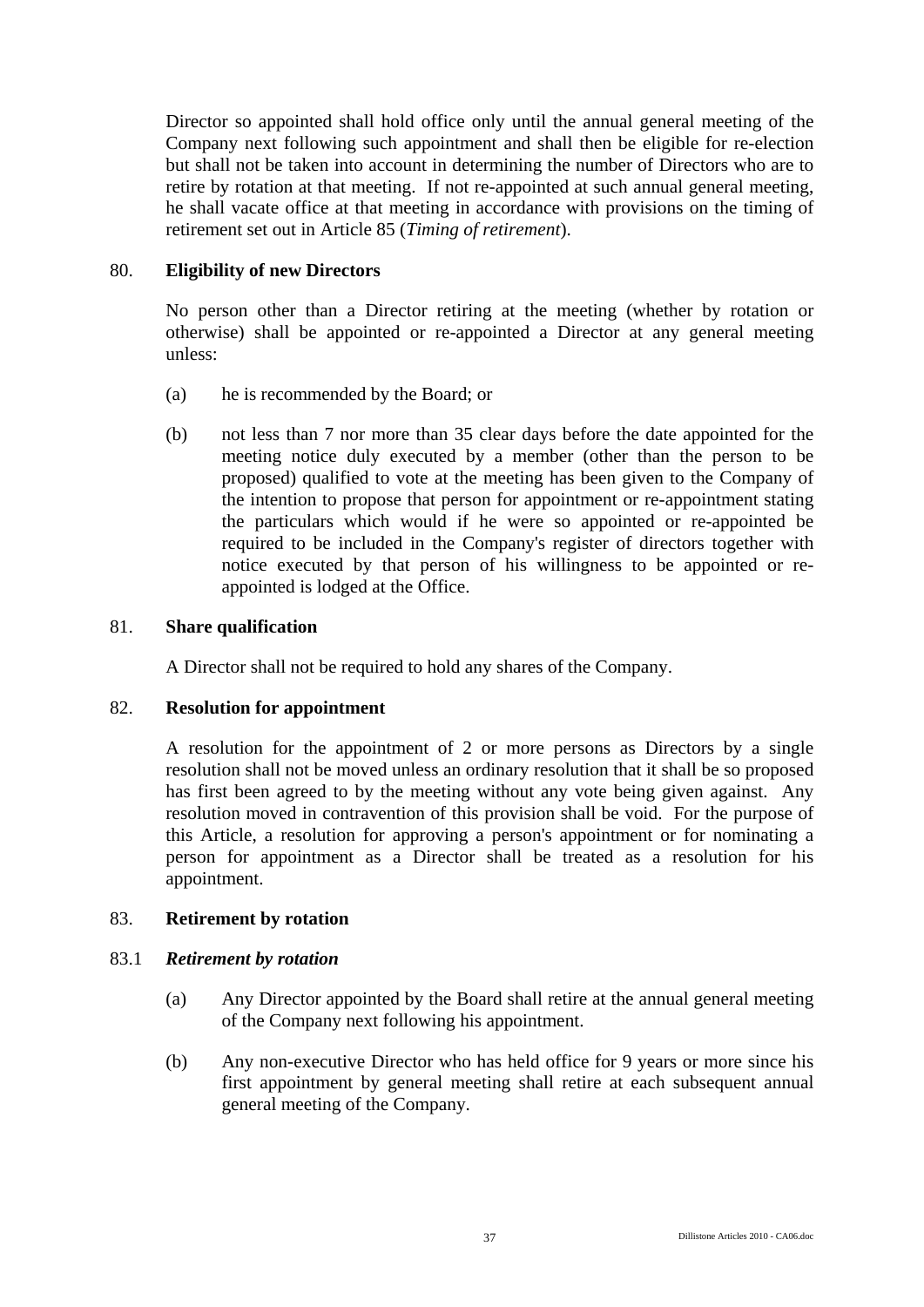- (c) At any annual general meeting of the Company, any Director who has not been appointed or re-appointed at either of the 2 previous annual general meetings of the Company shall retire.
- (d) If, at any annual general meeting of the Company, the number of Directors required to retire pursuant to Article 83.1(c) is less than one third of the total number of Directors calculated in accordance with Article 83.1(e) (rounded down to the nearest whole number (the "**Relevant Proportion**"), such number of additional Directors ("**Additional Directors"**) as is required (when taken together with the Directors required to retire pursuant to Article 83.1(e)) to constitute the Relevant Proportion shall retire at such annual general meeting of the Company. Subject to the penultimate sentence of Article 86 (*Removal by ordinary resolution*), the Additional Directors to retire shall be those who have been the longest to have held office since their appointment or reappointment but, as between persons who were appointed or were last appointed or re-appointed Directors on the same day, those to retire shall (unless otherwise agreed between them) be determined by lot.
- (e) In calculating the "total number of Directors" for the purposes of Article 83.1(d), any Director who:
	- (i) wishes to retire and not be re-elected; or
	- (ii) is subject to re-election in accordance with Articles  $83.1(a)$  or  $83.1(b)$ ,

shall be disregarded.

# 84. **Re-appointment**

A Director who retires at an annual general meeting of the Company (whether by rotation or otherwise) may, if willing to act, be re-appointed. If the Company, at the meeting at which a Director retires by rotation, does not fill the vacancy created by his retirement, the retiring Director shall, if willing to act, be deemed to have been reappointed unless at the meeting it is expressly resolved not to fill the vacancy or unless a resolution for the re-appointment of the Director is put to the meeting and lost or unless the retiring Director has given notice in writing to the Company that he is unwilling to be re-elected or unless the default in filling the vacancy is due to the moving of a resolution in contravention of Article 82 (*Resolution for appointment*).

# 85. **Timing of retirement**

The retirement of any Director retiring at an annual general meeting in accordance with these Articles shall not have effect until the conclusion of the meeting except where a resolution is passed to elect some other person in the place of the retiring Director or a resolution for his re-election is put to the meeting and lost in which case the retirement shall take effect at the time of election of his replacement or the time of the losing of that resolution as the case may be. A retiring Director who is re-elected or deemed to have been re-elected will continue in office without a break.

# 86. **Removal by ordinary resolution**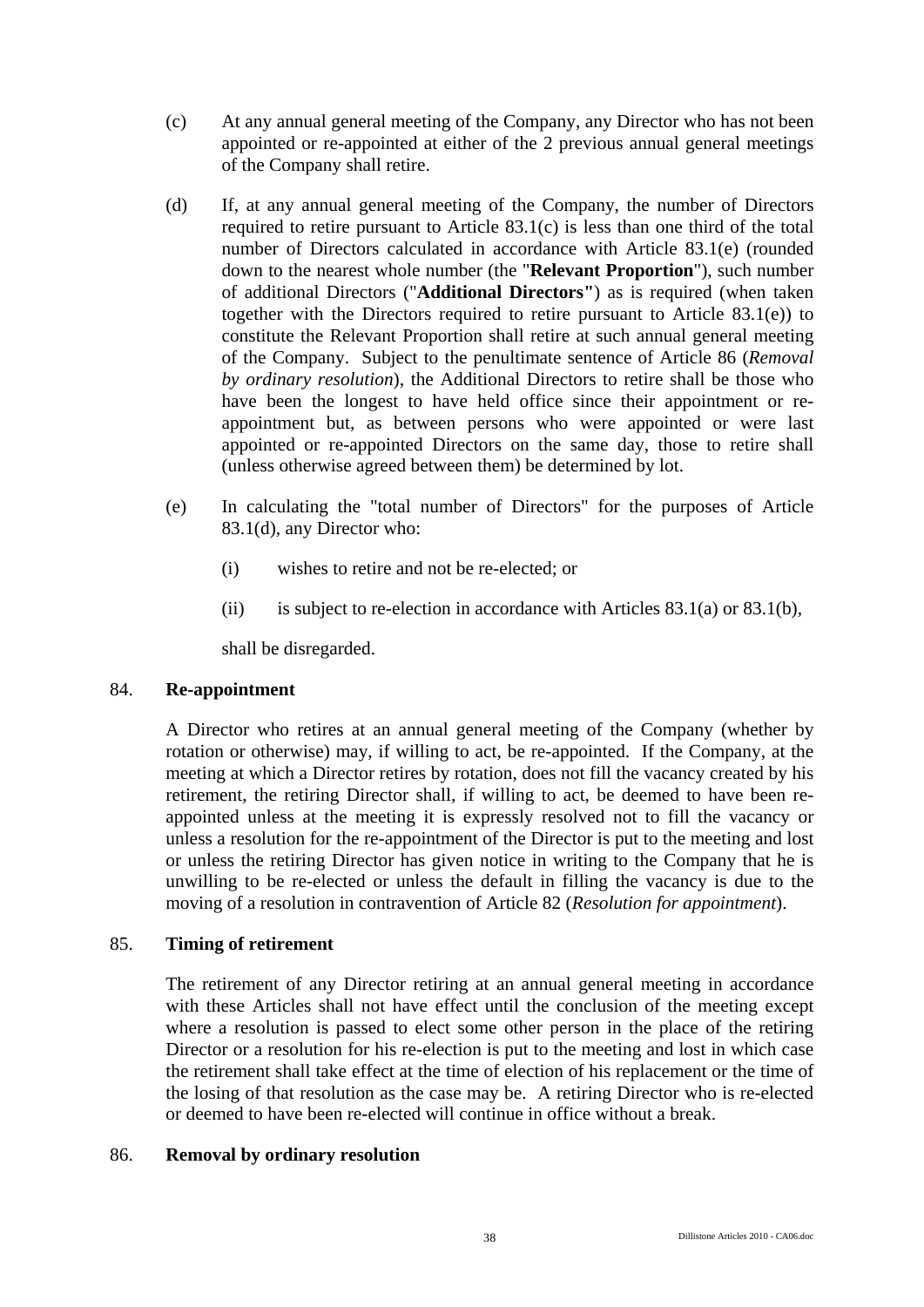The Company may by ordinary resolution (of which special notice has been given in accordance with Section 312, CA2006) remove any Director before the expiration of his period of office notwithstanding anything in these Articles or in any agreement between the Company and such Director and, without prejudice to any claim for damages which he may have for breach of any contract of service between him and the Company, may (subject to these Articles and the provisions of the Acts) by ordinary resolution (of which special notice has been given in accordance with Section 312, CA2006) appoint another person at that meeting who is willing to act to be a Director in his place. Any person so appointed shall be treated, for the purposes of determining the time at which he or any other Director is to retire by rotation, as if he had become a Director on the day on which the person in whose place he is appointed was last appointed or re-appointed a Director. In default of such appointment the vacancy arising upon the removal of a Director from office may be filled by a casual vacancy.

# 87. **Vacation of office by Director**

Without prejudice to any provisions for retirement contained in these Articles, the office of a Director shall be vacated if:

- (a) he resigns by notice in writing delivered to the Secretary at the Office or tendered at a Board meeting in which event he shall vacate that office on the service of that notice on the Company or at such later time as is specified in the notice or he offers in writing to resign from his office and the Directors resolve to accept such offer; or
- (b) he ceases to be a Director by virtue of any provision of the Acts, is removed from office pursuant to these Articles or becomes prohibited by law from being a Director; or
- (c) he becomes bankrupt, has an interim receiving order made against him, makes any arrangement or compounds with his creditors generally or applies to the Court for an interim order under Section 253, Insolvency Act 1986 in connection with a voluntary arrangement under that Act; or
- (d) an order is made by any court of competent jurisdiction (whether in the United Kingdom or elsewhere) on the ground (howsoever formulated) of mental disorder for his detention or for the appointment of a guardian or receiver or other person to exercise powers with respect to his property or affairs or he is admitted to hospital in pursuance of an application for admission for treatment under any statute for the time being in force in the United Kingdom relating to mental disorder or, in any other territory, in pursuance of an application for admission under analogous legislation or regulations and the Board resolves that his office be vacated; or
- (e) he shall be absent, without the permission of the Board from Board meetings for 6 consecutive months (whether or not an alternate Director appointed by him attends) and the Board resolves that his office be vacated; or
- (f) he is requested to resign by notice in writing addressed to him at his address as shown in the register of Directors and signed by all the other Directors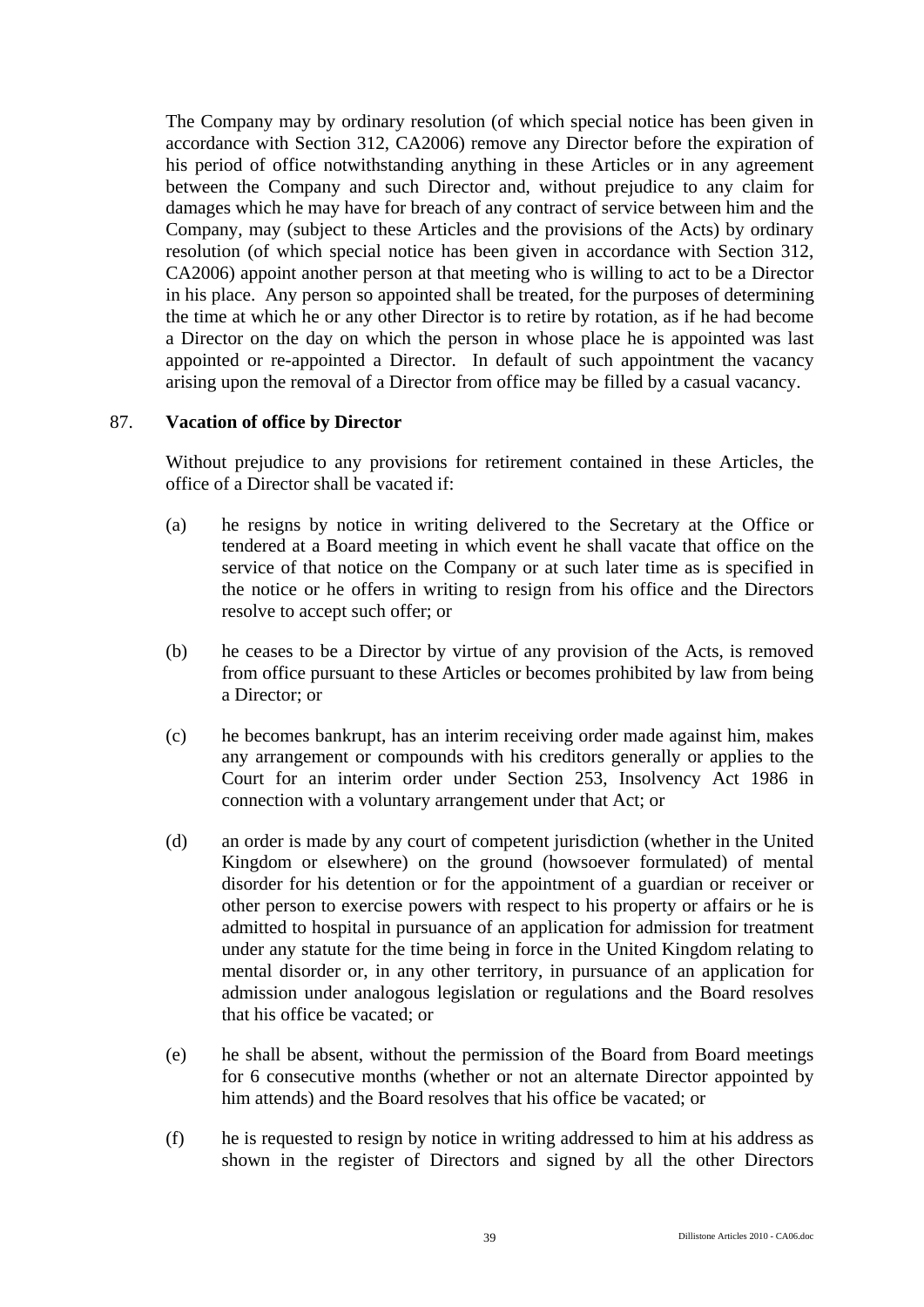(without prejudice to any claim for damages which he may have for breach of any contract between him and the Company); or

- (g) he is convicted of an indictable offence and the Directors shall resolve that it is undesirable in the interests of the Company that he remains a Director of the Company; or
- (h) the conduct of that Director (whether or not concerning the affairs of the Company) is the subject of an investigation by an inspector appointed by the Secretary of State or by the Serious Fraud Office (or any successor body or body equivalent in any foreign jurisdiction thereto) and the Board shall resolve that it is undesirable that he remains a Director; or
- (i) notice is given to terminate his contract of employment or engagement with the Company where he is in breach of such contract; or
- (j) he has been disqualified from acting as a director.

# 88. **Resolution as to vacancy conclusive**

A resolution of the Board declaring a Director to have vacated office under the terms of Article 87 (*Vacation of office by Director*) shall be conclusive as to the fact and grounds of vacation stated in the resolution.

# **P. Alternate Directors**

# 89. **Appointments**

# 89.1 *Identity of appointee*

Each Director (other than an alternate Director) may (subject to the provisions of the Acts) by notice in writing under his hand delivered to the Secretary at the Office or at a meeting of the Directors or in any other manner approved by the Board appoint any other Director or any person approved for that purpose by the Board and willing to act to be his alternate and may in like manner remove from office an alternate Director so appointed by him.

# 89.2 *Method of appointment*

No appointment of an alternate Director shall be effective until his consent to act as a Director has been received at the Office.

# 89.3 *Nature of alternate*

An alternate Director need not hold a share qualification and shall not be counted in reckoning any maximum number of Directors allowed by these Articles.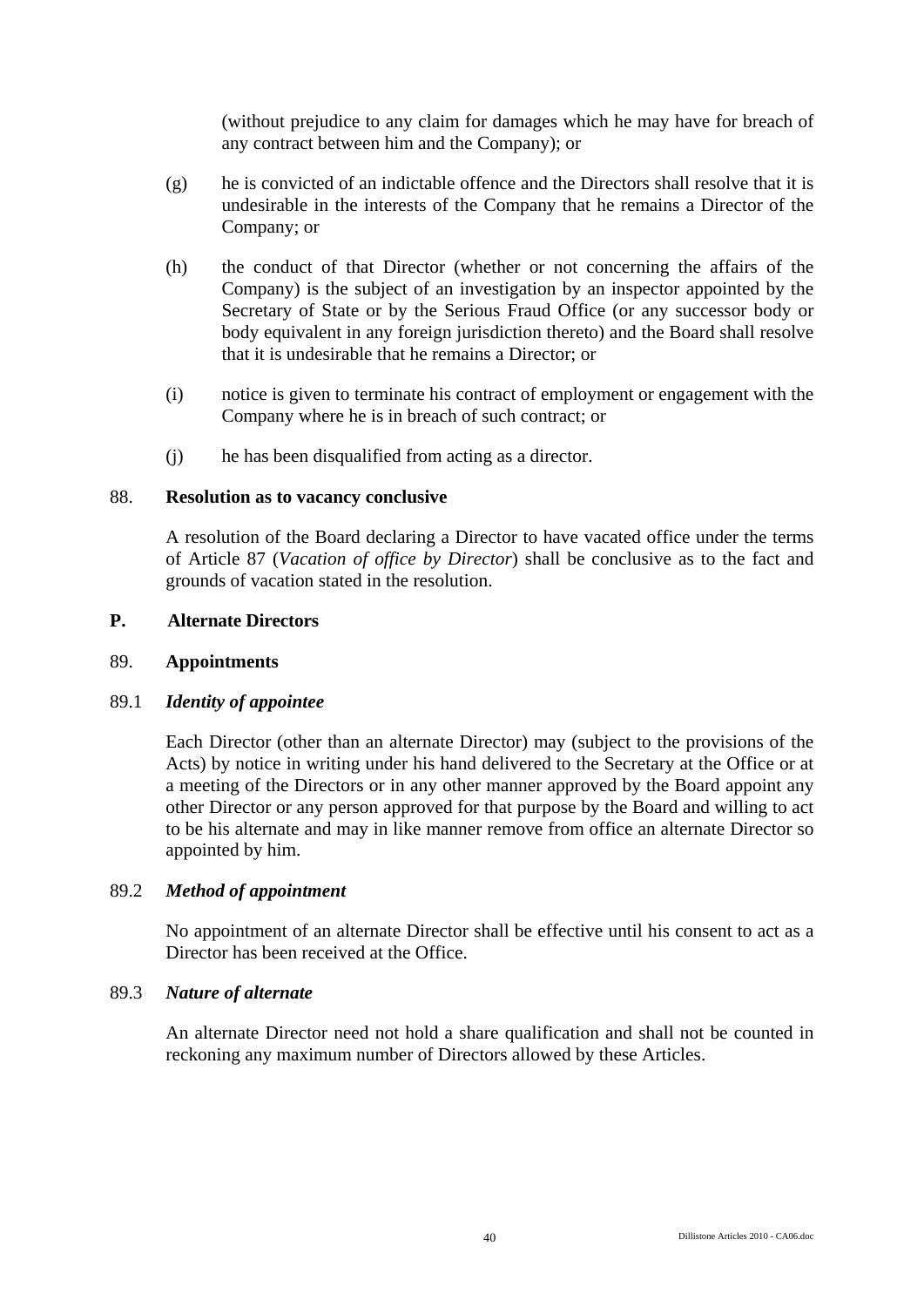# 90. **Participation in Board meetings**

### 90.1 *Right to participate*

Every alternate Director shall (subject to his giving to the Company an address within the United Kingdom or an electronic address at which notices may be sent or supplied to him) be entitled to receive notice of all meetings of the Board and all committees of the Board of which his appointor is a member and, in the absence from such meetings of his appointor, to attend and vote at such meetings and to exercise all the powers, rights, duties and authorities of his appointor as a Director. A Director acting as alternate Director shall have a separate vote at Board meetings for each Director for whom he acts as alternate Director, in addition to his own vote (if any), but he shall count as only one person for the purpose of determining whether a quorum is present. It shall not be necessary to give notice of a Board meeting to an alternate Director who is absent from the United Kingdom unless he has requested the Board in writing (whether in hard copy form or in electronic form) that notices of Board meetings shall during his absence be given to him at any address in the United Kingdom (or any electronic address) notified to the Company for this purpose or by telephone where he has notified the Company of the relevant telephone number for such purpose but he shall not in such event be entitled to a longer period of notice than if he had been present in the United Kingdom.

### 90.2 *Alternate's authority*

Execution by an alternate Director of any resolution in writing of the Directors or of a committee of the Directors shall, unless the notice of his appointment provides to the contrary, be as effective as execution by his appointor. To such extent as the Directors may from time to time determine in relation to any committees of the Directors the foregoing provisions of this paragraph shall also apply mutatis mutandis to any meeting of any such committee of which his appointor is a member.

# 91. **Alternate Director responsible for own acts**

# 91.1 *Responsibility for defaults*

Every person acting as an alternate Director shall be an officer of the Company, shall alone be responsible to the Company for his own acts and defaults and shall not be deemed to be the agent of the Director appointing him.

### 91.2 *Status of alternate*

Save as otherwise provided in these Articles, an alternate Director shall be subject in all respects to the provisions of these Articles relating to Directors and shall be deemed for all purposes to be a Director.

# 92. **Interests of alternate Director**

An alternate Director shall be entitled to contract and be interested in and benefit from contracts or arrangements with the Company and to be repaid expenses and to be indemnified to the same extent mutatis mutandis as if he were a Director. However, he shall not, unless the Company by ordinary resolution otherwise determines, be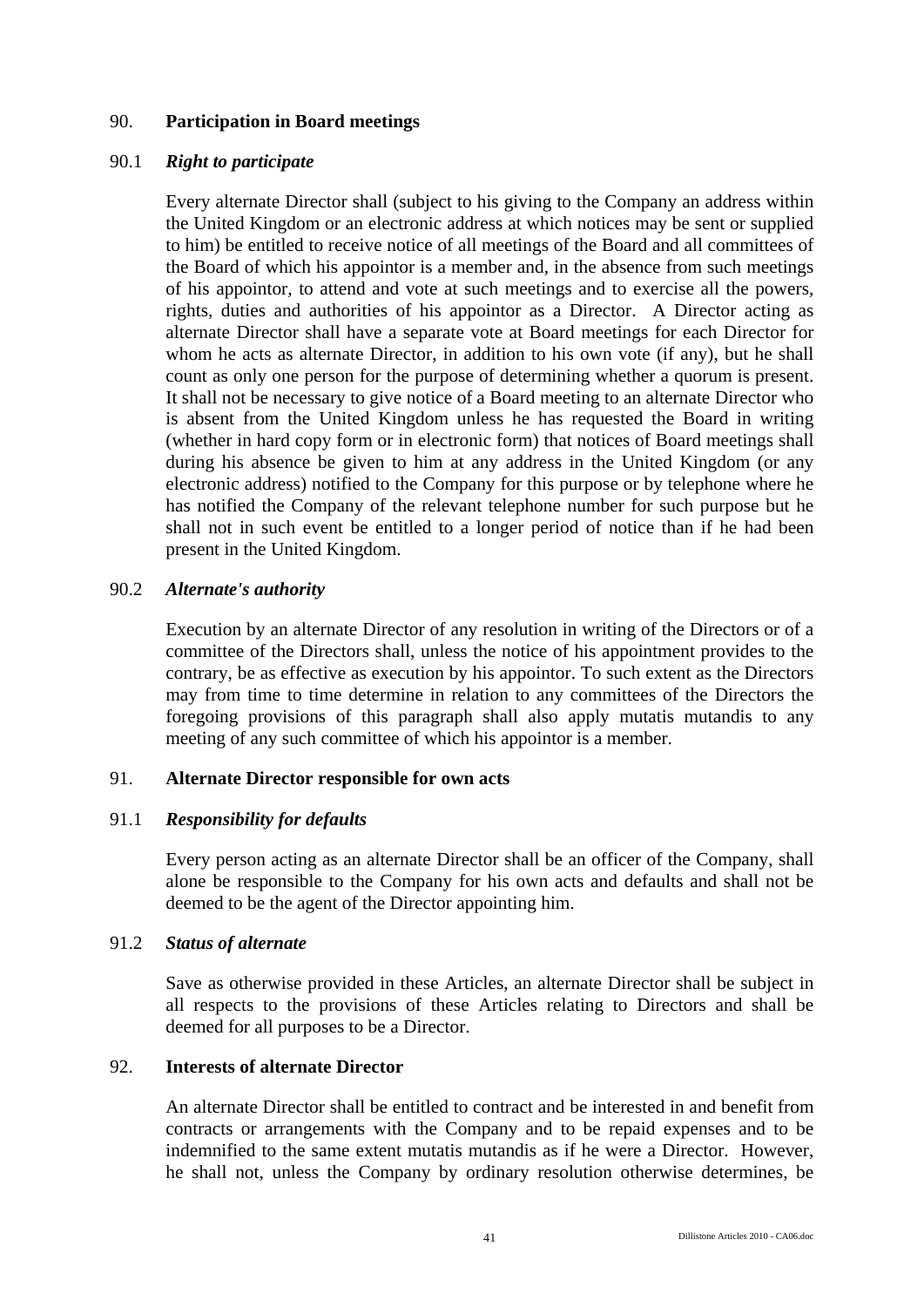entitled to receive from the Company any fees for his services as alternate except only such part (if any) of the fee payable to his appointor as such appointor may by notice in writing to the Company direct. Subject to this Article, the Company shall pay to an alternate Director such expenses as might properly have been paid to him if he had been a Director.

# 93. **Revocation of appointment**

An alternate Director shall cease to be an alternate Director for his appointor:

- (a) if his appointor revokes his appointment; or
- (b) if his appointor ceases for any reason to be a Director, provided that if any Director retires by rotation or otherwise but is re-appointed or deemed to be reappointed at the same meeting at which he retires, any valid appointment of an alternate Director which was in force immediately before his retirement shall remain in force; or
- (c) if any event happens in relation to him which, if he were a Director otherwise appointed, would cause him to vacate office.

# **Q. Directors' remuneration, expenses and pensions**

# 94. **Directors' fees**

The Directors (other than alternate Directors) shall be entitled to receive by way of fees for their services as Directors such sum as the Board may from time to time determine (not exceeding £125,000 per annum in aggregate or such other sum as the Company in general meeting shall from time to time determine). Such sum (unless otherwise directed by the resolution of the Company by which it is voted) shall be divided among the Directors in such proportions and in such manner as the Board may determine or in default of such determination, equally (except that in such event any Director holding office for less than the whole of the relevant period in respect of which the fees are paid shall only rank in such division in proportion to the time during such period for which he holds office). Any fees payable pursuant to this Article shall be distinct from any salary, remuneration or other amounts payable to a Director pursuant to any other provisions of these Articles and shall accrue from day to day.

# 95. **Expenses**

Each Director shall be entitled to be repaid all reasonable travelling, hotel and other expenses properly incurred by him in or about the performance of his duties as Director, including any expenses incurred in attending meetings of the Board or any committee of the Board or general meetings or separate meetings of the holders of any class of shares or of debentures of the Company.

# 96. **Additional remuneration**

If, by arrangement with the Board, any Director shall perform or render any special duties or services outside his ordinary duties as a Director and not in his capacity as a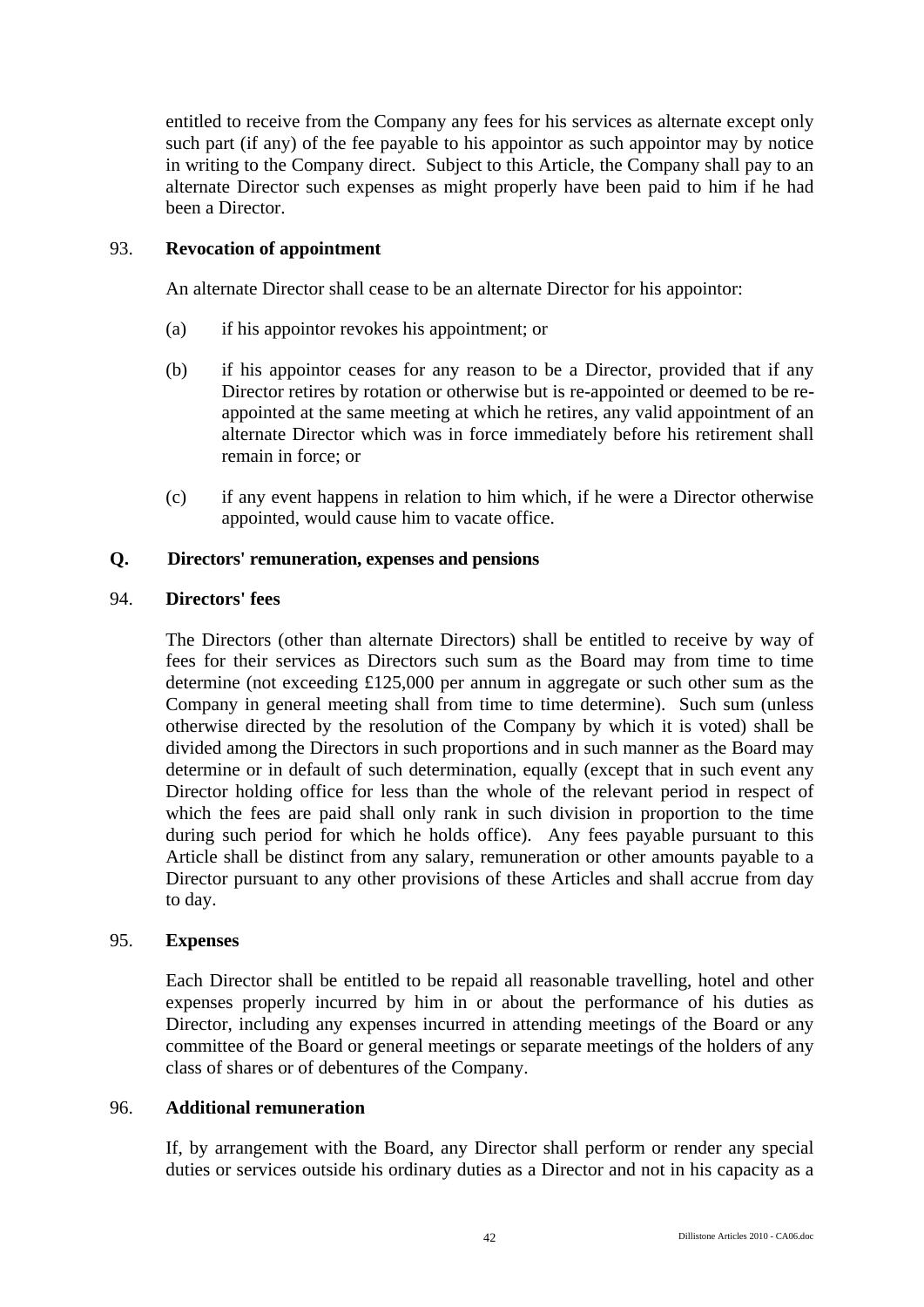holder of employment or executive office, he may be paid such reasonable additional remuneration (whether by way of a lump sum or by way of salary, commission, participation in profits or otherwise) as the Board may from time to time determine.

# 97. **Remuneration of executive Directors**

The salary or remuneration of any Director appointed to hold any employment or executive office may be either a fixed sum of money or may altogether or in part be governed by business done or profits made or otherwise determined by the Board and may be in addition to or in lieu of any fee payable to him for his services as Director pursuant to these Articles.

# 98. **Pensions and other benefits**

The Board may exercise all the powers of the Company to provide pensions or other retirement or superannuation benefits and to provide death or disability benefits or other allowances or gratuities (whether by insurance or otherwise) for or to institute and maintain any institution, association, society, club, trust, other establishment or profit sharing, share incentive, share purchase or employees' share scheme calculated to advance the interests of the Company or to benefit any person who is or has at any time been a Director of the Company or any company which is a subsidiary company of or allied to or associated with the Company or any such subsidiary or any predecessor in business of the Company or of any such subsidiary and for any member of his family (including a spouse or former spouse or civil partner or former civil partner) and any person who is or was dependent on him. For such purpose the Board may establish, maintain, subscribe and contribute to any scheme, institution, association, club, trust or fund and pay premiums and, subject to the provisions of the Acts, lend money or make payments to, guarantee or give an indemnity in respect of, or give any financial or other assistance in connection with, any of the aforesaid matters or bodies. The Board may procure any of such matters to be done by the Company either alone or in conjunction with any other person. Any Director or former Director shall be entitled to receive and retain for his own benefit any pension or other benefit provided under this Article and shall not be obliged to account for it to the Company.

# **R. Powers and duties of the Board**

# 99. **Powers of the Board**

Subject to the provisions of the Acts and these Articles and to any directions given by special resolution of the Company, the business of the Company shall be managed by the Board, which may exercise all the powers of the Company whether relating to the management of the business or not. No alteration of these Articles and no such direction given by the Company shall invalidate any prior act of the Board which would have been valid if such alteration had not been made or such direction had not been given. Provisions contained elsewhere in these Articles as to any specific power of the Board shall not be deemed to limit the general powers given by this Article.

# 100. **Powers of Directors being less than minimum number**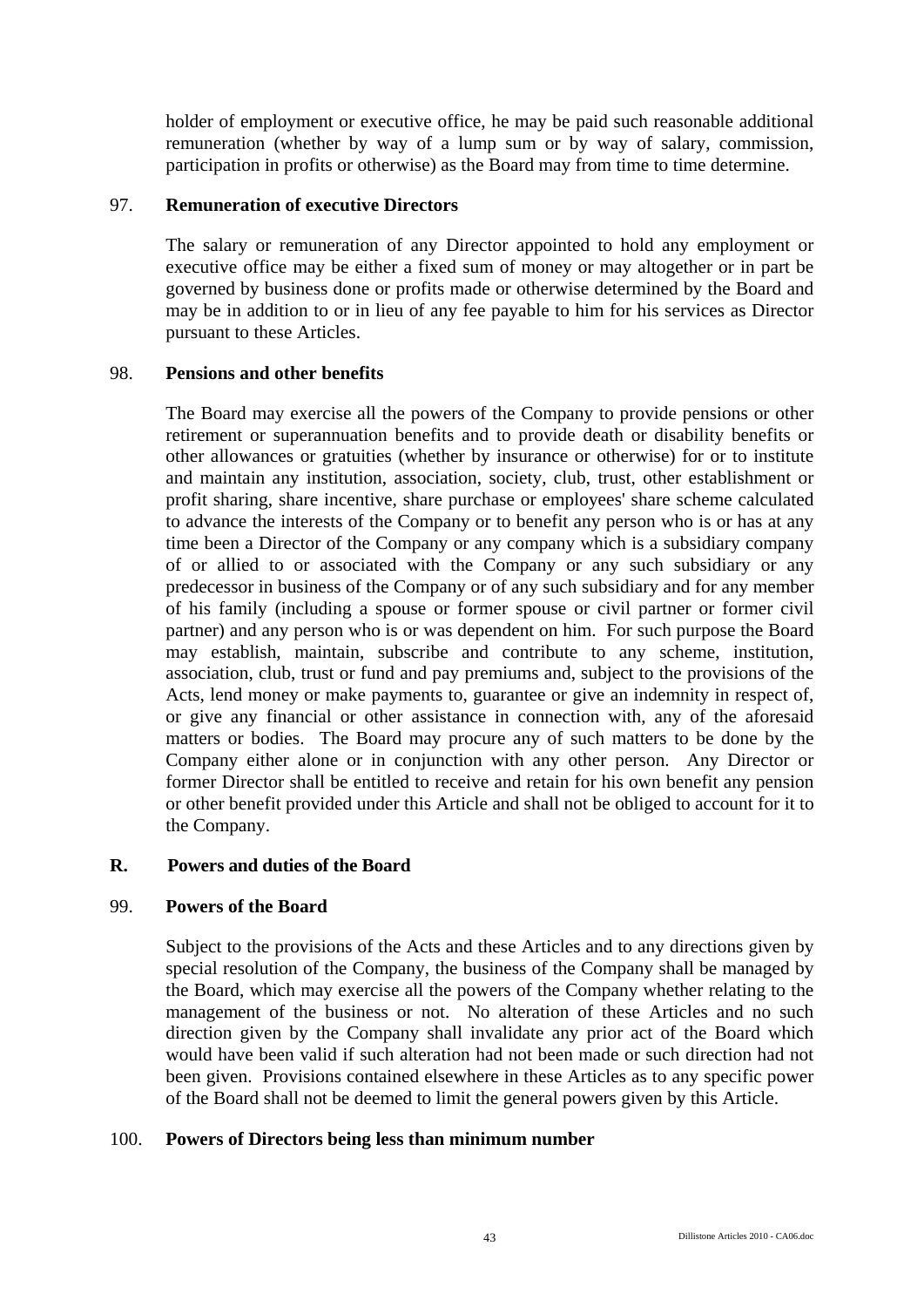If the number of Directors is less than the minimum for the time being prescribed by these Articles the remaining Director or Directors shall act only for the purposes of appointing an additional Director or Directors to make up such minimum or of convening a general meeting of the Company for the purpose of making such appointment. If there is no Director or Directors able or willing to act, any 2 members may summon a general meeting for the purpose of appointing Directors. Subject to the provisions of these Articles, any additional Director so appointed shall hold office only until the dissolution of the annual general meeting of the Company next following such appointment unless he is re-elected during such meeting.

# 101. **Powers of executive Directors**

The Board may from time to time:

- (a) delegate or entrust to and confer on any Director holding executive office (including a Managing Director) such of its powers, authorities and discretions (with power to sub-delegate) for such time on such terms and subject to such conditions as it thinks fit; and
- (b) revoke, withdraw, alter or vary all or any of such powers.

### 102. **Delegation to committees**

### 102.1 *Constituting committees*

The Board may delegate any of its powers, authorities and discretions (with power to sub-delegate) for such time on such terms and subject to such conditions as it thinks fit to any committee consisting of one or more Directors and (if thought fit) one or more other persons provided that:

- (a) a majority of the members of a committee shall be Directors; and
- (b) no resolution of a committee shall be effective unless a majority of those present when it is passed are Directors or alternate Directors.

Any committee so formed may exercise its power to sub-delegate by sub-delegating to any person or persons (whether or not a member or members of the Board or of the Committee).

#### 102.2 *Powers of committee*

The Board may confer such powers either collaterally with or to the exclusion of and in substitution for all or any of the powers of the Board in that respect and may from time to time revoke, withdraw, alter or vary any of such powers and discharge any such committee in whole or in part. Insofar as any power, authority or discretion is so delegated any reference in these Articles to the exercise by the Board of such power, authority or discretion shall be construed as if it were a reference to the exercise of such power, authority or discretion by such committee. Subject to any terms and conditions expressly imposed by the Board, the proceedings of a committee with 2 or more members shall be governed by such of these Articles as regulate the proceedings of the Board so far as they are capable of applying.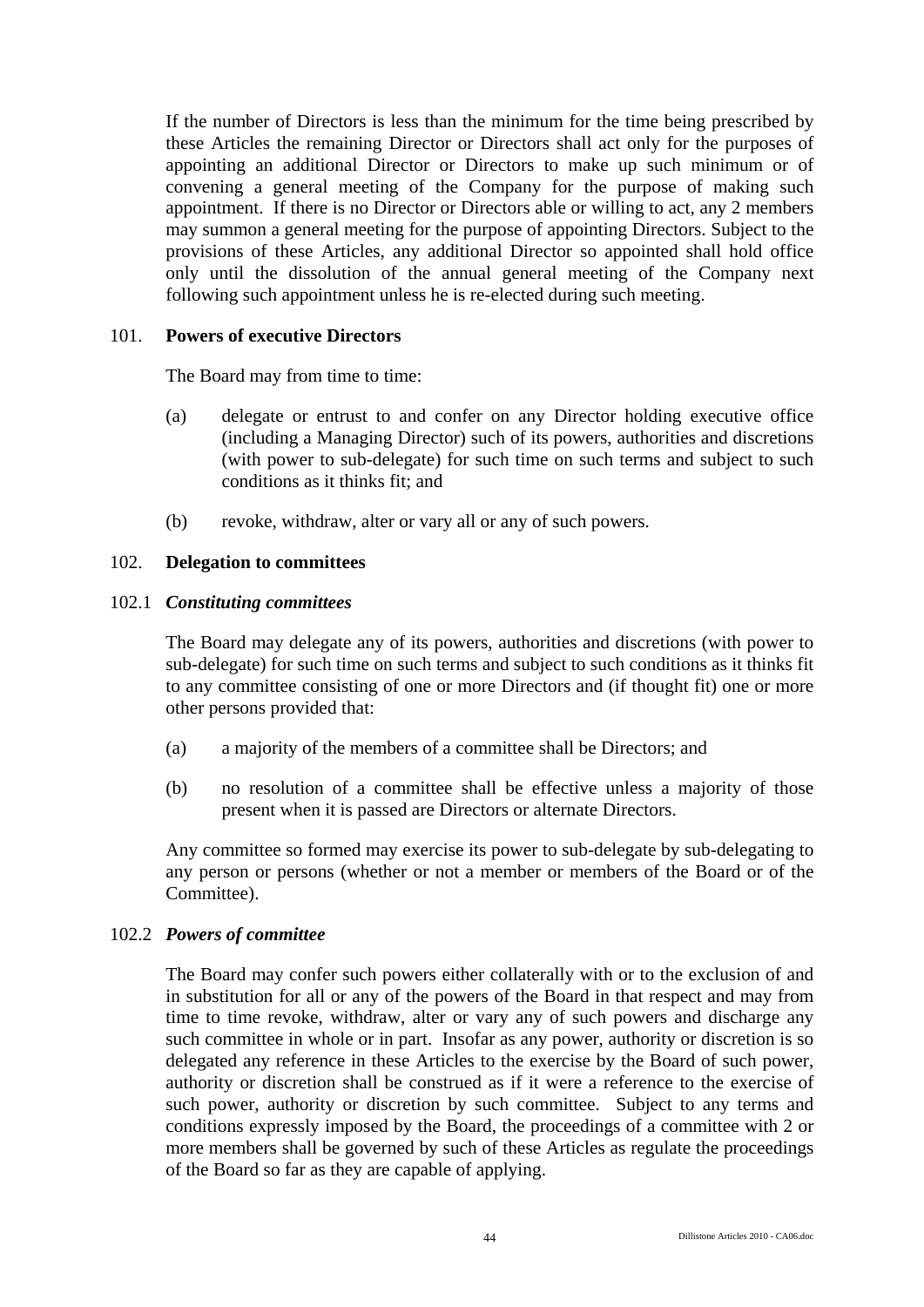### 103. **Local management**

The Board may establish any local group or divisional boards or agencies for managing any of the affairs of the Company in any specified locality either in the United Kingdom or elsewhere and may appoint any persons to be members of such local or divisional board or any managers or agents, may fix their remuneration and remove any person so appointed. The Board may delegate (with power to subdelegate) to any local group or divisional board manager or agent so appointed any of its powers, authorities and discretions other than the power to borrow and make calls and may authorise the members for the time being of any such local or divisional board or any of them to fill any vacancies and to act notwithstanding vacancies, and any such appointment or delegation may be made for such time on such terms and subject to such conditions as the Board may think fit. The Board may confer such powers either collectively with or to the exclusion of and in substitution for all or any of the powers of the Board in that respect and may from time to time revoke, withdraw, alter or vary all or any of such powers. Subject to any terms and conditions expressly imposed by the Board, the proceedings of any local group or divisional board or agency with 2 or more members shall be governed by such of these Articles as regulate the proceedings of the Board so far as they are capable of applying.

# 104. **Power of attorney**

The Board may by power of attorney or otherwise appoint any company, firm, person or persons (including registrars) to be the agent or attorney of the Company and may delegate (with power to sub-delegate) to any such agent or attorney or any fluctuating body of persons, whether nominated directly or indirectly by the Directors, any of its powers, authorities and discretions, in each case for such purposes and for such time, on such terms (including as to remuneration) and subject to such conditions as it thinks fit. The Board may confer such powers either collaterally with, or to the exclusion of and in substitution for, all or any of the powers of the Board in that respect and may from time to time revoke, withdraw, alter or vary any of such powers. Any such appointment or power of attorney may contain such provisions for the protection and convenience of persons dealing with any such agent or attorney as the Board may think fit.

#### 105. **Associate Directors**

The Board may appoint any person (not being a Director) to any office or employment having a designation or title including the word "director" or attach to any existing office or employment with the Company such designation or title and may define, limit, vary or restrict the powers, authorities and discretions of persons so appointed and may terminate any such appointment subject to any contract between him and the Company or the use of such designation or title. The inclusion of the word "director" in the designation or title of any such office or employment shall not imply that such person is or is deemed to be or is empowered in any respect to act as a Director or a member of any committee of the Board of Directors for any of the purposes of the Acts or these Articles.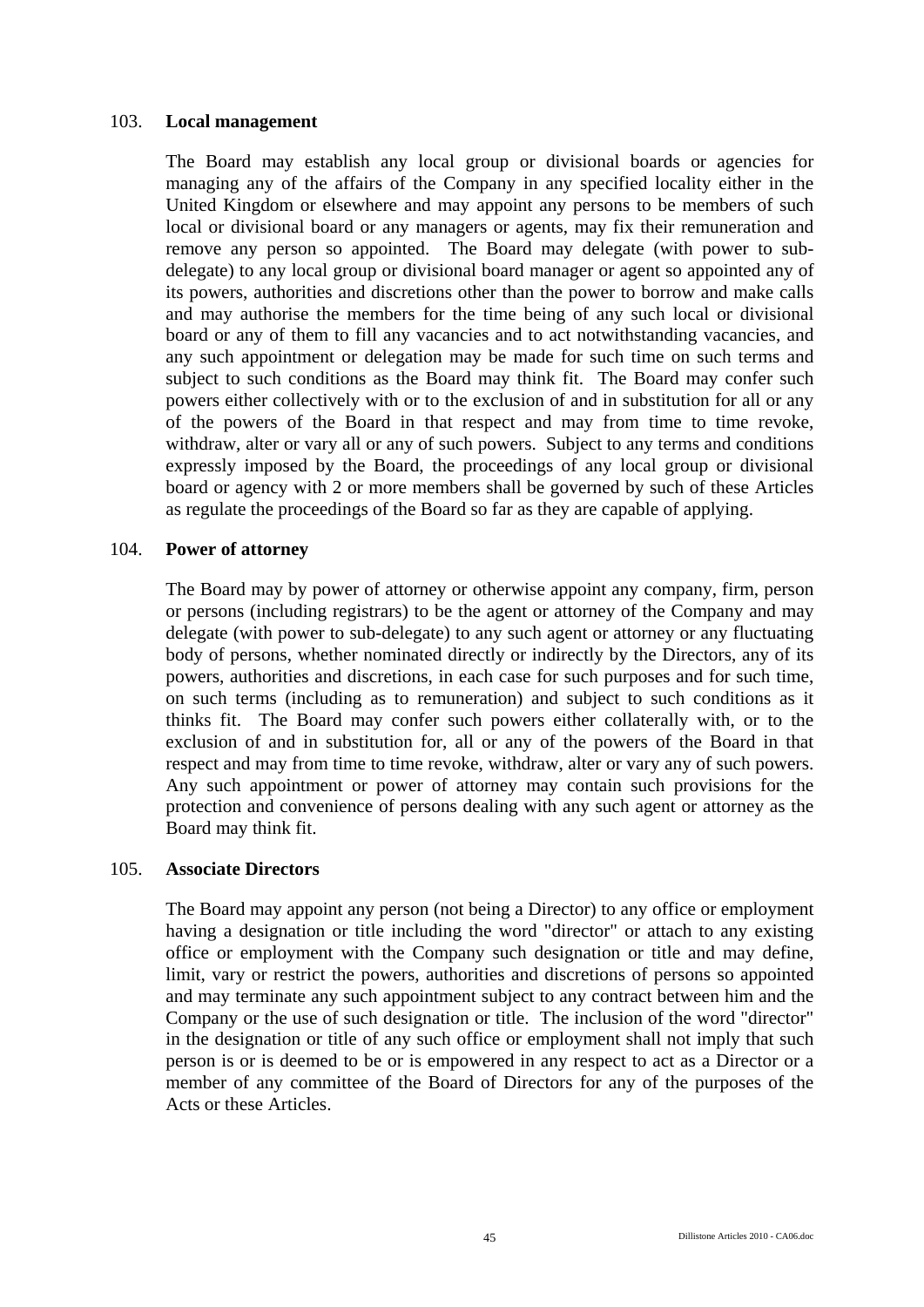### 106. **Exercise of voting power**

The Board may exercise or cause to be exercised the voting power conferred by the shares in any other company held or owned by the Company or any power of appointment to be exercised by the Company in such manner in all respects as it thinks fit (including the exercise of the voting power or power of appointment in favour of the appointment of any Director as a director or other officer or employee of such company or in favour of the payment of remuneration to the directors, officers or employees of such company).

# 107. **Provision for employees on cessation or transfer of business**

The Board may exercise any power conferred on the Company by the Acts to make provision for the benefit of persons employed or formerly employed by the Company or any of its subsidiaries in connection with the cessation or the transfer to any person of the whole or part of the undertaking of the Company or that subsidiary. Any payments to be made by pursuant to any power exercised under this Article shall be made in accordance with Section 247, CA2006.

### 108. **Overseas registers**

Subject to the provisions of the Acts and the Uncertificated Regulations, the Board may exercise the powers conferred on the Company with regard to the keeping of an overseas branch register and may make and vary such regulations as it thinks fit respecting the keeping of any such register.

#### 109. **Borrowing powers**

# 109.1 *Directors' powers*

Subject as herein provided and to the provisions of the Acts, the Directors may exercise all the powers of the Company to borrow money, to guarantee, to indemnify and to mortgage or charge its undertaking, property, assets (present and future) and uncalled capital or any part or parts thereof and to issue debentures and other securities, whether outright or as collateral security for any debt, liability or obligation of the Company or of any third party.

# 109.2 *Limitation on borrowing powers*

The Board shall restrict the borrowings of the Company and exercise all voting and other rights and powers of control exercisable by the Company in respect of its subsidiary undertakings so as to secure (and as regards its subsidiary undertakings in so far as it can secure by such exercise) that the aggregate principal amount at any one time outstanding in respect of moneys borrowed by the Group (exclusive of moneys borrowed by one Group Company from another and after deducting cash deposited) shall not at any time without the previous sanction of an ordinary resolution of the Company exceed the greater of £4 million and an amount equal to 2.5 times the Adjusted Capital and Reserves.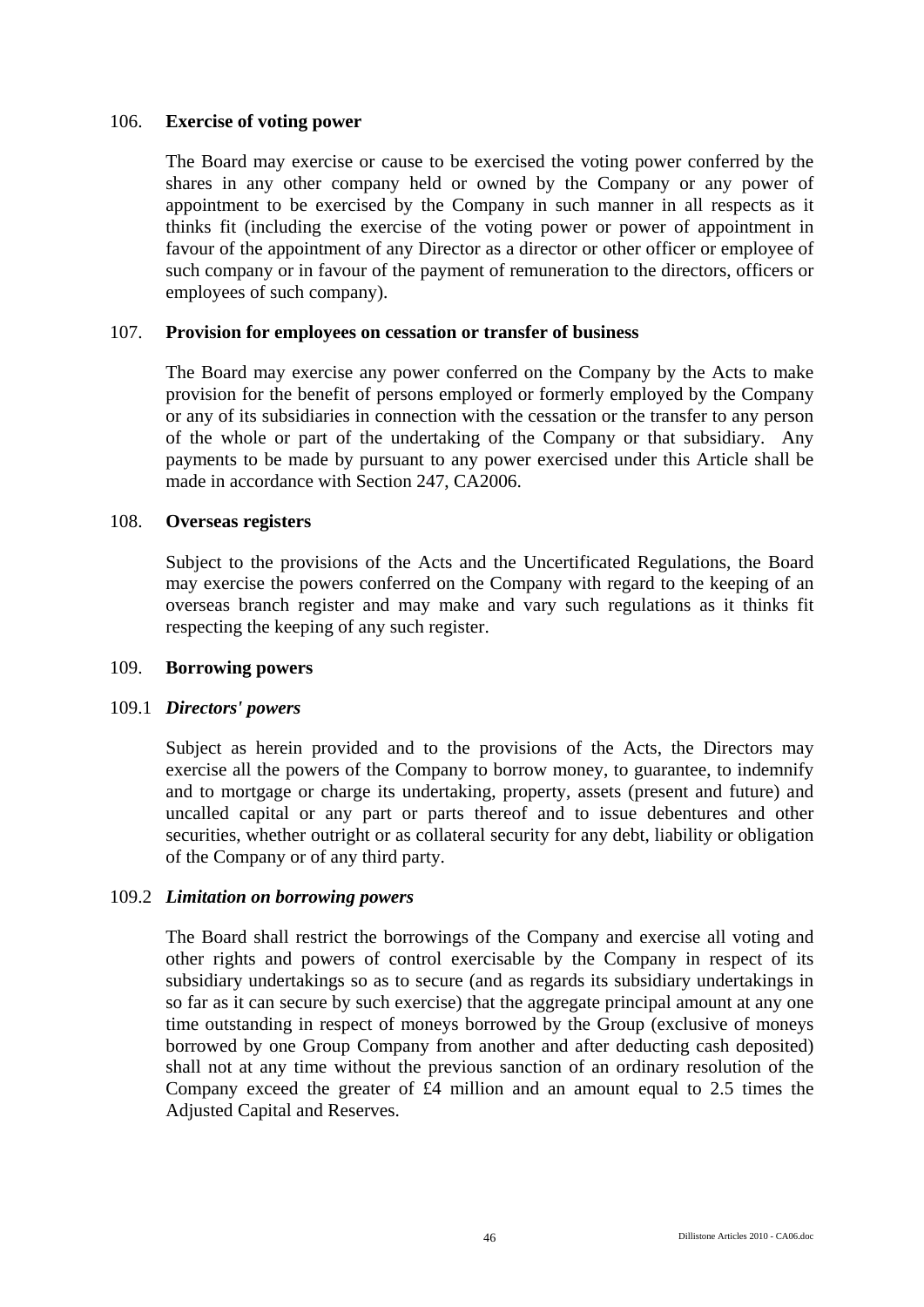# 109.3 *Definitions*

For the purposes only of this Article 109:

- (a) the **"Adjusted Capital and Reserves"** means a sum equal to the aggregate from time to time of:
	- (i) the amount paid up (or credited as or deemed to be paid up) on the issued share capital of the Company; and
	- (ii) the amount outstanding to the credit of the capital and revenue reserves of the Group, whether or not distributable (including without limitation any share premium account, capital redemption reserve fund, or revaluation reserve and credit or debit balance on any other reserve) after adding thereto or deducting there from any balance standing to the credit or debit of the profit and loss account of the Group;

all as shown in the relevant balance sheet of the Group but after:

- (iii) making such adjustments as may be appropriate to reflect:
	- (A) any variation in the amount of the paid up share capital, the share premium account or the capital redemption reserve or any such reserves since the date of the relevant balance sheet and so that for the purpose of making such adjustments:
		- if any issue or proposed allotment of shares by the Company for cash has been underwritten, then such shares shall be deemed to have been allotted and the amount (including the premium) of the subscription monies payable in respect thereof (not being monies payable later than six months after the date of allotment) shall be deemed to have been paid up to the extent so underwritten on the date when the issue of such shares was underwritten (or, if such underwriting was conditional, the date on which it became unconditional); and
		- subject as aforesaid, share capital (including any premium) shall be deemed to have been paid up as soon as it has been unconditionally agreed to be subscribed or taken up (within six months of such agreement) by any person;
	- (B) any variation since the date of the relevant balance sheet in the interests of the Company in its subsidiary undertakings or of the companies comprising the Group; and
	- (C) where the calculation is required for the purposes of or in connection with a transaction under or in connection with which any company is to become or cease to be a subsidiary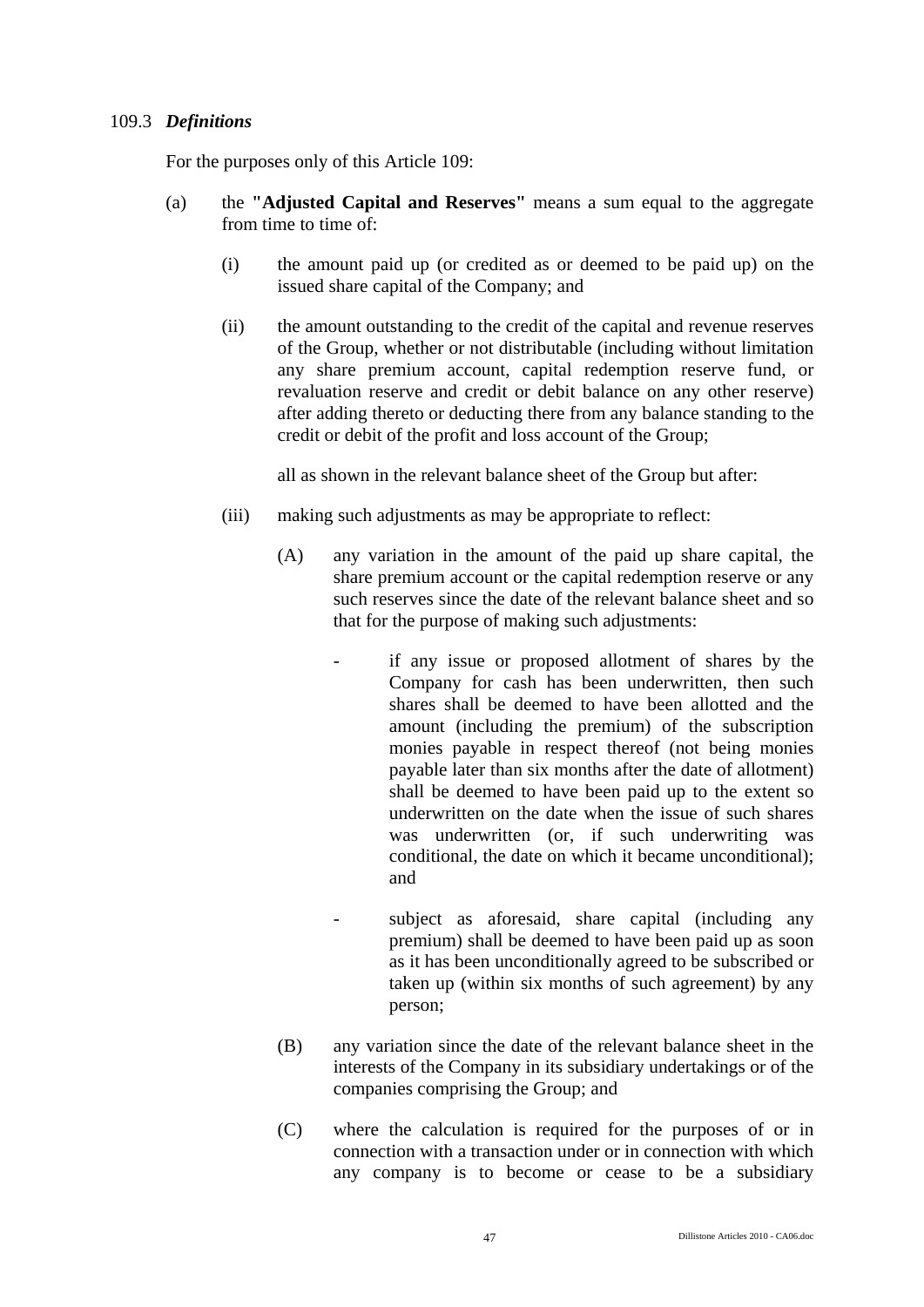undertaking, such adjustments as would be appropriate if such transactions had been carried into effect;

- (iv) excluding (so far as not already excluded):
	- (A) amounts attributable to the proportion of the issued equity share capital of any subsidiary undertaking which is not attributable directly or indirectly to the Company; and
	- (B) any sum set aside for taxation (including deferred taxation);
- (v) deducting:
	- (A) sums equivalent to the book values of goodwill (other than goodwill arising on consolidation) and other intangible assets shown in the relevant balance sheet; and
	- (B) the amount of any distribution declared, recommended or made by any Group Company to a person other than a Group Company out of profits accrued up to and including the date of (and not provided for in) the relevant balance sheet;
- (b) **"cash deposited"** means an amount equal to the aggregate of the amounts beneficially owned by Group Companies which are deposited for the time being with any bank or other person (not being a Group Company) and which are repayable to any Group Company on demand or within three months of such demand subject, in the case of amounts deposited by a partly-owned subsidiary, to the exclusion of a proportion thereof equal to the proportion of its issued equity share capital which is not attributable, directly or indirectly, to the Company;
- (c) **"moneys borrowed"** include not only moneys borrowed but also the following except in so far as otherwise taken into account:
	- (i) the nominal amount of any issued and paid up share capital and the principal amount of any debenture or borrowings of any person together with any fixed or minimum premium payable on redemption, the beneficial interest in which or right to repayment to which is not for the time being owned by a Group Company but the payment or repayment of which is the subject of a guarantee or indemnity by a Group Company or is wholly (or to the extent part secured, partly) secured on the assets or the undertaking of a Group Company;
	- (ii) the principal amount raised by any Group Company by acceptances or under any acceptance credit opened on its behalf by any bank or acceptance house (not being a Group Company) other than acceptances and acceptance credits relating to the purchase of goods or services in the ordinary course of trading and outstanding for six months or less;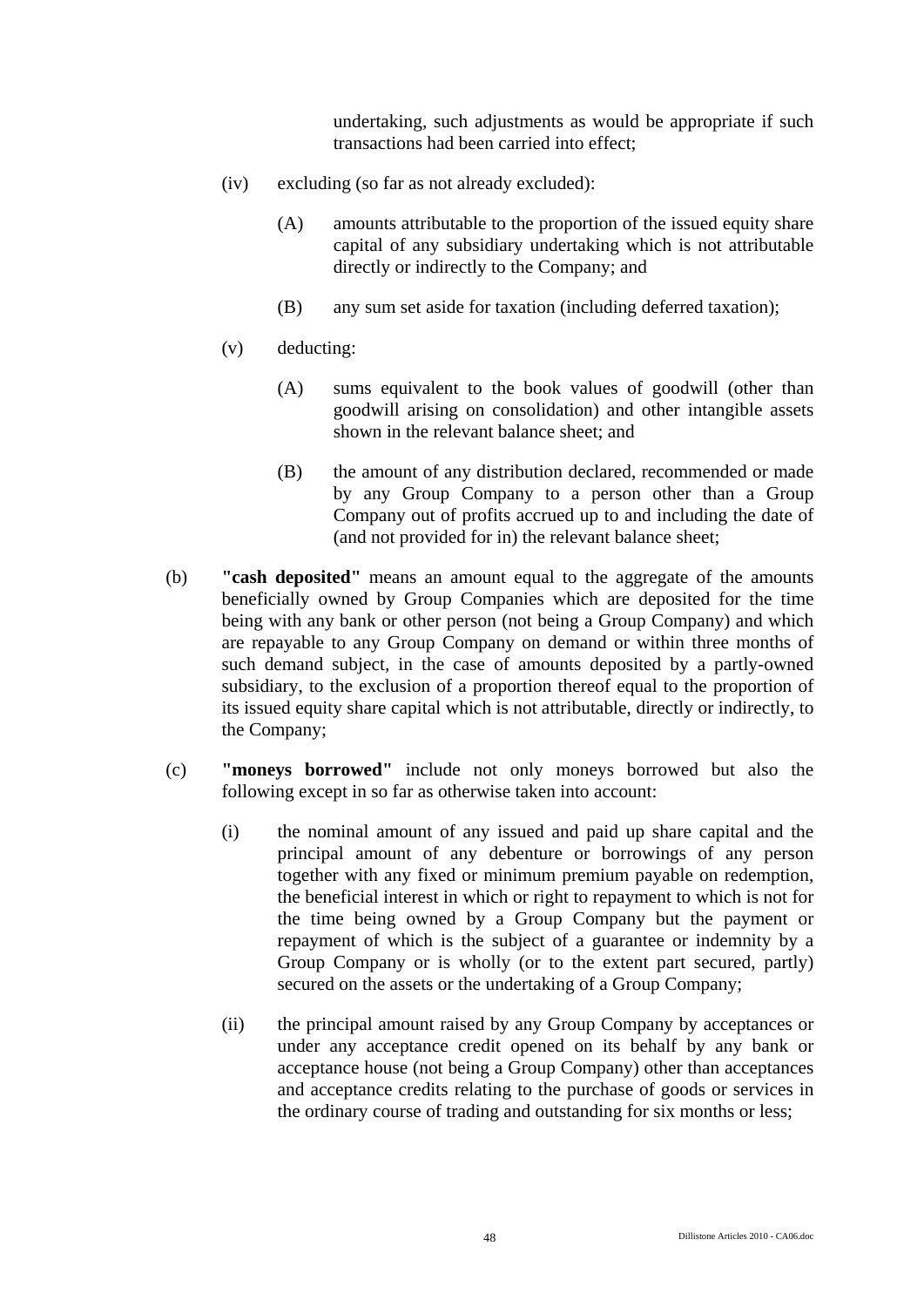- (iii) the principal amount of any debenture (whether secured or unsecured) of any Group Company beneficially owned otherwise than by a Group Company;
- (iv) the nominal amount of any preference (or other non-equity) share capital of any subsidiary beneficially owned otherwise than by a Group Company;
- (v) any fixed or minimum premium payable on final repayment of any borrowing or deemed borrowing (but any premium payable on final repayment of an amount not to be taken into account as moneys borrowed shall not be taken into account); and
- (vi) any fixed amount in respect of a hire-purchase agreement or of a finance lease payable in either case by a Group Company which would be shown at the material time as an obligation in a balance sheet prepared in accordance with the accounting principles used in the preparation of the relevant balance sheet (and for the purpose of this sub-paragraph (vi) **"finance lease"** means a contract between a lessor and a Group Company as lessee or sub-lessee where substantially all the risks and rewards of the ownership of the asset leased or sub-leased are to be borne by that Group Company and **"hire-purchase agreement"** means a contract of hire-purchase between a hire-purchase lender and a Group Company as hirer);

but do not include:

- (vii) moneys borrowed by any Group Company for the purpose of repaying within six months of being first borrowed the whole or any part of any moneys borrowed and then outstanding (including any premium payable on final repayment) of that or any other Group Company pending their application for such purpose within that period;
- (viii) moneys borrowed by any Group Company for the purpose of financing any contract in respect of which any payment of the price receivable under the contract by that or any other Group Company is guaranteed or insured by the Export Credits Guarantee Department or by any other institution fulfilling a similar function up to an amount equal to but not exceeding that part of the price receivable under the contract which is so guaranteed or insured;
- (ix) an amount equal to the moneys borrowed of any company outstanding immediately after it becomes a Group Company provided that it became a Group Company during the six months preceding the calculation;
- (x) an amount equal to the amount secured on an asset immediately after it was acquired by a Group Company provided that it was acquired during the six months preceding the calculation;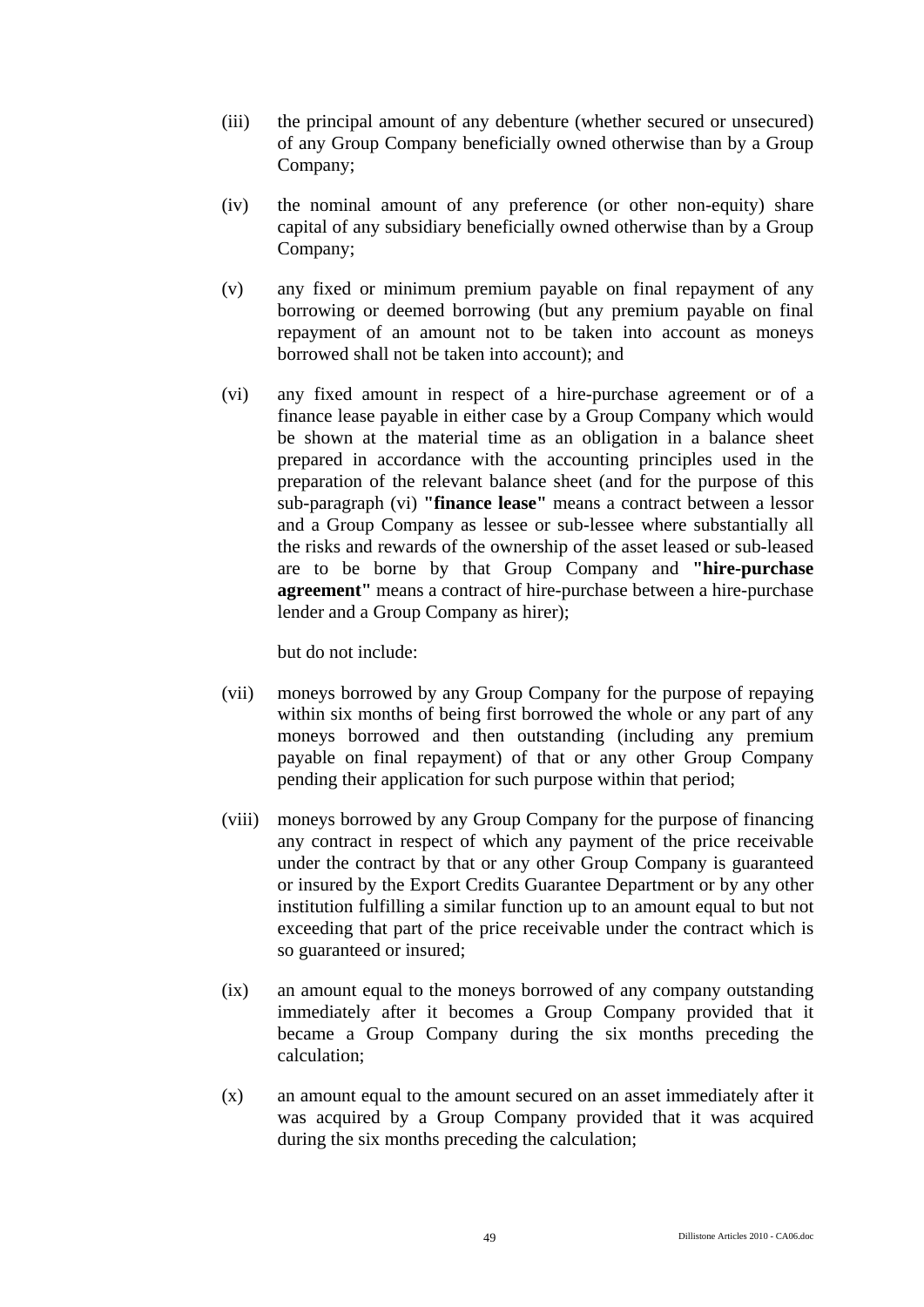- (xi) notwithstanding sub-paragraphs (i) to (vi) above, the proportion of moneys borrowed by a Group Company (and not owing to another Group Company) which is equal to the proportion of its issued equity share capital not attributable directly or indirectly to the Company;
- (xii) amounts borrowed or raised which are for the time being deposited with HM Revenue & Customs or any other body designated by any relevant legislation or order in connection with import deposits or any similar government scheme to the extent that a member of the Group retains an interest therein;

and in sub-paragraphs (vii) to (xii) above references to amounts of moneys borrowed include references to amounts which, but for the exclusion under those sub-paragraphs, would fall to be included;

- (d) there shall be credited against the amount of any moneys borrowed any cash deposited with any bank or other person (whether on current account or otherwise) not being a Group Company and which is repayable to any Group Company on demand or within three months of any demand;
- (e) for the avoidance of doubt it is hereby expressly provided that for the purposes of the limit set out in Article 109.2 (*Limitations on borrowing powers*) the following sums shall be deemed not to be moneys borrowed of the Group:
	- (i) any and all sums retained by any member of the Group (or their agent or nominee) under the terms of any contract or other arrangement relating to the construction of capital projects where the retention is made for the purposes of securing satisfactory completion and entry into service of the project for so long as and to the extent that any member of the Group is entitled to retain such sums under the relevant contract or arrangement;
	- (ii) sums advanced or paid to any member of the Group (or their agent or nominee) by customers of any member of the Group as pre-payments or progress payments or payments on account or by way of deposit or security in respect of any products or services or any guarantees or indemnities given by any member of the Group or under any sales contracts or settlements systems; and
	- (iii) sums which otherwise would fall to be treated as borrowed moneys of any member of the Group which were treated with the concurrence of the Auditors and in accordance with any current Statement of Standard Accounting Practice or other accountancy principle or practice generally accepted for the time being in the United Kingdom in the latest audited balance sheet of the relevant member of the Group on which such consolidation was based as otherwise than borrowed moneys of that member of the Group or sums which were incurred after the date of the latest audited balance sheet and, in the reasonable opinion of the Board, would have been so treated had they been outstanding at that date.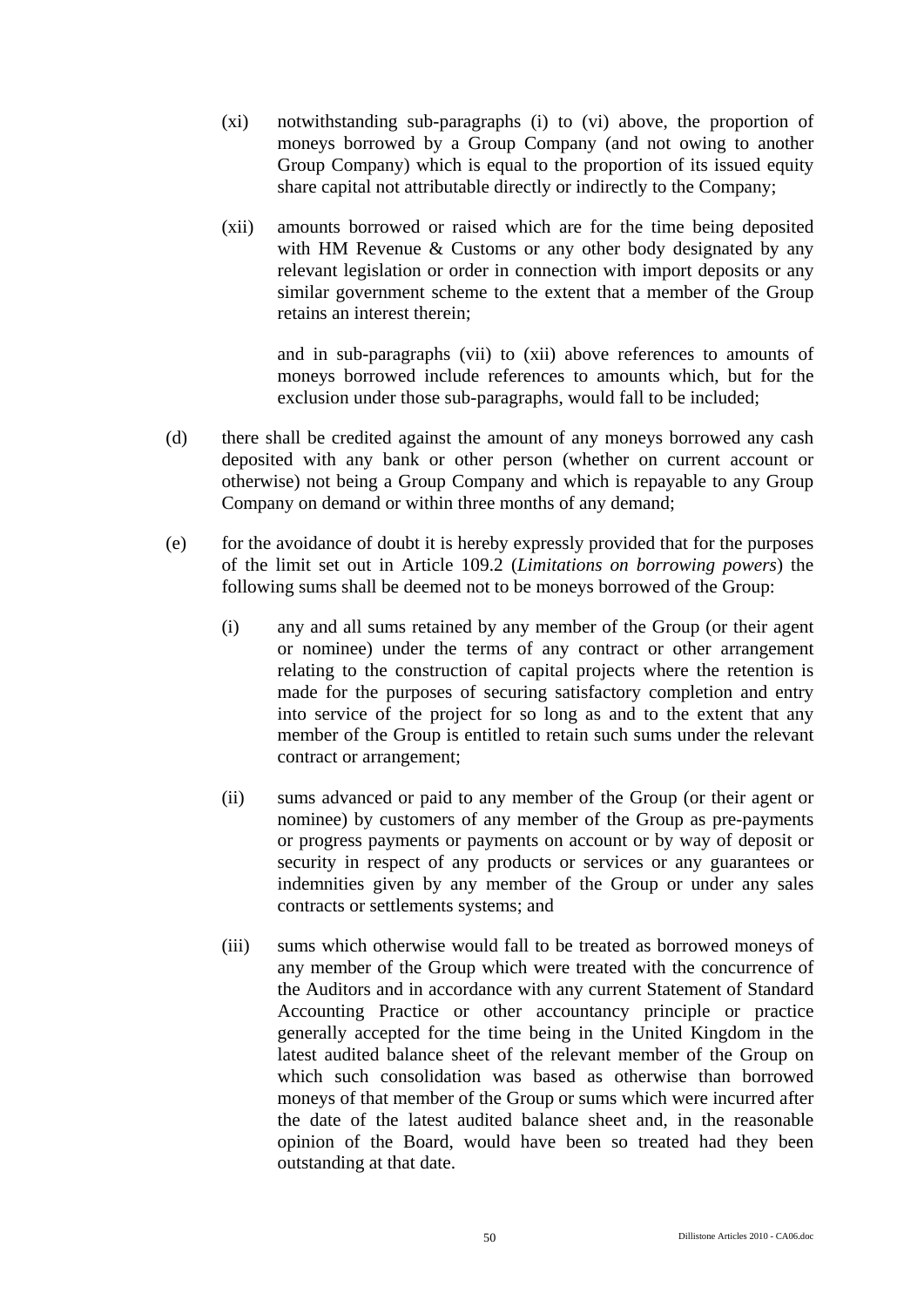- (f) **"relevant balance sheet"** means the latest published audited consolidated balance sheet of the Group, but where the Company has no subsidiaries it means the balance sheet and profit and loss account of the Company and, where the Company has subsidiaries but there are no consolidated accounts of the Group, it means the respective balance sheets and profit and loss accounts of the companies comprising the Group;
- (g) **"equity share capital"** shall be construed in relation to a subsidiary undertaking without a share capital in the same manner as "shares" are defined in relation to an undertaking without a share capital under Section 1161(2)(a) and (b), CA2006.

# 109.4 *Currency conversion*

When the aggregate amount borrowed required to be taken into account for the purposes of this Article 109 on any particular day is being ascertained any of such moneys denominated or repayable in a currency other than sterling shall if not subject to a contract or arrangement determining the rate of exchange be converted for the purpose of calculating the sterling equivalent either:

- (a) with the exception of Excepted Foreign Currency Borrowings (as hereinafter defined), at the rate of exchange prevailing at the material time in London provided that the moneys comprising such borrowing shall be translated (if thereby such sterling amount would be less) at the option of the Company at the rate of exchange prevailing in London six months before such time. For the purposes of this sub-paragraph the rate of exchange shall be taken as the middle market rate as at the close of business in London on the relevant day or, if such day is not a business day, on the last business day before the day in question;
- (b) in the case of any Excepted Foreign Currency Borrowings, at the rate of exchange which would be applicable to the moneys comprising such borrowing on their repayment to the extent that such rate of exchange is fixed under any Exchange Cover Scheme (as hereinafter defined) in connection with such moneys borrowed provided that where it is not possible to determine the rate of exchange applicable at the time of repayment of any such moneys borrowed they shall be translated into sterling under the terms of the applicable Exchange Cover Scheme on such basis as may be agreed with or determined by the Auditors or, if this is agreed by the Auditors not to be practicable, in accordance with the provisions of sub-paragraph (a) above;

For the purpose of this Article 109.4:

(i) **"Excepted Foreign Current Borrowings"** means moneys borrowed denominated or repayable in a currency other than sterling which have the benefit of an Exchange Cover Scheme and **"Exchange Cover Scheme"** means any exchange cover scheme, forward currency contract, currency option, back to back loan, swap or other arrangement taken out or entered into to reduce the risks associated with fluctuations in exchange rates; and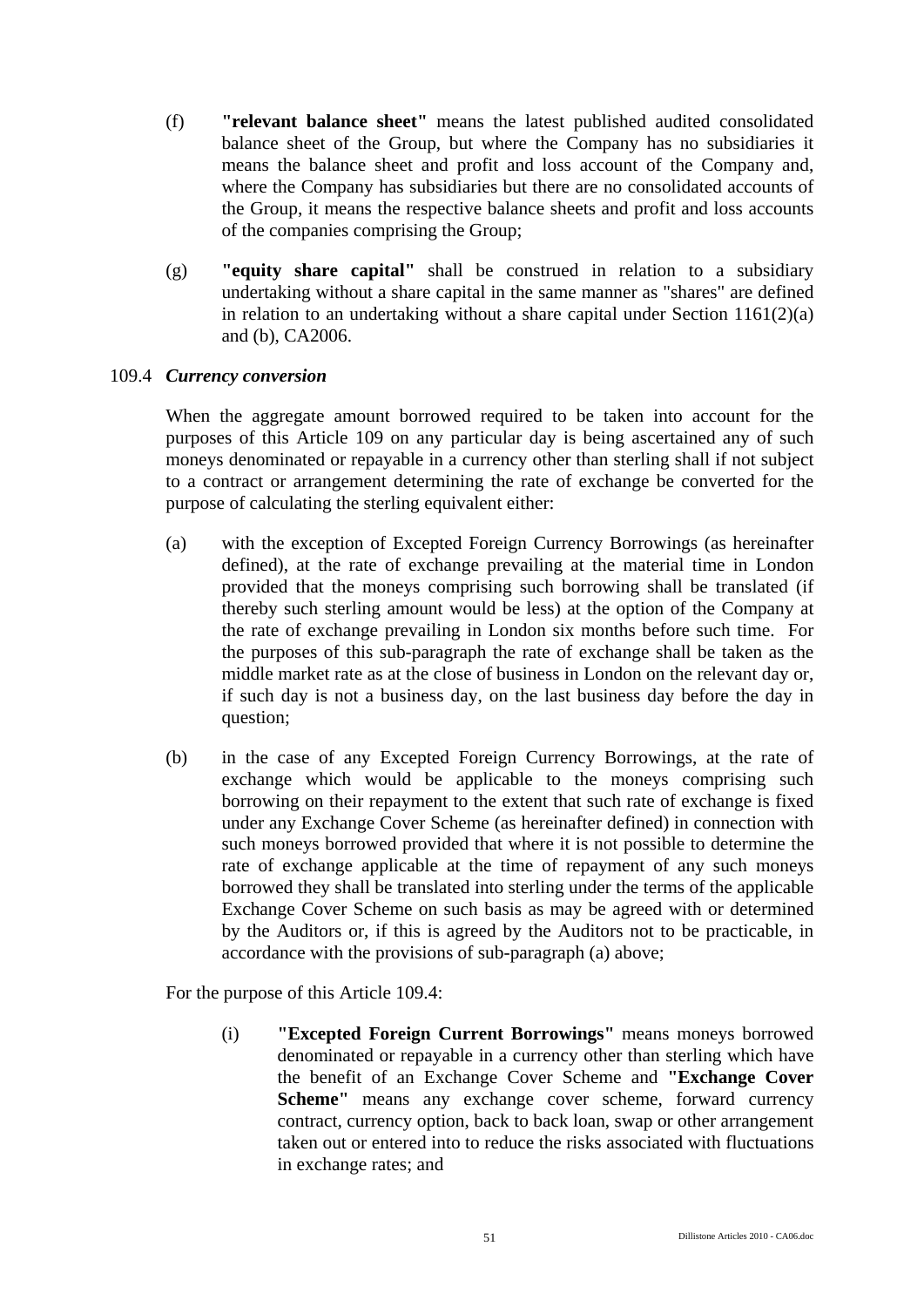(ii) where under the terms of any borrowing the amount of money which would be required to discharge the principal amount of moneys borrowed in full if it failed to be repaid (whether at the option of the company borrowing the same or by reason of default) at such material time is less than the amount which would otherwise be taken into account in respect of such moneys borrowed for the purposes of this Article, the amount of such moneys borrowed to be taken into account shall be such lesser amount.

### 109.5 *Certification*

A report or certificate of the Auditors as to the amount of the Adjusted Capital and Reserves or the amount of moneys borrowed falling to be taken into account for the purposes of this Article 109 or to the effect that the limit imposed by this Article 109 has not been or will not be exceeded at any particular time or times or as a result of any particular transaction or transactions shall be conclusive evidence of the amount or of that fact.

### 109.6 *Bona fide estimate*

Nevertheless for the purposes of this Article the Directors may at any time act in reliance on a bona fide estimate of the amount of the Adjusted Capital and Reserves and if in consequence the limit set out in Article 109.2 (*Limitations on borrowing powers*) is inadvertently exceeded, an amount borrowed equal to the excess may be disregarded until the expiration of three months after the date on which by reason of a determination of the Auditors or otherwise the Directors become aware that such a situation has or may have arisen.

### 109.7 *Exceeding limits*

No debt incurred or security given in respect of moneys borrowed in excess of the limit imposed by this Article 109 shall be invalid or ineffectual except in the case of express notice to the lender or recipient of the security at the time when the debt was incurred or security given that the limit had been or would thereby be exceeded but no lender or other person dealing with the Company shall be concerned to see or enquire whether such limit is observed.

#### 110. **Duty to exercise independent judgment**

No Director shall be in breach of his duty to exercise independent judgment pursuant to Section 173, CA2006 if acting in any way authorised by these Articles, which act may otherwise infringe such duty.

#### **S. Proceedings of Directors and Committees**

#### 111. **Board meetings**

Subject to the provisions of these Articles and the Acts, the Board may meet for the despatch of business, adjourn and otherwise regulate its proceedings as it thinks fit.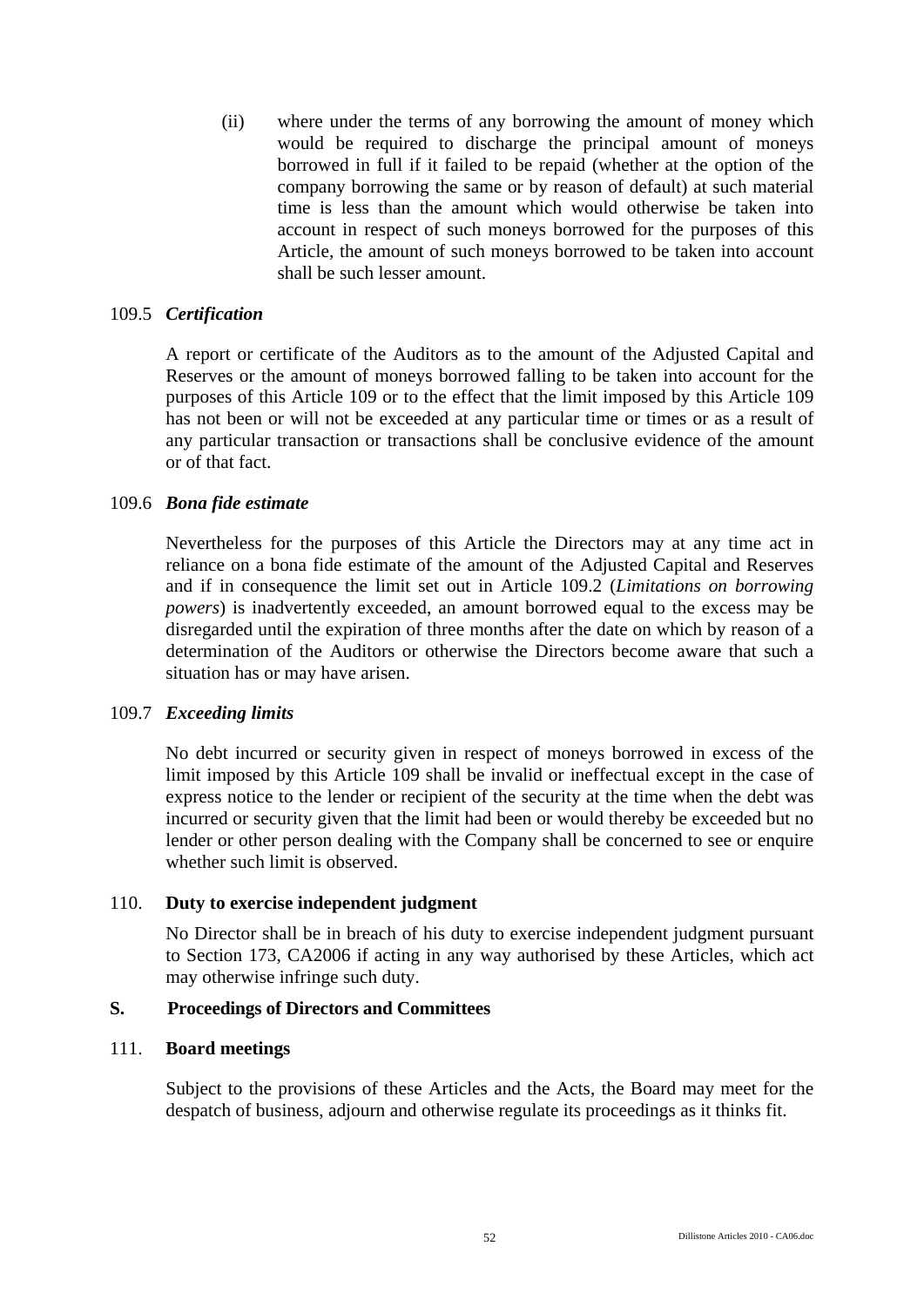# 112. **Notice of Board meetings**

One Director may and the Secretary at the request of a Director shall summon a Board meeting at any time. Notice of a Board meeting shall be deemed to be properly given to a Director if is given to him personally or by word of mouth or sent in writing (whether in hard copy form or electronic form) to him at his last known address or any other address (including electronic address) given by him to the Company for this purpose. A Director may waive the requirement that notice be given to him of any Board meeting either prospectively or retrospectively. It shall not be necessary to give notice of a Board meeting to a Director who is absent from the United Kingdom unless he has requested the Board in writing (whether in hard copy form or in electronic form) that notices of Board meetings shall during his absence be given to him at any address in the United Kingdom (or any electronic address) notified to the Company for this purpose or by telephone where he has notified the Company of the relevant telephone number for such purpose but he shall not in such event be entitled to a longer period of notice than if he had been present in the United Kingdom.

# 113. **Quorum**

Subject to Section 175(6) CA2006 and the provisions of Article 120 *(Board authorisation of conflicts of interest)* the quorum necessary for the transaction of business may be determined by the Board and until otherwise determined shall be 2 persons, each being a Director or an alternate Director. A person who holds office only as an alternate Director shall only be counted in the quorum if his appointor is not present. A Director or other person who is present at a meeting of the Board in more than one capacity (that is to say as both Director and an alternate Director or as an alternate for more than one Director) shall not be counted as 2 or more for these purposes unless at least one other Director or alternate Director is also present. A duly convened meeting of the Board at which a quorum is present shall be competent to exercise all or any of the authorities, powers and discretions for the time being vested in or exercisable by the Board. Any Director who ceases to be a Director at a meeting of the Directors may, subject to any provision to the contrary in these Articles, continue to be present and to act as a Director and be counted in the quorum until the termination of the meeting of the Directors if no Director objects and if otherwise a quorum of Directors would not be present.

# 114. **Chairman of Board and other offices**

# 114.1 *Appointment of Chairman*

The Board shall appoint any Chairman, joint Chairman or Deputy Chairman of the Board and shall determine the period for which he is or they are to hold office and may at any time remove him or them from office. If no such Chairman or Deputy Chairman is elected or if at any meeting neither a Chairman nor a Deputy Chairman is present within fifteen minutes of the time appointed for holding it, the Directors present shall choose one of their number to be Chairman of such meeting. In the event of 2 or more Joint Chairmen or in the absence of a Chairman, two or more Deputy Chairmen being present, the Joint Chairman or Deputy Chairman to act as Chairman of the meeting shall be decided by those Directors present. Any Chairman or Deputy Chairman may also hold executive office under the Company.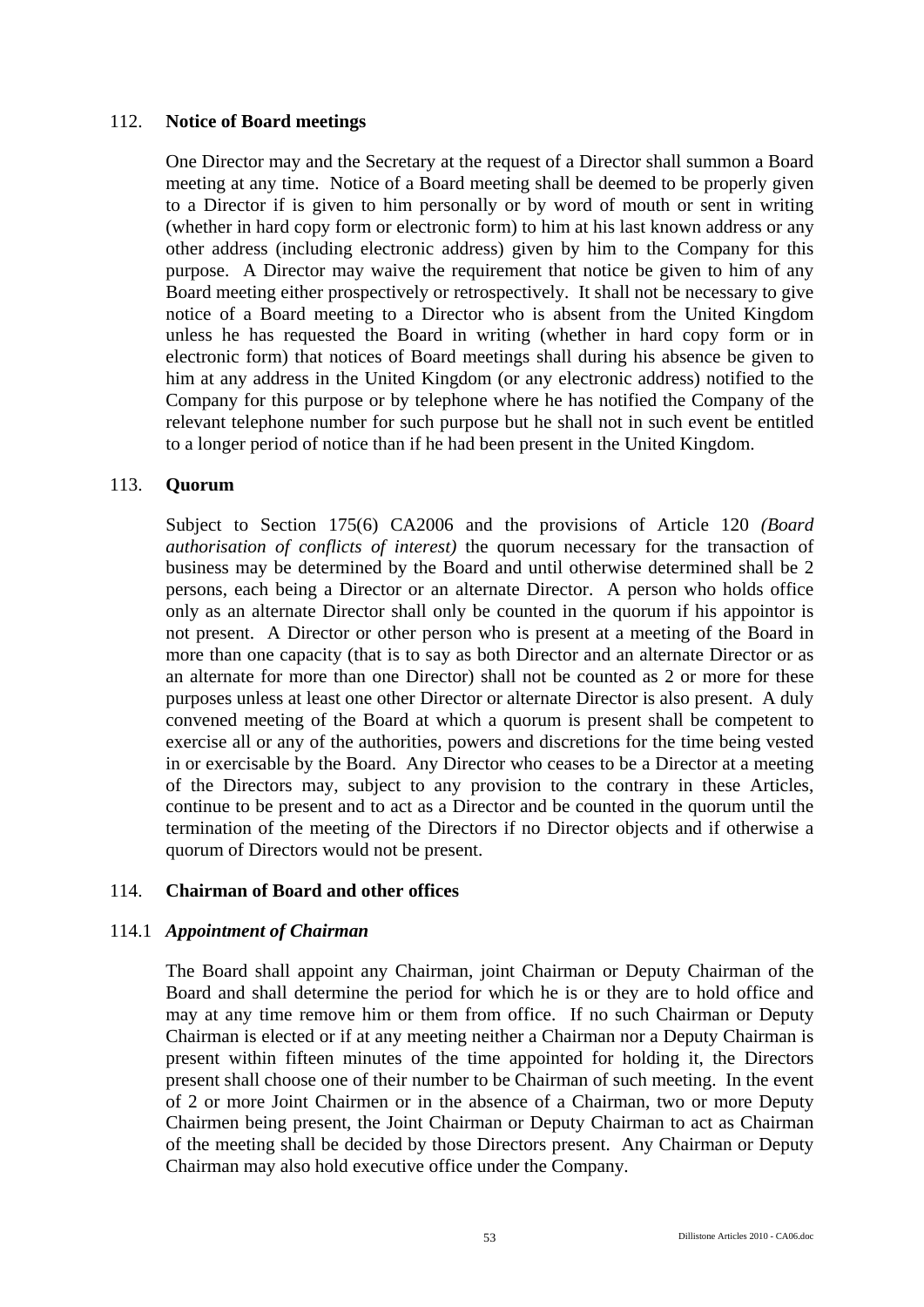# 114.2 *Chief Executive*

Subject to the provisions of the Acts, the Directors may appoint one or more of their number to any office or employment under the Company (including, but without limitation, that of Chief Executive, Managing Director or Joint Managing Director but not including that of auditor), and may enter into an agreement or arrangement with any Director for his employment by the Company or for the provision by him of any services outside the scope of the ordinary duties of a Director and may also permit any person appointed to be a Director to continue in any office or employment held by him before he was so appointed. Any such appointment, agreement or arrangement may be made for such period (subject to Article 114.4 (*Limitation on appointments*)) and upon such terms as the Directors determine.

# 114.3 *Delegation of powers*

Without prejudice to the generality of the foregoing the Directors may entrust to and confer upon any Director holding any such office or employment any of the powers exercisable by them as Directors with power to sub-delegate upon such terms and conditions and with such restrictions as they think fit and either collaterally with or to the exclusion of their own powers, authorities and discretions, and may from time to time revoke, withdraw, alter or vary all or any of such powers but no person dealing in good faith and without notice of the revocation or variation shall be affected by it.

# 114.4 *Limitation on appointments*

The Directors may not appoint any one of their number to be both Chairman and Chief Executive or Managing Director of the Company at the same time, unless such appointment is limited to a period not exceeding one year from the date of the appointment, after which the appointment shall lapse and the Directors shall not renew it, although they may (if they wish) appoint the person who had been both Chairman and Chief Executive or Managing Director to hold one only of those offices.

# 114.5 *Removal from position*

The Directors may (without prejudice to any claim for damages for breach of any agreement between the Director and the Company) remove a Director from any office and appoint another in his place.

# 114.6 *Cessation of position on ceasing to be a director*

A Director appointed to the office of Chairman, Deputy Chairman, Managing Director, Chief Executive or any other executive office shall automatically and immediately cease to hold that office if he ceases to hold the office of Director for any cause, but he shall not (unless any agreement between him and the Company shall otherwise provide) cease to hold his office as a Director by reason only of his ceasing to be Chairman, Deputy Chairman, Managing Director, Chief Executive of the Company or to hold any other such executive office, as the case may be.

# 115. **Voting**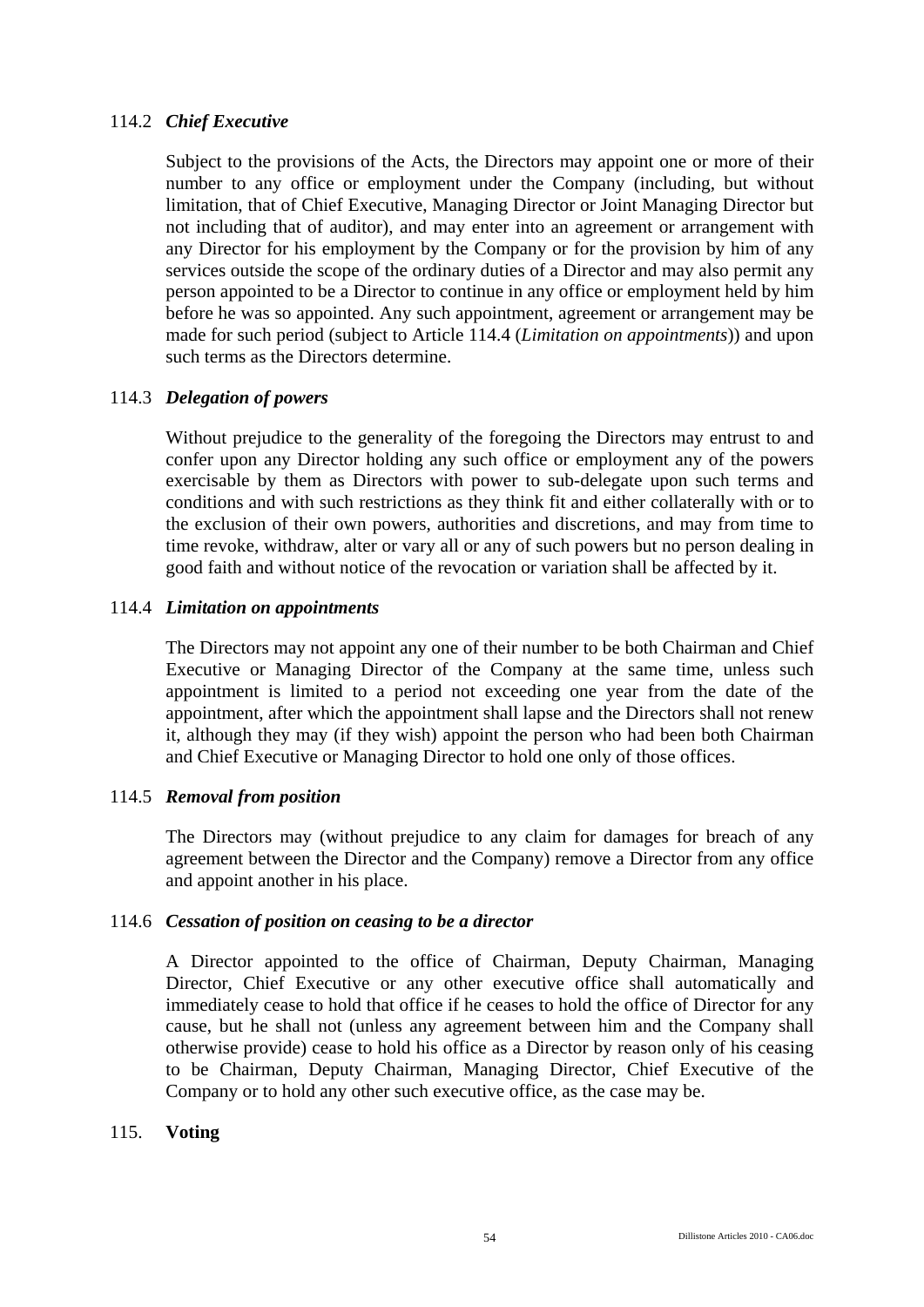Subject to Section 175(6), 2006 and Article 120, questions arising at any meeting shall be determined by a majority of votes. In the case of an equality of votes the Chairman of that meeting shall have a second or casting vote. A Director who is also an alternate director shall be entitled in the absence of his appointor to a separate vote on behalf of his appointor in addition to his own vote and an alternate director who is appointed by 2 or more Directors shall be entitled to a separate vote on behalf of each of his appointors, in their absence.

# 116. **Participation by telephone and electronic mail**

Any Director or his alternate may validly participate in a meeting of the Board or a committee of the Board (if he is entitled to participate in such meeting) through the medium of conference telephone or electronic mail or similar form of communication equipment provided that all persons participating in the meeting are able to hear and speak to each other throughout such meeting or are able to receive communications from each of the other Directors participating in the meeting. A person so participating shall be deemed to be present in person at the meeting and shall accordingly be counted in a quorum and be entitled to vote. Such a meeting shall be deemed to take place where the largest group of those participating is assembled or if there is no group which is larger than any other group where the Chairman of the meeting then is. Subject to the provisions of the Acts, all business transacted in such manner by the Board or a committee of the Board shall for the purpose of these Articles be deemed to be validly and effectively transacted at a meeting of the Board or a committee of the Board notwithstanding that 2 or fewer than 2 Directors or alternate Directors are physically present at the same place.

# 117. **Resolution in writing**

A resolution in writing executed by all of the Directors for the time being entitled to receive notice of a Board meeting and not being less than a quorum or by all the members of a committee of the Board for the time entitled to receive notice of such committee meeting and not being less than a quorum of that committee shall be as valid and effective for all purposes as a resolution duly passed at a meeting of the Board (or committee as the case may be). Such a resolution:

- (a) may consist of several documents in the same form each executed by one or more of the Directors or members of the relevant committee, including executions in electronic form;
- (b) need not be signed by an alternate Director if it is signed by the Director who appointed him; and
- (c) if signed by an alternate Director need not also be signed by his appointor.

For such a resolution to be effective it shall not be necessary for it to be signed by a Director who is prohibited by these Articles from voting thereon or by his alternate.

# 118. **Minutes of proceedings**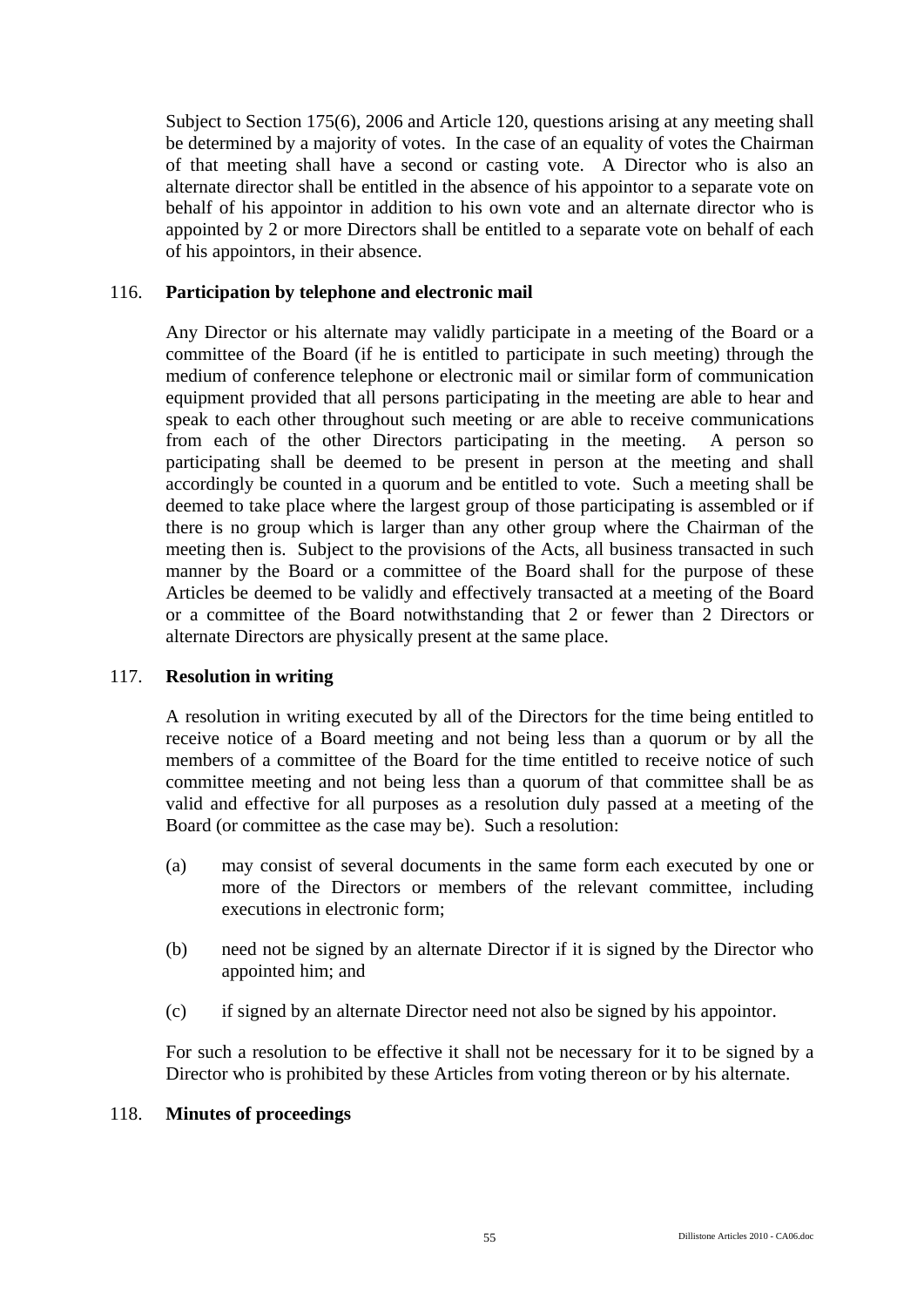# 118.1 *Contents of minutes*

The Board shall cause minutes to be made in books kept for the purpose of recording all orders, resolutions and proceedings of every meeting of the Board, of a committee of the Board, of the Company or of the holders of any class of shares or debentures of the Company including:

- (a) all appointments of officers and committees made by the Board and of any such officer's salary or remuneration; and
- (b) the names of Directors present at every such meeting.

# 118.2 *Evidence of proceedings*

Any such minutes if purporting to be signed by the Chairman of the meeting at which the proceedings were held or by the Chairman of the next succeeding meeting or the Secretary, shall be prima facie evidence of the matters stated in such minutes without any further proof.

# 119. **Validity of proceedings**

All acts done by a meeting of the Board or of any committee of a local board or agency or by any person acting as a Director, alternate Director or member of a committee, local board or agency shall, as regards all persons dealing in good faith with the Company, notwithstanding that it is afterwards discovered that there was some defect in the appointment of any person or persons acting as aforesaid or that they or any of them were or was disqualified from holding office or not entitled to vote or had in any way vacated their or his office or that the delegation to such committee, local board or agency had been annulled, varied or revoked, be as valid as if every such person had been duly appointed, and was duly qualified and had continued to be a Director alternate Director, or member and had been entitled to vote or as if the delegation had continued in full force and effect.

# **T. Directors' interests**

# 120. **Board authorisation of conflicts of interest**

# 120.1 *Power to authorise*

Subject to and in accordance with the CA2006 and the provision of this Article 120 (*Board authorisation of conflicts of interest*), the Directors may authorise any Relevant Situation, including without limitation, the continuing performance by the Conflicted Director of his duties and the acceptance of or continuing in any office, employment or position in addition to that of his office as a Director.

# 120.2 *Provisions relating to authorisation*

- (a) Any authorisation under Article 120.1 (*Power to authorise*) shall be effective only if:
	- (i) the Relevant Situation arose on or after 1 October 2008;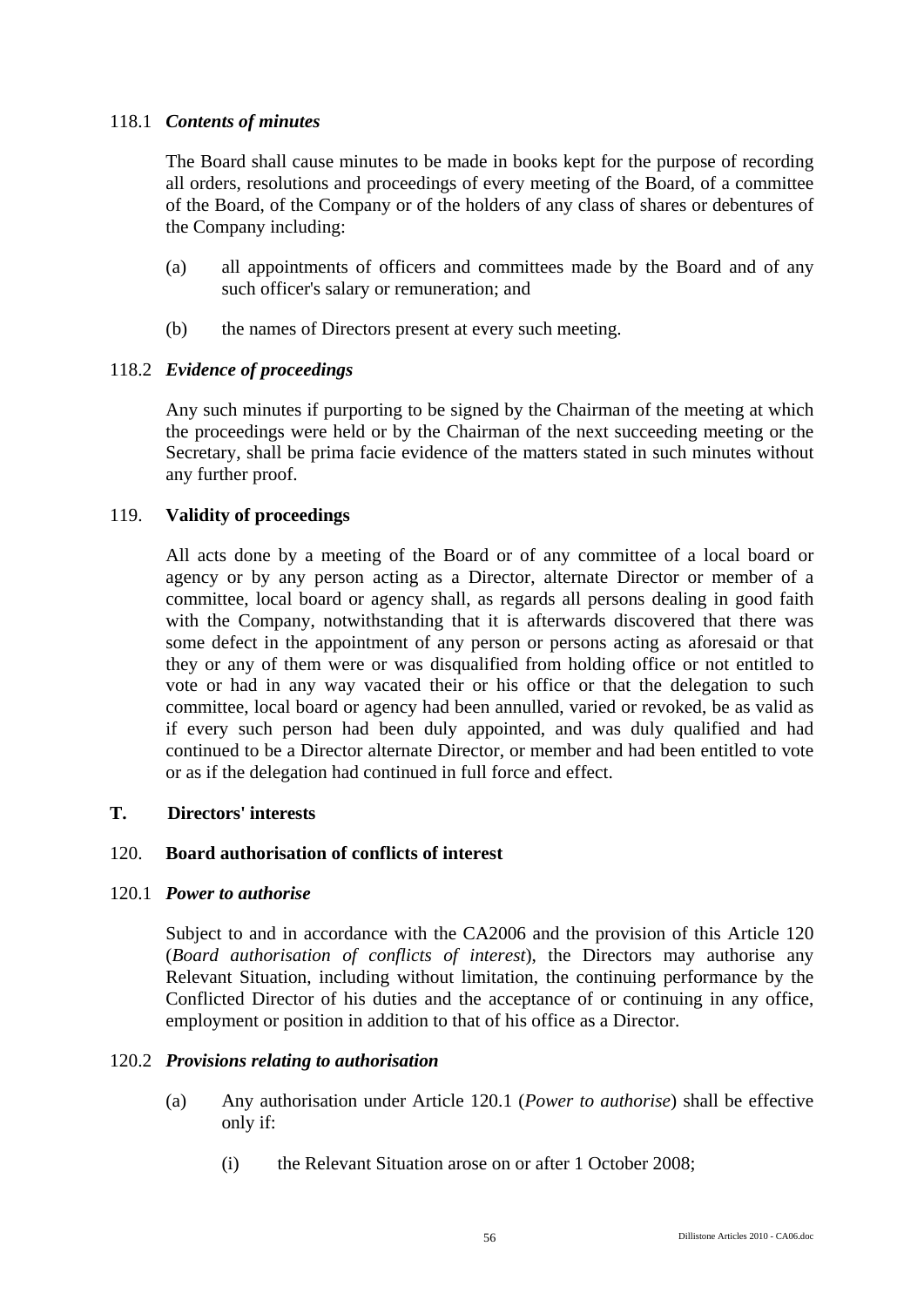- (ii) any requirement as to the quorum at any meeting of the Directors at which the matter is considered is met without counting either the Conflicted Director or any other interested Director; and
- (iii) the matter or situation was agreed to and any relevant resolution was passed without counting the votes of the Conflicted Director and without counting the votes of any other interested Director (or such matter or situation would have been so agreed and such relevant resolution would have been so passed if their votes had not been counted); and
- (iv) the Conflicted Director has disclosed in writing all material particulars of the matter, office, employment or position which relates to the Relevant Situation which could reasonably be expected to influence the decision of the Independent Directors as to whether to authorise such matter, office, employment or position which relates to the Relevant Situation and the continuing performance of the Conflicted Director of his duties and/or the terms of such authorisation.
- (b) Subject to the provisions of paragraph (a) any request for authorisation received from a Conflicted Director may be dealt with and resolved upon by the Independent Directors in such manner as any other matter may be considered and resolved upon by the Directors in accordance with these **Articles**
- (c) Any authorisation made in accordance with this Article 120 may be made on such terms and subject to such conditions and/or limitations as the Independent Directors may, in their absolute discretion determine (including, without limitation, excluding the Conflicted Director and any other interested director from certain Board meetings, withholding from him or them certain Board or other papers and/or denying him or them access to certain confidential Company information) and such terms and limitations may be imposed at the time of or after the authorisation and may be subsequently varied or terminated.
- (d) in considering any request for authorisation in respect of a Relevant Situation, the Independent Directors shall be entitled to exclude the Conflicted Director from any meeting or other discussion (whether oral or written) concerning the authorisation of such Relevant Situation and they shall also be entitled to withhold from such Conflicted Director any Board or other papers concerning the authorisation of such Relevant Situation.

# 120.3 *Confidential information, absenting from Board meetings and receipt of Board papers etc*

If a matter, office, employment or position relating to a Relevant Situation is authorised by the Independent Directors in accordance with the provisions of this Article 120, the Conflicted Director (for long as he reasonably believes such Relevant Situation subsists):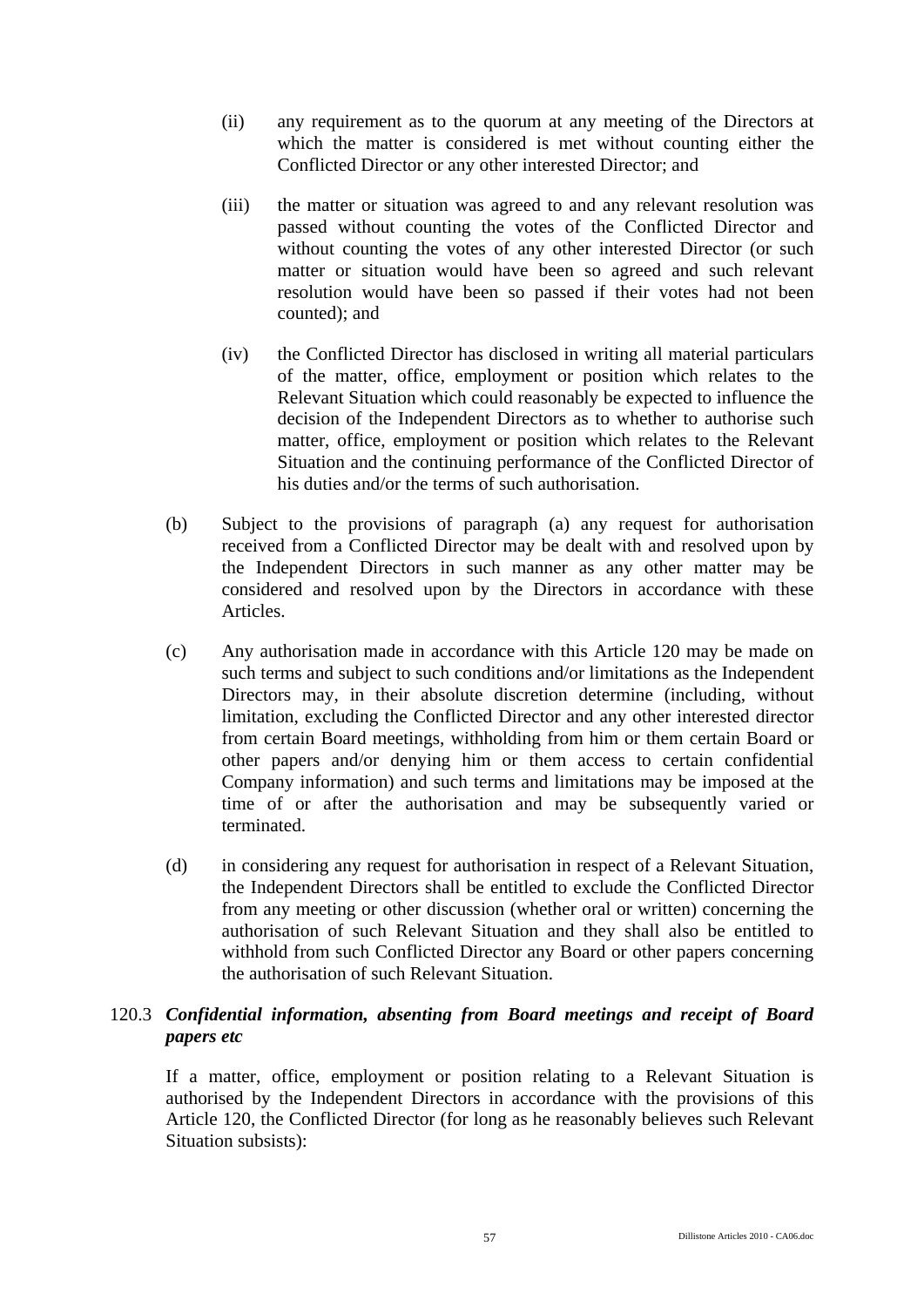- (a) shall not be required to disclose to the Company (including the Board or any committee of it) any confidential information relating to such matter, office, employment or position which he obtains or has obtained otherwise than in his capacity as a Director, if to make such disclosure would give rise to a breach of duty or breach of obligation of confidence owed by him to another person in relation to such matter, office, employment or position;
- (b) shall be entitled to absent himself from all or any meetings of the Board (or any committee of it) at which anything relating to such matter, office, employment or position will or may be discussed; and
- (c) shall be entitled to make such arrangements as he thinks fit not to receive documents or information (including, without limitation, Board papers (or those of any committee of it)) relating to any such matter, office, employment or position and/or for such documents or information to be received and read by a professional adviser on his behalf,

and in so doing, such Conflicted Director shall not be in breach of any general duty he owes to the Company pursuant to Sections 171 to 177 (inclusive), CA2006 and the provisions of this Article 120.3 shall be without prejudice to any equitable principle or rule of law which may excuse the Conflicted Director from disclosing information or attending meetings or receiving documents or information, in circumstances where such disclosure, attendance or receipt would otherwise be required under these Articles.

# 120.4 *Exceptions to requirement for authorisation*

It shall not be necessary for a Conflicted Director to seek any authorisation under this Article 120 if:

- (a) the Relevant Situation cannot reasonably be regarded as likely to give rise to a conflict of interest;
- (b) the conflict of interest arises in relation to a proposed or existing transaction or arrangement with the Company in which the Conflicted Director is in any way, directly or indirectly, interested; or
- (c) the provisions of Chapter 4, Part 10, CA2006 apply to the Relevant Situation and either approval is given in accordance with the relevant provision(s) of that Chapter or any such approval is not required (as determined in accordance with the relevant provision of that Chapter).

# 121. **Director may have interests**

Provided permitted by the Acts and provided he has disclosed to the Board the nature and extent of his interest in accordance with Article 122 (*Disclosure of interests to Board*), a Director, notwithstanding his office:

(a) may be a party to, or otherwise interested in any contract, arrangement, transaction or proposal with the Company or in which the Company is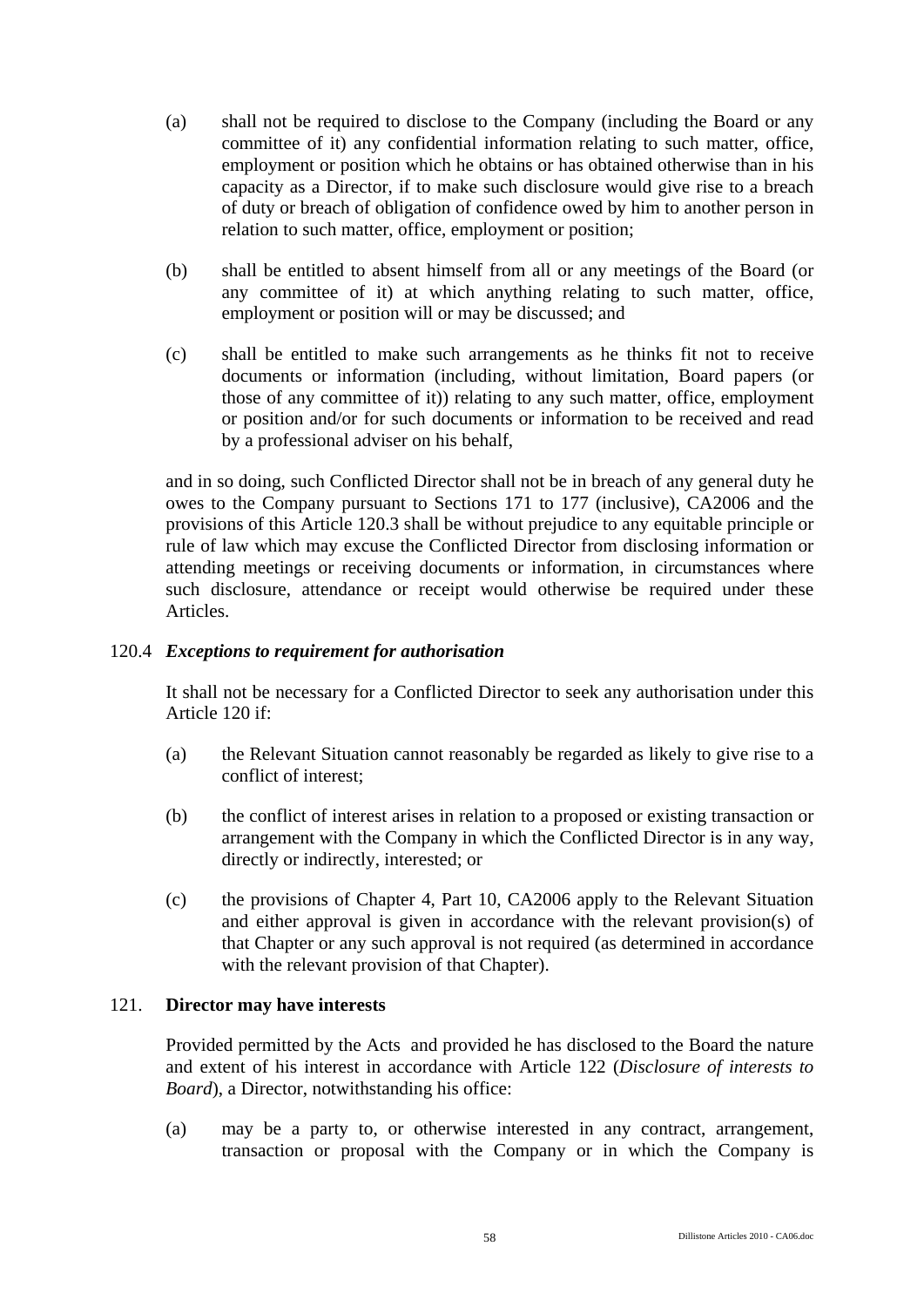otherwise interested, either in regard to his tenure of any office or place of profit or as vendor, purchaser or otherwise;

- (b) may hold any other office or place of profit under the Company (except that of Auditor or of auditor of a subsidiary of the Company) in addition to the office of Director and may act by himself or through his firm in a professional capacity for the Company and in any such case on such terms as to remuneration and otherwise as the Remuneration Committee may arrange either in addition to or in lieu of any remuneration provided for by any other Article;
- (c) may be a member of or a director or other officer of, or employed by, or a party to any transaction or arrangement with or otherwise interested in, any body corporate promoted by or promoting the Company or in which the Company is otherwise interested or as regards which the Company has any powers of appointment;
- (d) shall not, by reason of his office, be liable to account to the Company for any dividend, profit, remuneration, superannuation payment or other benefit which he derives from:
	- (i) any matter, office, employment or position which relates to a Relevant Situation authorised in accordance with Article 120 (*Board authorisation of conflicts of interest*); or
	- (ii) any office, employment, contract, arrangement, transaction or proposal or other interest permitted pursuant to paragraphs (a) to (c) (inclusive) of this Article 121,

and no contract, arrangement, transaction or proposal shall be avoided on the grounds of any Director having any such interest or receiving any such dividend, profit, remuneration, superannuation, payment or other benefit authorised in accordance with Article 120 (*Board authorisation of conflicts of interest*) or permitted pursuant to paragraphs (a) to (c) (inclusive) of this Article 121 and the receipt of any such dividend, profit, remuneration, superannuation, payment or other benefit so authorised or permitted shall not constitute a breach of the duty not to accept benefits from third parties as set out in Section 176, CA2006.

# 122. **Disclosure of interests to Board**

# 122.1 *Declaration of interest other than in relation to transactions or arrangements with the Company*

A Director shall declare the nature and extent of his interest in a Relevant Situation to the other Directors and any such declaration shall be made in accordance with the provisions of Articles 122.4 to 122.6 (inclusive).

# 122.2 *Declaration of interest in a proposed transaction or arrangement with the Company*

If a Director is in any way, directly or indirectly, interested in a proposed transaction or arrangement with the Company, he must declare the nature and extent of that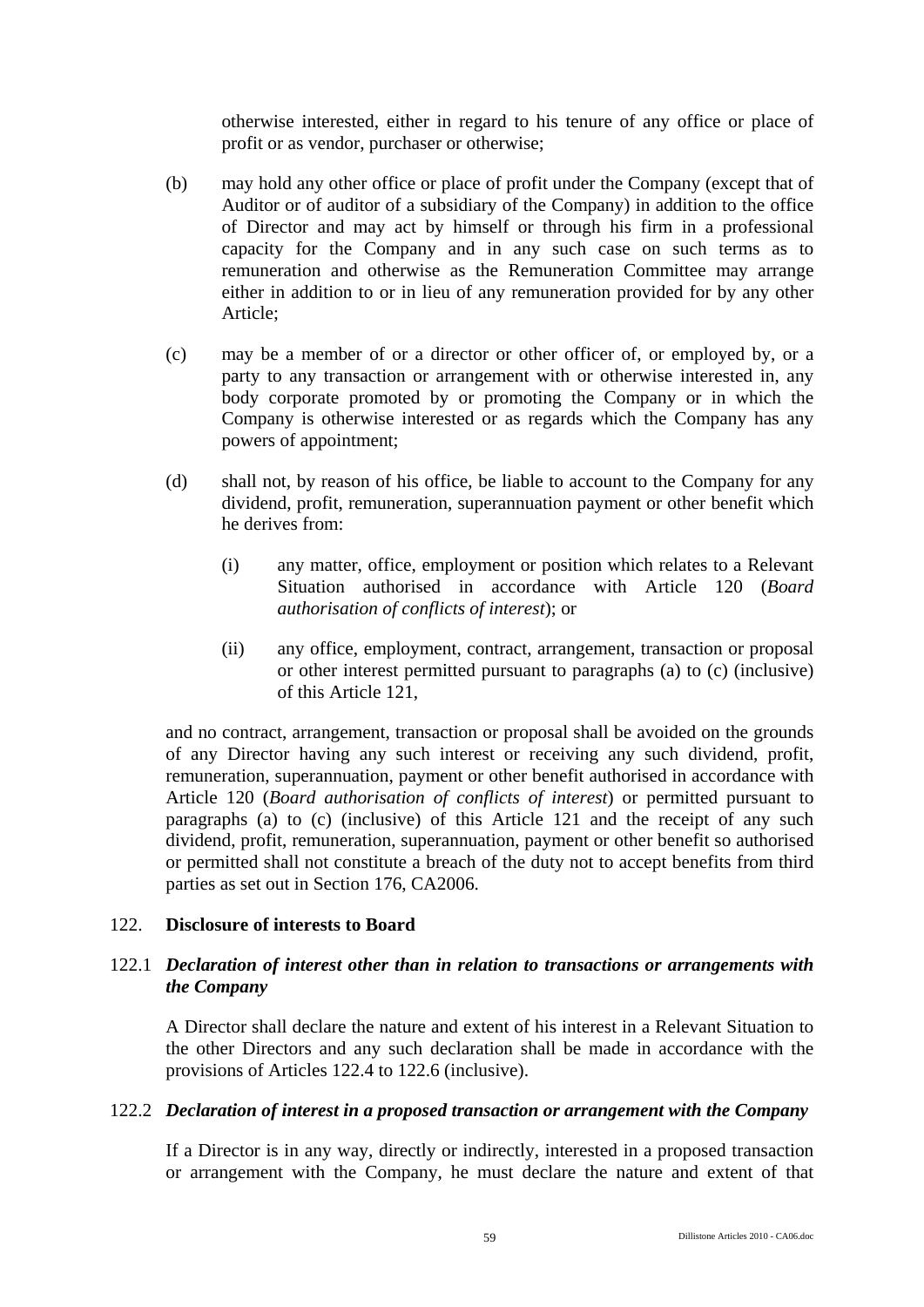interest to the other Directors and any such declaration shall be made in accordance with the provisions of Articles 122.4 to 122.6 (inclusive).

# 122.3 *Declaration of interest in an existing transaction or arrangement with the Company*

If a Director is in any way, directly or indirectly, interested in a transaction or arrangement which has already been entered into by the Company, he must declare the nature and extent of his interest to the other Directors (unless the interest has already been declared under Article 122.2 (*Declaration of interest in a proposed transaction or arrangement with the Company)*) and any such declaration shall be made in accordance with the provisions of Articles 122.4 to 122.6 (inclusive).

# 122.4 *Method of declarations of interest*

- (a) The declaration of interest must (in the case of Article 122.3 (*Declaration of interest in an existing transaction or arrangement with the Company*)) and may, but need not (in the case of Article 122.1 (*Declaration of interest other than in relation to transactions or arrangements with the Company*) or Article 122.2 (*Declaration of interest in a proposed transaction or arrangement with the Company*), be made:
	- (i) at a meeting of the Directors, or
	- (ii) by notice to the Directors in accordance with:
		- (A) Section 184, CA2006 (notice in writing); or
		- (B) Section 185, CA2006 (general notice).
- (b) If any declaration of interest made pursuant to Articles 122.1 to 122.3 (inclusive) proves to be, or becomes, inaccurate or incomplete, a further declaration must be made.

# 122.5 *Timing of declarations of interest*

- (a) Any declaration of interest required by Article 122.1 (*Declaration of interest other than in relation to transactions or arrangements with the Company*) must be made as soon as is reasonably practicable. Failure to comply with this requirement does not affect the underlying duty to make the declaration of interest.
- (b) Any declaration of interest required by Article 122.2 (*Declaration of interests in a proposed transaction or arrangement with the Company*) must be made before the Company enters into the transaction or arrangement.
- (c) Any declaration of interest required by Article 122.3 (*Declaration of interest in an existing transaction or arrangement with the Company*) above must be made as soon as is reasonably practicable. Failure to comply with this requirement does not affect the underlying duty to make the declaration of interest.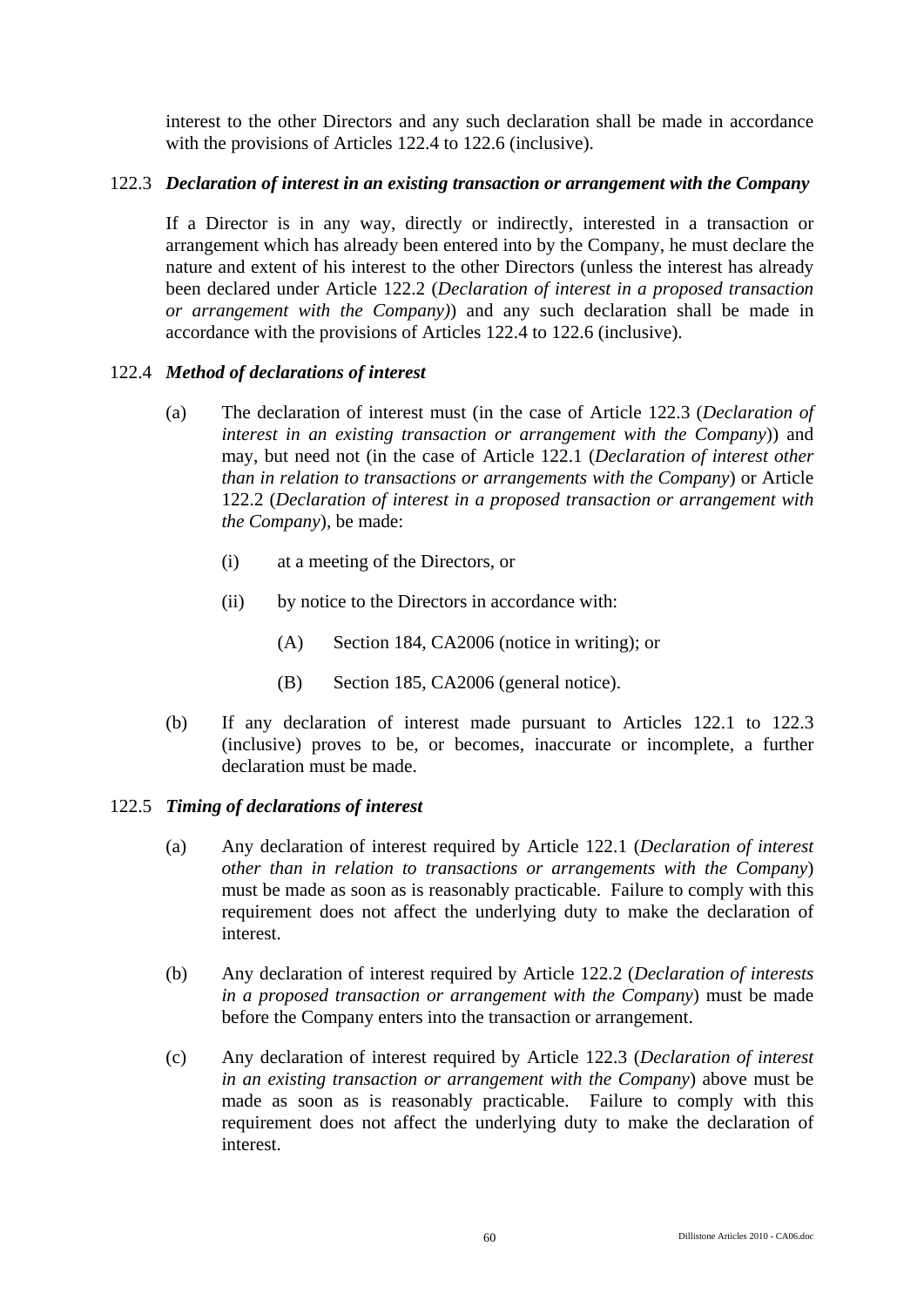# 122.6 *Exceptions to requirement for declaration of interest*

No declaration of interest is required under this Article 122:

- (a) in relation to an interest of which the Director is not aware, or where the Director is not aware of the transaction or arrangement in question. For this purpose, a Director is treated as being aware of matters of which he ought reasonably to be aware;
- (b) if the interest cannot reasonably be regarded as likely to give rise to a conflict of interest;
- (c) if, or to the extent that, the other Directors are already aware of it (and for this purpose the other Directors are treated as aware of anything of which they ought reasonably to be aware); or
- (d) if, or to the extent that, it concerns terms of his service contract that have been or are to be considered:
	- (i) by a meeting of the Directors; or
	- (ii) by a committee of the Directors appointed for the purpose under these Articles.

# 123. **Interested Director not to vote or count for quorum**

Save as provided in this Article 123, a Director shall not vote on or be counted in the quorum in relation to any resolution of the Board or of a committee of the Board concerning any transaction or arrangement with the Company in which he has an interest which may reasonably be regarded as likely to give rise to a conflict of interest, unless the resolution relates to one of the matters set out in the following subparagraphs in which case (subject to the terms of any authorisation granted pursuant to Article 120 (*Board authorisation of conflicts of interest*)) he shall be entitled to vote and be counted in the quorum:

- (a) the giving to him of any guarantee, security or indemnity in respect of money lent or obligations incurred by him at the request of or for the benefit of the Company or any of its subsidiary undertakings;
- (b) the giving to a third party of any guarantee, security or indemnity in respect of a debt or obligation of the Company or any of its subsidiary undertakings for which he himself has assumed responsibility in whole or in part either alone or jointly with others, under a guarantee or indemnity or by the giving of security;
- (c) where the Company or any of its subsidiary undertakings is offering securities in which offer the Director is or may be entitled to participate as a holder of securities or in the underwriting or sub-underwriting of which the Director is to participate;
- (d) relating to another company in which he and any persons connected with him do not to his knowledge hold an interest in shares (as that term is used in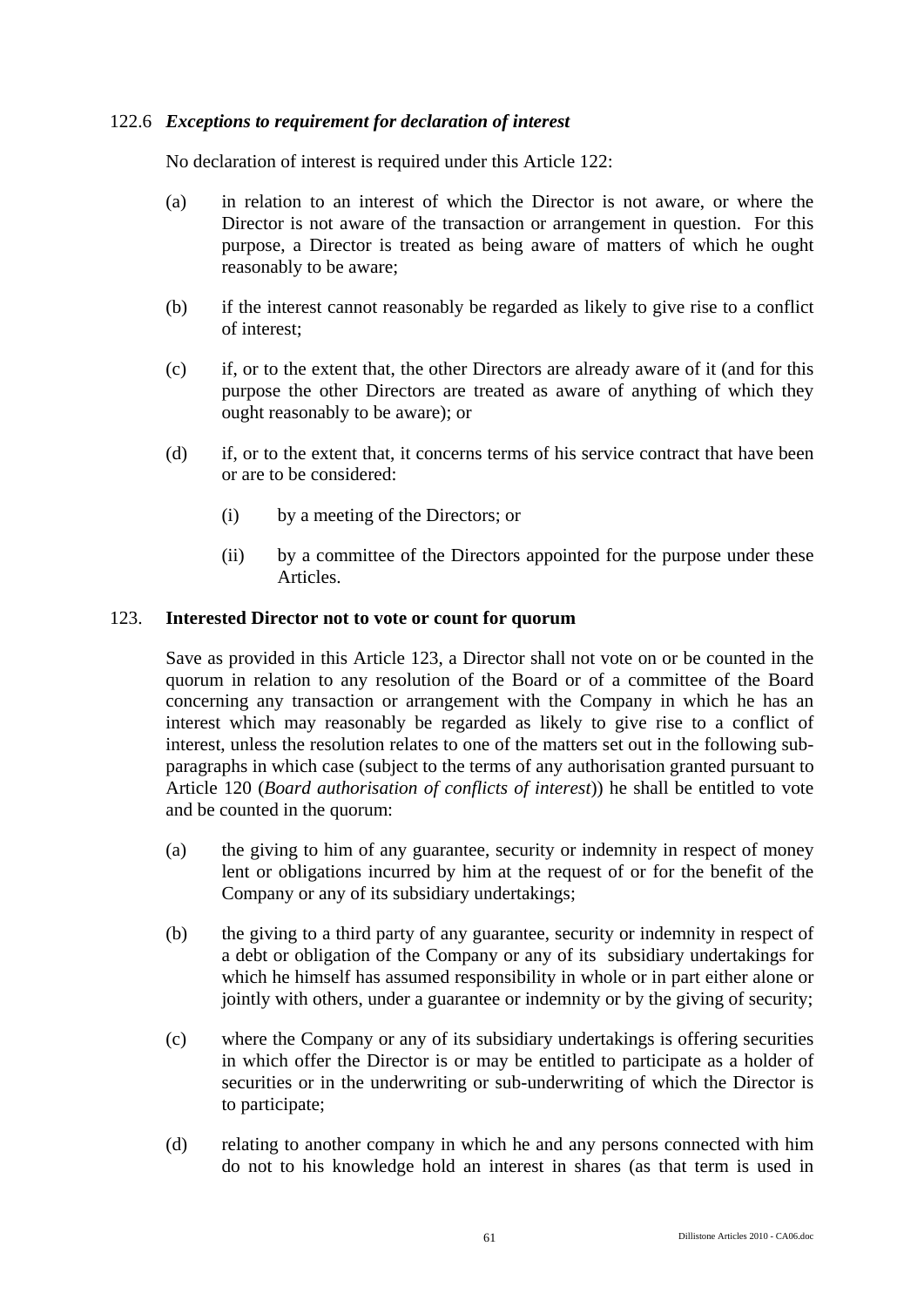Sections 820 to 825 (inclusive), CA2006) representing 1% or more of either any class of the equity share capital, or the voting rights, in such company;

- (e) relating to an arrangement for the benefit of the employees of the Company or any of its subsidiary undertakings which does not award him any privilege or benefit not generally awarded to the employees to whom such arrangement relates;
- (f) concerning insurance which the Company proposes to maintain or purchase for the benefit of Directors or for the benefit of persons including Directors;
- (g) the funding of expenditure by one or more Directors in defending proceedings against him or them or doing anything to enable such Director(s) to avoid incurring such expenditure provided that such funding is consistent with, or no more beneficial to him than the provisions of these Articles (and provided always such funding is permitted pursuant to the provisions of the Acts); or
- (h) the giving of an indemnity or indemnities in favour of one or more Directors which is/are consistent with, or no more beneficial to him than any such indemnities provided pursuant these Articles (and provided always such indemnities are permitted pursuant to the provisions of the Acts).

# 124. **Director's interest in own appointment**

A Director shall not vote or be counted in the quorum on any resolution of the Board or committee of the Board concerning his own appointment (including fixing or varying the terms of his appointment or its termination) as the holder of any office or place of profit with the Company or any company in which the Company is interested. Where proposals are under consideration concerning the appointment (including fixing or varying the terms of appointment or termination) of 2 or more Directors to offices or places of profit with the Company or any company in which the Company is interested, such proposals may be divided and a separate resolution considered in relation to each Director. In such case each of the Directors concerned (if not otherwise debarred from voting under these Articles) shall be entitled to vote (and be counted in the quorum) in respect of each resolution except that concerning his own appointment.

# 125. **Chairman's ruling conclusive on Director's interest**

If any question arises at any meeting of the Board or any committee of the Board as to whether an interest of Director (other than the Chairman's interest) shall reasonably be regarded as likely to rise to a conflict of interest or as to the entitlement of any Director (other than the Chairman) to vote or be counted in a quorum and such question is not resolved by his voluntarily agreeing to abstain from voting or being counted in the quorum such question (unless the Director concerned is the Chairman in which case Article 126 (*Director's resolution conclusive on Chairman's interest*) shall apply) shall before the conclusion of the meeting be referred to the Chairman of the meeting. The Chairman's ruling in relation to the Director concerned shall be final and conclusive except in a case where the nature or extent of the interest of the Director has not been fairly disclosed.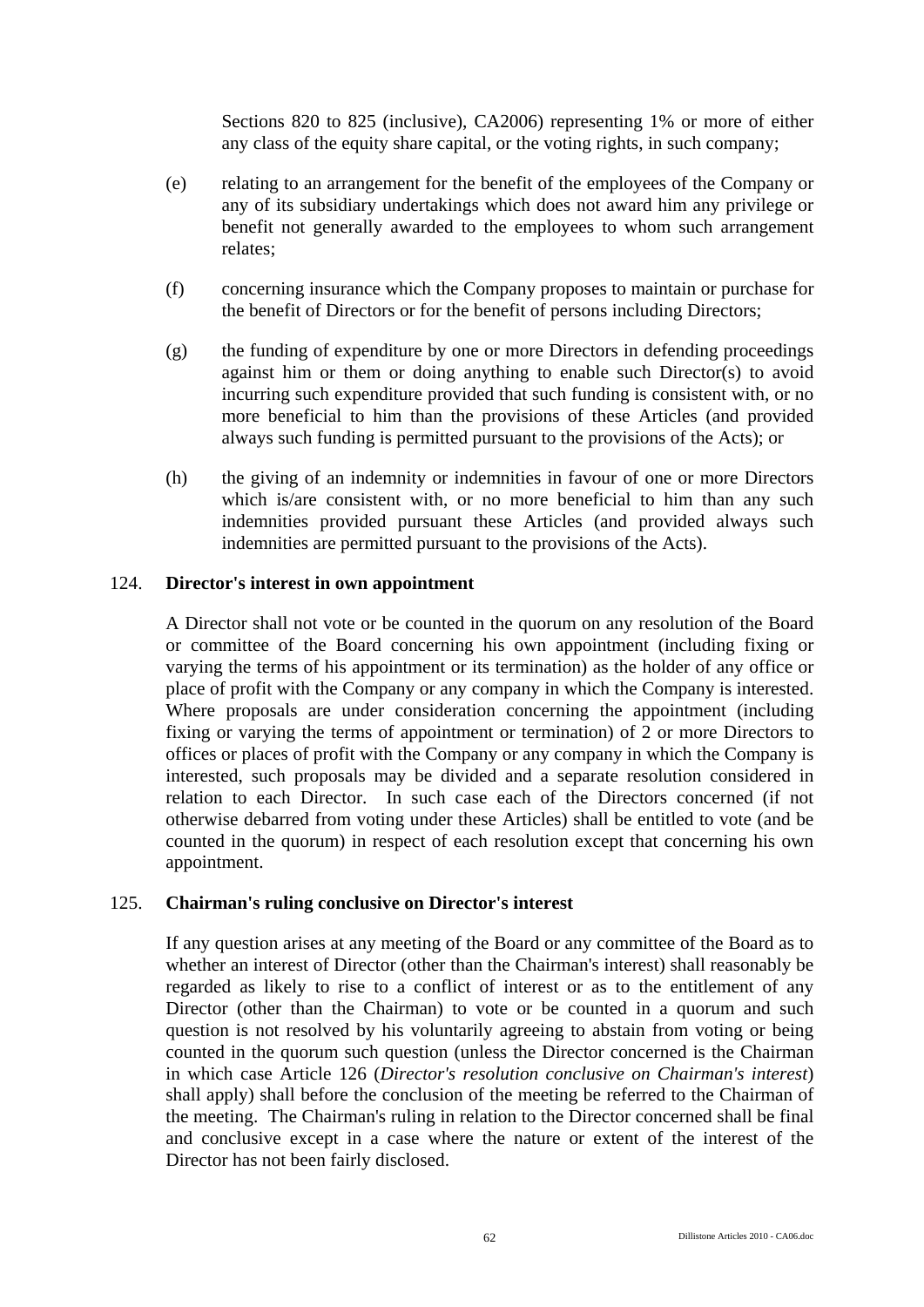### 126. **Directors' resolution conclusive on Chairman's interest**

If any question arises at any meeting of the Board or any committee of the Board as to whether an interest of the Chairman shall reasonably be regarded as likely to rise to a conflict of interest or as to the entitlement of the Chairman to vote or be counted in a quorum and such question is not resolved by his voluntarily agreeing to abstain from voting or being counted in the quorum, such question shall before the conclusion of the meeting be decided by resolution of the Directors or committee members present at the meeting (excluding the Chairman) whose majority vote shall be final and conclusive except in a case where the nature or extent of the interest of the Director has not been fairly disclosed.

# 127. **Alternate Directors**

For the purposes of Articles 120 to 126 (inclusive), in relation to an alternate Director, an interest of his appointor shall be treated as an interest of the alternate Director without prejudice to any interest which the alternate Director otherwise has.

# 128. **Exercise by the Company of voting powers**

The Board may exercise the voting power conferred by the shares in any company held or owned by the Company in such manner in all respects as it thinks fit (including the exercise thereof in favour of any resolution appointing the Directors or any of them directors of such company, or voting or providing for the payment of remuneration to the directors of such company).

# **U. The Seal, official seal for use abroad and execution of deeds without sealing**

# 129. **Application of Seal**

The Seal shall be used only by the authority of a resolution of the Board or of a committee of the Board so authorised. The Board may determine whether any instrument to which the Seal is affixed shall be signed and if it is to be signed who shall sign it. Unless otherwise so determined (and subject to any contrary provisions of these Articles regarding share certificates and warrants):

- (a) share certificates and warrants and (subject to the provisions of any instrument constituting them) certificates issued under the Seal in respect of any debentures or other securities (but excluding letters of allotment or scrip certificates) shall be signed by the Board but the Board may, by resolution, determine that any signatures may be affixed to or printed on any such certificate by any means approved by the Board (including such signature(s) being applied by any mechanical or electronic means in place of the person's actual signature) or that such certificates need not bear any signature; and
- (b) every other instrument to which the Seal is affixed shall be signed by a Director and the Secretary or by 2 Directors or by any other person appointed by the Board for the purpose.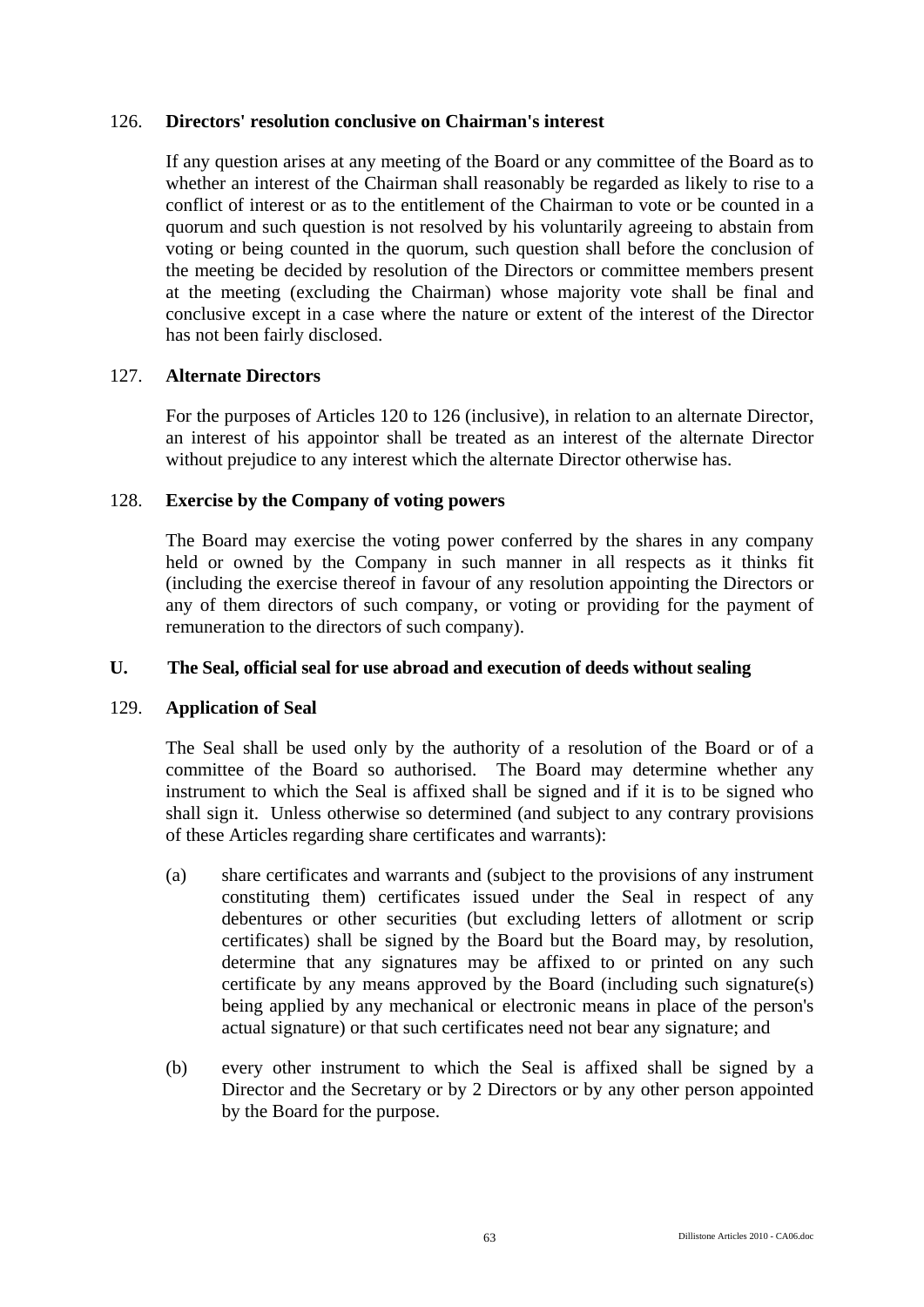# 130. **Execution of Deeds without sealing**

A document signed by:

- (a) a Director and by the Secretary; or
- (b) two Directors; or
- (c) by a Director in the presence of a witness who attests the signature,

and expressed (in whatever form of words) to be executed by the Company as a deed, shall have the same effect as if it were executed under the Seal, provided that no instrument shall be so signed which makes it clear on its face that it is intended by the person or persons making it not to have effect as a deed without the authority of a resolution of the Board or of a committee of the Board authorised in that behalf. An instrument or document which is executed by the Company as a deed shall not be deemed to be delivered by the Company solely as a result of it having been executed by the Company.

### 131. **Official seal for use abroad**

Subject to the provisions of the Acts, the Company may have an official seal for use in any place abroad and the Company may by an instrument executed by the Company appoint any agent or committee abroad to be the duly authorised agent or committee of the Company for the purpose of affixing and using such official seal and may impose such restrictions on the use thereon as it may think fit.

### **V. Secretary**

# 132. **The Secretary**

# 132.1 *Board's power of appointment*

Subject to the provisions of the Acts, the Board shall appoint a Secretary or joint secretaries and shall have power to appoint one or more persons to be an assistant or deputy secretary each for such term, at such remuneration and on such other terms and conditions as it thinks fit and any Secretary so appointed may be removed by the Board but without prejudice to any claim for damages for breach of any contract of services between him and the Company.

### 132.2 *Limitations where a Director is also a secretary*

Any provision of the Acts or of these Articles requiring or authorising a thing to be done by or to a Director and the Secretary shall not be satisfied by its being done by or to the same person acting both as Director and as, or in place of, the Secretary.

#### **W. Dividend and other payments**

#### 133. **Declaration of dividends**

Subject to the provisions of the Acts and of these Articles, the Company may by ordinary resolution declare that out of profits available for distribution dividends be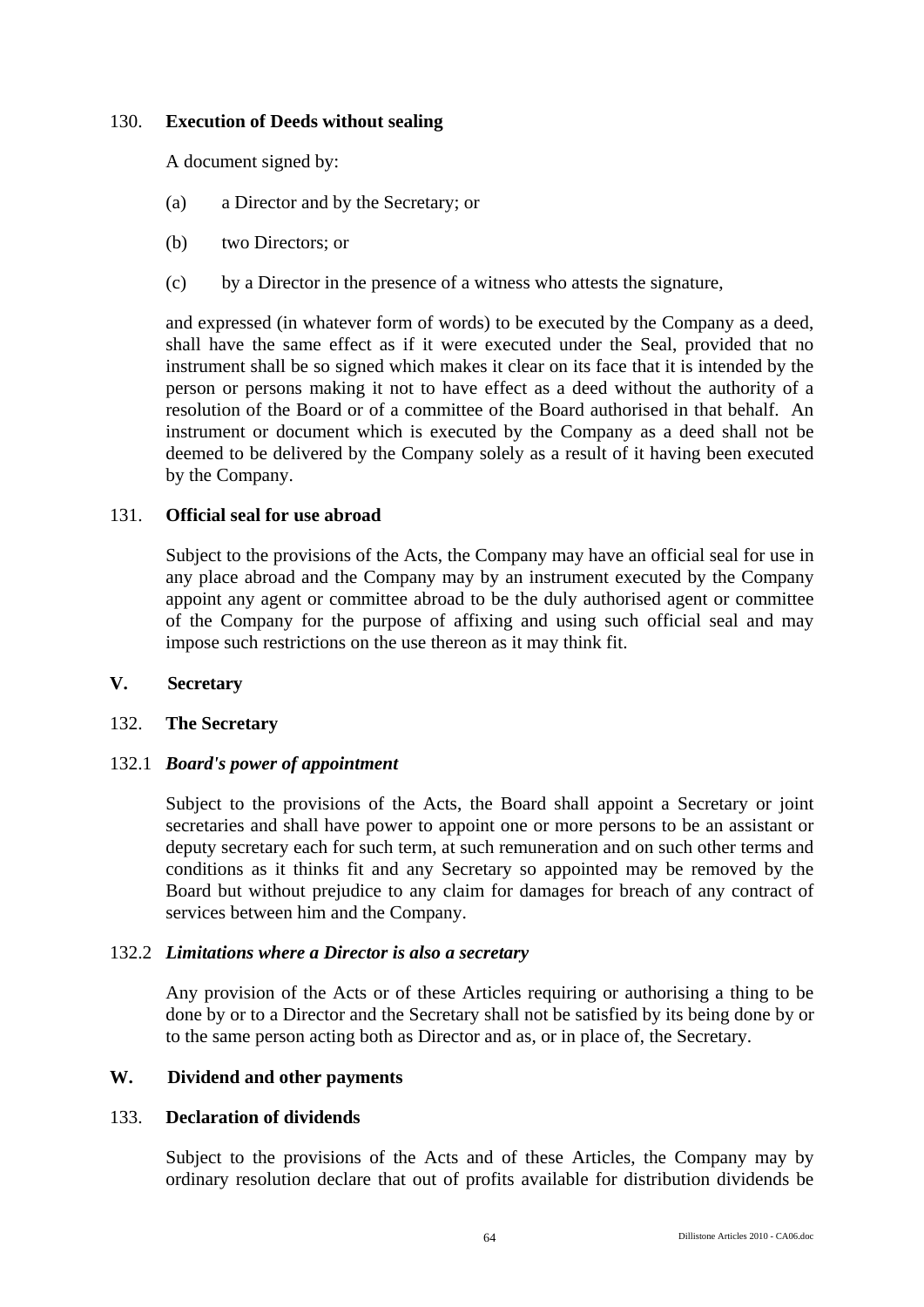paid to members according to their respective rights and interests in the profits of the Company available for distribution. However, no dividend shall exceed the amount recommended by the Board.

# 134. **Interim dividends**

Subject to the provisions of the Acts and of these Articles, the Board may declare and pay such interim dividends (including any dividend payable at a fixed rate) as appear to the Board to be justified by the profits of the Company available for distribution and the position of the Company. If at any time the share capital of the Company is divided into different classes, the Board may pay such interim dividends on shares which rank after shares conferring preferential rights with regard to dividend as well as on shares conferring preferential rights unless at the time of payment any preferential dividend is in arrears. Provided that the Board acts in good faith it shall not incur any liability to the holders of shares conferring preferential rights for any loss that they may suffer in consequence of the declaration of, or by the lawful payment of, any interim dividend on any shares ranking after those with preferential rights.

# 135. **Entitlement to dividends**

# 135.1 *Accrual of dividends*

Except as otherwise provided by these Articles and by the rights attached to shares, all dividends shall be declared and paid according to the amounts paid up (otherwise than in advance of calls) on the shares on which the dividend is paid. Subject as aforesaid, all dividends shall be apportioned and paid pro rata according to the amounts paid up or credited as paid up on the shares during any portion or portions of the period in respect of which the dividend is paid but if any share is issued on terms providing that it shall rank for dividend as from a particular date or be entitled to dividends declared after a particular date it shall rank for or be entitled to dividends accordingly.

# 135.2 *Payment of dividends*

All dividends and interest shall be paid (subject to any lien of the Company) to those members whose names shall be on the register at the date at which such dividend shall be declared or at the date at which such interest shall be payable respectively, or at such other date as the Company by ordinary resolution or the Board may determine, notwithstanding any subsequent transfer or transmission of shares.

#### 135.3 *Shares passing by transmission*

The Board may pay the dividends or interest payable on shares in respect of which any person is by transmission entitled to be registered as holder to such person upon production of such certificate and evidence as would be required if such person desired to be registered as a member in respect of such shares.

# 136. **Calls or debts may be deducted from dividends**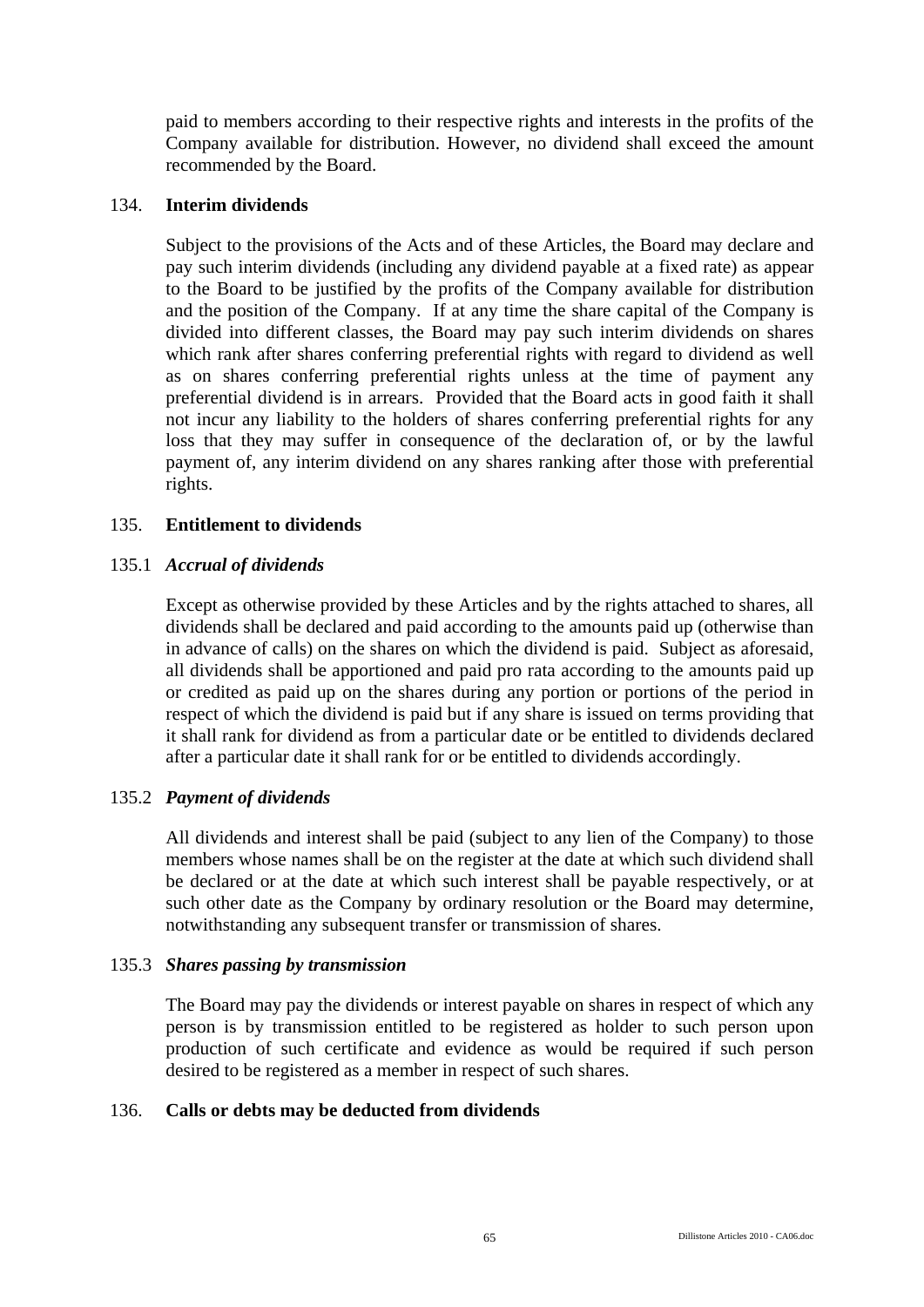The Board may deduct from any dividend or other money payable to any member on or in respect of a share all such sums as may be due from him to the Company on account of calls or otherwise in relation to the shares of the Company.

# 137. **Distribution in specie**

The Company in general meeting may, on the recommendation of the Board, by ordinary resolution direct that payment of any dividend declared may be satisfied wholly or partly by the distribution of assets, and in particular, of fully paid up shares or debentures of any other company or in any one or more of such ways. Where any difficulty arises in regard to such distribution the Board may settle it as it thinks fit. In particular, subject to the provisions of the Acts, the Board may:

- (a) issue fractional certificates or authorise any person to sell and transfer any fractions or disregard fractions altogether;
- (b) fix the value for distribution of such assets or any part of them and determine that cash payments may be made to any members on the footing of the value so fixed, in order to adjust the rights of members; and
- (c) vest any such assets in trustees on trust for the persons entitled to the dividend.

# 138. **Dividends not to bear interest**

Unless otherwise provided by the rights attached to the share no dividend or other moneys payable by the Company or in respect of a share shall bear interest as against the Company.

# 139. **Method of payment**

# 139.1 *General provisions*

The Company may pay any dividend, interest or other sum payable in respect of a share in cash or by direct debit, bank transfer, cheque, dividend warrant or money order (or in respect of any uncertificated share, through the Uncertificated System) and may send it by post or other delivery service to the registered address of the member or person entitled to it (or if 2 or more persons are holders of the share or are jointly entitled to it by reason of the death or bankruptcy of the member or otherwise by operation of law to the registered address of such of those persons as is first named in the Register) or to such person and such address as such member or person or persons may direct in writing. Every cheque, warrant or order is sent at the risk of the person entitled to the money represented by it and shall be made payable to the order of the person or persons entitled or, where an authority in that behalf shall have been received by the Company in such form as the Company shall consider sufficient, to such other person as the person or persons entitled may direct in writing. Payment of the cheque, warrant or order to the person entitled or the person specified in such authority shall be a good discharge by the Company. If any such cheque, warrant or order has or shall be alleged to have been lost, stolen or destroyed the Board may at the request of the person entitled to it issue a replacement cheque, warrant or order, subject to compliance with such conditions as to evidence and indemnity and the payment of out-of-pocket expenses of the Company in connection with the request as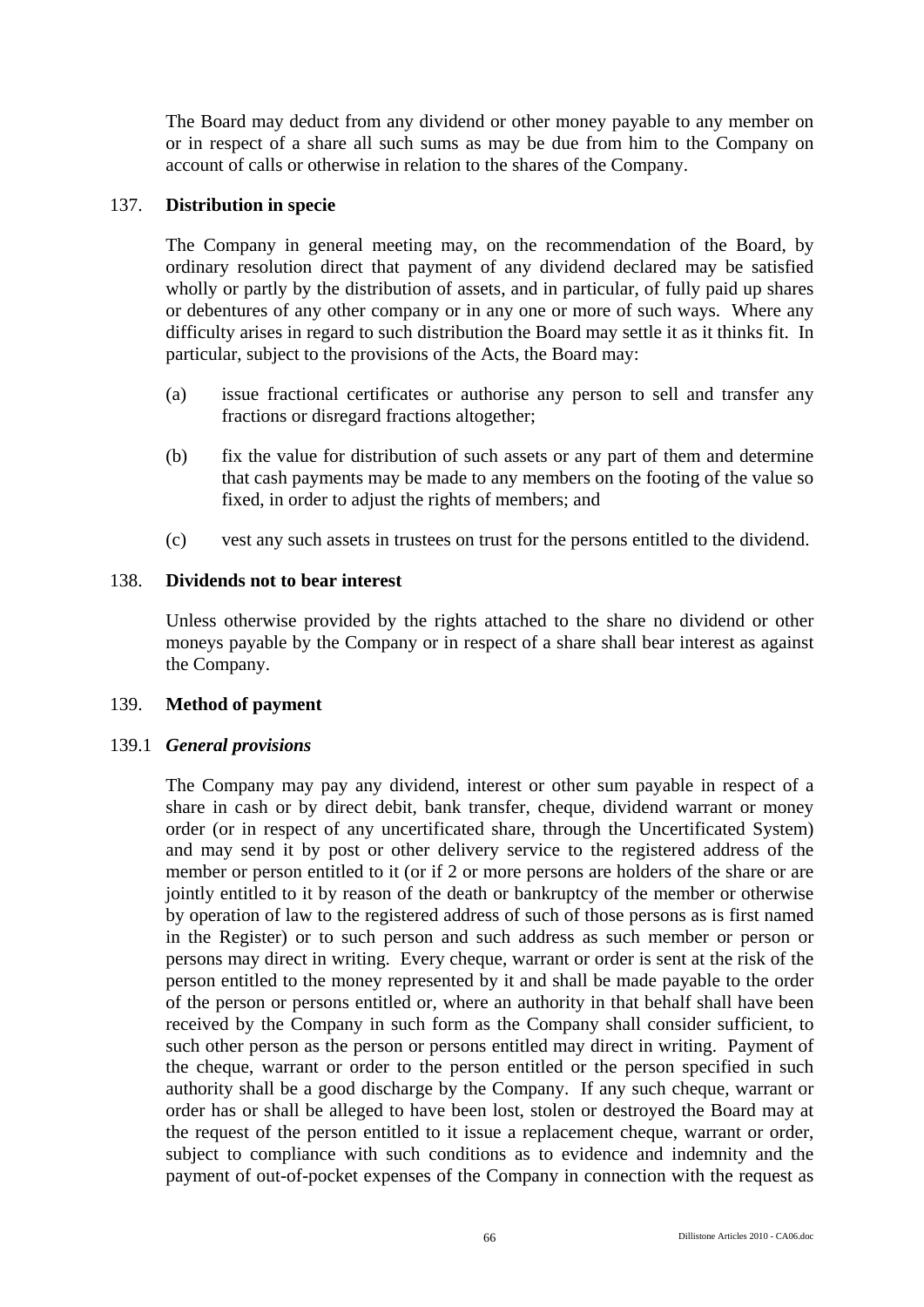the Board may think fit. Any joint holder or other person jointly entitled to a share may give an effective receipt for any dividend or other moneys payable in respect of such share. Any such dividend, interest or other sum may also be paid by any other method as the Board considers appropriate. If the payment is made on behalf of the Company through the Uncertificated System the Company shall not be responsible for any default in accounting for such payment to the member or other person entitled to such payment by a bank or other financial intermediary of which the member or other person is a customer for settlement purposes in connection with the Uncertificated System.

## 139.2 *Payment in currencies other than sterling*

The Board may, at its discretion, make provisions to enable such member(s) as the Board shall from time to time determine to receive dividends duly declared in a currency or currencies other than sterling. For the purposes of the calculation of the amount receivable in respect of any dividend, the rate of exchange to be used to determine the foreign currency equivalent of any sum payable as a dividend shall be such market rate selected by the Board as it shall consider appropriate at the close of business in London on the date which is the business day last preceding:

- (a) in the case of a dividend to be declared by the Company in general meeting, the date on which the Board publicly announces its intention to recommend that specific dividend; and
- (b) in the case of any other dividend, the date on which the Board publicly announces its intention to pay that specific dividend, provided that where the Board considers the circumstances to be appropriate it shall determine such foreign currency equivalent by reference to such market rate or rates or the mean of such market rates prevailing at such time or times or on such other date or dates, in each case falling before the time of the relevant announcement, as the Board may select.

## 139.3 *Payments through the Uncertificated System*

The Board may:

- (a) lay down procedures for making any payments in respect of uncertificated shares through the Uncertificated System;
- (b) allow any holder of uncertificated shares to elect to receive or not to receive any such payment through the Uncertificated System; and
- (c) lay down procedures to enable any such holder to make, vary or revoke any such election.

The Company may make, or procure the making of, any payment in respect of a member's uncertificated shares through the Uncertificated System in accordance with any authority given to the Company to do so (whether in writing, through the Uncertificated System or otherwise) by or on behalf of the member in a form satisfactory to the Board. The making of such payment in accordance with such authority shall be a good discharge by the Company.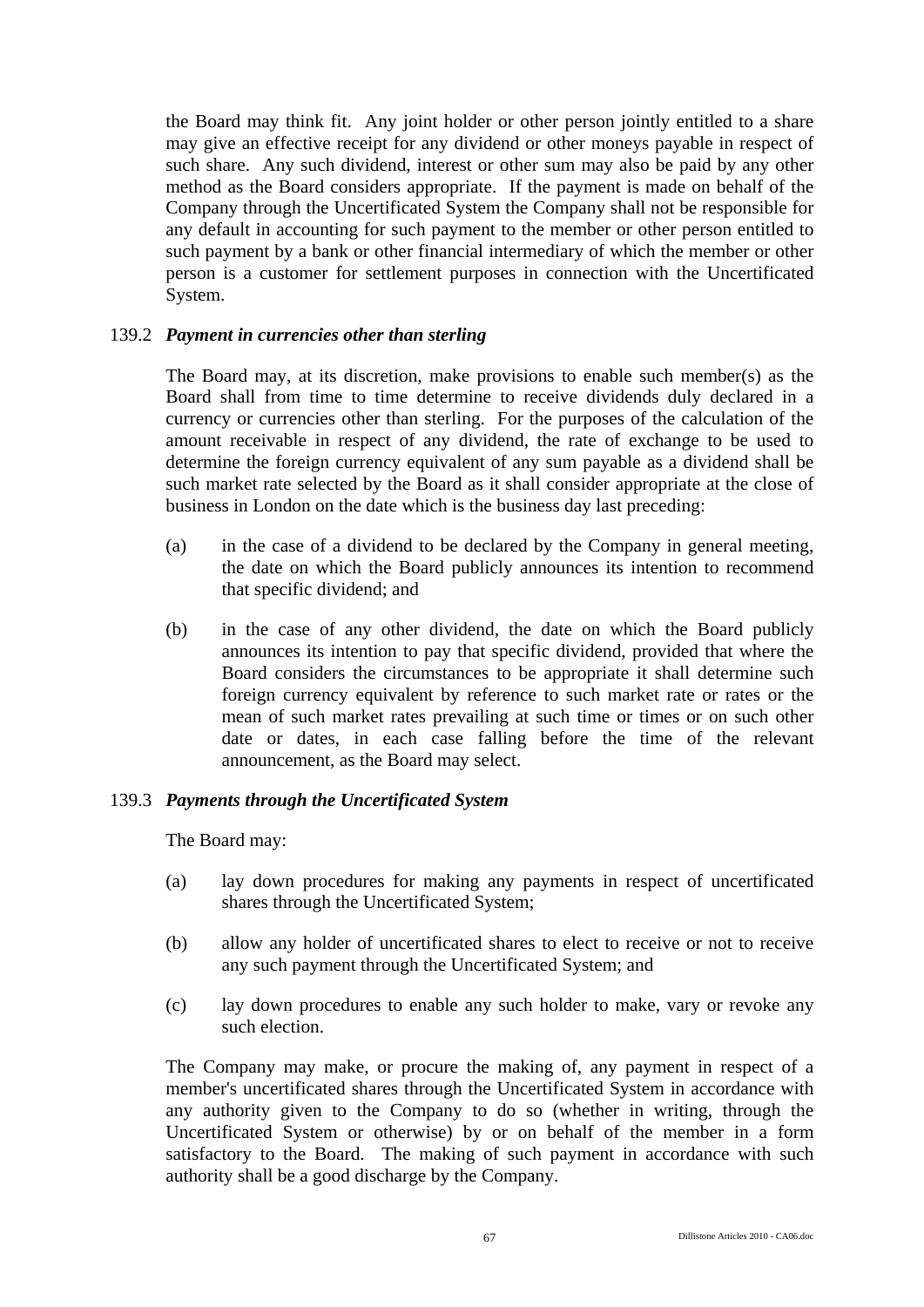## 140. **Uncashed dividends**

If cheques, warrants or orders for dividends or other sums payable in respect of a share sent by the Company to the person entitled thereto by post are returned to the Company undelivered or left uncashed on 2 consecutive occasions the Company shall not be obliged to send any further dividends or other moneys payable in respect of that share due to that person until he notifies the Company of an address to be used for the purpose.

# 141. **Unclaimed dividends**

All dividends, interest or other sum payable and unclaimed for 12 months after having become payable may be invested or otherwise made use of by the Board for the benefit of the Company until claimed and the Company shall not be constituted a trustee in respect thereof. All dividends unclaimed for a period of 12 years after having become due for payment shall (if the Board so resolves) be forfeited and shall revert to the Company.

# 142. **Waiver of dividends**

The waiver in whole or in part of any dividend on any share by any document (whether or not under seal) shall be effective only if such document is signed by the member (or the person entitled to the share in consequence of the death, bankruptcy or mental disorder of the holder or otherwise by operation of law) and delivered to the Company and only if or to the extent that the same is accepted as such or acted upon by the Company.

# 143. **Payment of scrip dividends**

## 143.1 *Authority to pay scrip dividends*

The Board may with the prior authority of an ordinary resolution of the Company and subject to such conditions as the Board may determine and provided that the Company has sufficient unissued shares and undistributed profits or reserves to give effect to it, offer to any holders of Ordinary Shares the right to elect to receive Ordinary Shares credited as fully paid, in whole or in part instead of cash in respect of the whole or some part (to be determined by the Board) of any dividend specified by the ordinary resolution. The following provisions shall apply:

- (a) the said resolution may specify a particular dividend, or may specify all or any dividends declared within a specified period or periods but such period may not end later than the beginning of the fifth annual general meeting following the date of the meeting at which such resolution is passed
- (b) the entitlement of each holder of Ordinary Shares to new Ordinary Shares shall be such that the relevant value of the entitlement shall, unless the Board otherwise determines, be as nearly as possible equal to the cash amount (disregarding any tax credit) of the dividend that such holder would have received by way of dividend. For this purpose **"relevant value"** shall be calculated by reference to the average of the middle market quotations for the Ordinary Shares on the London Stock Exchange, as derived from the Daily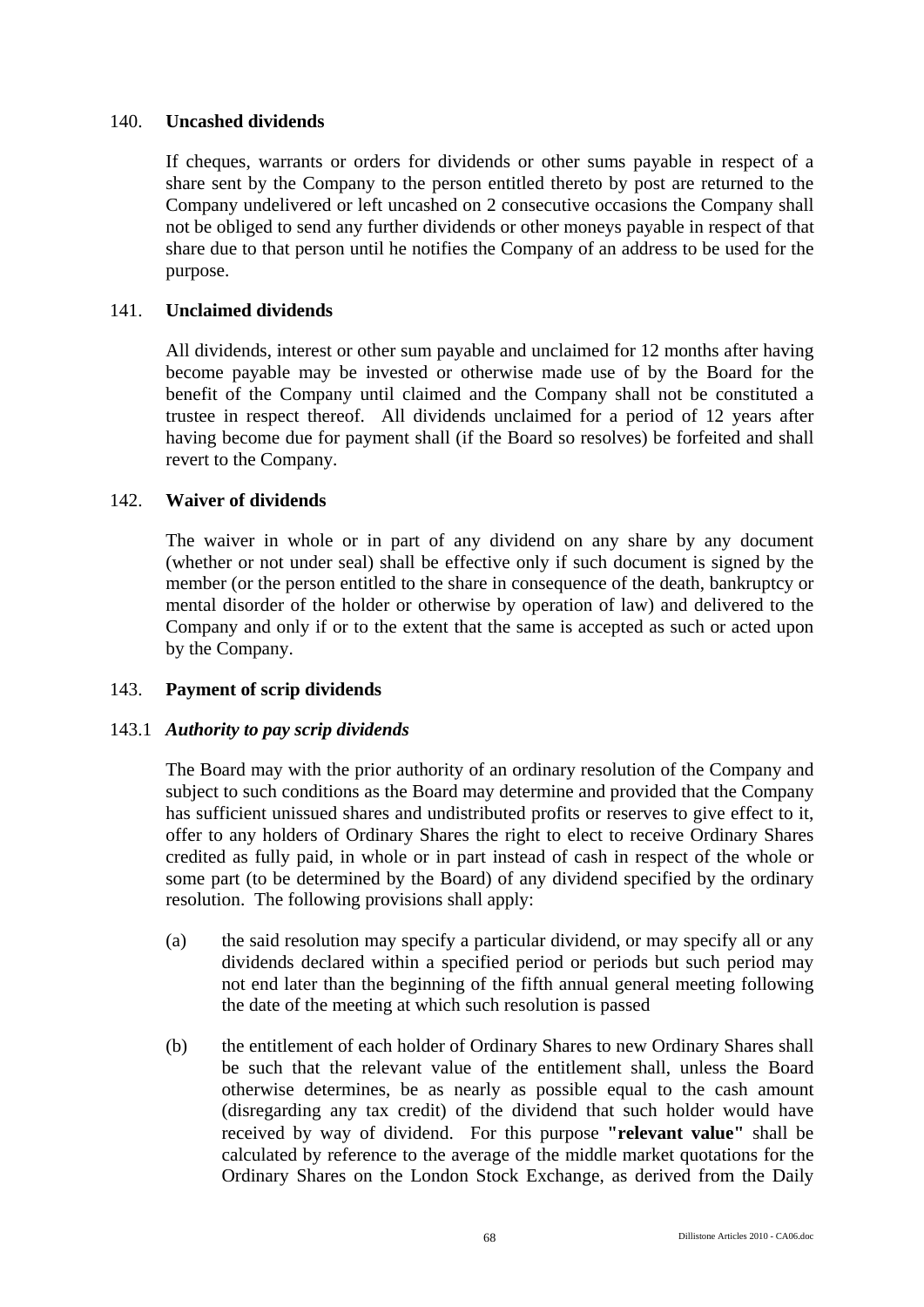Official List, for the day on which the Ordinary Shares are first quoted "ex" the relevant dividend and the four subsequent dealing days, or in such other manner as the Board may determine on such basis as it considers to be fair and reasonable. A certificate or report by the Auditors as to the amount of the relevant value in respect of any dividend shall be conclusive evidence of that amount and in giving such a certificate or report the Auditors may rely on advice or information from such brokers or other sources of information as they think fit;

- (c) no fractions of a share shall be allotted and the Directors may make such provision as they think fit for dealing with the case of shares otherwise becoming distributable in fractions including provisions whereby, in whole or in part, the benefit of the fractional entitlements accrues to the Company rather than to the members concerned;
- (d) the Directors may specify a minimum number of Ordinary Shares in respect of which the right of election may be exercised;
- (e) without prejudice to Article 143.2 (*Election mandates*), the Board shall, after determining the basis of allotment, notify the holders of Ordinary Shares in writing of the right of election offered to them and specify the procedure to be followed and place at which and the latest time by which (being at least 21 clear days after the despatch of the notice) elections must be lodged in order to be effective. A form of election lodged in respect of a particular dividend in relation to which the Directors have announced their intention to offer elections may not be revoked as regards the said dividend unless prior to the latest time specified by the Directors for lodgement of elections in respect of the said dividend written notice of revocation is lodged at the place specified by the Directors as aforesaid;
- (f) the Board may exclude from any offer or impose any restrictions on any holders of Ordinary Shares or any Ordinary Shares on which dividends are payable in foreign currency as they think necessary or desirable where the Board considers that the making of the offer to them or in respect of such shares would or might involve the contravention of the laws of any territory or that such exclusions or restrictions are necessary or expedient;
- (g) the Board may determine that every duly effected election in respect of any Ordinary Shares shall be binding on every successor in title to their holder;
- (h) the dividend (or that part of the dividend in respect of which a right of election has been offered) shall not be payable on Ordinary Shares in respect of which an election has been duly made (the **"elected Ordinary Shares"**) and instead additional Ordinary Shares shall be allotted to the holders of the elected Ordinary Shares on the basis of allotment determined as aforesaid. For such purpose the Board may capitalise out of any amount for the time being standing to the credit of any reserve or fund (including any share premium account or capital redemption reserve) or of any of the profits which could otherwise have been applied in paying dividends in cash as the Board may determine, a sum equal to the aggregate nominal amount of the additional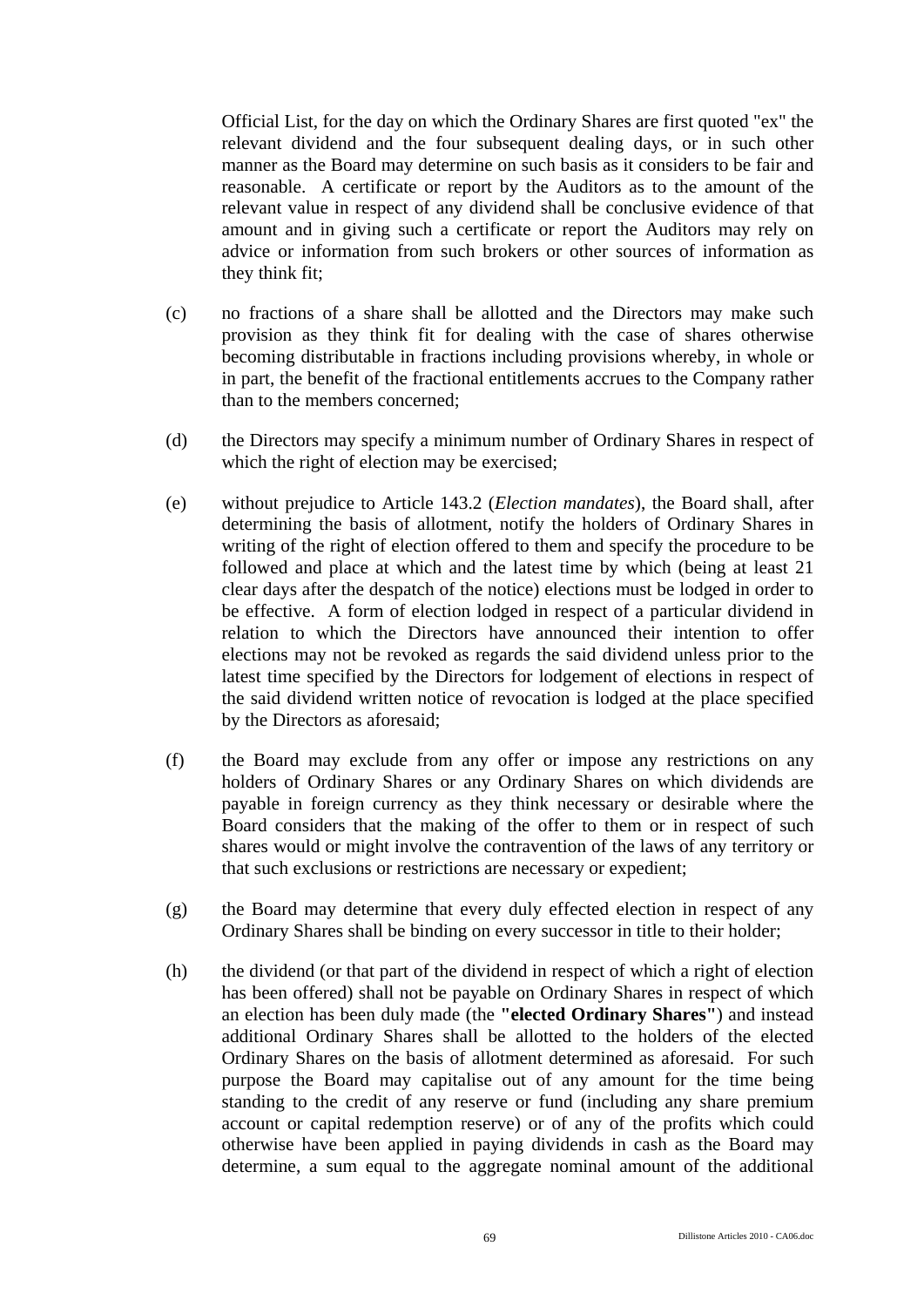Ordinary Shares to be allotted on that basis and apply it in paying up in full the appropriate number of unissued Ordinary Shares for allotment and distribution to the holders of the elected Ordinary Shares on that basis. A Board resolution capitalising any part of such reserve or fund or profits shall have the same effect as if such capitalisation had been declared by ordinary resolution of the Company in accordance with Article 145 (*Capitalisation of reserves*) and in relation to any such capitalisation the Board may exercise all the powers conferred on them by (Article 145 (*Capitalisation of reserves*) without need of such ordinary resolution;

- (i) the additional Ordinary Shares so allotted shall rank pari passu in all respects with each other and with the fully paid Ordinary Shares in issue on the record date for the dividend in respect of which the right of election has been offered except that they will not rank for any dividend or other distribution or other entitlement (including the relevant dividend and the share election in lieu of such dividend) which has been declared, paid or made by reference to such record date or any earlier record date; and
- (j) the Board may terminate, suspend or amend any offer of the right to elect to receive Ordinary Shares in lieu of any cash dividend at any time (whether temporarily or otherwise) and shall not proceed with any election unless the Company has sufficient unissued shares authorised for issue and sufficient reserves or funds that may be capitalised to give effect to it after the basis of allotment is determined.

## 143.2 *Election mandates*

The Board may also from time to time establish or vary a procedure for election mandates, under which a holder of Ordinary Shares may elect to receive Ordinary Shares credited as fully paid instead of cash in respect of all or certain future rights offered to that holder under this Article until the election mandate is revoked in accordance with any such procedure.

## 143.3 *Admission of shares*

The Company shall apply to the relevant regulatory authority for the additional Ordinary Shares so allotted to be admitted to the recognised investment exchange(s) or other stock exchanges and securities list(s) (if any) to which the Company's existing issued Ordinary Shares are admitted.

#### 143.4 *Directors' powers*

Subject to the provisions of the Acts, the Directors shall have power to do all acts and things as they consider necessary or expedient to give effect to this Article.

## 144. **Reserves**

The Board may, before recommending any dividend (whether preferential or otherwise) carry to reserves out of the profits of the Company such sums as it thinks fit. All sums standing to reserves may be applied from time to time, at the discretion of the Board, for any other purpose to which the profits of the Company may properly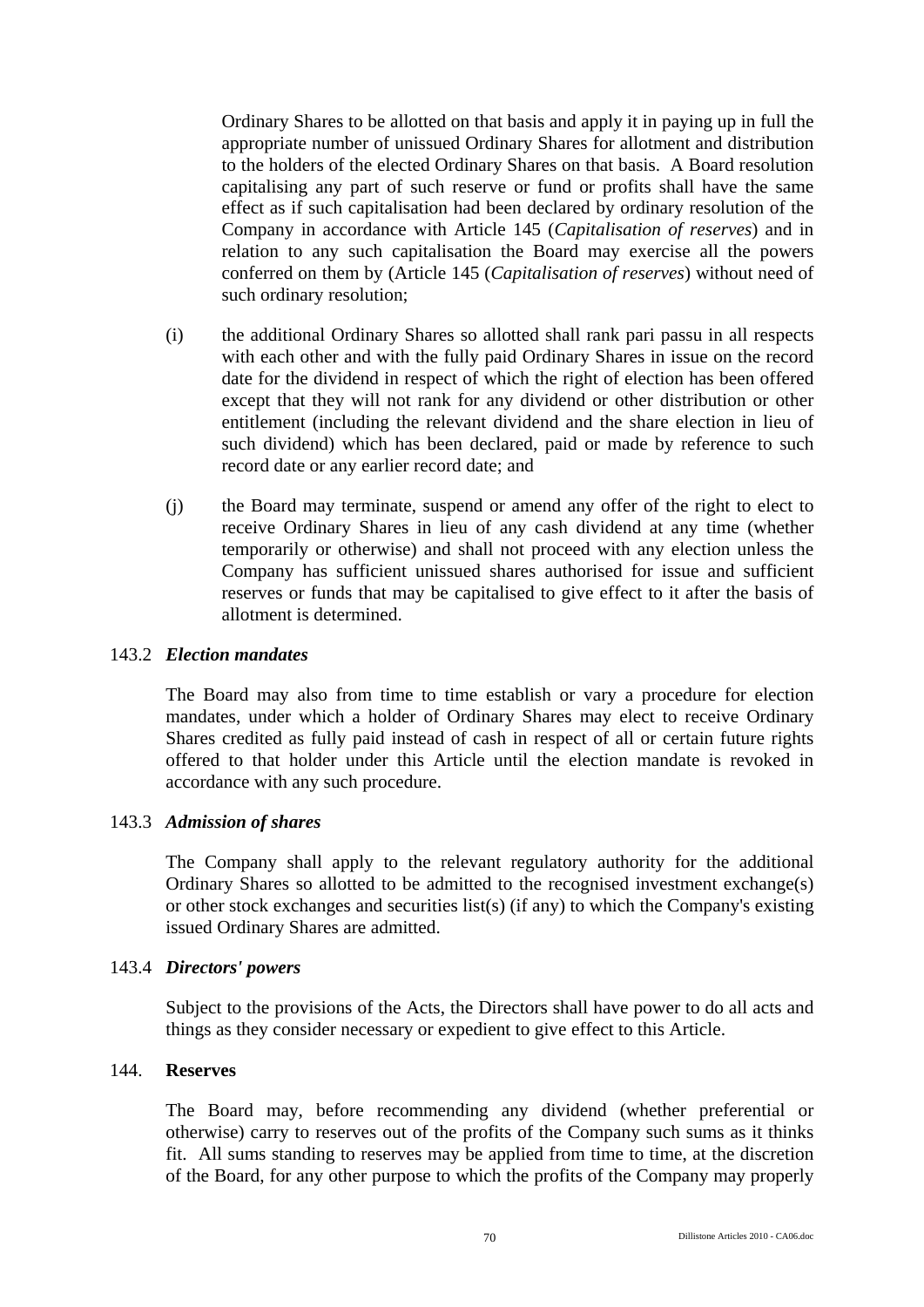be applied and pending such application may either be employed in the business of the Company or be invested in such investments as the Board thinks fit and so that it shall not be necessary to keep any investment constituting the reserve separate or distinct from any other investment of the Company. The Board may divide the reserve into such special funds as it thinks fit and may (subject to the following sentence) consolidate into one fund any special fund or any part of any special fund into which the reserve may have been divided as it thinks fit. Any sum which the Board may carry to reserve out of the unrealised profit of the Company shall not be mixed with any reserve to which profits available for distribution have been carried. The Board may also, without placing the same to reserve, carry forward any profit which it may think prudent not to distribute.

## 145. **Capitalisation of reserves**

The Board may with the authority of an ordinary resolution of the Company:

- (a) subject as provided in this Article, resolve to capitalise any profits of the Company not required for paying any preferential dividend (whether or not they are available for distribution) or any sum standing to the credit of any reserve or fund of the Company which is available for distribution or standing to the credit of share premium account or capital redemption reserve or other undistributable reserve;
- (b) appropriate the sum resolved to be capitalised on the date specified in the resolution to the holders of Ordinary Shares in proportion to the nominal amount of the shares (whether or not fully paid) held by them respectively which would entitle them to participate in a distribution of that sum if the shares were fully paid and the sum was then distributable and was distributed by way of dividend, and apply such sum on their behalf in or towards paying up the amount, if any, for the time being unpaid on any share held by them respectively and/or in paying up in full unissued shares or debentures of the Company of a nominal amount equal to that sum and allot the shares or debentures credited as fully paid to those holders of Ordinary Shares or as they may direct in those proportions provided that:
	- (i) the share premium account, the capital redemption reserve, any other undistributable reserve and any profits which are not available for distribution may, for the purposes of this Article, only be applied in paying up unissued shares to be allotted to holders of Ordinary Shares credited as fully paid; and
	- (ii) in a case where any sum is applied in paying amounts for the time being unpaid on any shares of the Company or in paying up in full debentures of the Company, the amount of the net assets of the Company at that time is not less than the aggregate of the called up share capital of the Company and its undistributable reserves as shown in the latest audited accounts of the Company or such other accounts as may be relevant and would not be reduced below that aggregate by the payment of it;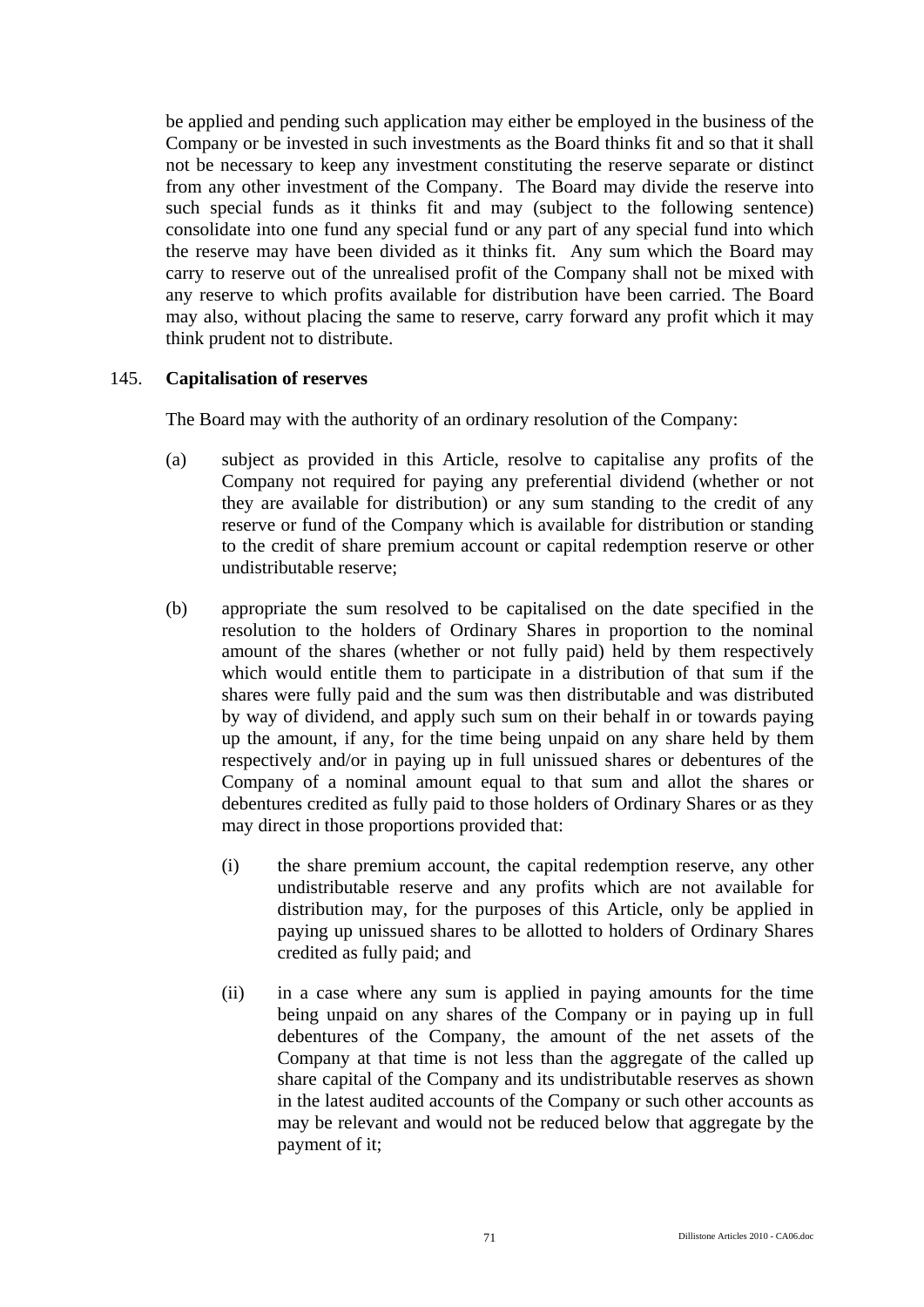- (c) resolve that any shares so allotted to any member in respect of a holding by him of any partly paid shares shall, so long as such shares remain partly paid, rank for dividends only to the extent that such partly paid shares rank for dividends;
- (d) make such provision by the issue of fractional certificates (or by ignoring fractions or by accruing the benefit of such fractions to the Company rather than to the holders of Ordinary Shares concerned) or by payment in cash or otherwise as it thinks fit in the case of shares or debentures becoming distributable in fractions; and
- (e) generally do all acts and things required to give effect to such resolution.

The Directors may appoint any person to sign any contract with the Company on behalf of those who are entitled to shares under the resolution. Such a contract shall be binding on all concerned.

# 146. **Record dates**

Notwithstanding any other provision of these Articles but subject always to the provisions of the Acts and without prejudice to the rights attached to any shares, the Company or the Board may fix any date (the **"record date"**) as the date at the close of business (or such other time as the Board may determine) on which persons registered as the holders of shares or other securities shall be entitled to receipt of any dividend, distribution, interest, allotment, issue, notice, information, document or circular. Such record date may be on or at any time within 6 months before any date on which such dividend, distribution, interest, allotment, issue, notice, information, document or circular is declared, paid, made, or sent or supplied. In the absence of a record date being fixed, entitlement to any dividend, distribution, allotment or issue shall be determined by reference to the date on which the dividend is declared or the distribution, allotment or issue is made.

# **X. Accounts**

## 147. **Accounting records**

The Board shall cause accounting records to be kept in accordance with the provisions of the Acts and shall keep such other books and registers as are necessary to comply with the provisions of the Acts.

## 148. **Inspection of records**

The accounting records shall be kept at the registered office or (subject to the provisions of the Acts) at such other place in the United Kingdom as the Board thinks fit. No member (other than a Director) shall have any right to inspect any accounting record or other document of the Company unless he is authorised to do so by statute, by order of the Court, by the Board or by ordinary resolution of the Company. Such records shall at all times be open to inspection by officers of the Company.

## 149. **Sending out copies of accounts and other documents and publishing on website**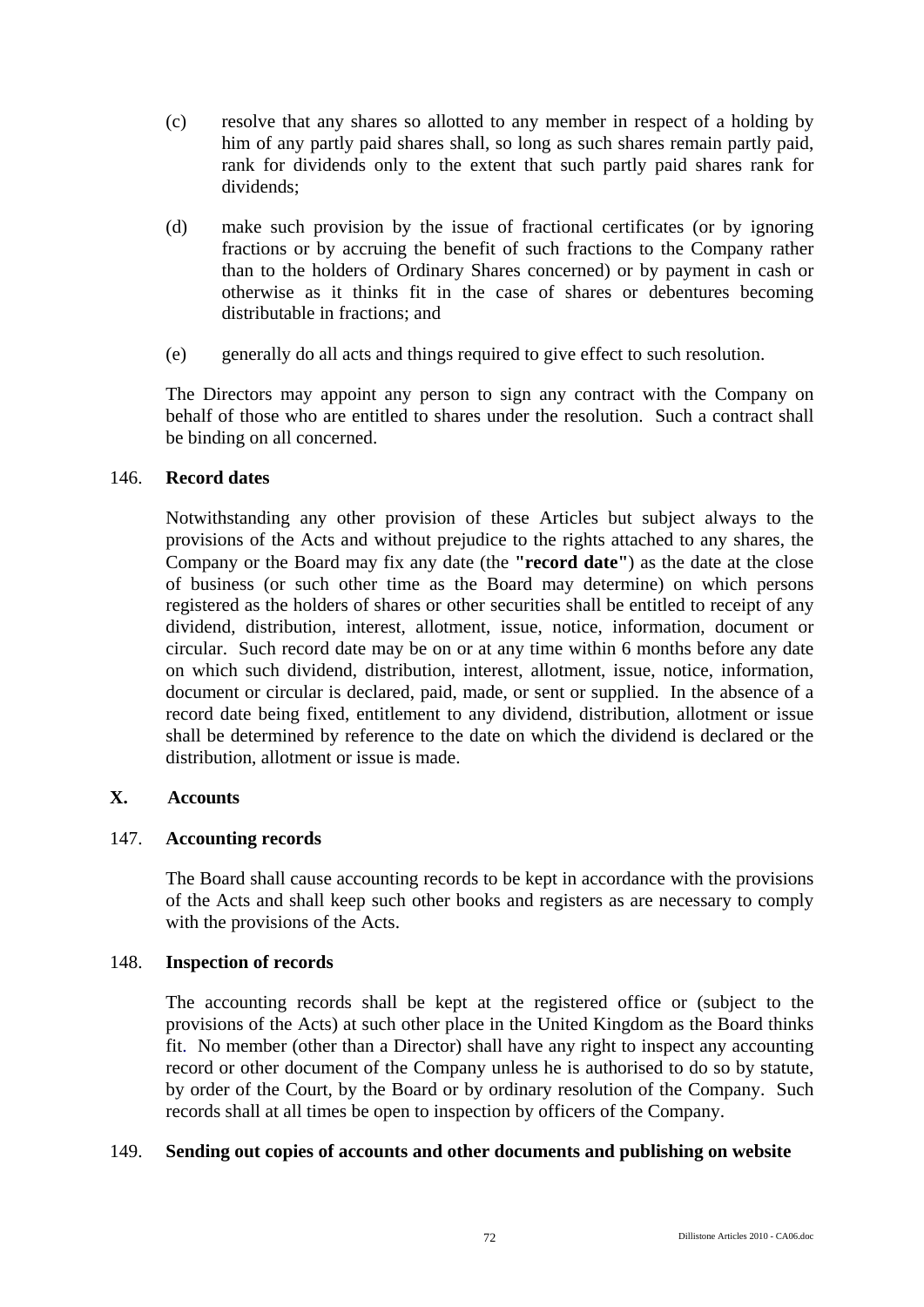- (a) Except as provided in Article 150 (*Summary financial statements*) and except as provided in Section 423(2), CA2006 and subject to Article 156.7 (*Joint holders*), a copy of the Directors' and Auditor's reports, accompanied by a copy of the annual accounts (including every document required by law to be comprised in them or annexed or attached to such accounts), shall, not less than 21 clear days before the meeting of the Company before which they are to be laid, be sent or supplied to:
	- (i) every member; and
	- (ii) every holder of debentures of the Company; and
	- (iii) the Auditors; and
	- (iv) every other person who is entitled to receive notice of general meetings,

and shall be sent or supplied in any manner in which documents or information may be sent or supplied by the Company to a member in accordance with these Articles.

- (b) Any member to whom such documents are sent or supplied shall be entitled to receive a further copy, free of charge, on application at the Office.
- (c) If all or any of the shares in or debentures of the Company are listed or dealt in on any stock exchange, there shall at the same time be forwarded such number of copies of each of those documents to such persons as the regulations of that stock exchange may from time to time require.
- (d) Subject to, and in accordance with, the provisions of Section 430, CA2006, the Company shall make available on a website its annual accounts and reports (as defined in Section 471, CA2006) and ensure that they remain so available until the annual accounts and reports for the Company's next following financial year are made available on a website in accordance with this Article.

## 150. **Summary financial statements**

The Company may, in accordance with and subject to the provisions of Sections 426 to 429 (inclusive), CA2006 (to the extent applicable to the Company) and any regulations made under it, send or supply a summary financial statement to any member instead of or in addition to the documents referred to in Article 149 (*Sending out copies of accounts and other documents and publishing on website*). Where it does so, the statement shall be sent or supplied to the member not less than 21 clear days before the meeting before which those documents are to be laid.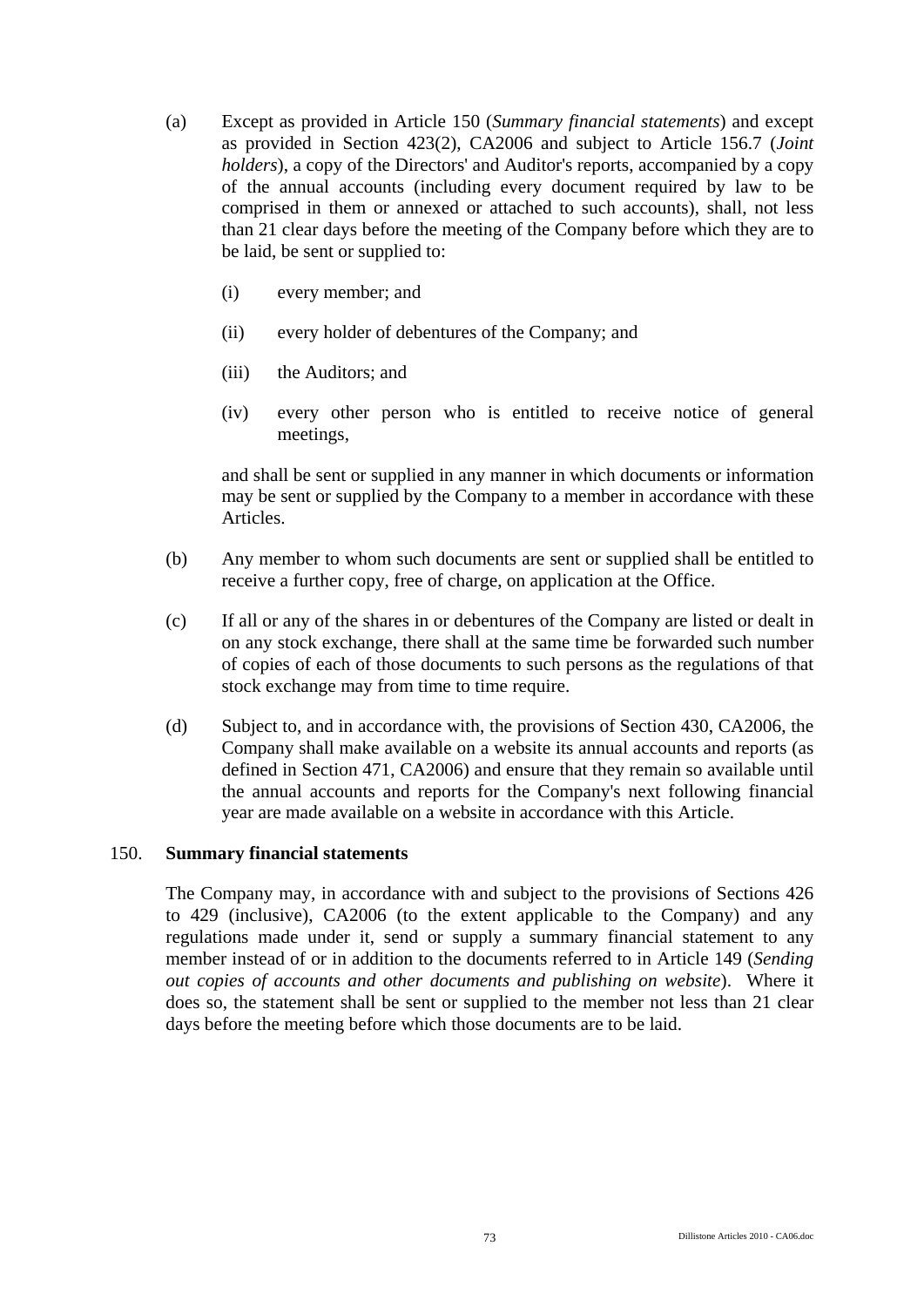## **Y. Auditors and website publication of audit concerns**

## 151. **Defective appointment and rights of Auditor**

## 151.1 *Defective appointment*

Subject to the provisions of the Acts, all acts done by any person acting as an auditor of the Company shall, as regards all persons dealing in good faith with the Company, be valid, notwithstanding that there was some defect in his appointment or that he was at the time of his appointment not qualified for appointment or subsequently became disqualified.

### 151.2 *Auditor's rights*

Pursuant to the provisions of Section 502, CA2006, an Auditor shall be entitled to:

- (a) receive all notices of, and other communications relating to, any general meeting which a member of the Company is entitled to receive;
- (b) attend any general meeting of the Company; and
- (c) be heard at any general meeting which he attends on any part of the business of the meeting which concerns him as Auditor,

and where the Auditor is a firm, the right to attend or be heard at a meeting is exercisable by an individual authorised by the firm in writing to act as its representative at the meeting.

# **Z. Destruction and authentication of documents**

## 152. **Destruction of documents**

## 152.1 *Documents which may be destroyed*

Subject to the provisions of the Acts, including (but not limited to) any rules relating to uncertificated shares, the Company may destroy:

- (a) any instrument of transfer after 6 years from the date on which it is registered;
- (b) any dividend mandate or any variation or cancellation thereof or any notification of change of name or address after 2 years from the date on which it is recorded;
- (c) any registered certificate for debentures or representing any other form of securities after one year from the date on which it is cancelled;
- (d) any other document on the basis of which any entry in the Register is made after 6 years from the date on which an entry was first made in the Register in respect of it;
- (e) all paid dividend warrants and cheques at any time after the expiration of one year from the date of actual payment thereof; and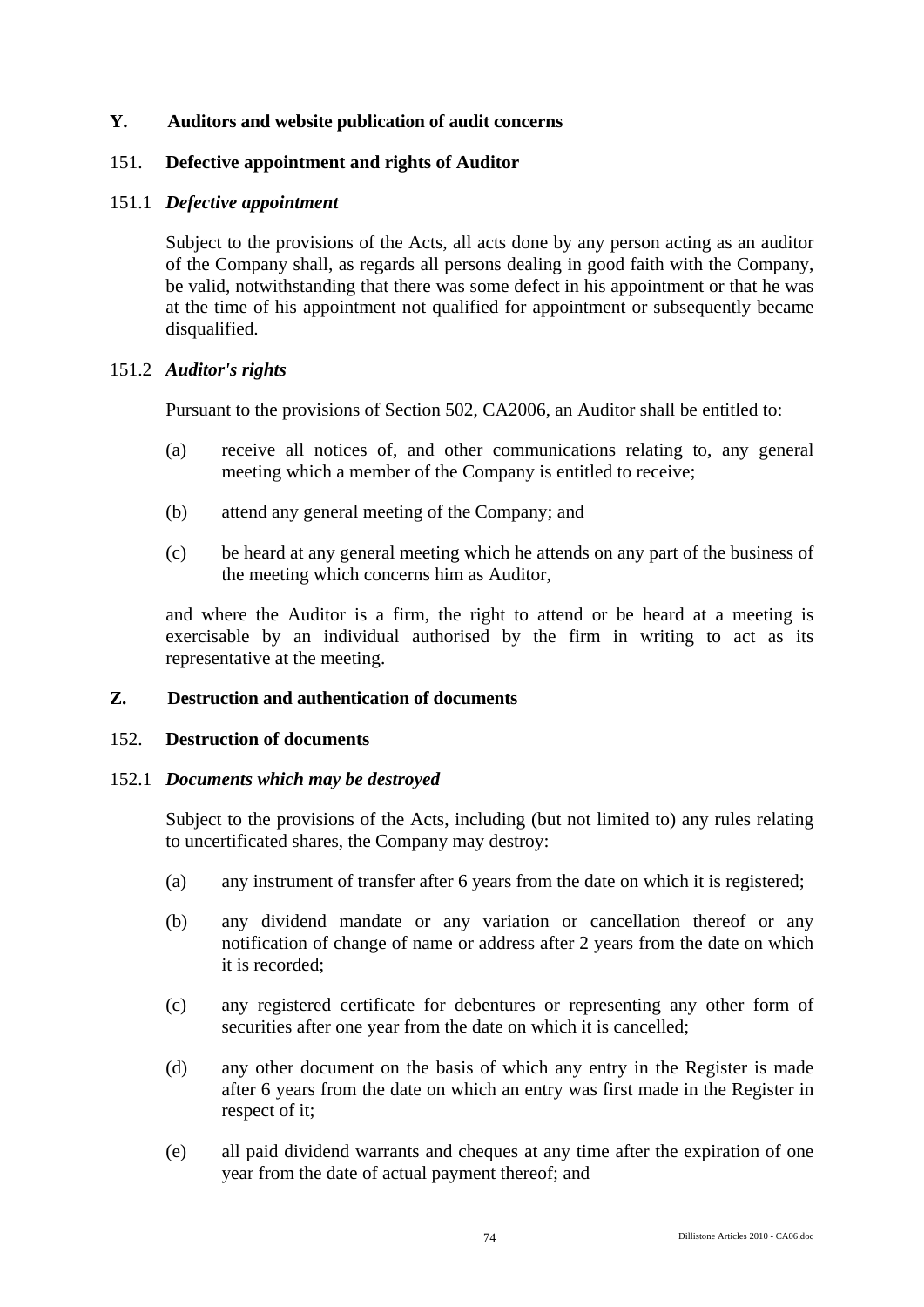(f) all instruments of proxy which have been used for the purpose of a poll at any time after the expiration of two years from the date of such use (or such longer period to enable the Company to comply with the provisions of Section 353, CA2006, if applicable) and all instruments of proxy which have not been used for the purpose of a poll at any time after one month from the end of the meeting to which the instrument of proxy relates and at which no poll was demanded,

provided that the Company may destroy any such type of document after such shorter period as the Board may determine if a copy of such document is retained on microfilm or other similar means which shall not be destroyed before the expiration of the relevant period and provided that adequate precautions against falsification and to share reproduction are taken.

# 152.2 *Presumption in respect of destroyed documents*

It shall be conclusively presumed in favour of the Company that every entry in the Register purporting to have been made on the basis of a document so destroyed was duly and properly made, that every instrument of transfer so destroyed was duly registered, that every share certificate so destroyed was a valid and effective certificate duly cancelled, that every other document so destroyed had been properly dealt with in accordance with its terms and was valid and effective in accordance with the particulars in the records of the Company, provided that:

- (a) this Article 152 shall apply only to the destruction of a document in good faith and without notice of any claim (regardless of the parties to it) to which the document might be relevant;
- (b) nothing in this Article 152 shall be construed as imposing on the Company any liability in respect of the destruction of any such document or otherwise than as provided for in this Article 152 which would not attach to the Company in the absence of this Article 152; and
- (c) references in this Article 152 to the destruction of any document include references to the disposal of it in any manner.

## 153. **Authentication of documents**

## 153.1 *Power to authenticate*

Any Director or the Secretary or any person appointed by the Board for the purpose shall have power to authenticate:

- (a) any documents affecting the constitution of the Company;
- (b) any resolutions passed by the Company or the Directors or any committee; and
- (c) any books, records, documents and accounts relating to the business of the Company,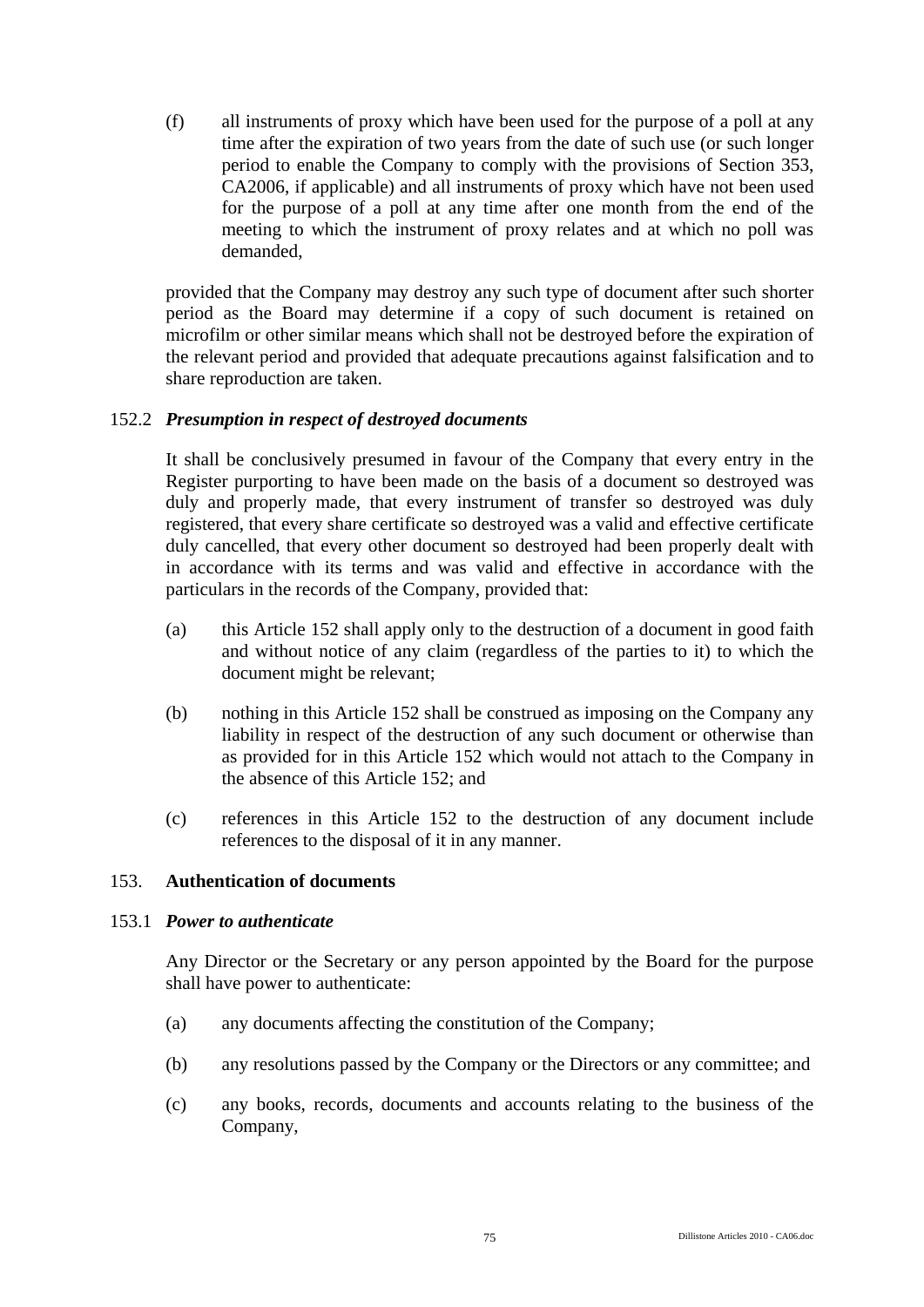and to certify copies of them or extracts from them as true copies or extracts and where any books, records, documents or accounts are elsewhere than at the Office, the local manager or other officer of the Company having the custody of them shall be deemed to be a person appointed by the Board as aforesaid.

# 153.2 *Conclusive evidence*

A document purporting to be a copy of a resolution, or an extract from the minutes of a meeting, of the Company or of the Directors or any committee which is certified as aforesaid shall be conclusive evidence in favour of all persons dealing with the Company in reliance on them that such resolution has been duly passed or, as the case may be, that any minute so extracted is a true and accurate record of proceedings at a duly constituted meeting.

## **AA. Communications**

# 154. **Method of communications**

Subject to the provisions of the Acts, any document or information required or authorised to be sent or supplied by the Company to any member or any person pursuant to these Articles, the Companies Acts or any other rules or regulations to which the Company may be subject, may be sent or supplied in hard copy form, in electronic form, by means of a website or in any other way in which documents or information may be sent or supplied by or to the Company pursuant to the Acts. The provisions of the CA2006 which apply to sending or supplying a document or information required or authorised to be sent or supplied by the Companies Acts by making it available on a website shall, mutatis mutandis, apply to the sending or supplying of any document or information required or authorised to be sent by the Company's Articles of Association or any other rules or regulations to which the Company may be subject by making it available on a website.

## 155. **Communications by members to the Company**

## 155.1 *Communications by members to the Company in hard copy form*

A document or information is validly sent or supplied by a member to the Company in hard copy form if it is sent or supplied by hand or by post (in a prepaid envelope containing the document or information) in either case to:

- (a) an address specified by the Company for the purpose;
- (b) the Office; or
- (c) an address to which any provision of the Acts authorises the document or information to be sent or supplied.

## 155.2 *Communications by members to the Company in electronic form*

A document or information is validly sent or supplied by a member to the Company in electronic form if the Company has either agreed (generally or specifically) that the document or information may be sent or supplied in that form and has not revoked that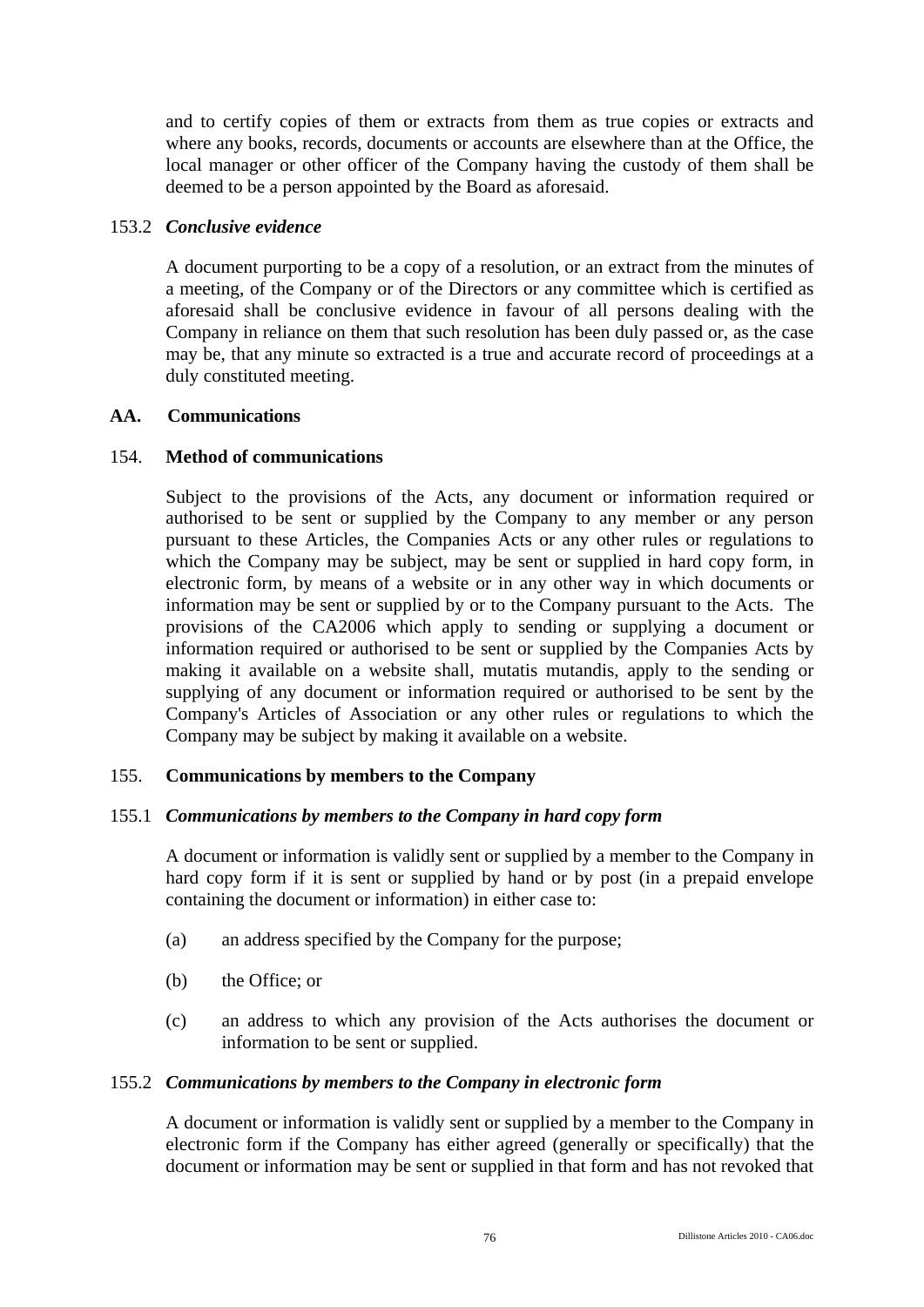agreement or the Company is deemed to have so agreed by a provision of the Acts provided that, where the document or information is sent or supplied:

- (a) by electronic means, it must be sent or supplied to an address specified for the purpose by the Company (generally or specifically) or deemed by a provision of the Acts to have been specified; or
- (b) by hand or by post, it must be sent or supplied to an address to which it could be validly sent if it were in hard copy form (and, if by post it must be in a prepaid envelope containing the document or information).

## 155.3 *Communications by members to the Company by other means*

A document or information that is sent or supplied by a member to the Company otherwise than in hard copy form or electronic form is validly sent or supplied if done so in a form or manner that has been agreed by the Company.

## 156. **Communication by the Company to members**

## 156.1 *Communications by the Company to members in hard copy form*

A document or information is validly sent or supplied by the Company to a member in hard copy form if it is:

- (a) handed to the member; or
- (b) sent or supplied by hand or by post (in a prepaid envelope containing the document or information):
	- (i) to an address specified for the purpose by the member;
	- (ii) to his address as shown in the Register; or
	- (iii) to an address to which any provision of the Acts authorises the document or information to be sent or supplied,

provided that where the Company is unable to obtain an address falling within subparagraph (b), the document or information may, subject to any contrary provision in these Articles, be sent or supplied to the member's last address known to the Company.

#### 156.2 *Communications by the Company to members in electronic form*

A document or information is validly sent or supplied by the Company to a member in electronic form if such member has agreed (generally or specifically) that the document or information may be sent or supplied in that form and has not revoked that agreement (or, being a company, is deemed to have so agreed by a provision in the Acts), provided that where such document or information is sent or supplied:

(a) by hand or by post (in which case it must be in a prepaid envelope containing the document or information), it must be: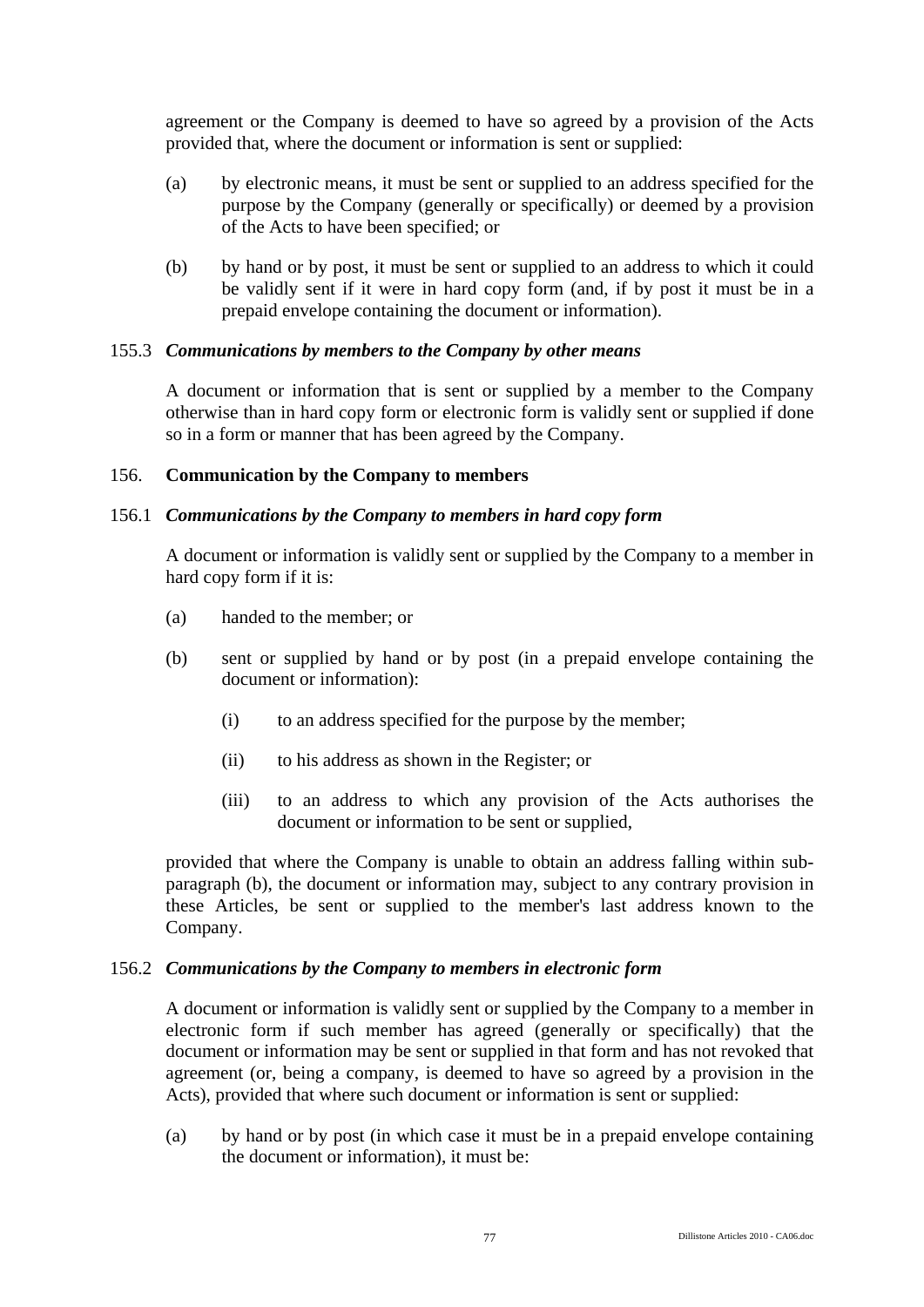- (i) handed to the member; or
- (ii) sent or supplied to an address to which it could be validly sent if it were in hard copy form; or
- (b) by electronic means, it must be sent or supplied to an address specified for the purpose by the member (generally or specifically) (or, being a company, is deemed to have been so specified by a provision of the Acts).

# 156.3 *Communications by the Company to members by means of a website*

A document or information is validly sent or supplied by the Company to a member if it is made available on a website, provided that the member has been asked individually by the Company to agree that the Company may send or supply documents or information generally, or the documents or information in question, to him by means of a website and the Company has not received a response within the period of 28 days beginning with the date in which the Company's request was sent out (provided that such request by the Company stated clearly what the effect of failure to respond would be and was not sent out less than 12 months after any previous request by the Company to such member in respect of the same or a similar class of documents or information), and provided always that such document or information is made available in a form and by a means that the Company reasonably considers will enable the recipient to read it (as construed in accordance with paragraph 12 of part 4 of Schedule 5 to the CA2006) and retain a copy of it.

## 156.4 *Notification of availability on website*

Where (to the extent permitted by these Articles, the Acts or otherwise) the Company sends or supplies a document or information to a member by making it available on a website, it must notify the intended recipient of:

- (a) the presence of the document or information on the website;
- (b) the address of the website;
- (c) the place on the website where it may be accessed; and
- (d) how to access the document or information,

and must make the document or information available on the website throughout the period specified by any applicable provision of the Acts, or, if no such provision is specified, the period of 28 days beginning with the date on which the notification is sent to the person in question. This Article 156.4 must be read in conjunction with Article 47.6 (*Publication of notice of meeting on website*) with regard to notices of general meetings. Any failure to make a document or information available on a website throughout the period referred to in this Article shall be disregarded if it is made available on the website for part of that period and the failure to make it available throughout that period is wholly attributable to circumstances that it would not be reasonable to have expected the Company to prevent or avoid.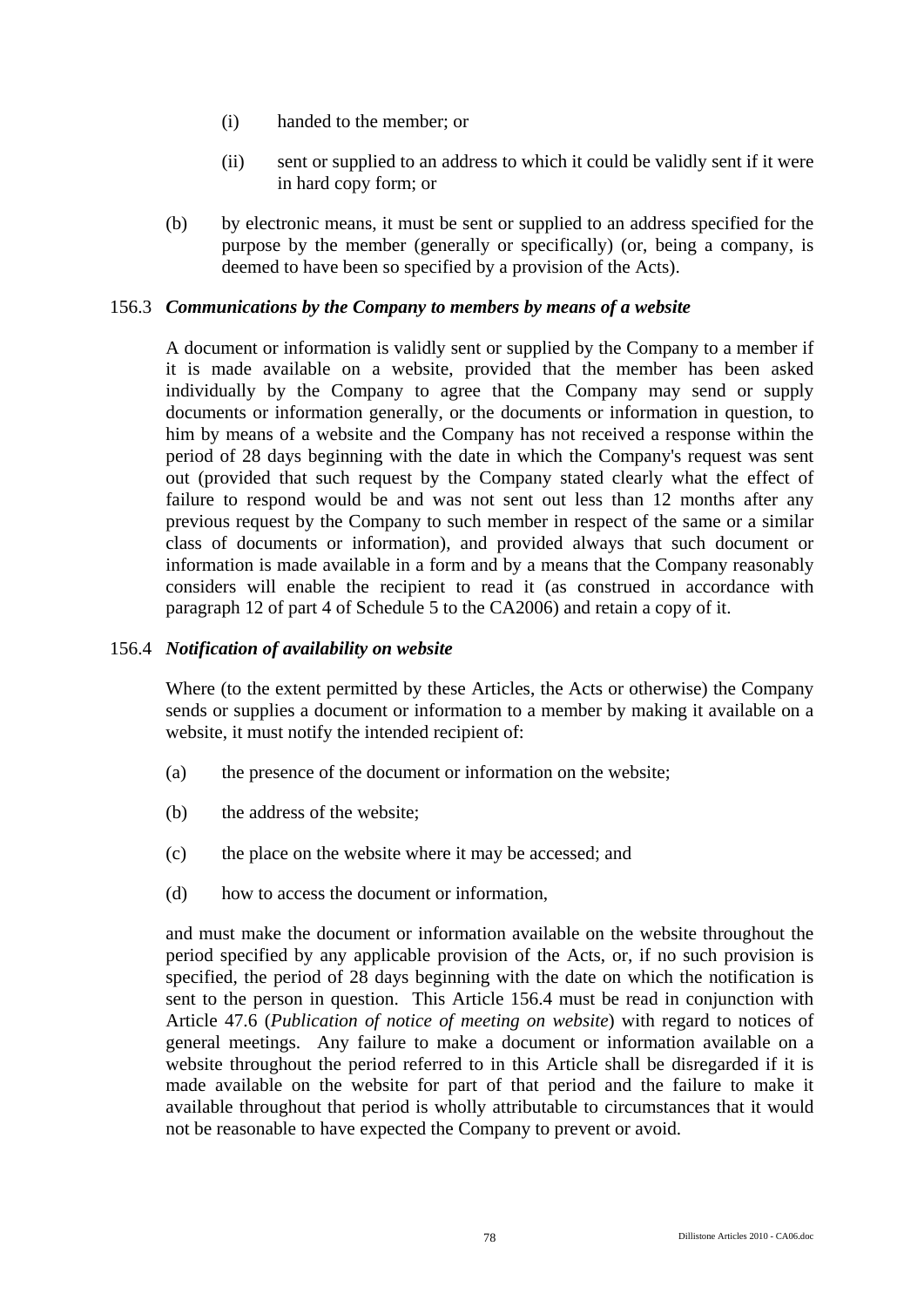## 156.5 *Communications by the Company by other means*

A document or information sent or supplied by the Company otherwise than in hard copy form, electronic form or by means of a website is validly sent or supplied if done so in a form or manner that has been agreed by the intended recipient.

### 156.6 *Right to hard copy version*

Where a member of the Company (or a holder of the Company's debentures) has received a document or information from the Company, otherwise than in hard copy form, he shall be entitled to require the Company to send him a version of the document or information in hard copy form free of charge within 21 days of receipt of the request from the member or debenture holder.

### 156.7 *Joint holders*

In the case of joint holders of a share, documents or information shall be sent or supplied to the joint holder whose name stands first in the Register in respect of the joint holding. Documents or information so sent or supplied shall be sufficient service of such document or information on all the joint holders.

### 156.8 *Members outside the UK*

Where a member (or in the case of joint holders the person first named in the Register) has a registered address outside the United Kingdom but has notified the Company of an address within the United Kingdom at which documents or information may be sent or supplied to him or of an electronic address to which documents or information may be sent or supplied using electronic means, he shall, subject to the provisions of these Articles and the Acts, be entitled to have documents or information sent or supplied to him at that address, but otherwise no such member shall be entitled to receive any document or information from the Company.

## 156.9 *Undelivered documents or information*

- (a) If, on at least 2 consecutive occasions, the Company has attempted to send any document or information by electronic means to an electronic address specified (or deemed specified) for the purpose and a delivery failure (or other similar) notification has been received by the Company, the Company thereafter shall, send documents or information in hard copy form or electronic form (but not by electronic means) to such member at his registered address or address for service within the United Kingdom (whether by hand, by post or by leaving it or them at such address), in which case the provisions of paragraph (b) shall apply.
- (b) If on 3 consecutive occasions documents or information have been sent or supplied to any member at his registered address or address for the service of such documents or information in the United Kingdom (whether by hand, by post or leaving it or them at such address) but have been returned undelivered, such member shall not thereafter be entitled to receive any documents or information from the Company until he shall have communicated with the Company and supplied in writing a new registered address or address within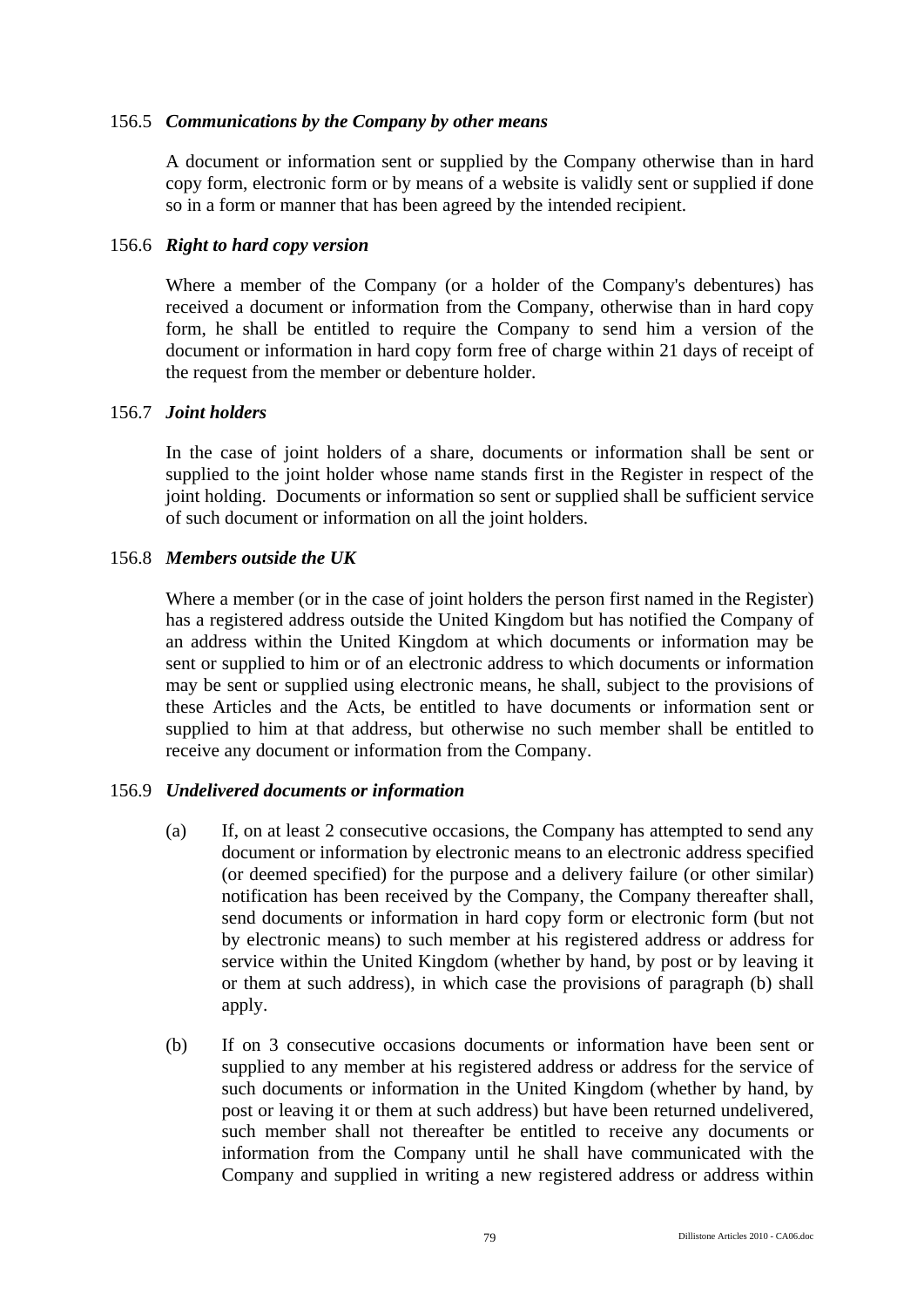the United Kingdom for the service of documents or information or an electronic address to which documents or information may be sent or supplied using electronic means.

## 156.10 *Record date*

Any document or information to be sent or supplied to a member may be sent or supplied by reference to the Register as it stands at any time within the period of 15 days before the document or information is sent or supplied (subject to the Uncertificated Regulations if the Company is then a participating issuer for the purposes of the Uncertificated Regulations) and no change in the Register after that time shall invalidate the sending or supplying of the document or information.

### 157. **Death, bankruptcy or mental disorder**

The Company may, on receipt of such evidence as the Board may reasonably require to show title to that share, send or supply any document or information to the person entitled to a share in consequence of the death, bankruptcy or mental disorder of a member or otherwise by operation of law, by sending or supplying it in any manner authorised by these Articles for the sending or supplying of any document or information to a member, addressed to that person by name, or by the title of representative(s) of the deceased or trustee of the bankrupt or representative(s) by operation of law or by any like description at the address (if any) within the United Kingdom or, if relevant, any electronic address supplied for the purpose by the person claiming to be so entitled. Until such an address has been so supplied a document or information may be sent or supplied in any manner in which it might have been sent or supplied if the death, bankruptcy, mental disorder operation of law or other event had not occurred. Such service of a document or information shall for all purposes be deemed a sufficient service of such document or information on all persons interested in the share. Any reference to the bankruptcy of a person in this Article shall be construed in accordance with the provisions of paragraph 17 of Part 6 of Schedule 5 to the CA2006.

## 158. **Evidence of service**

## 158.1 *Present at meeting*

Any member present, in person or by proxy at any meeting of the Company or of the holders of any class of shares of the Company, shall be deemed to have received due notice of such meeting and, where requisite, of the purposes for which such meeting was called.

## 158.2 *Deemed delivery of documents and information*

(a) Any document or information, addressed to a member (or other person to whom such document or information is required or authorised to be sent pursuant to these Articles, the Companies Acts or otherwise) at his registered address or other address for service in the United Kingdom (or electronic address specified, as the case may be) shall: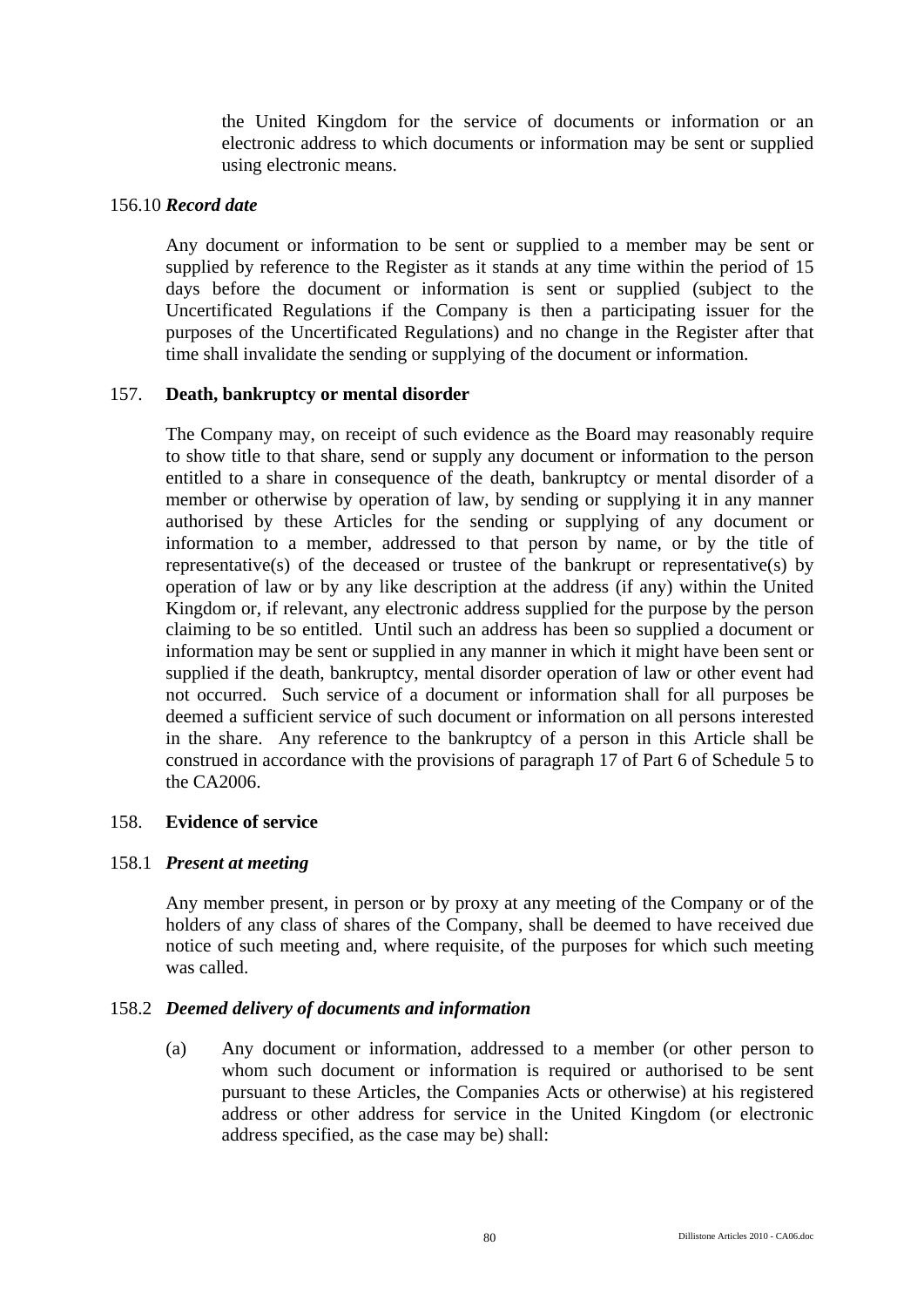- (i) if hand delivered or left at a registered address or other address for service in the United Kingdom, be deemed to have been served or delivered on the day on which it was so delivered or left;
- (ii) if sent or supplied by post (whether in hard copy form or in electronic form), be deemed to have been received at the expiration of 24 hours after the envelope was posted;
- (iii) if sent or supplied by electronic means (other than by means of website), be deemed to have been received (if sent or supplied between the hours of 9 a.m. and 5 p.m. on a working day) at the time it was sent, or (if sent or supplied at any other time) at 9 a.m. on the next following working day; and
- (iv) if sent or supplied by means of a website, be deemed to have been received when the material was first made available on the website or, if later, when the recipient received (or is deemed to have received) notice of the fact that the material was available on the website.
- (b) In calculating a period of hours for the purpose of this Article 158.2, no account shall be taken of any part of a day that is not a working day.
- (c) In proving such service or delivery it shall be sufficient to prove that:
	- (i) the envelope containing the document or information was properly addressed and put into the post as a prepaid letter; or,
	- (ii) in the case of a document or information sent or supplied by electronic means, to prove that it was properly addressed and dispatched, provided that if the Company is aware that there has been delivery failure after least two attempts it shall, within 48 hours of its first attempt to send the document or information by electronic means, send the document or information to such member at his registered address or address for service within the United Kingdom (by hand, by post or by leaving it or them at such address)
- (d) The deemed delivery provisions set out in paragraph (b) shall apply regardless of any such documents or information being returned undelivered and regardless of any delivery failure notification or "out of office" or other similar response and any such "out of office" or other similar response shall not be considered to be a delivery failure for the purposes of these Articles.
- (e) The Company shall not be held responsible for any failure in transmission beyond its reasonable control.

# 159. **Notice binding on transferees**

Every person who, by operation of law, transfers or by any other means becomes entitled to a share shall be bound by any document or information in respect of that share (other than a notice given by the Company under Section 793, CA2006) which,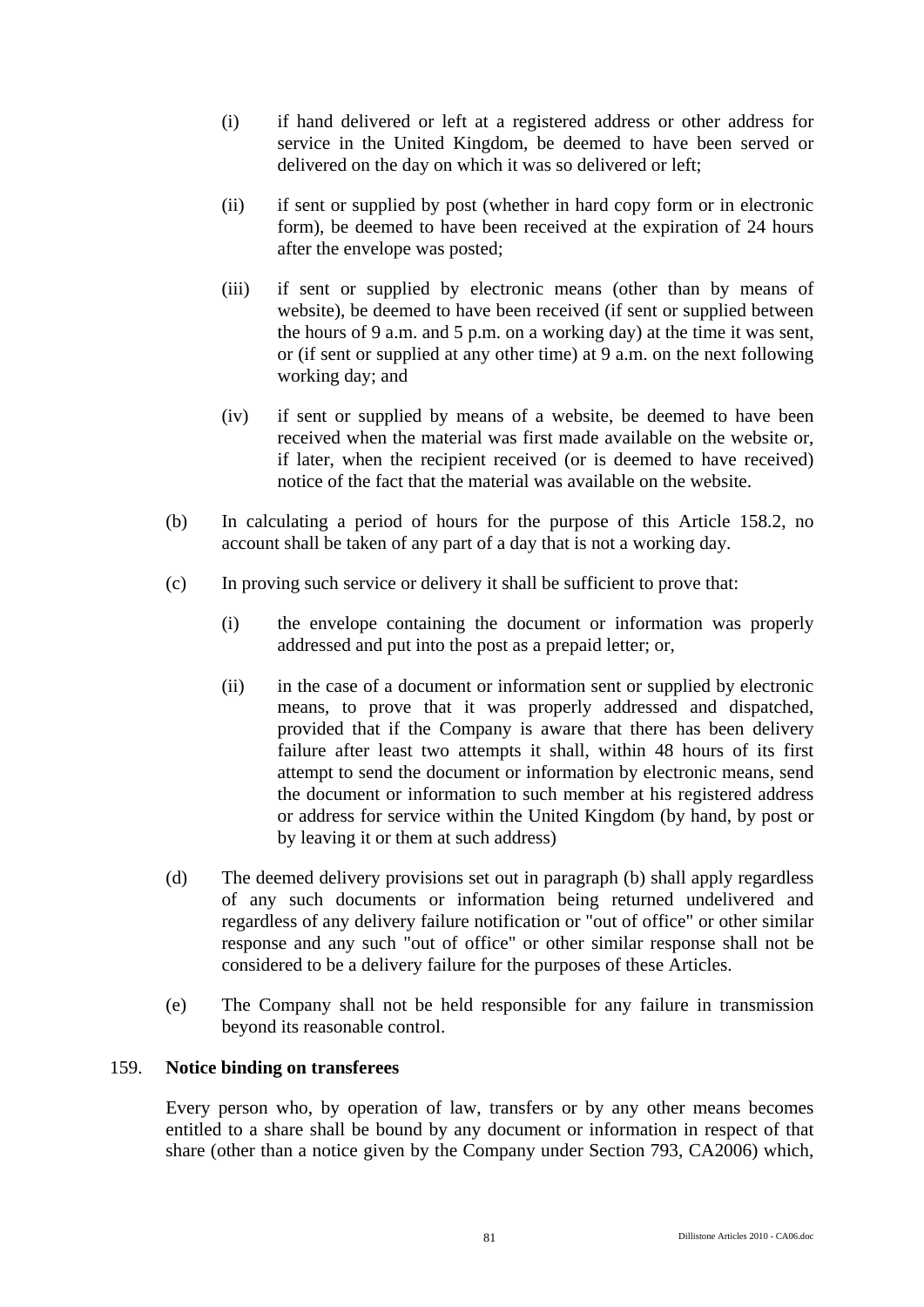before his name is entered in the Register, has been duly sent or supplied to a person from whom he derives his title.

## 160. **Notice by advertisement**

Subject to the provisions of the Acts, any document or information to be sent or supplied by the Company to the members or any of them and not otherwise provided for by these Articles shall be sufficiently sent or supplied if given by advertisement in at least one leading daily national newspaper published in the United Kingdom and, where the Company keeps an overseas branch register, in at least one leading daily newspaper published in the territory in which such register is maintained. Any document or information given by advertisement shall be deemed to have been served at noon on the day on which the advertisement first appears.

### 161. **Suspension of postal services**

- (a) If at any time by reason of the threat of or of the suspension, interruption or curtailment of postal services within the United Kingdom, the Company is or would be unable effectively to convene a general meeting by notices sent through the post, a general meeting may be convened by:
	- (i) a notice advertised on its website and in at least one leading daily national newspaper; and
	- (ii) giving notice by electronic means to those members to whom, in accordance with the Acts, the Company is able to give notice by electronic means
- (b) Such notice shall be deemed to have been duly served on all members entitled thereto at noon on the day on which the first of such advertisements appears.
- (c) In any such case, the Company shall send confirmatory copies of the notice (or, as the case may be, the notification of the website notice) by post to those members to whom notice (or notification) cannot be given by electronic means, if at least 7 days prior to the meeting the posting of notices to addresses throughout the United Kingdom again becomes practicable.

#### 162. **Savings**

Nothing in Articles 154 to 161 (*Communications*) shall affect any requirements of the Acts that any particular document or information be sent or supplied in any particular manner.

#### **BB. Winding up**

## 163. **Division of assets**

#### 163.1 *Power to present a petition*

The Board shall have power in the name and on behalf of the Company to present a petition to the court for the Company to be wound up.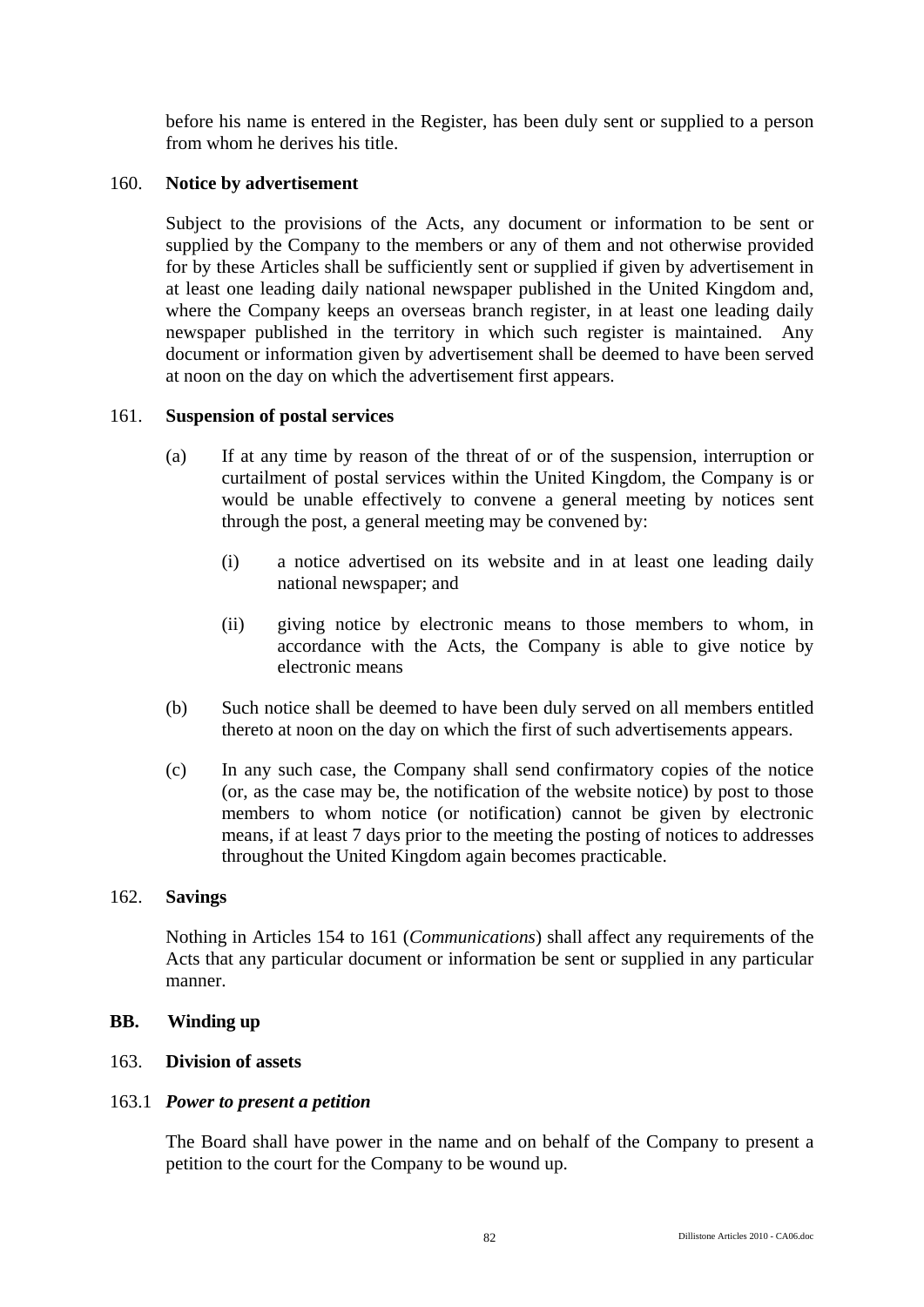## 163.2 *Distribution of assets*

If the Company is wound up, the surplus assets remaining after payment of all creditors are to be divided among the members in proportion to the capital which at the commencement of the winding up is paid up on the shares held by them respectively and, if such surplus assets are insufficient to repay the whole of the paid up capital, they are to be distributed so that as nearly as may be the losses are borne by the members in proportion to the capital paid up at the commencement of the winding up on the shares held by them respectively. This Article 163.2 is subject to the rights attached to any shares which may be issued on special terms or conditions.

### 163.3 *Distribution in specie*

If the Company is wound up the liquidator may, with the sanction of a special resolution of the Company and any other sanction required by law, divide among the members in specie the whole or any part of the assets of the Company and may for that purpose value any assets and determine how the division shall be carried out as between the members or different classes of members. Any such division may be otherwise than in accordance with the existing rights of the members but if any division is resolved otherwise than in accordance with such rights the members shall have the same right of dissent and consequential rights as if such resolution were a special resolution passed pursuant to Section 111, Insolvency Act 1986. The liquidator may, with the like sanction, vest the whole or any part of the whole of the assets in trustees on such trusts for the benefit of the members as he, with the like sanction, shall determine but no member shall be compelled to accept any assets on which there is a liability.

## 164. **Transfer or sale under Section 111, Insolvency Act 1986**

A special resolution sanctioning a transfer or sale to another company duly passed pursuant to Section 111, Insolvency Act 1986 may in the like manner authorise the distribution of any shares or other consideration receivable by the liquidator among the members otherwise than in accordance with their existing rights and any such determination shall be binding on all the members, subject to the right of dissent and consequential rights conferred by the said Section.

#### **CC. Indemnity, Funds and Insurance**

#### 165. **Right to indemnity**

Subject to, and to the fullest extent permitted by, the provisions of the Acts (but without prejudice to any indemnity to which he may be otherwise entitled), every Director and every director of any associated company, former Director, alternate Director, Secretary or other officer of the Company (other than an Auditor ) may (at the discretion of the Board) be fully indemnified out of the assets of the Company against all or any part of any costs, charges, losses, damages and liabilities (all or any of them being a **"liability"**) incurred by him in relation to anything done, omitted or alleged to have been done by him in the actual or purported execution or discharge of his duties or exercise of his powers in relation to the Company or in connection with the Company's activities as trustee of any occupational pension scheme (as defined in Section 235(6), CA2006), provided that no Director nor any director of any associated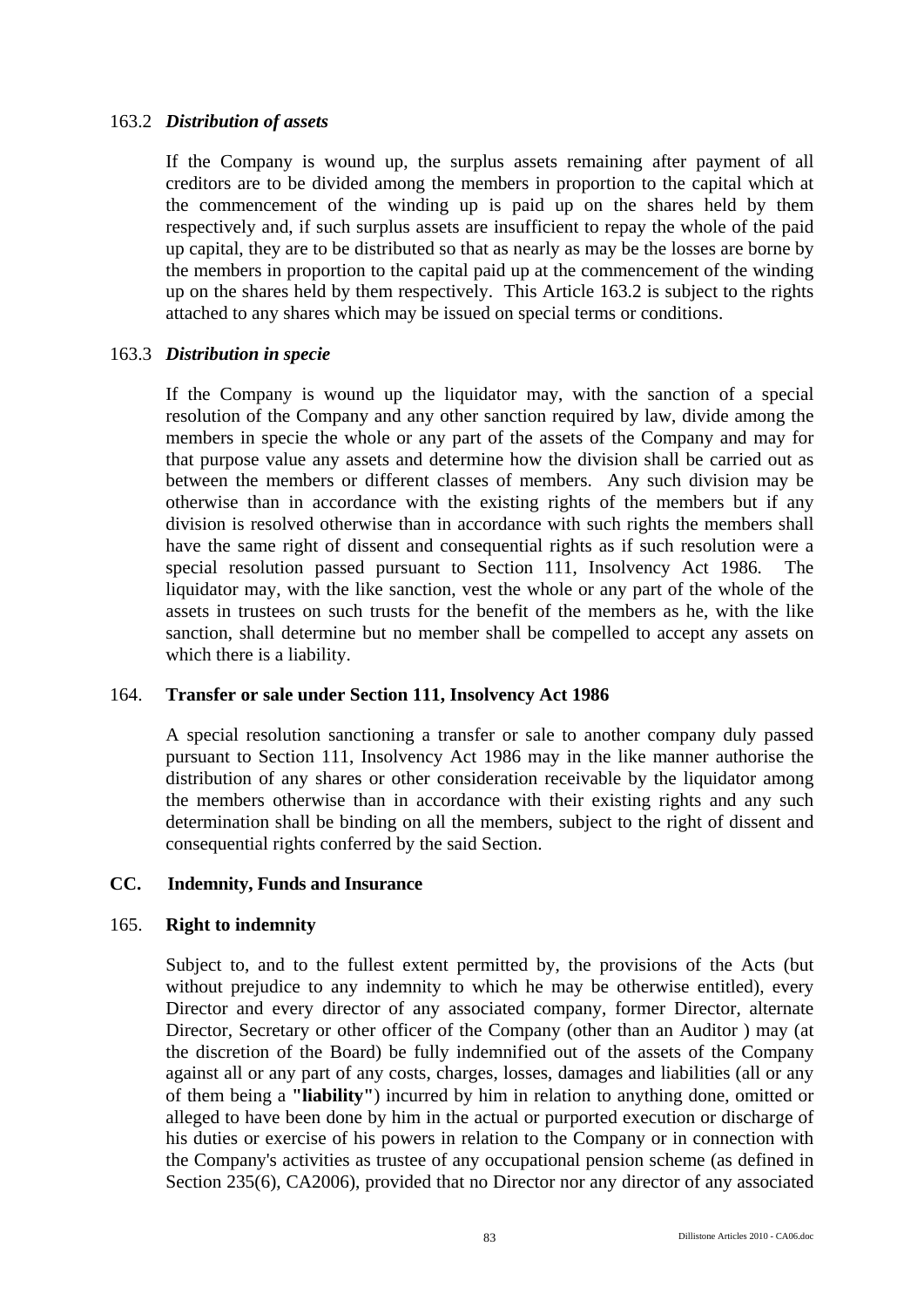company (which shall, for the purpose of this Article 165, bear the meaning set out in Section 256, CA2006) shall be indemnified against any liability incurred by him to the Company or any associated company in connection with any negligence, default, breach of duty or breach of trust in relation to the Company or any associated company of which he is a director or against any liability:

- (a) of his to pay any fine imposed in criminal proceedings or a sum payable to a regulatory authority by way of a penalty in respect of non-compliance with any requirement of a regulatory nature (however arising); or
- (b) incurred by him in defending criminal proceedings in which he is convicted, in defending civil proceedings brought by the Company (or any associated company) in which judgment is given against him or in connection with an application for relief under the provisions referred to in Section 234(6), CA2006 in which the court refuses to grant him relief (and for these purposes, a reference to a conviction, judgment or refusal of relief shall bear the meaning set out in Sections 234(4) and 234(5), CA2006); or
- (c) incurred by him in connection with the Company's or any associated company's activities as trustee of an occupational pension scheme and which is a liability:
	- (i) to pay a fine imposed in criminal proceedings or a sum payable to a regulatory authority by way of a penalty in respect of non-compliance with any requirement of a regulatory nature (however arising); or
	- (ii) incurred in defending criminal proceedings in which he is convicted (within the meaning of Section 235(5), CA2006).

## 166. **Provision of funds**

The Company shall at the discretion of the Board (in each case, subject to and to the fullest extent permitted by the provisions of the Acts) provide every Director and every director of the Company's holding company, former Director, alternate Director, Secretary or other officer of the Company (other than an Auditor) or, in the case of Article  $165(c)(i)$  only, a person connected with any such director with funds to meet any expenditure incurred or to be incurred by him:

- (a) for the purposes of the Company or for the purpose of enabling him properly to perform his duties as an officer of the Company;
- (b) in defending any criminal or civil proceedings in connection with any alleged negligence, default, breach of duty or breach of trust by him in relation to the Company or any associated company;
- (c) in connection with an application for relief under the provisions referred to in Section 205(5), CA2006; and/or
- (d) in defending himself in an investigation by a regulatory authority or against any action proposed to be taken by a regulatory authority in connection with